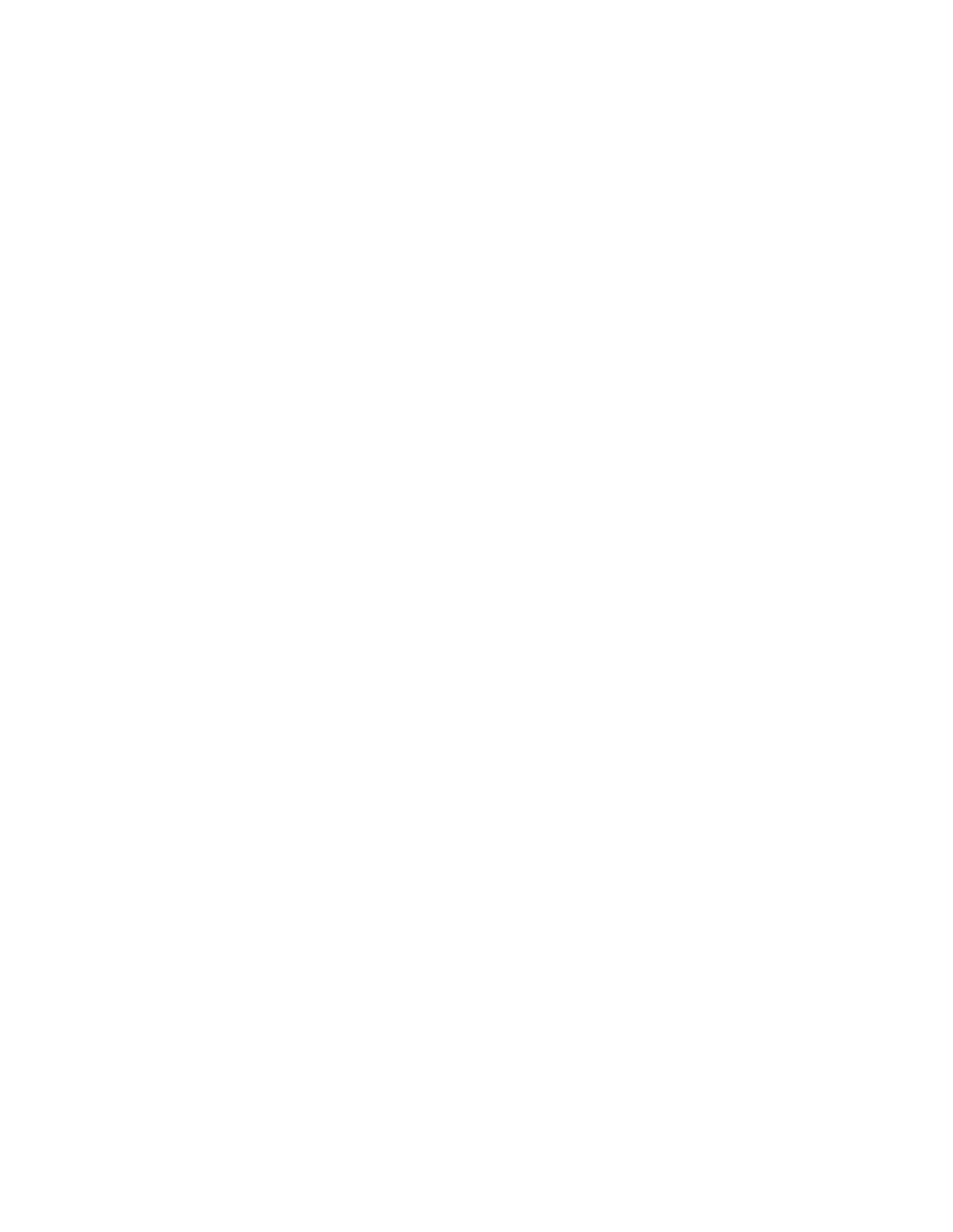# Preface

The aim of these notes is to provide a succinct, accessible introduction to some of the basic ideas of category theory and categorical logic. The notes are based on a lecture course given at Oxford over the past few years. They contain numerous exercises, and hopefully will prove useful for self-study by those seeking a first introduction to the subject, with fairly minimal prerequisites. The coverage is by no means comprehensive, but should provide a good basis for further study; a guide to further reading is included.

The main prerequisite is a basic familiarity with the elements of discrete mathematics: sets, relations and functions. An Appendix contains a summary of what we will need, and it may be useful to review this first. In addition, some prior exposure to abstract algebra— vector spaces and linear maps, or groups and group homomorphisms— would be helpful.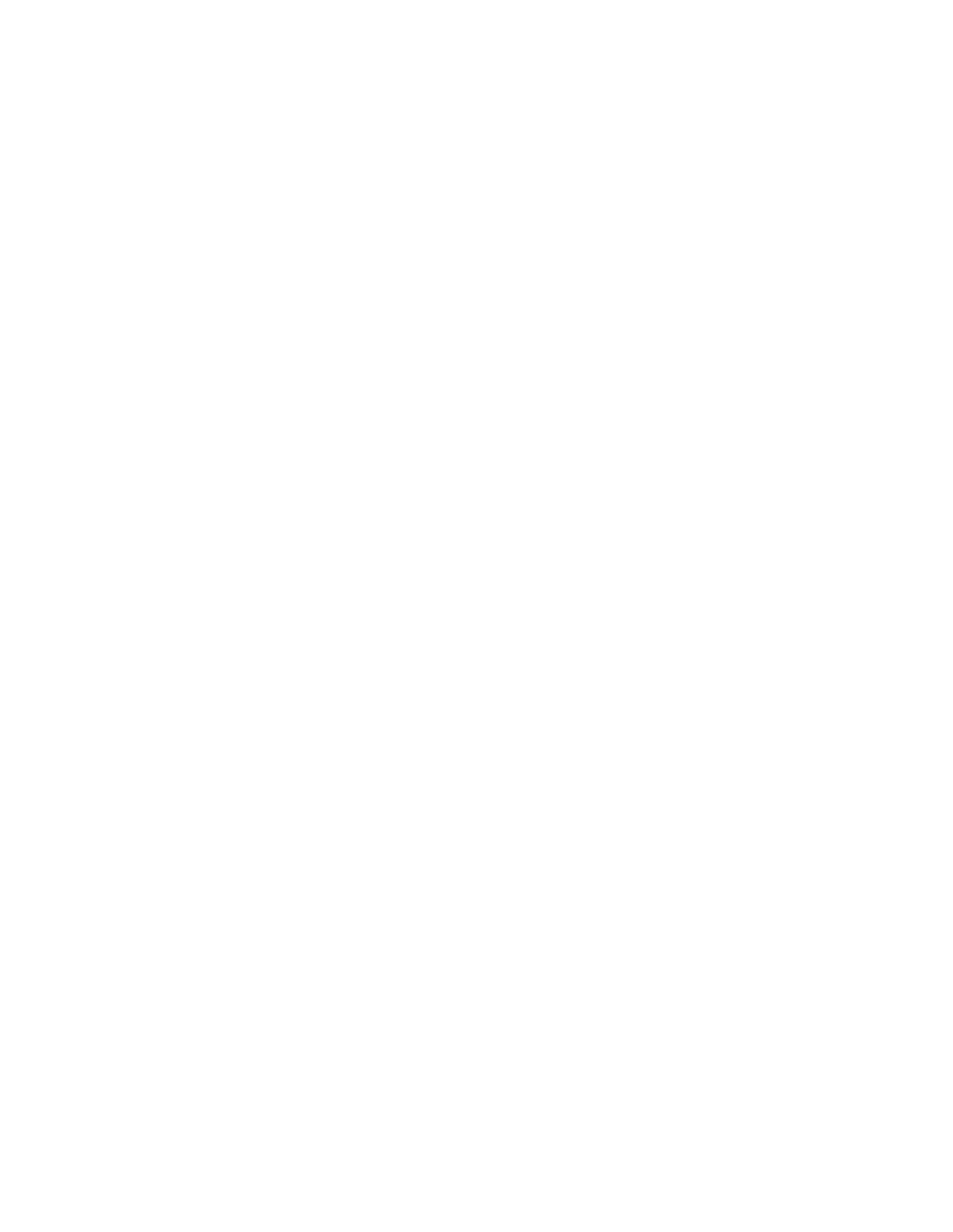# Contents

|                                      |       | Introduction to Categories and Categorical Logic                               | $\mathbf{1}$                                                                  |
|--------------------------------------|-------|--------------------------------------------------------------------------------|-------------------------------------------------------------------------------|
| Samson Abramsky and Nikos Tzevelekos |       |                                                                                |                                                                               |
| 1.1                                  |       |                                                                                | 7                                                                             |
|                                      | 1.1.1 | From Elements To Arrows                                                        | 8                                                                             |
|                                      | 1.1.2 | Categories Defined                                                             | 9                                                                             |
|                                      | 1.1.3 | Diagrams in Categories $\dots \dots \dots \dots \dots \dots \dots$             | 10                                                                            |
|                                      | 1.1.4 |                                                                                | 12                                                                            |
|                                      | 1.1.5 | $First Notions \ldots \ldots \ldots \ldots \ldots \ldots \ldots \ldots \ldots$ | 14                                                                            |
|                                      | 1.1.6 |                                                                                | 17                                                                            |
| 1.2                                  |       |                                                                                | 17                                                                            |
|                                      | 1.2.1 | Initial and Terminal Objects                                                   | 17                                                                            |
|                                      | 1.2.2 | Products and Coproducts                                                        | 19                                                                            |
|                                      | 1.2.3 | Pullbacks and Equalisers                                                       | 24                                                                            |
|                                      | 1.2.4 | Limits and Colimits                                                            | 27                                                                            |
|                                      | 1.2.5 |                                                                                | 27                                                                            |
| 1.3                                  |       |                                                                                | 27                                                                            |
|                                      | 1.3.1 |                                                                                | 28                                                                            |
|                                      | 1.3.2 |                                                                                | 30                                                                            |
|                                      | 1.3.3 | Contravariance                                                                 | 32                                                                            |
|                                      | 1.3.4 |                                                                                | 33                                                                            |
|                                      | 1.3.5 |                                                                                | 35                                                                            |
| 1.4                                  |       |                                                                                | 35                                                                            |
|                                      | 1.4.1 |                                                                                | 35                                                                            |
|                                      | 1.4.2 |                                                                                | 38                                                                            |
|                                      | 1.4.3 |                                                                                | 40                                                                            |
|                                      | 1.4.4 |                                                                                | 41                                                                            |
| $1.5\,$                              |       |                                                                                | 42                                                                            |
|                                      | 1.5.1 | Adjunctions for Posets                                                         | 43                                                                            |
|                                      | 1.5.2 | Universal Arrows and Adjoints                                                  | 46                                                                            |
|                                      | 1.5.3 | Limits and Colimits                                                            | 52                                                                            |
|                                      | 1.5.4 | Exponentials                                                                   | 53                                                                            |
|                                      |       |                                                                                | Some Basic Constructions<br>Properties of Functors<br>Natural Transformations |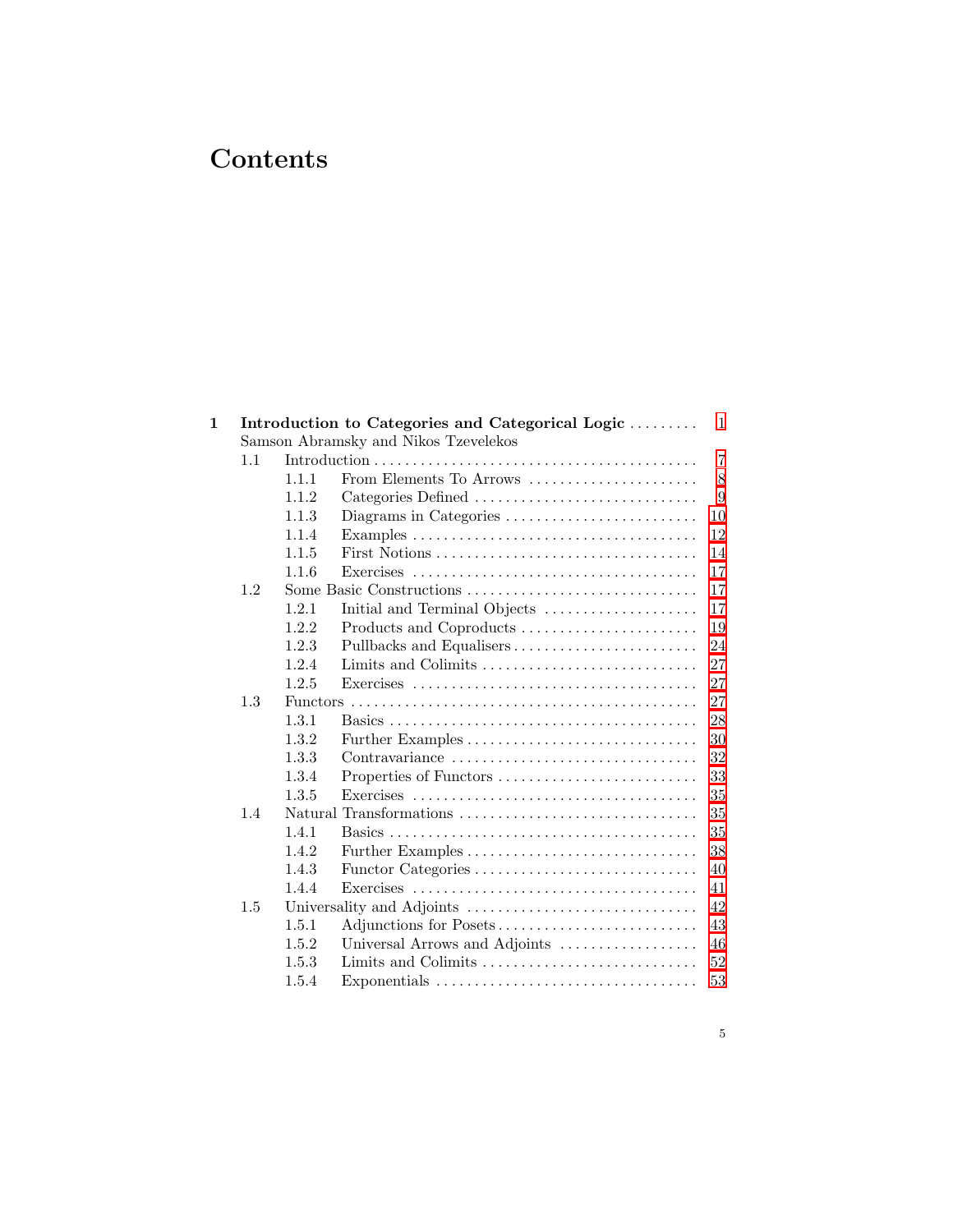#### 6 Contents

|      | 1.5.5                           |                                                                             | 55 |  |
|------|---------------------------------|-----------------------------------------------------------------------------|----|--|
| 1.6  | The Curry-Howard Correspondence |                                                                             | 56 |  |
|      | 1.6.1                           |                                                                             | 57 |  |
|      | 1.6.2                           |                                                                             | 58 |  |
|      | 1.6.3                           | $Simplify-Typed \lambda-calculus \ldots \ldots \ldots \ldots \ldots \ldots$ | 62 |  |
|      | 1.6.4                           |                                                                             | 66 |  |
|      | 1.6.5                           | Categorical Semantics of Simply-Typed $\lambda$ -calculus                   | 67 |  |
|      | 1.6.6                           |                                                                             | 70 |  |
|      | 1.6.7                           |                                                                             | 73 |  |
| 1.7  |                                 |                                                                             | 73 |  |
|      | 1.7.1                           | Gentzen Sequent Calculus                                                    | 74 |  |
|      | 1.7.2                           |                                                                             | 75 |  |
|      | 1.7.3                           | Linear Logic in Monoidal Categories                                         | 78 |  |
|      | 1.7.4                           | Beyond the Multiplicatives                                                  | 82 |  |
|      | 1.7.5                           |                                                                             | 84 |  |
| 1.8  |                                 | Monads and Comonads                                                         | 85 |  |
|      | 1.8.1                           |                                                                             | 86 |  |
|      | 1.8.2                           | $(Co)$ Monads of an Adjunction $\dots\dots\dots\dots\dots\dots$             | 88 |  |
|      | 1.8.3                           | The Kleisli Construction                                                    | 89 |  |
|      | 1.8.4                           | Modelling of Linear Exponentials                                            | 92 |  |
|      | 1.8.5                           |                                                                             | 97 |  |
| 1.9  |                                 | Review of Sets, Functions and Relations                                     | 98 |  |
| 1.10 |                                 |                                                                             |    |  |
|      |                                 |                                                                             |    |  |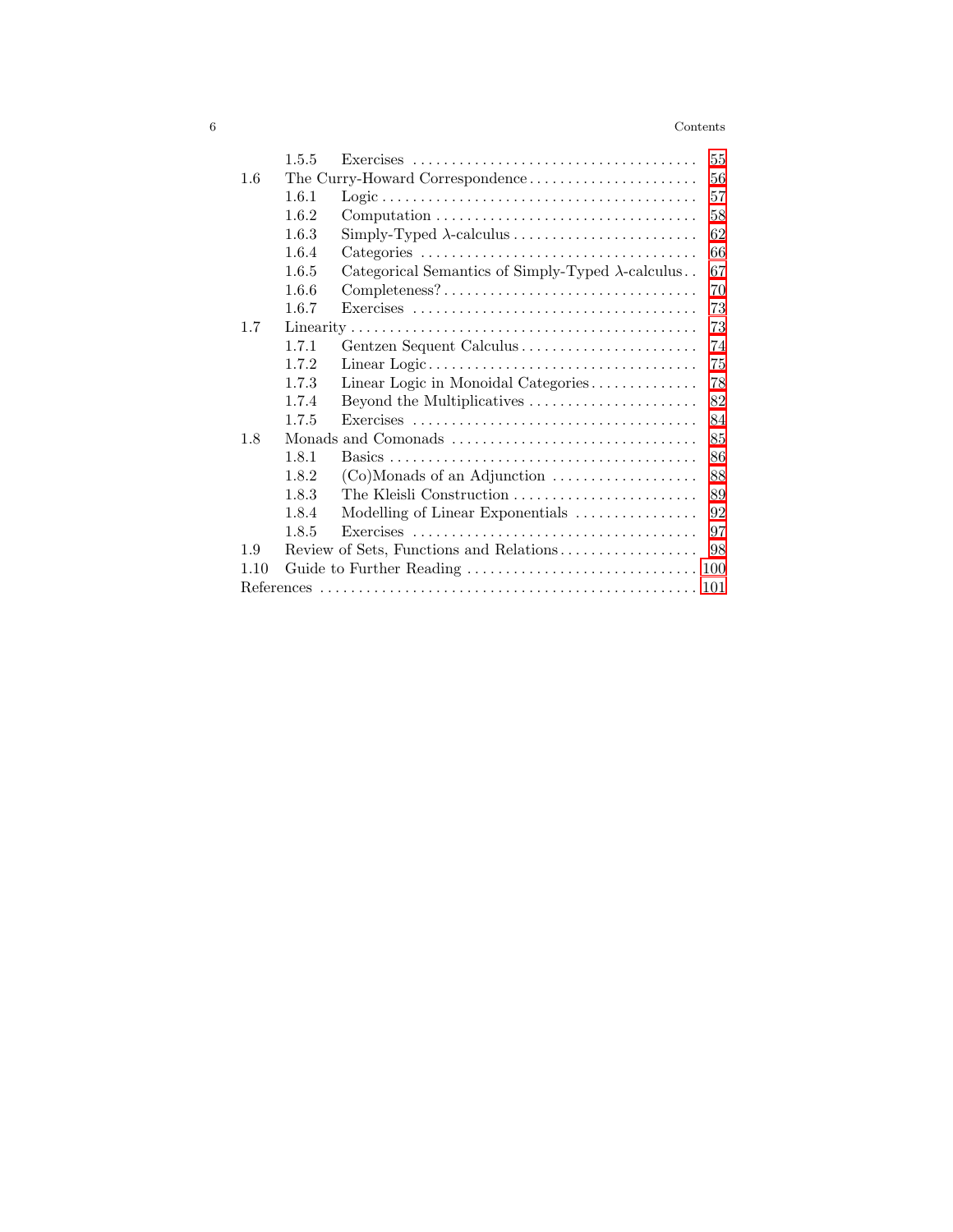| 1.2 |                                                                                                             |  |
|-----|-------------------------------------------------------------------------------------------------------------|--|
| 1.3 | Natural Deduction System for $\wedge, \supset \ldots \ldots \ldots \ldots \ldots \ldots \ldots 57$          |  |
|     |                                                                                                             |  |
|     | 1.5 Simply-Typed $\lambda$ -calculus for $\times, \rightarrow \ldots \ldots \ldots \ldots \ldots \ldots$ 63 |  |
|     |                                                                                                             |  |
| 1.7 |                                                                                                             |  |
|     |                                                                                                             |  |
|     |                                                                                                             |  |
|     |                                                                                                             |  |
|     |                                                                                                             |  |
|     |                                                                                                             |  |

# <span id="page-6-0"></span>1.1 Introduction

Why study categories— what are they good for? We can offer a range of answers for readers coming from different backgrounds:

- For mathematicians: category theory organises your previous mathematical experience in a new and powerful way, revealing new connections and structure, and allows you to "think bigger thoughts".
- For computer scientists: category theory gives a precise handle on important notions such as compositionality, abstraction, representationindependence, genericity and more. Otherwise put, it provides the fundamental mathematical structures underpinning many key programming concepts.
- For logicians: category theory gives a syntax-independent view of the fundamental structures of logic, and opens up new kinds of models and interpretations.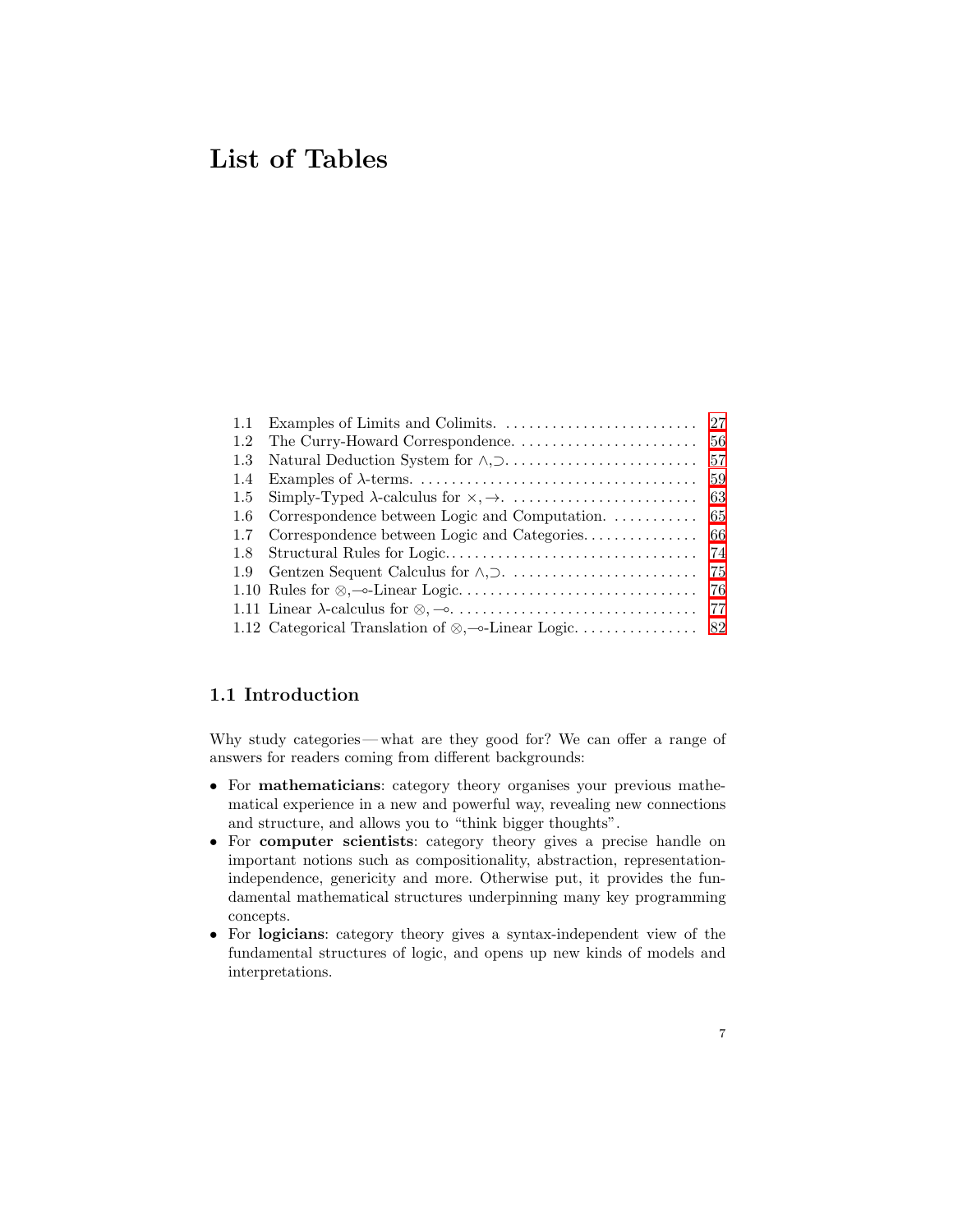- For philosophers: category theory opens up a fresh approach to structuralist foundations of mathematics and science; and an alternative to the traditional focus on set theory.
- For physicists: category theory offers new ways of formulating physical theories in a structural form. There have inter alia been some striking recent applications to quantum information and computation.

## <span id="page-7-0"></span>1.1.1 From Elements To Arrows

Category theory can be seen as a "generalised theory of functions", where the focus is shifted from the pointwise, set-theoretic view of functions, to an abstract view of functions as arrows.

Let us briefly recall the arrow notation for functions between sets.<sup>[1](#page-7-1)</sup> A function f with domain X and codomain Y is denoted by:  $f: X \to Y$ .

Diagrammatic notation:  $X \stackrel{f}{\longrightarrow} Y$ .

The fundamental operation on functions is *composition*: if  $f : X \to Y$  and  $g: Y \to Z$ , then we can define  $g \circ f: X \to Z$  by  $g \circ f(x) := g(f(x))$ .<sup>[2](#page-7-2)</sup> Note that, in order for the composition to be defined, the codomain of  $f$  must be the same as the domain of  $q$ .

$$
Diagrammatic notation: X \xrightarrow{f} Y \xrightarrow{g} Z.
$$

Moreover, for each set X there is an *identity function* on  $X$ , which is denoted by:

$$
id_X: X \longrightarrow X \qquad id_X(x) := x \, .
$$

These operations are governed by the *associativity law* and the *unit laws*. For  $f: X \to Y, g: Y \to Z, h: Z \to W$ :

$$
(h \circ g) \circ f = h \circ (g \circ f),
$$
  $f \circ id_X = f = id_Y \circ f.$ 

Notice that these equations are formulated purely in terms of the algebraic operations on functions, without any reference to the elements of the sets  $X$ ,  $Y, Z, W$ . We will refer to any concept pertaining to functions which can be defined purely in terms of composition and identities as arrow-theoretic. We will now take a first step towards learning to "think with arrows" by seeing how we can replace some familiar definitions couched in terms of elements by arrow-theoretic equivalents; this will lead us towards the notion of category.

We say that a function  $f : X \longrightarrow Y$  is:

<span id="page-7-1"></span><sup>1</sup> A review of basic ideas about sets, functions and relations, and some of the notation we will be using, is provided in Appendix A.

<span id="page-7-2"></span><sup>&</sup>lt;sup>2</sup> We shall use the notation " $:=$ " for "is defined to be" throughout these notes.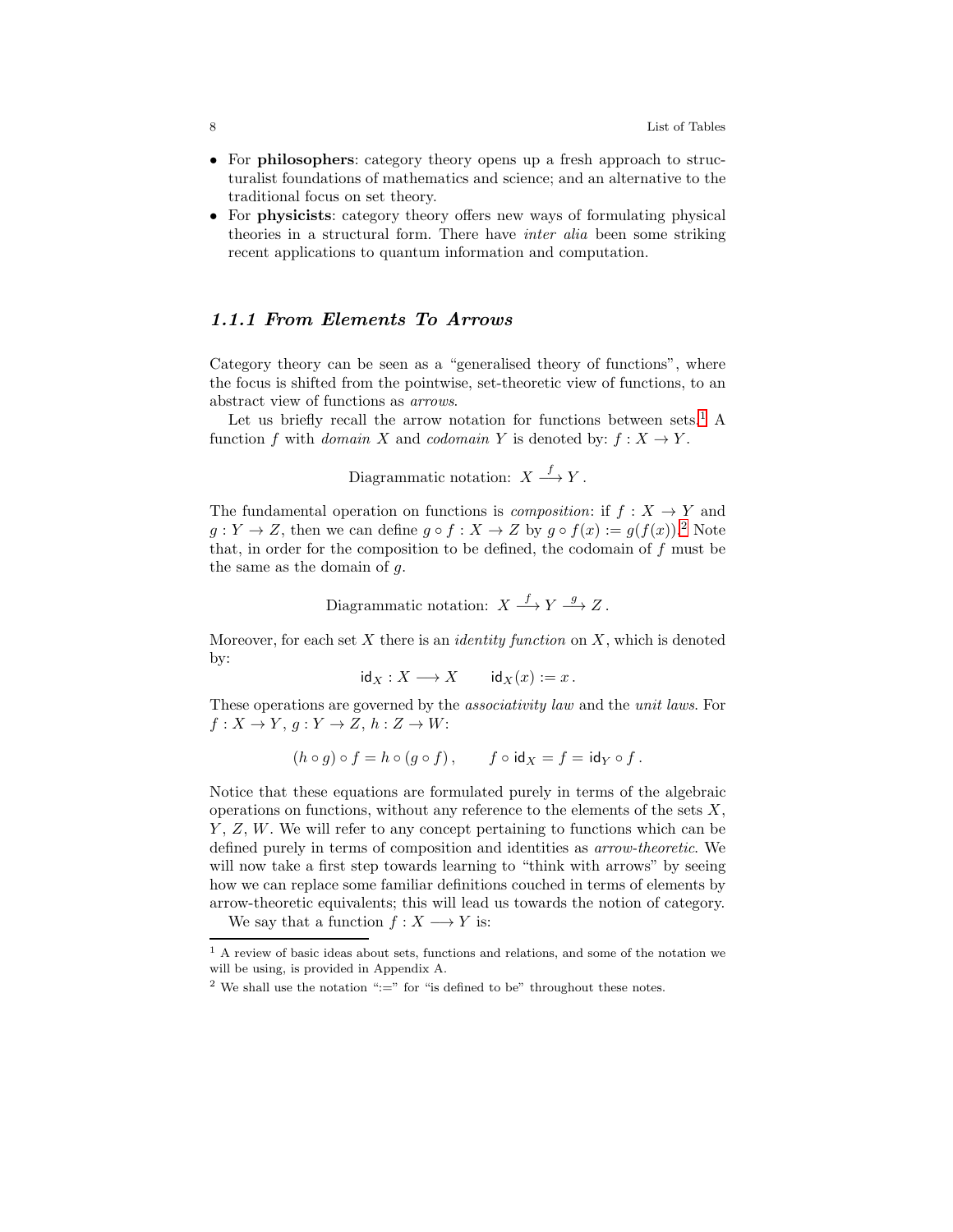$$
injective \text{ if } \forall x, x' \in X. \ f(x) = f(x') \implies x = x',
$$
  
*surjective* if  $\forall y \in Y. \ \exists x \in X. \ f(x) = y$ ,

$$
\begin{array}{llll} \textit{monic} & \textit{if $\forall g, h \text{.} \ f \circ g = f \circ h$} & \Longrightarrow & g = h \,, \\ \textit{epic} & \textit{if $\forall g, h \text{.} \ g \circ f = h \circ f$} & \Longrightarrow & g = h \,. \end{array}
$$

Note that injectivity and surjectivity are formulated in terms of elements, while epic and monic are arrow-theoretic.

#### **Proposition 1** Let  $f : X \rightarrow Y$ . Then,

1.  $f$  is injective iff  $f$  is monic.

2. f is surjective iff f is epic.

**Proof:** We show 1. Suppose  $f : X \to Y$  is injective, and that  $f \circ g = f \circ h$ , where  $g, h: Z \to X$ . Then, for all  $z \in Z$ :

$$
f(g(z)) = f \circ g(z) = f \circ h(z) = f(h(z)).
$$

Since f is injective, this implies  $g(z) = h(z)$ . Hence we have shown that

$$
\forall z \in Z. g(z) = h(z),
$$

and so we can conclude that  $g = h$ . So f injective implies f monic. For the converse, fix a one-element set  $\mathbf{1} = \{ \bullet \}$ . Note that elements  $x \in X$  are in 1–1 correspondence with functions  $\bar{x}: 1 \to X$ , where  $\bar{x}(\bullet) := x$ . Moreover, if  $f(x) = y$  then  $\bar{y} = f \circ \bar{x}$ . Writing injectivity in these terms, it amounts to the following.

$$
\forall x, x' \in X. \ f \circ \bar{x} = f \circ \bar{x}' \implies \bar{x} = \bar{x}'
$$

Thus we see that being injective is a *special case* of being monic.

**Exercise 2** Show that  $f : X \to Y$  is surjective iff it is epic.

#### <span id="page-8-0"></span>1.1.2 Categories Defined

**Definition 3** A *category*  $\mathcal C$  consists of:

- A collection  $Ob(\mathcal{C})$  of *objects*. Objects are denoted by A, B, C, etc.
- A collection  $Ar(C)$  of **arrows** (or **morphisms**). Arrows are denoted by  $f, g, h,$  etc.
- Mappings dom, cod :  $Ar(\mathcal{C}) \rightarrow Ob(\mathcal{C})$ , which assign to each arrow f its **domain** dom(f) and its **codomain** cod(f). An arrow f with domain A and codomain B is written  $f : A \to B$ . For each pair of objects A, B, we define the set

$$
\mathcal{C}(A, B) := \{ f \in \text{Ar}(\mathcal{C}) \mid f : A \to B \}.
$$

We refer to  $C(A, B)$  as a **hom-set**. Note that distinct hom-sets are *disjoint*.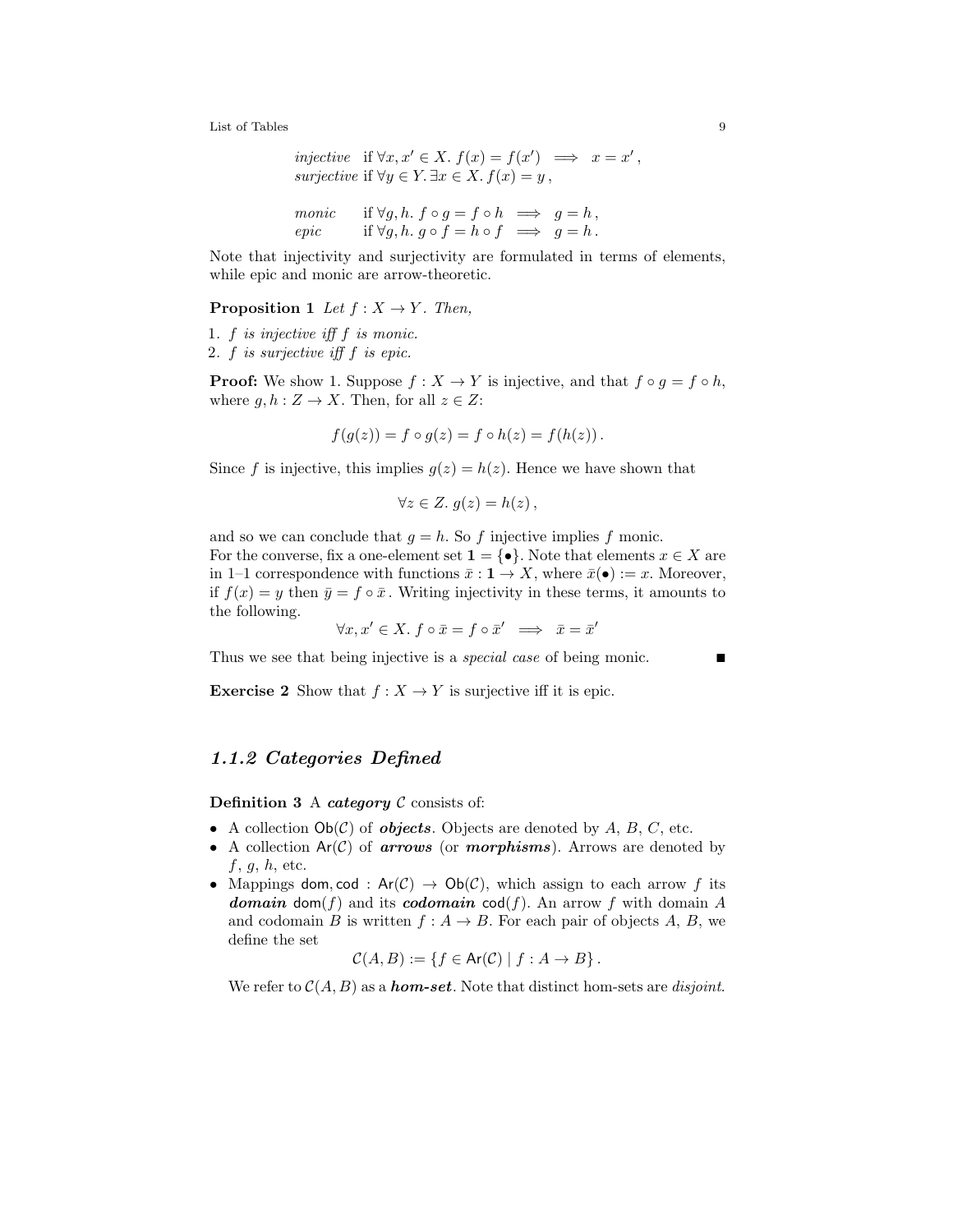• For any triple of objects  $A, B, C$ , a *composition* map

$$
c_{A,B,C}: \mathcal{C}(A,B)\times \mathcal{C}(B,C)\longrightarrow \mathcal{C}(A,C).
$$

 $c_{A,B,C}(f,g)$  is written  $g \circ f$  (or sometimes  $f;g$ ). Diagrammatically:

$$
A \stackrel{f}{\longrightarrow} B \stackrel{g}{\longrightarrow} C
$$

• For each object A, an *identity* arrow  $\mathsf{id}_A : A \to A$ .

The above must satisfy the following axioms.

$$
h \circ (g \circ f) = (h \circ g) \circ f, \qquad f \circ id_A = f = id_B \circ f.
$$

whenever the domains and codomains of the arrows match appropriately so that the compositions are well-defined.

## <span id="page-9-0"></span>1.1.3 Diagrams in Categories

Diagrammatic reasoning is an important tool in category theory. The basic cases are commuting triangles and squares. To say that the following triangle commutes



is exactly equivalent to asserting the equation  $g \circ f = h$ . Similarly, to say that the following square commutes



means exactly that  $g \circ f = k \circ h$ . For example, the equations

$$
h\circ (g\circ f)=(h\circ g)\circ f,\qquad f\circ \mathrm{id}_A=f=\mathrm{id}_B\circ f,
$$

can be expressed by saying that the following diagrams commute.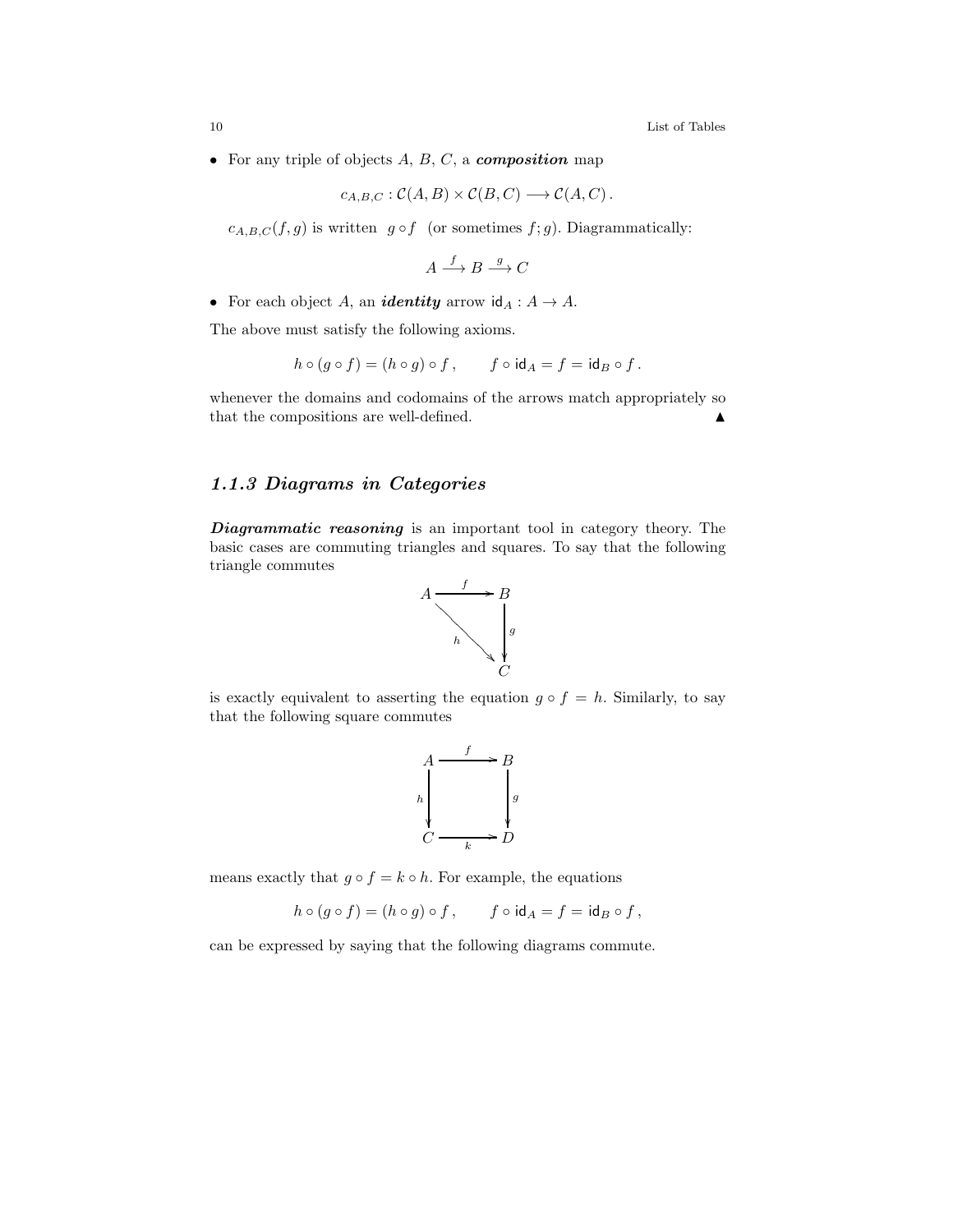

As these examples illustrate, most of the diagrams we shall use will be "pasted together" from triangles and squares: the commutation of the diagram as a whole will then reduce to the commutation of the constituent triangles and squares.

<span id="page-10-1"></span>We turn to the general case. The formal definition is slightly cumbersome; we give it anyway for reference.

Definition 4 We define a graph to be a collection of vertices and directed **edges**, where each edge  $e: v \to w$  has a specified source vertex v and target vertex  $w$ . Thus graphs are like categories without composition and identities.<sup>[3](#page-10-0)</sup> A *diagram in a category*  $\mathcal C$  is a graph whose vertices are labelled with objects of  $\mathcal C$  and whose edges are labelled with arrows of  $\mathcal C$ , such that, if  $e: v \to w$  is labelled with  $f: A \to B$ , then we must have v labelled by A and  $w$  labelled by  $B$ . We say that such a diagram *commutes* if any two paths in it with common source and target, and at least one of which has length greater than 1, are equal. That is, given paths

$$
A \xrightarrow{f_1} C_1 \xrightarrow{f_2} \cdots C_{n-1} \xrightarrow{f_n} B
$$
 and  $A \xrightarrow{g_1} D_1 \xrightarrow{g_2} \cdots D_{m-1} \xrightarrow{g_m} B$ ,

if  $\max(n, m) > 1$  then

$$
f_n\circ\cdots\circ f_1=g_m\circ\cdots\circ g_1.
$$

To illustrate this definition, to say that the following diagram commutes

$$
E \xrightarrow{e} A \xrightarrow{f} B
$$

amounts to the assertion that  $f \circ e = g \circ e$ ; it does not imply that  $f = g$ .

N

<span id="page-10-0"></span><sup>3</sup> This would be a "multigraph" in normal parlance, since multiple edges between a given pair of vertices are allowed.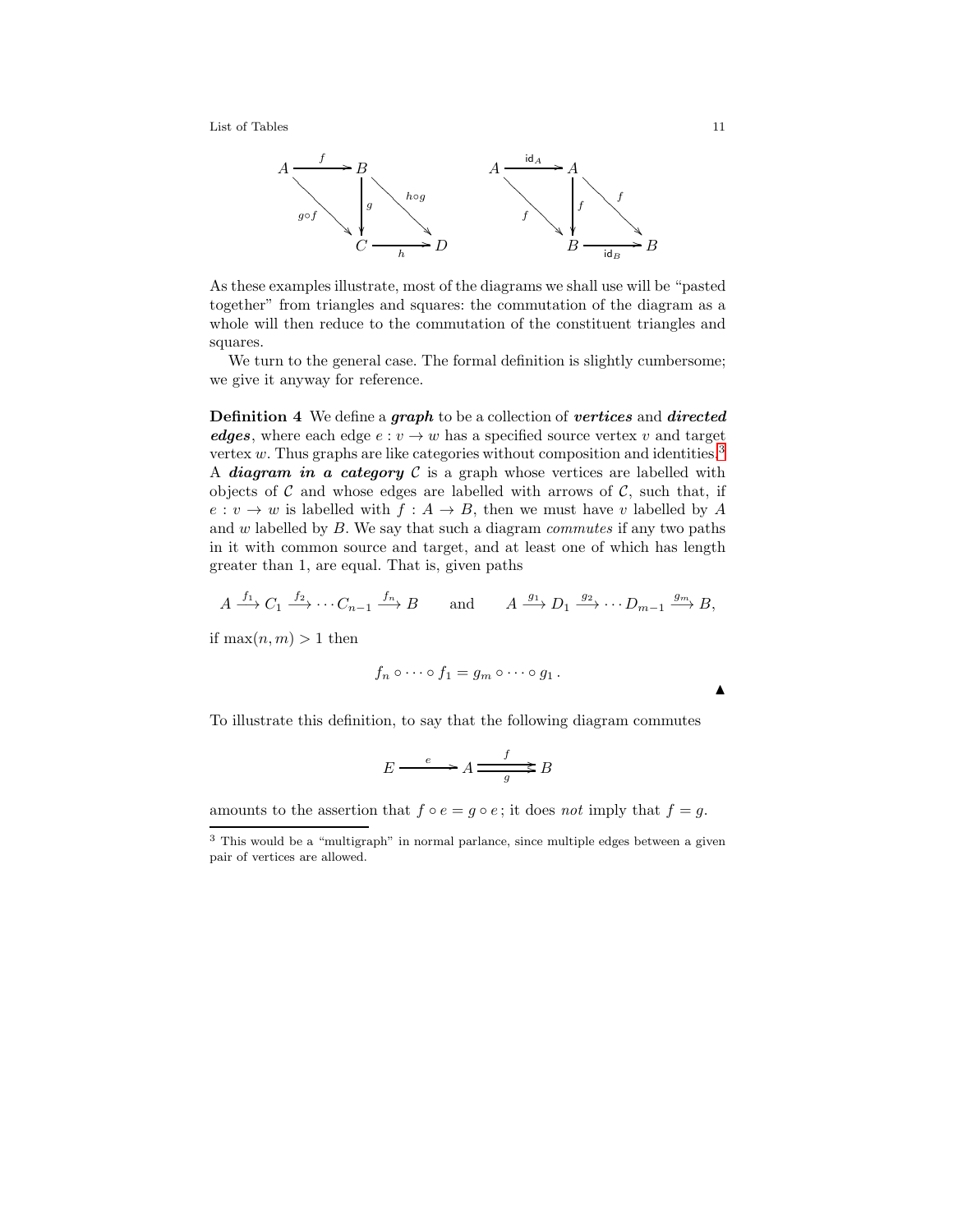# 1.1.4 Examples

Before we proceed to our first examples of categories, we shall present some background material on partial orders, monoids and topologies, which will provide running examples throughout these notes.

Partial orders

A partial order is a structure  $(P, \leq)$  where P is a set and  $\leq$  is a binary relation on  $P$  satisfying:

| $x \leq x$                                       | (Reflexivity)  |
|--------------------------------------------------|----------------|
| • $x \leq y \land y \leq x \Rightarrow x = y$    | (Antisymmetry) |
| • $x \leq y \land y \leq z \Rightarrow x \leq z$ | (Transitivity) |

For example,  $(\mathbb{R}, \le)$  and  $(\mathcal{P}(X), \subseteq)$  are partial orders, and so are strings with the sub-string relation.

If P, Q are partial orders, a map  $h : P \to Q$  is a partial order homomorphism (or monotone function) if:

$$
\forall x, y \in P. \ x \leq y \implies h(x) \leq h(y).
$$

Note that homomorphisms are closed under composition, and that identity maps are homomorphisms.

Monoids

A monoid is a structure  $(M, \cdot, 1)$  where M is a set,

$$
\overline{\cdot} \cdot \underline{\phantom{X}} : M \times M \longrightarrow M
$$

is a binary operation, and  $1 \in M$ , satisfying the following axioms.

$$
(x \cdot y) \cdot z = x \cdot (y \cdot z), \qquad 1 \cdot x = x = x \cdot 1.
$$

For example,  $(N, +, 0)$  is a monoid, and so are strings with string-concatenation. Moreover, groups are special kinds of monoids.

If M, N are monoids, a map  $h : M \to N$  is a monoid homomorphism if

 $\forall m_1, m_2 \in M. h(m_1 \cdot m_2) = h(m_1) \cdot h(m_2), \quad h(1) = 1.$ 

<span id="page-11-1"></span>**Exercise 5** Suppose that  $G$  and  $H$  are groups (and hence monoids), and that  $h: G \to H$  is a monoid homomorphism. Prove that h is a group homomorphism.

<span id="page-11-0"></span>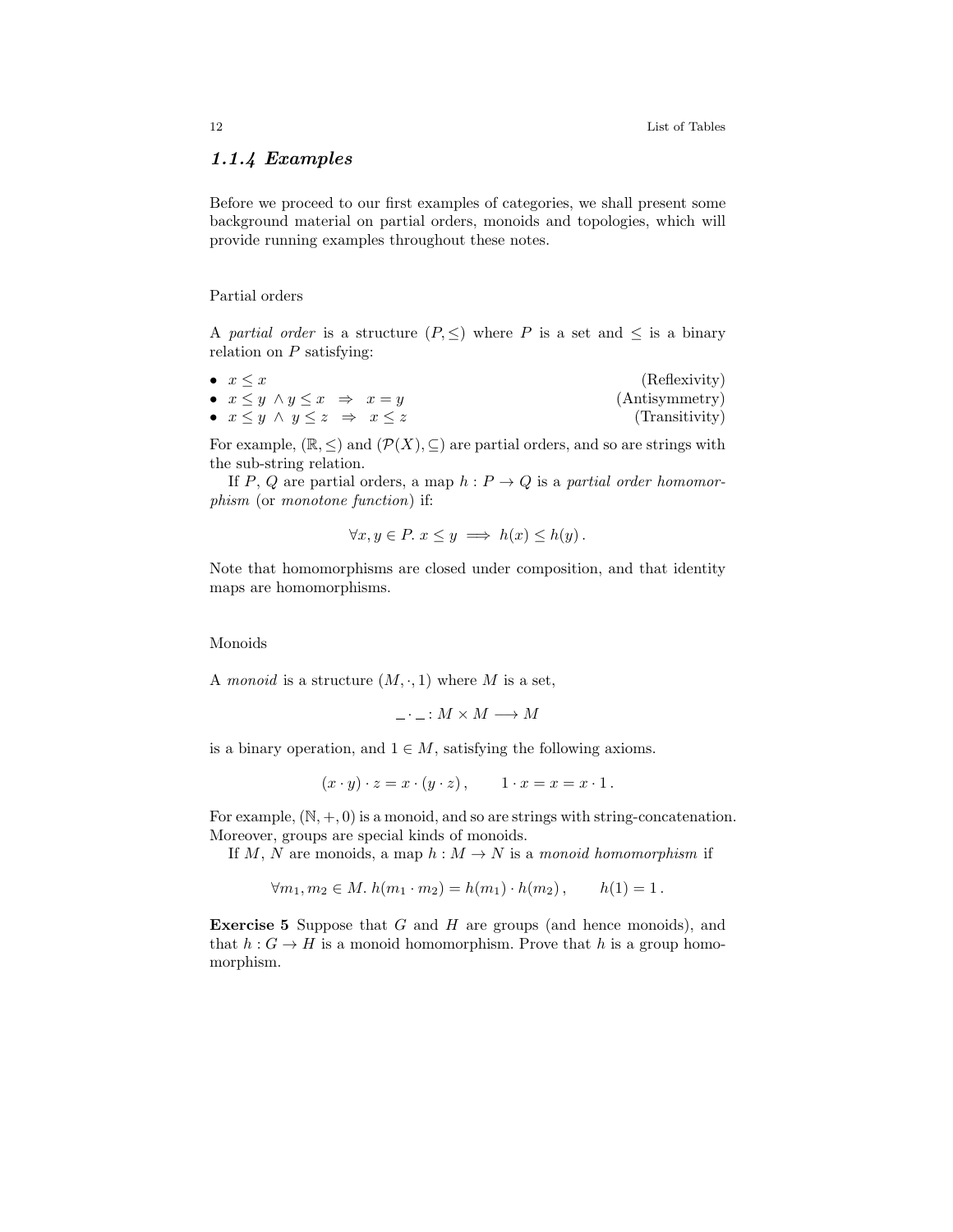Topological spaces

A topological space is a pair  $(X, T_X)$  where X is a set, and  $T_X$  is a family of subsets of  $X$  such that

- $\varnothing, X \in T_X,$
- if  $U, V \in T_X$  then  $U \cap V \in T_X$ ,
- if  $\{U_i\}_{i\in I}$  is any family in  $T_X$ , then  $\bigcup_{i\in I} U_i \in T_X$ .

A continuous map  $f : (X, T_X) \to (Y, T_Y)$  is a function  $f : X \to Y$  such that, for all  $U \in T_Y$ ,  $f^{-1}(U) \in T_X$ .

Let us now see some first examples of categories.

- Any kind of mathematical structure, together with structure preserving functions, forms a category. E.g.
	- Set (sets and functions)
	- Mon (monoids and monoid homomorphisms)
	- Grp (groups and group homomorphisms)
	- **Vect**<sub>k</sub> (vector spaces over a field k, and linear maps)
	- Pos (partially ordered sets and monotone functions)
	- Top (topological spaces and continuous functions)
- Rel: objects are sets, arrows  $R : X \to Y$  are relations  $R \subseteq X \times Y$ . Relational composition:

$$
R; S(x, z) \iff \exists y. R(x, y) \land S(y, z)
$$

- Let  $k$  be a field (for example, the real or complex numbers). Consider the following category  $\mathbf{Mat}_k$ . The objects are natural numbers. A morphism  $M: \mathbf{n} \to \mathbf{m}$  is an  $\mathbf{n} \times \mathbf{m}$  matrix with entries in k. Composition is matrix multiplication, and the identity on  $\bf{n}$  is the  $\bf{n} \times \bf{n}$  diagonal matrix.
- $\diamond$  Monoids are one-object categories. Arrows correspond to the elements of the monoid, with the monoid operation being arrow-composition and the monoid unit being the identity arrow.
- $\Diamond$  A category in which for each pair of objects A, B there is at most one morphism from A to B is the same thing as a **preorder**, *i.e.* a reflexive and transitive relation.

Note that our first class of examples illustrate the idea of categories as mathematical contexts; settings in which various mathematical theories can be developed. Thus for example, Top is the context for general topology, Grp is the context for group theory, etc.

On the other hand, the last two examples illustrate that many important mathematical structures themselves appear as categories of particular kinds. The fact that two such different kinds of structures as monoids and posets should appear as extremal versions of categories is also rather striking.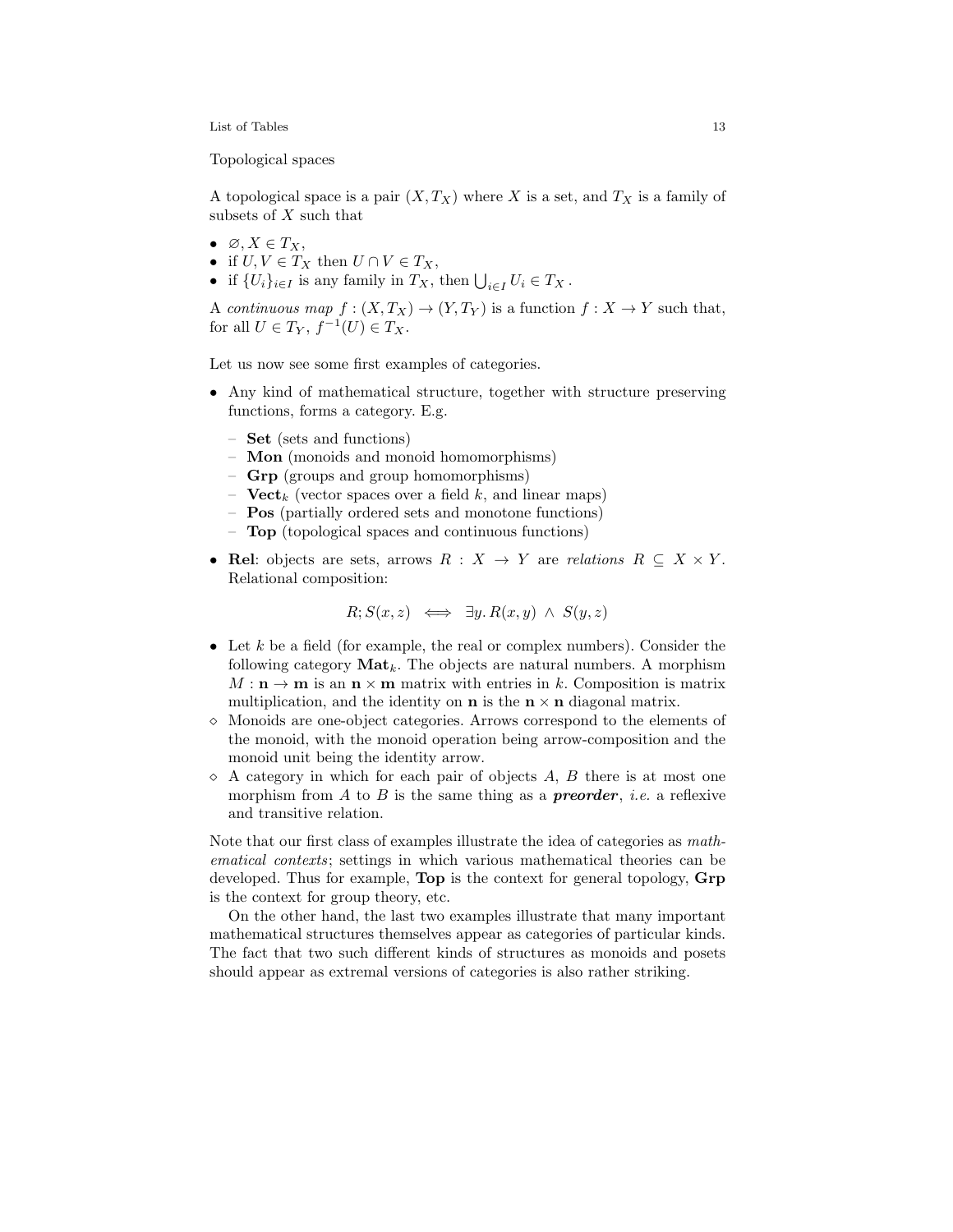N

This ability to capture mathematics both "in the large" and "in the small" is a first indication of the flexibility and power of categories.

**Exercise 6** Check that **Mon**,  $Vect_k$ , **Pos** and **Top** are indeed categories.

Exercise 7 Check carefully that monoids correspond exactly to one-object categories. Make sure you understand the difference between such a category and Mon. (For example: how many objects does Mon have?)

Exercise 8 Check carefully that preorders correspond exactly to categories in which each homset has at most one element. Make sure you understand the difference between such a category and Pos. (For example: how big can homsets in Pos be?)

#### <span id="page-13-0"></span>1.1.5 First Notions

Many important mathematical notions can be expressed at the general level of categories.

**Definition 9** Let C be a category. A morphism  $f: X \to Y$  in C is:

- monic (or a monomorphism) if  $f \circ g = f \circ h \implies g = h$ ,
- epic (or an epimorphism) if  $g \circ f = h \circ f \implies g = h$ .

An *isomorphism* in C is an arrow  $i : A \rightarrow B$  such that there exists an arrow  $j: B \to A$  — the *inverse* of  $i$  — satisfying

$$
j \circ i = \mathrm{id}_A, \qquad i \circ j = \mathrm{id}_B.
$$

We denote isomorphisms by  $i : A \overset{\cong}{\to} B$ , and write  $i^{-1}$  for the inverse of i. We say that A and B are isomorphic,  $A \cong B$ , if there exists some  $i : A \xrightarrow{\cong} B$ .

Exercise 10 Show that the inverse, if it exists, is unique.

Exercise 11 Show that  $\cong$  is an equivalence relation on the objects of a category.

As we saw previously, in Set monics are injections and epics are surjections. On the other hand, isomorphisms in Set correspond exactly to bijections, in Grp to group isomorphisms, in Top to homeomorphisms, in Pos to order isomorphisms, etc.

Exercise 12 Verify these claims.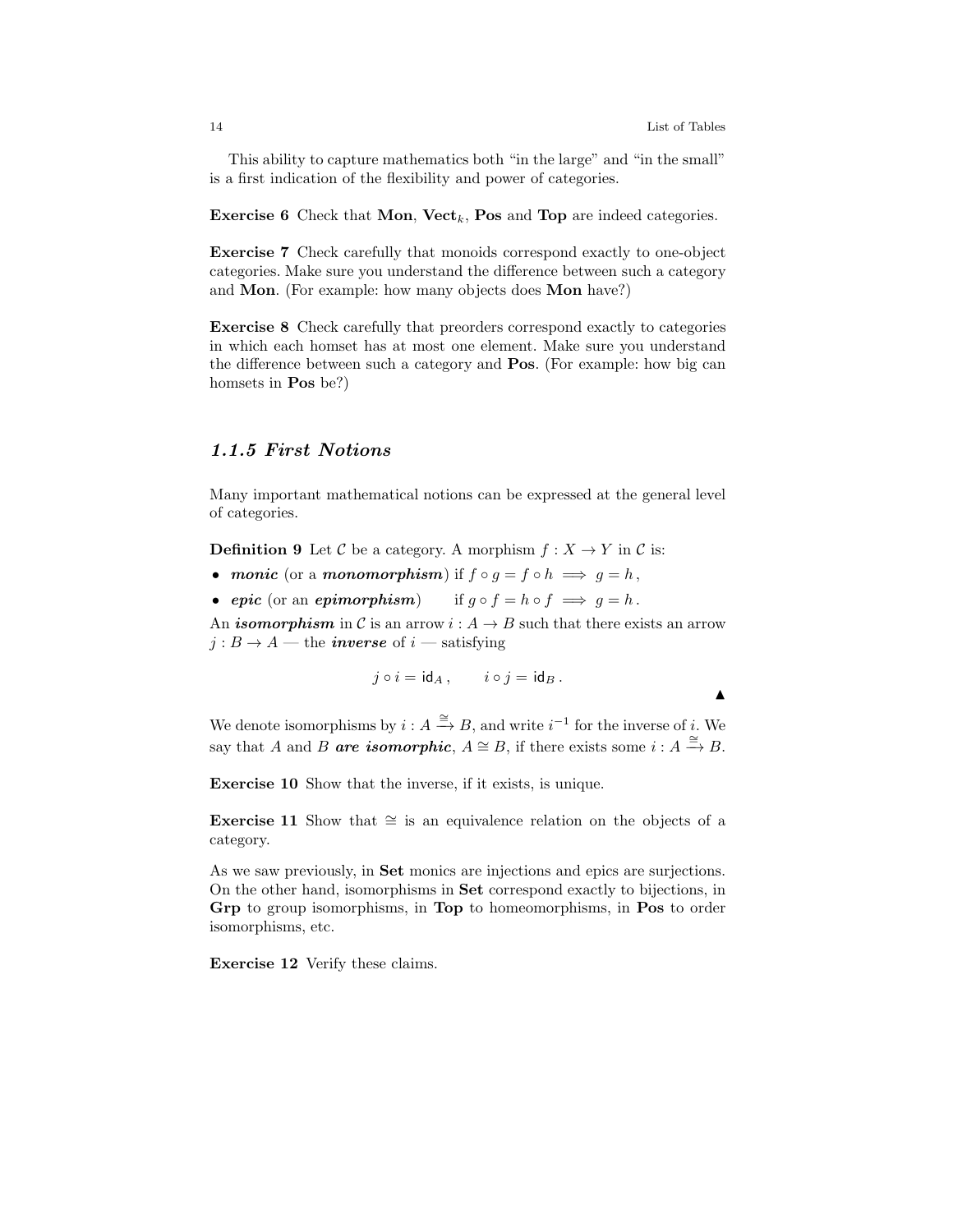Thus we have at one stroke captured the key notion of isomorphism in a form which applies to *all* mathematical contexts. This is a first taste of the level of generality which category theory naturally affords.

We have already identified monoids as one-object categories. We can now identify groups as exactly those one-object categories in which every arrow is an isomorphism. This also leads to a natural generalisation, of considerable importance in current mathematics: a **groupoid** is a category in which every morphism is an isomorphism.

Opposite Categories and Duality

The directionality of arrows within a category  $\mathcal C$  can be reversed without breaking the conditions of being a category; this yields the notion of **opposite** category.

**Definition 13** Given a category  $\mathcal{C}$ , the opposite category  $\mathcal{C}^{\text{op}}$  is given by taking the same objects as  $\mathcal{C}$ , and

$$
\mathcal{C}^{\mathrm{op}}(A,B) := \mathcal{C}(B,A) \, .
$$

Composition and identities are inherited from  $C$ .

Note that if we have

$$
A \xrightarrow{f} B \xrightarrow{g} C
$$

in  $\mathcal{C}^{\mathsf{op}},$  this means

 $A \xleftarrow{f} B \xleftarrow{g} C$ 

in C, so composition  $g \circ f$  in  $C^{\mathsf{op}}$  is defined as  $f \circ g$  in C!

Consideration of opposite categories leads to a *principle of duality*: a statement S is true about C if and only if its dual (*i.e.* the one obtained from S by reversing all the arrows) is true about  $\mathcal{C}^{\mathsf{op}}$ . For example,

A morphism  $f$  is monic in  $\mathcal{C}^{\mathsf{op}}$  if and only if it is epic in  $\mathcal{C}$ .

Indeed, f is monic in  $\mathcal{C}^{\mathsf{op}}$  iff for all  $g, h: C \to B$  in  $\mathcal{C}^{\mathsf{op}}$ ,

$$
f \circ g = f \circ h \implies g = h,
$$

iff for all  $q, h : B \to C$  in C,

$$
g \circ f = h \circ f \implies g = h,
$$

iff f is epic in  $\mathcal C$ . We say that monic and epic are *dual notions*.

**Exercise 14** If P is a preorder, for example  $(\mathbb{R}, \leq)$ , describe P<sup>op</sup> explicitly.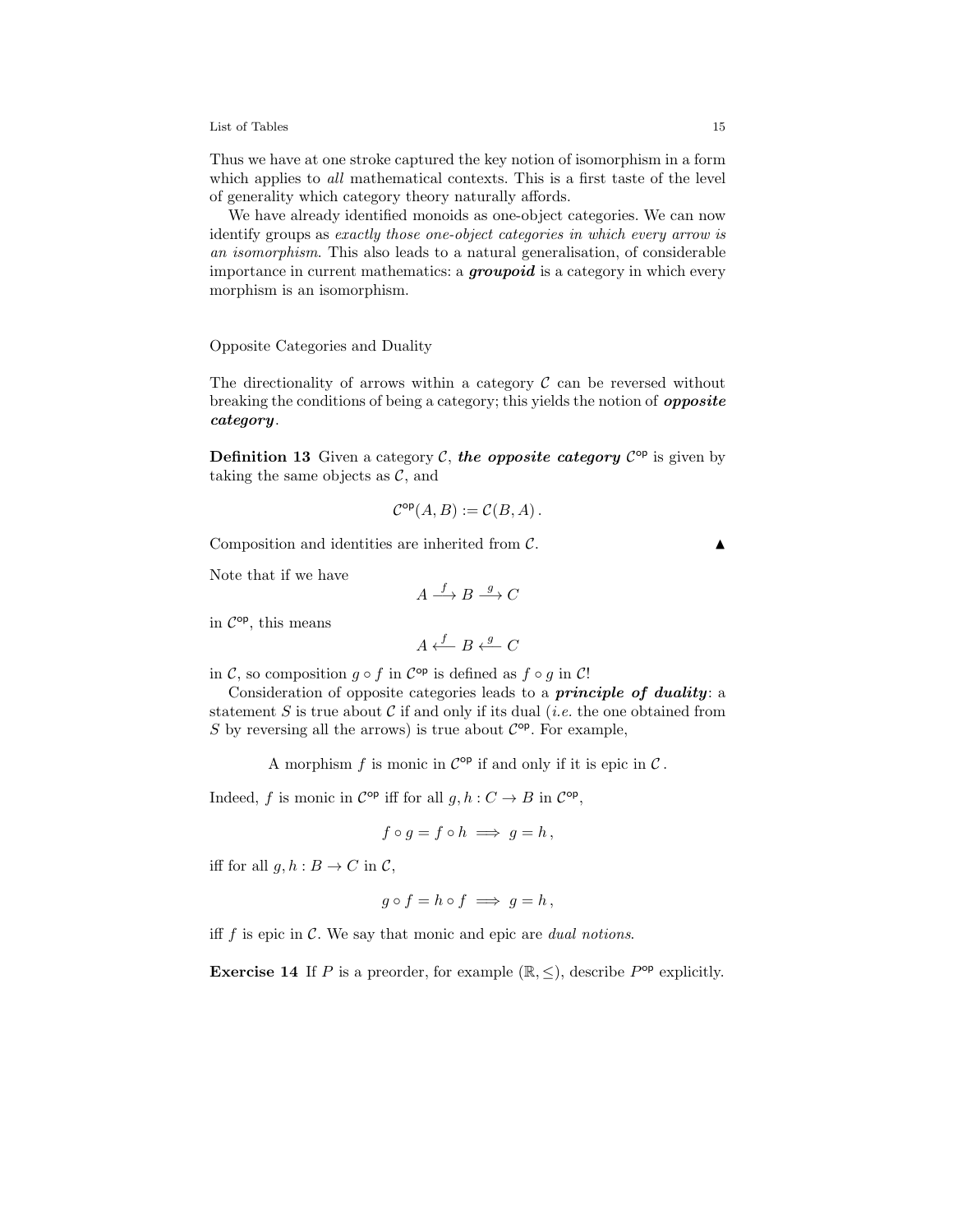Subcategories

Another way to obtain new categories from old ones is by restricting their objects or arrows.

**Definition 15** Let  $\mathcal{C}$  be a category. Suppose that we are given collections

 $Ob(\mathcal{D}) \subseteq Ob(\mathcal{C}), \quad \forall A, B \in Ob(\mathcal{D}). \mathcal{D}(A, B) \subseteq \mathcal{C}(A, B).$ 

We say that  $\mathcal D$  is a **subcategory** of  $\mathcal C$  if

$$
A\in\mathrm{Ob}(\mathcal{D})\ \Rightarrow\ \mathrm{id}_A\in\mathcal{D}(A,A),\quad f\in\mathcal{D}(A,B), g\in\mathcal{D}(B,C)\ \Rightarrow\ g\circ f\in\mathcal{D}(A,C)\,,
$$

and hence  $\mathcal D$  itself is a category. In particular,  $\mathcal D$  is:

- A full subcategory of C if for any  $A, B \in \mathsf{Ob}(\mathcal{D}), \mathcal{D}(A, B) = \mathcal{C}(A, B).$
- A *lluf* subcategory of C if  $Ob(\mathcal{D}) = Ob(\mathcal{C})$ .

For example, Grp is a full subcategory of Mon (by Exercise [5\)](#page-11-1), and Set is a lluf subcategory of Rel.

Simple cats

We close this section with some very basic examples of categories.

• <sup>1</sup> is the category with one object and one arrow, that is,

# $1 := \rightarrow$

where the arrow is necessarily  $\mathsf{id}_{\bullet}$ . Note that, although we say that 1 is the one-object/one-arrow category, there is by no means a unique such category. This is explained by the intuitively evident fact that any two such categories are isomorphic. (We will define what it means for categories to be isomorphic later.)

• In two-object categories, there is the one with two arrows,  $2 := \bullet \bullet$ , and also:

 $2_{\rightarrow} := \bullet \longrightarrow \bullet \quad , \quad 2_{\rightarrow} := \bullet \longrightarrow \bullet \quad , \quad 2_{\rightleftarrows} := \bullet \longrightarrow \bullet \quad \dots$ 

Note that we have omitted identity arrows for economy. Categories with only identity arrows, like <sup>1</sup> and <sup>2</sup>, are called discrete categories.

**Exercise 16** How many categories C with  $Ob(C) = \{ \bullet \}$  are there? (Hint: what do such categories correspond to?)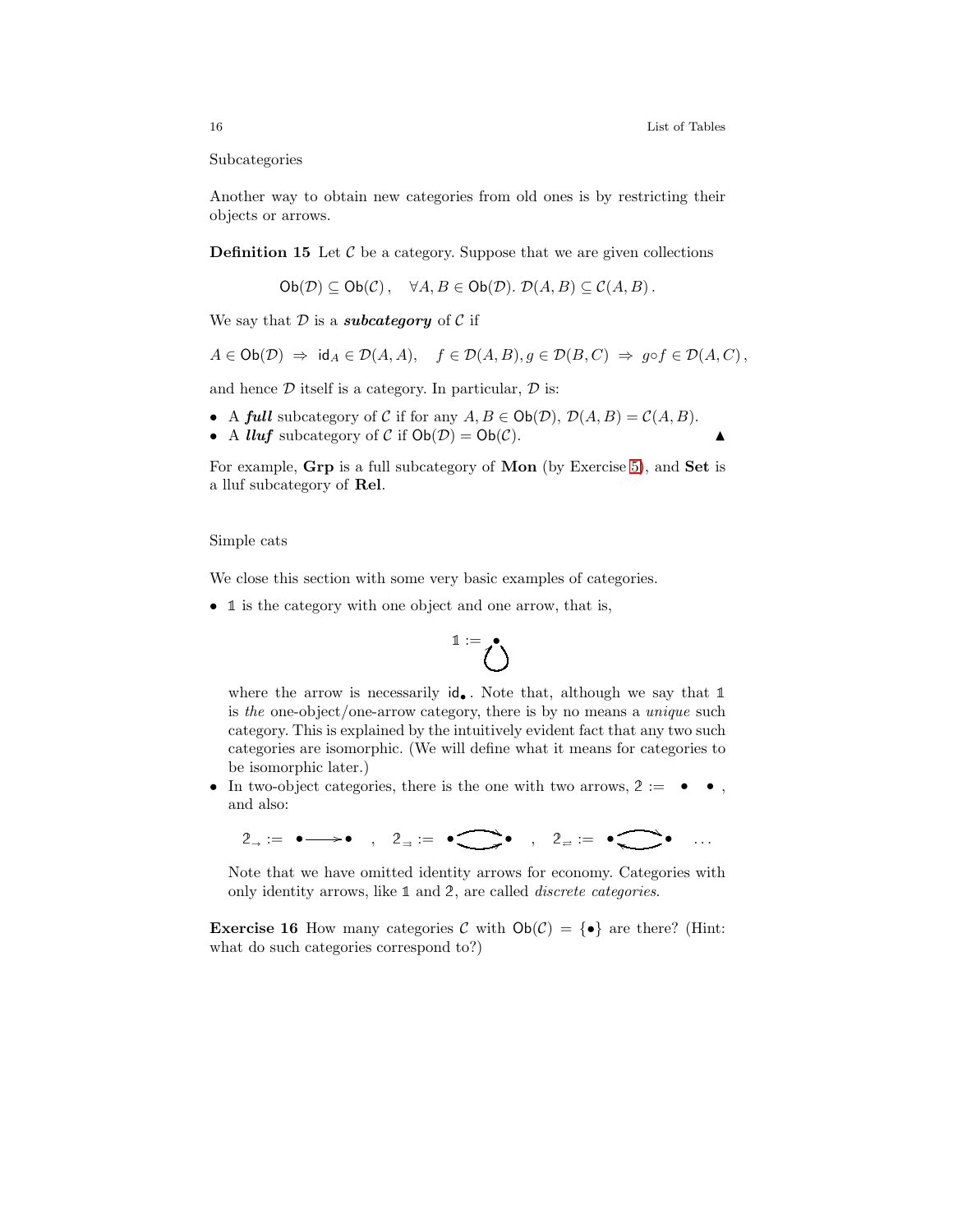## <span id="page-16-0"></span>1.1.6 Exercises

- 1. Consider the following properties of an arrow f in a category  $\mathcal{C}$ .
	- f is *split monic* if for some  $g, g \circ f$  is an identity arrow.
	- f is *split epic* if for some  $g, f \circ g$  is an identity arrow.
	- a. Prove that if f and g are arrows such that  $g \circ f$  is monic, then f is monic.
	- b. Prove that, if  $f$  is split epic then it is epic.
	- c. Prove that, if f and  $q \circ f$  are iso then q is iso.
	- d. Prove that, if  $f$  is monic and split epic then it is iso.
	- e. In the category Mon of monoids and monoid homomorphisms, consider the inclusion map

$$
i: (\mathbb{N}, +, 0) \longrightarrow (\mathbb{Z}, +, 0)
$$

of natural numbers into the integers. Show that this arrow is both monic and epic. Is it an iso?

The **Axiom of Choice** in Set Theory states that, if  $\{X_i\}_{i\in I}$  is a family of non-empty sets, we can form a set  $X = \{x_i \mid i \in I\}$  where  $x_i \in X_i$  for all  $i \in I$ .

- f. Show that in Set an arrow which is epic is split epic. Explain why this needs the Axiom of Choice.
- g. Is it always the case that an arrow which is epic is split epic? Either prove that it is, or give a counter-example.
- 2. Give a description of partial orders as categories of a special kind.

# <span id="page-16-1"></span>1.2 Some Basic Constructions

We shall now look at a number of basic constructions which appear throughout mathematics, and which acquire their proper general form in the language of categories.

#### <span id="page-16-2"></span>1.2.1 Initial and Terminal Objects

A first such example is that of initial and terminal objects. While apparently trivial, they are actually both important and useful, as we shall see in the sequel.

**Definition 17** An object I in a category C is *initial* if, for every object A, there exists a unique arrow from I to A, which we write  $\iota_A: I \to A$ .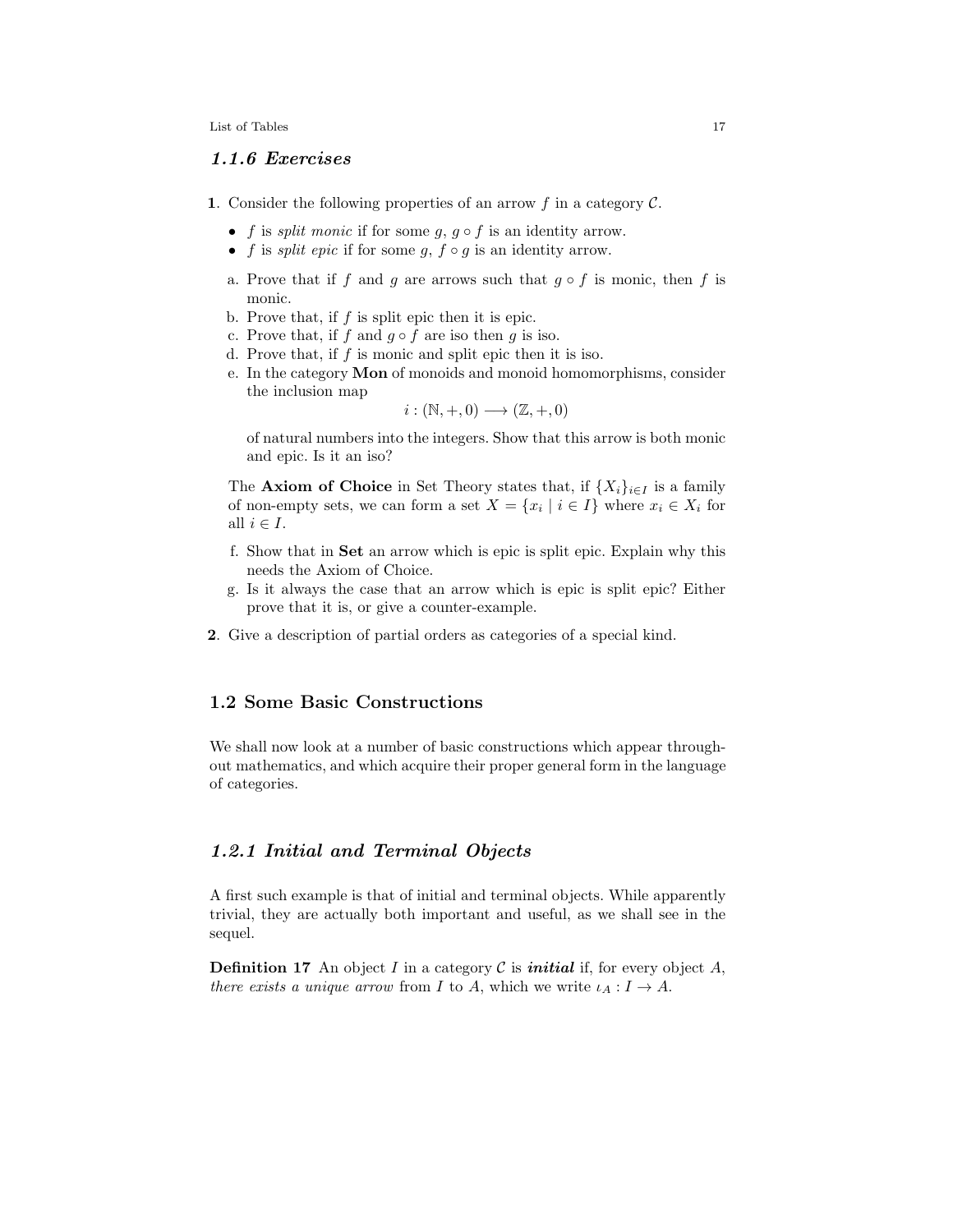A terminal object in C is an object T such that, for every object A, there exists a unique arrow from A to T, which we write  $\tau_A : A \to T$ .

Note that initial and terminal objects are dual notions:  $T$  is terminal in  $\mathcal C$  iff it is initial in  $\mathcal{C}^{op}$ . We sometimes write 1 for the terminal object and 0 for the initial one. Note also the assertions of unique existence in the definitions. This is one of the *leitmotifs* of category theory; we shall encounter it again in a conceptually deeper form in section [1.5.](#page-41-0)

Let us examine initial and terminal objects in our standard example categories.

- In Set, the empty set is an initial object while any one-element set  $\{\bullet\}$  is terminal.
- In Pos, the poset  $(\emptyset, \emptyset)$  is an initial object while  $({\{\bullet\}}, {\{\bullet,\bullet\}})$  is terminal.
- In Top, the space  $(\emptyset, \{\emptyset\})$  is an initial object while  $(\{\bullet\}, \{\emptyset, \{\bullet\}\})$  is terminal.
- In  $\mathbf{Vect}_k$ , the one-element space  $\{0\}$  is both initial and terminal.
- In a poset, seen as a category, an initial object is a least element, while a terminal object is a greatest element.

Exercise 18 Verify these claims. In each case, identify the canonical arrows.

Exercise 19 Identify the initial and terminal objects in Rel.

Exercise 20 Suppose that a monoid, viewed as a category, has either an initial or a terminal object. What must the monoid be?

We shall now establish a fundamental fact: initial and terminal objects are unique up to *(unique)* isomorphism. As we shall see, this is characteristic of all such "universal" definitions. For example, the apparent arbitrariness in the fact that any singleton set is a terminal object in Set is answered by the fact that what counts is the property of being terminal; and this suffices to ensure that any two concrete objects having this property must be isomorphic to each other.

<span id="page-17-0"></span>The proof of the proposition, while elementary, is a first example of distinctively categorical reasoning.

**Proposition 21** If I and I' are initial objects in the category  $C$  then there exists a unique isomorphism  $I \stackrel{\cong}{\longrightarrow} I'.$ 

**Proof:** Since I is initial and I' is an object of C, there is a unique arrow  $\iota_{I'}: I \to I'$ . We claim that  $\iota_{I'}$  is an isomorphism.

Since I' is initial and I is an object in C, there is an arrow  $\iota'_I : I' \to I$ . Thus we obtain  $\iota_{I'}$ ;  $\iota'_I : I \to I$ , while we also have the identity morphism  $id_I : I \to I$ . But I is initial and therefore there exists a *unique* arrow from I to I, which means that  $\iota_{I'}$ ;  $\iota'_{I} = id_I$ . Similarly,  $\iota'_{I}$ ;  $\iota_{I'} = id_{I'}$ , so  $\iota_{I'}$  is indeed an isomorphism.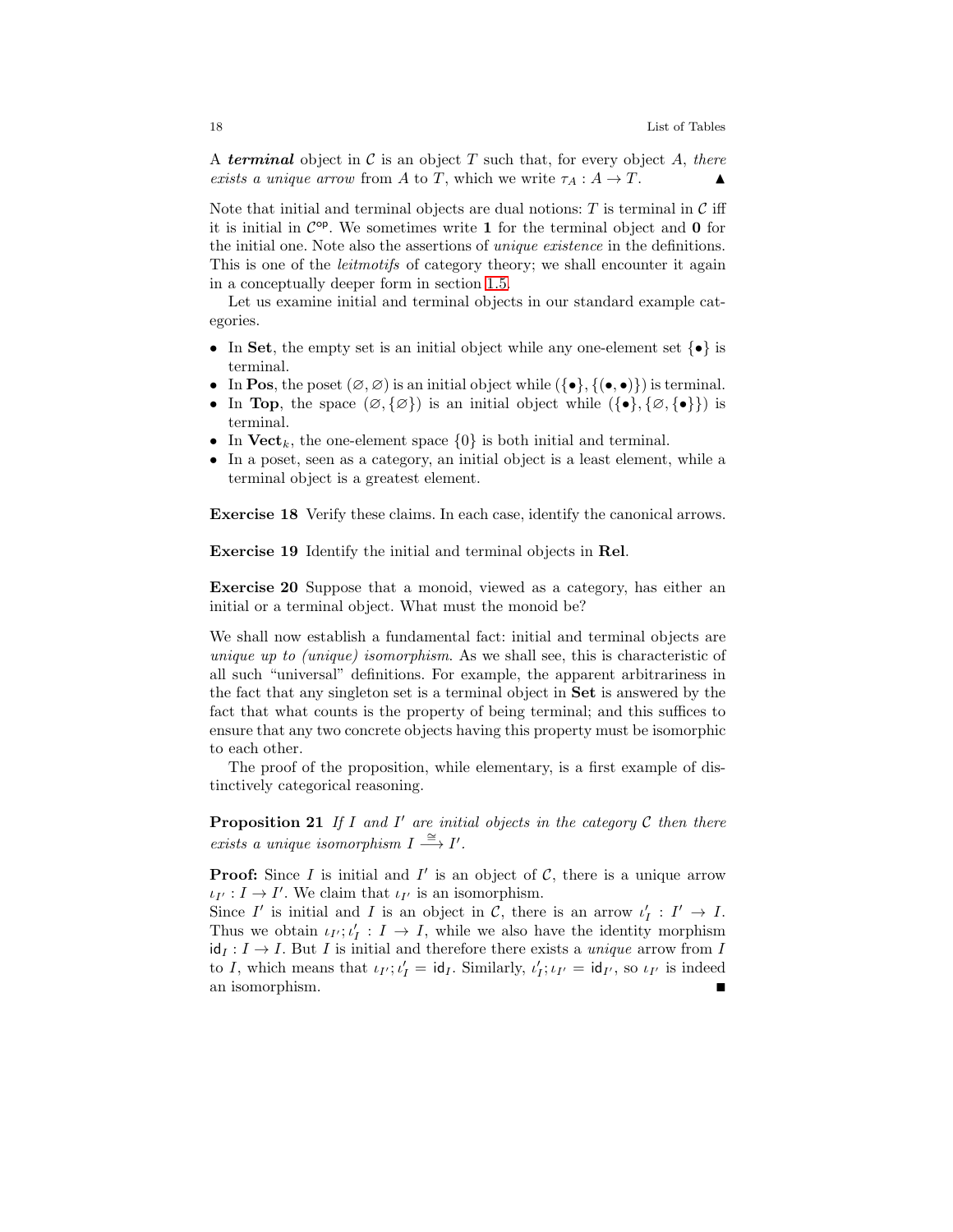Hence, initial objects are "unique up to (unique) isomorphism", and we can (and do) speak of the initial object (if any such exists). Similarly for terminal objects.

**Exercise 22** Let C be a category with an initial object 0. For any object A, show the following.

- If  $A \cong 0$  then A is an initial object.
- If there exists a monomorphism  $f : A \to \mathbf{0}$  then f is an iso, and hence A is initial.

# <span id="page-18-0"></span>1.2.2 Products and Coproducts

#### 1.2.2.1 Products

We now consider one of the most common constructions in mathematics: the formation of "direct products". Once again, rather than giving a case-by-case construction of direct products in each mathematical context we encounter, we can express once and for all a general notion of product, meaningful in any category — and such that, if a product exists, it is characterised uniquely up to unique isomorphism, just as for initial and terminal objects. Given a particular mathematical context, *i.e.* a category, we can then verify whether on not the product exists in that category. The concrete construction appropriate to the context will enter only into the proof of existence; all of the useful properties of the product follow from the general definition. Moreover, the categorical notion of product has a normative force; we can test whether a concrete construction works as intended by verifying that it satisfies the general definition.

In set theory, the cartesian product is defined in terms of the ordered pair:

$$
X \times Y := \{(x, y) \mid x \in X \land y \in Y\}.
$$

It turns out that ordered pairs can be defined in set theory, e.g. as

$$
(x, y) := \{\{x, y\}, y\}.
$$

Note that in no sense is such a definition canonical. The essential properties of ordered pairs are:

1. We can retrieve the first and second components  $x, y$  of the ordered pair  $(x, y)$ , allowing projection functions to be defined:

$$
\pi_1: (x, y) \mapsto x, \qquad \pi_2: (x, y) \mapsto y.
$$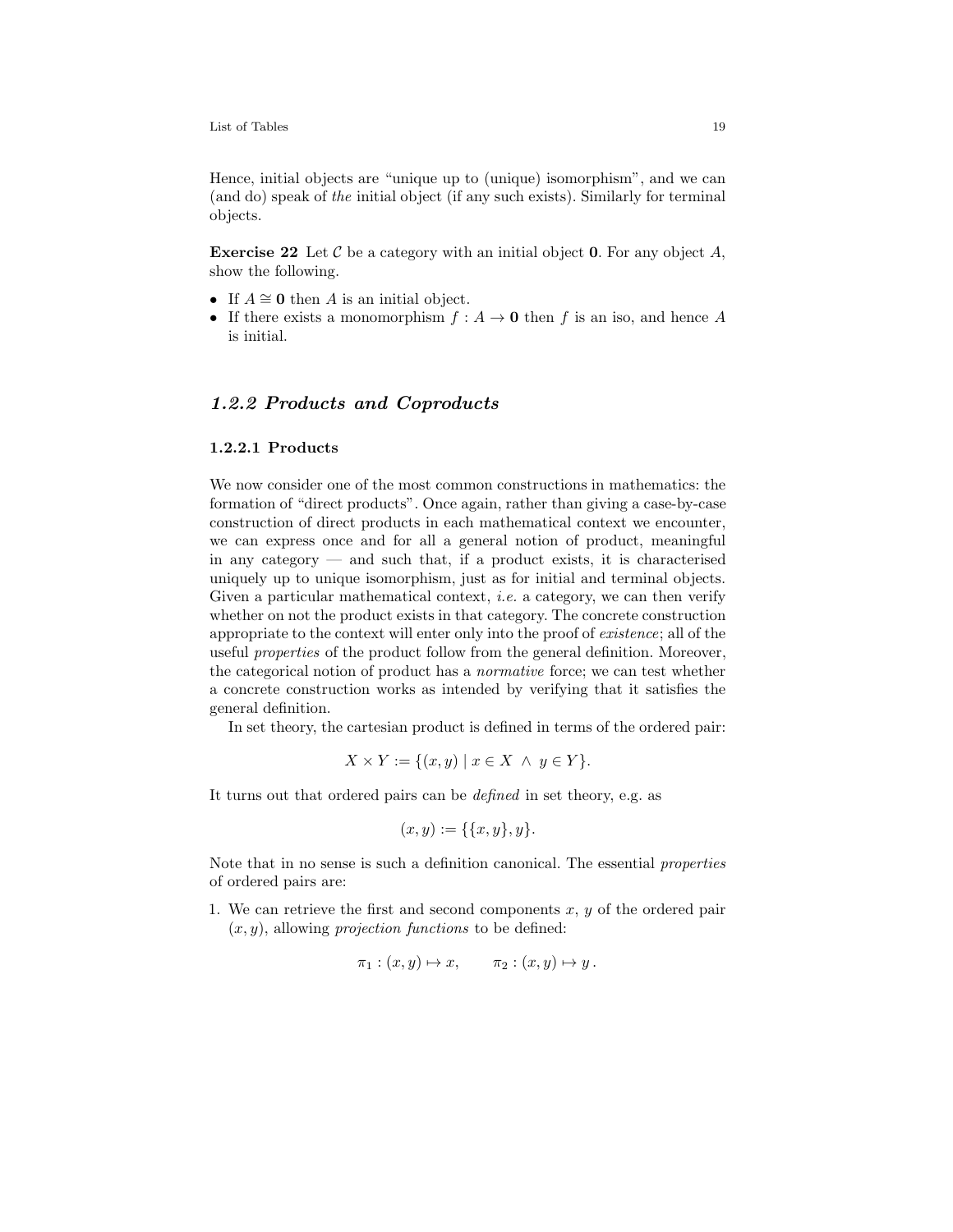2. The information about first and second components completely determines the ordered pair:

$$
(x_1, x_2) = (y_1, y_2) \iff x_1 = y_1 \land x_2 = y_2.
$$

The categorical definition expresses these properties in arrow-theoretic terms, meaningful in any category.

**Definition 23** Let A, B be objects in a category C. An  $A, B$ -pairing is a triple  $(P, p_1, p_2)$  where P is an object,  $p_1 : P \to A$  and  $p_2 : P \to B$ . A morphism of  $A, B$ –pairings

$$
f:(P,p_1,p_2)\longrightarrow (Q,q_1,q_2)
$$

is a morphism  $f: P \to Q$  in C such that  $q_1 \circ f = p_1$  and  $q_2 \circ f = p_2$ , *i.e.* the following diagram commutes.



The A,B–pairings form a category **Pair** $(A, B)$ . We say that  $(A \times B, \pi_1, \pi_2)$ is a **product** of A and B if it is terminal in  $Pair(A, B)$ .

**Exercise 24** Verify that  $Pair(A, B)$  is a category.

Note that products are specified by triples  $A \xleftarrow{\pi_1} A \times B \xrightarrow{\pi_2} B$ , where  $\pi_i$ 's are called projections. For economy (and if projections are obvious) we may say that  $A \times B$  is the product of A and B. We say that C has (binary) products if each pair of objects  $A, B$  has a product in  $C$ . A direct consequence of the definition, by Proposition [21,](#page-17-0) is that if products exist, they are unique up to (unique) isomorphism.

Unpacking the uniqueness condition from  $\text{Pair}(A, B)$  back to C we obtain a more concise definition of products which we use in practice.

**Definition 25 (Equivalent definition of product)** Let  $A, B$  be objects in a category  $\mathcal C$ . A product of A and B is an object  $A \times B$  together with a pair of arrows  $A \xleftarrow{\pi_1} A \times B \xrightarrow{\pi_2} B$  such that for every triple  $A \xleftarrow{f} C \xrightarrow{g} B$ there exists a unique morphism

$$
\langle f, g \rangle : C \longrightarrow A \times B
$$

such that the following diagram commutes.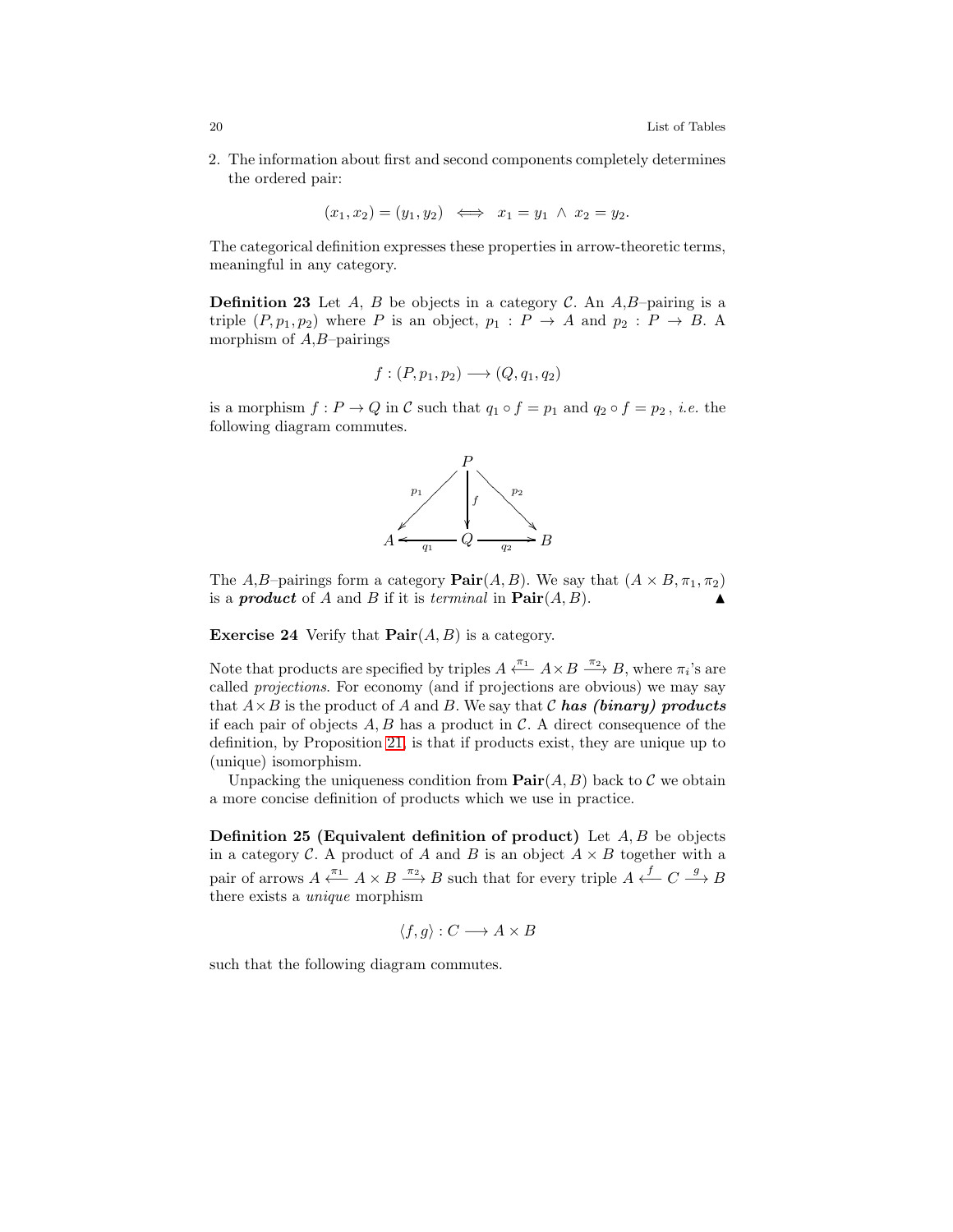

We call  $\langle f, g \rangle$  the *pairing* of f and g.

Note that the above diagram features a dashed arrow. Our intention with such diagrams is always to express the following idea: if the undashed part of the diagram commutes, then there exists a unique arrow (the dashed one) such that the whole diagram commutes. In any case, we shall always spell out the intended statement explicitly.

We look at how this definition works in our standard example categories.

- In Set, products are the usual cartesian products.
- In Pos, products are cartesian products with the pointwise order.
- In Top, products are cartesian products with the product topology.
- In  $Vect_k$ , products are direct sums.
- In a poset, seen as a category, products are greatest lower bounds.

Exercise 26 Verify these claims.

The following proposition shows that the uniqueness of the pairing arrow can be specified purely equationally, by the equation:

$$
\forall h : C \to A \times B. \ h = \langle \pi_1 \circ h, \pi_2 \circ h \rangle
$$

**Proposition 27** For any triple  $A \xleftarrow{\pi_1} A \times B \xrightarrow{\pi_2} B$  the following statements are equivalent.

- (I) For any triple  $A \stackrel{f}{\longleftarrow} C \stackrel{g}{\longrightarrow} B$  there exists a unique morphism  $\langle f, g \rangle$ :  $C \to A \times B$  such that  $\pi_1 \circ \langle f, g \rangle = f$  and  $\pi_2 \circ \langle f, g \rangle = g$ .
- (II) For any triple  $A \stackrel{f}{\longleftarrow} C \stackrel{g}{\longrightarrow} B$  there exists a morphism  $\langle f, g \rangle : C \rightarrow$  $A \times B$  such that  $\pi_1 \circ \langle f, g \rangle = f$  and  $\pi_2 \circ \langle f, g \rangle = g$ , and moreover, for any  $h: C \to A \times B$ ,  $h = \langle \pi_1 \circ h, \pi_2 \circ h \rangle$ .

**Proof:** For (I) $\Rightarrow$ (II), take any h : C  $\rightarrow$  A  $\times$  B; we need to show h =  $\langle \pi_1 \circ h, \pi_2 \circ h \rangle$ . We have

$$
A \xleftarrow{\pi_1 \circ h} C \xrightarrow{\pi_2 \circ h} B
$$

and hence, by (I), there exists unique  $k: C \to A \times B$  such that

$$
\pi_1 \circ k = \pi_1 \circ h \quad \wedge \quad \pi_2 \circ k = \pi_2 \circ h \tag{*}
$$

Note now that (\*) holds both for  $k := h$  and  $k := \langle \pi_1 \circ h, \pi_2 \circ h \rangle$ , the latter because of (I). Hence,  $h = \langle \pi_1 \circ h, \pi_2 \circ h \rangle$ .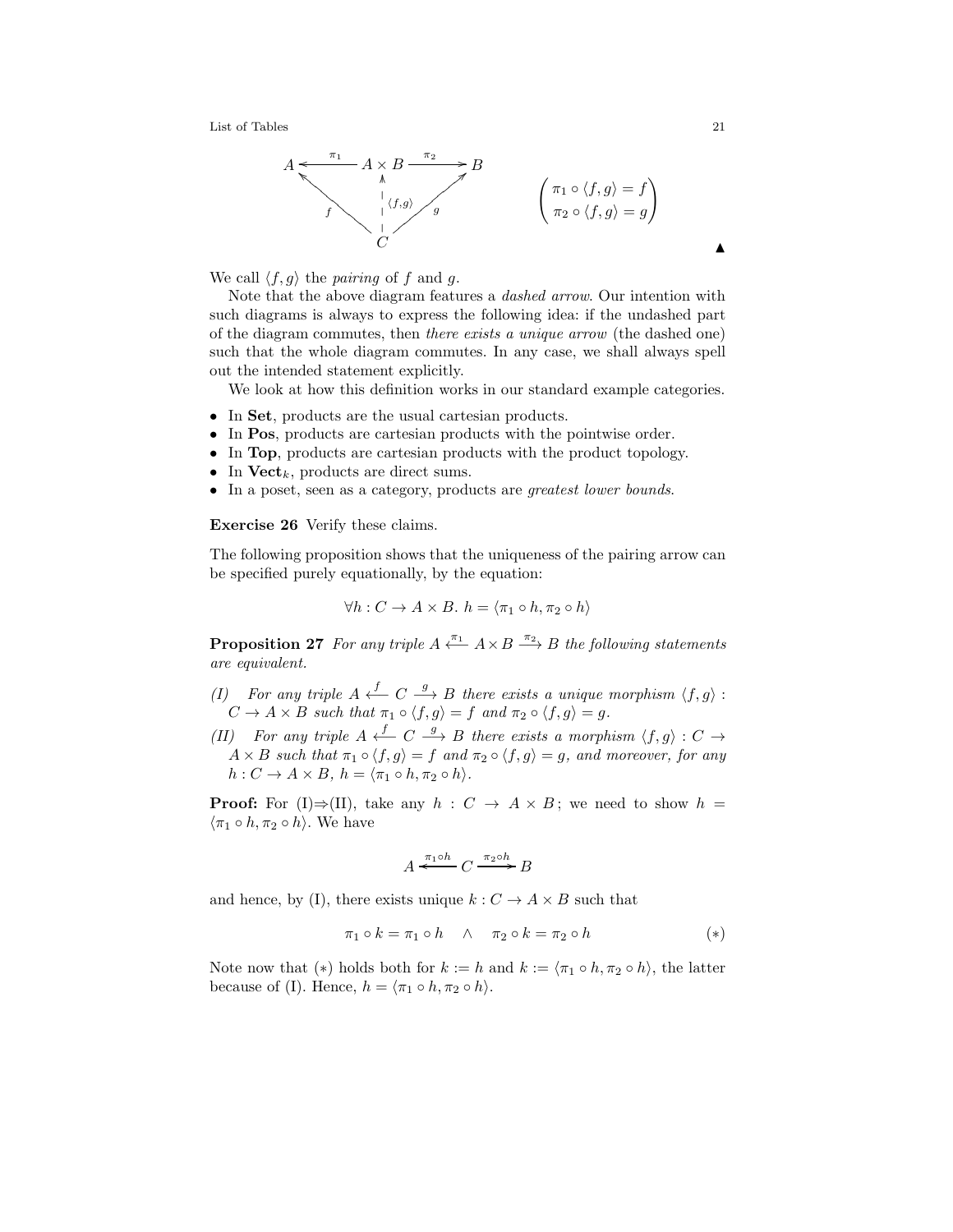For (II)⇒(I), take any triple  $A \stackrel{f}{\longleftarrow} C \stackrel{g}{\longrightarrow} B$ . By (II), we have that there exists an arrow  $\langle f, g \rangle : C \to A \times B$  such that  $\pi_1 \circ \langle f, g \rangle = f$  and  $\pi_2 \circ \langle f, g \rangle = g$ . We need to show it is the unique such. Let  $k: C \to A \times B$  s.t.

$$
\pi_1 \circ k = f \quad \wedge \quad \pi_2 \circ k = g
$$

Then, by (II),

$$
k = \langle \pi_1 \circ k, \pi_2 \circ k \rangle = \langle f, g \rangle
$$

as required.

In the following proposition we give some useful properties of products. First, let us introduce some notation for arrows: given  $f_1: A_1 \to B_1$ ,  $f_2: A_2 \to B_2$ , define

$$
f_1 \times f_2 := \langle f_1 \circ \pi_1, f_2 \circ \pi_2 \rangle : A_1 \times A_2 \longrightarrow B_1 \times B_2.
$$

<span id="page-21-0"></span>**Proposition 28** For any  $f : A \rightarrow B$ ,  $g : A \rightarrow C$ ,  $h : A' \rightarrow A$ , and any  $p: B \to B', q: C \to C',$ 

- $\langle f, g \rangle \circ h = \langle f \circ h, g \circ h \rangle,$
- $(p \times q) \circ \langle f, g \rangle = \langle p \circ f, q \circ g \rangle.$

Proof: For the first claim we have:

$$
\langle f,g\rangle \circ h = \langle \pi_1 \circ (\langle f,g\rangle \circ h), \pi_2 \circ (\langle f,g\rangle \circ h) \rangle = \langle f \circ h, g \circ h \rangle.
$$

And for the second:

$$
(p \times q) \circ \langle f, g \rangle = \langle p \circ \pi_1, q \circ \pi_2 \rangle \circ \langle f, g \rangle
$$
  
=  $\langle p \circ \pi_1 \circ \langle f, g \rangle, q \circ \pi_2 \circ \langle f, g \rangle \rangle$   
=  $\langle p \circ f, q \circ g \rangle$ .

General Products

The notion of products can be generalised to arbitrary arities as follows. A product for a family of objects  $\{A_i\}_{i\in I}$  in a category C is an object P and morphisms

$$
p_i: P \longrightarrow A_i \quad (i \in I)
$$

such that, for all objects  $B$  and arrows

$$
f_i: B \longrightarrow A_i \quad (i \in I)
$$

there is a unique arrow

$$
g:B\longrightarrow P
$$

such that, for all  $i \in I$ , the following diagram commutes.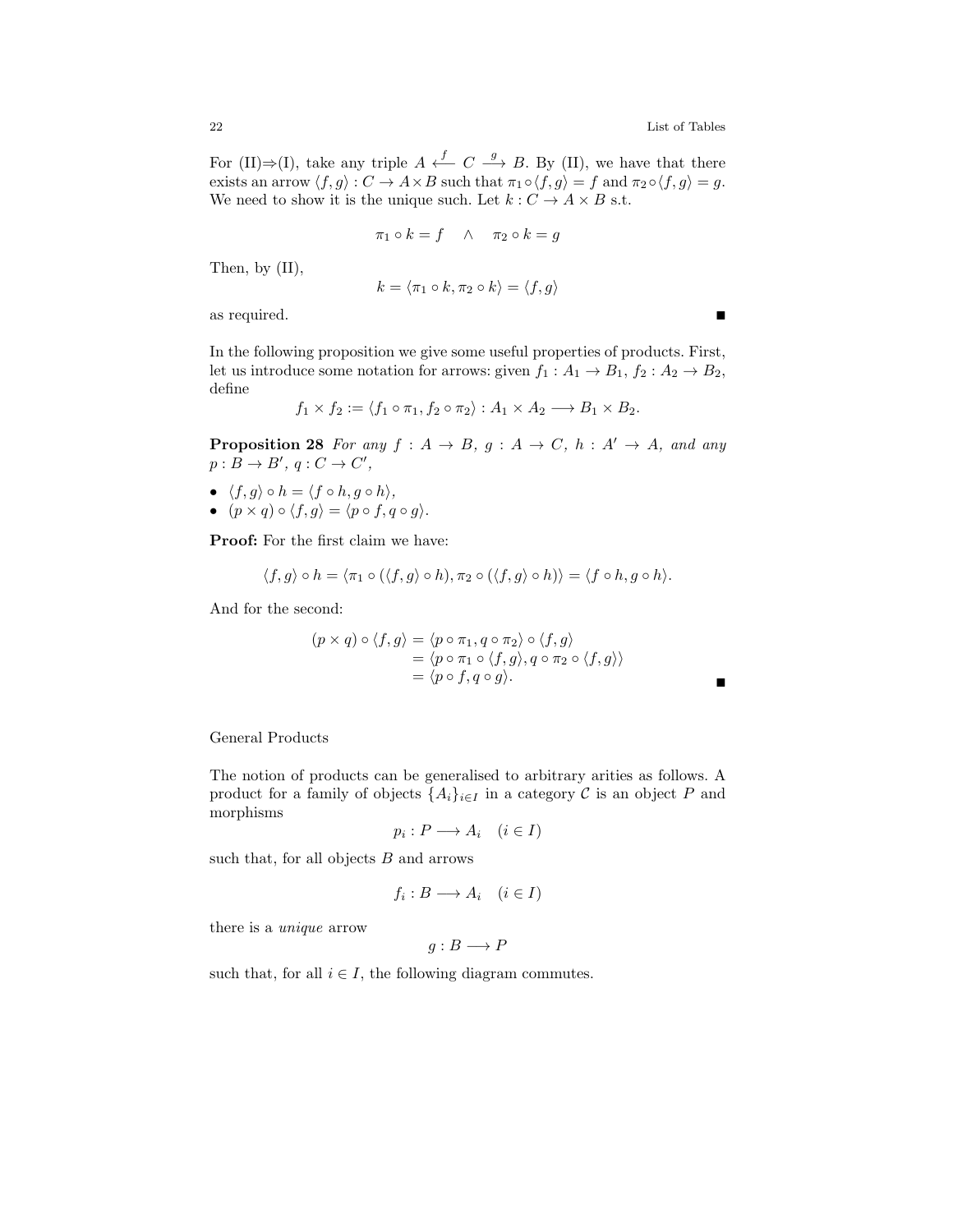

As before, if such a product exists, it is unique up to (unique) isomorphism. We write  $P = \prod_{i \in I} A_i$  for the product object, and  $g = \langle f_i | i \in I \rangle$  for the unique morphism in the definition.

Exercise 29 What is the product of the empty family?

Exercise 30 Show that if a category has binary and nullary products then it has all finite products.

#### 1.2.2.2 Coproducts

We now investigate the dual notion to products: namely coproducts. Formally, coproducts in  $\mathcal C$  are just products in  $\mathcal C^{\mathsf{op}}$ , interpreted back in  $\mathcal C$ . We spell out the definition.

**Definition 31** Let  $A, B$  be objects in a category  $C$ . A coproduct of  $A$  and  $B$ is an object  $A + B$  together with a pair of arrows  $A \xrightarrow{\text{in}_1} A + B \xleftarrow{\text{in}_2} B$  such that for every triple  $A \stackrel{f}{\longrightarrow} C \stackrel{g}{\longleftarrow} B$  there exists a *unique* morphism

$$
[f,g]:A+B\longrightarrow C
$$

such that the following diagram commutes.

$$
A \xrightarrow{\text{in}_1} A + B \xleftarrow{\text{in}_2} B
$$
\n
$$
f \xrightarrow{\text{[f,g]} \atop{f \atop C}} g
$$
\n
$$
\left( \begin{array}{c} [f,g] \circ \text{in}_1 = f \\ [f,g] \circ \text{in}_2 = g \end{array} \right)
$$

We call the  $in_i$ 's *injections* and  $[f, g]$  the *copairing* of f and g. As with pairings, uniqueness of copairings can be specified by an equation:

$$
\forall h:A+B\to C.\ h=[h\circ\mathsf{in}_1,h\circ\mathsf{in}_2]
$$

Coproducts in Set

This is given by *disjoint union* of sets, which can be defined concretely e.g. by

N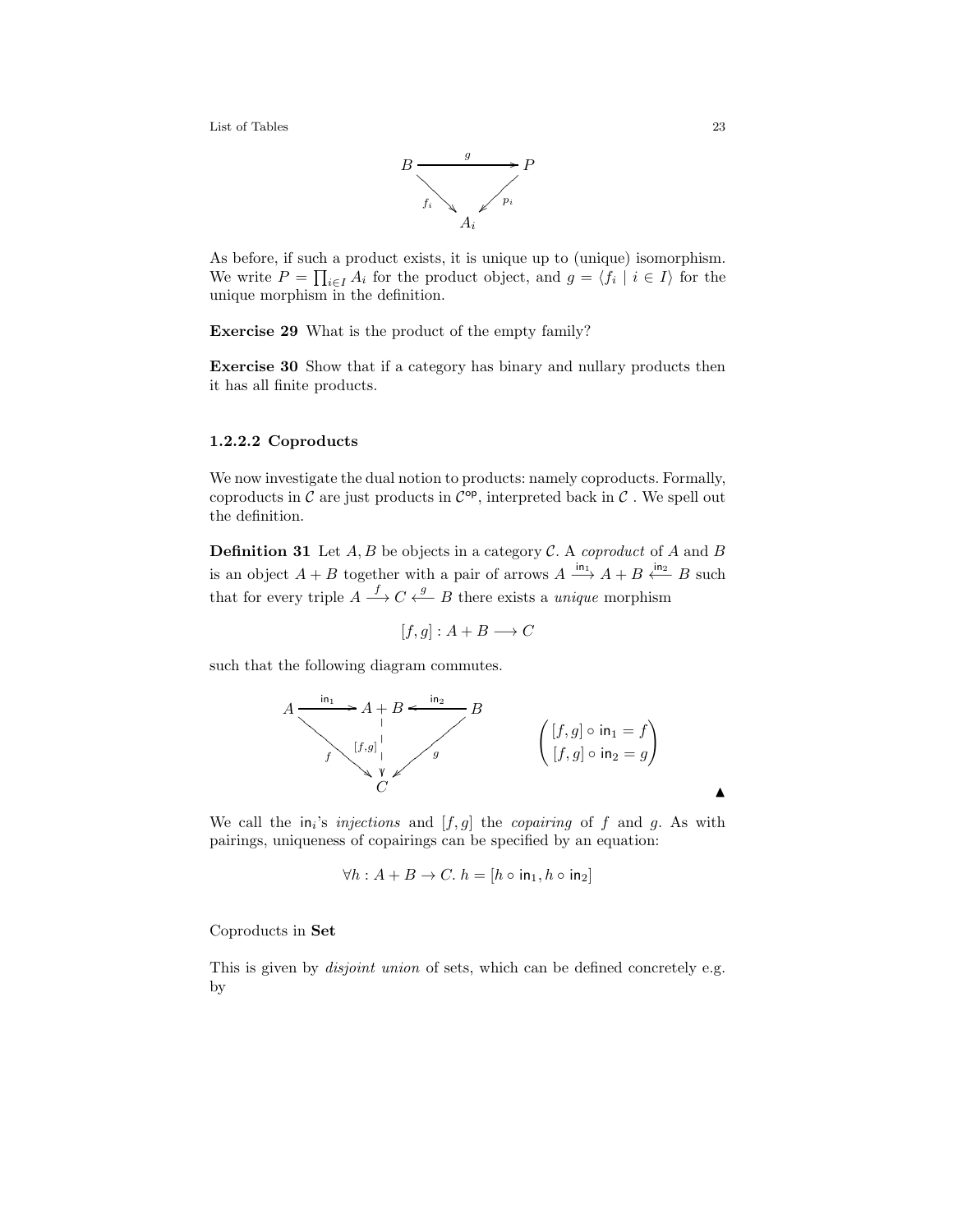$$
X + Y := \{1\} \times X \cup \{2\} \times Y.
$$

We can define injections

$$
X \xrightarrow{\text{in}_1} X + Y \xleftarrow{\text{in}_2} Y
$$

$$
\text{in}_1(x) := (1, x), \qquad \text{in}_2(y) := (2, y).
$$

Also, given functions  $f: X \longrightarrow Z$  and  $g: Y \longrightarrow Z$ , we can define

$$
[f,g]:X+Y\longrightarrow Z
$$
  

$$
[f,g](1,x):=f(x)\,,\qquad [f,g](2,y):=g(y)\,.
$$

Exercise 32 Check that this construction does yield coproducts in Set.

Note that this example suggests that coproducts allow for definition by cases. Let us examine coproducts for some of our other standard examples.

- In Pos, disjoint unions (with the inherited orders) are coproducts.
- In Top, topological disjoint unions are coproducts.
- In  $Vect_k$ , direct sums are coproducts.
- In a poset, *least upper bounds* are coproducts.

Exercise 33 Verify these claims.

Exercise 34 Dually to products, express coproducts as initial objects of a category  $\mathbf{Copair}(A, B)$  of  $A, B$ –copairings.

## <span id="page-23-0"></span>1.2.3 Pullbacks and Equalisers

We shall consider two further constructions of interest: *pullbacks* and *equalis*ers.

#### 1.2.3.1 Pullbacks

**Definition 35** Consider a pair of morphisms  $A \xrightarrow{f} C \xleftarrow{g} B$ . The *pull***back** of f along g is a pair  $A \xleftarrow{p} D \xrightarrow{q} B$  such that  $f \circ p = g \circ q$  and, for any pair  $A \xleftarrow{p'} D' \xrightarrow{q'} B$  such that  $f \circ p' = g \circ q'$ , there exists a unique  $h: D' \to D$  such that  $p' = p \circ h$  and  $q' = q \circ h$ . Diagrammatically,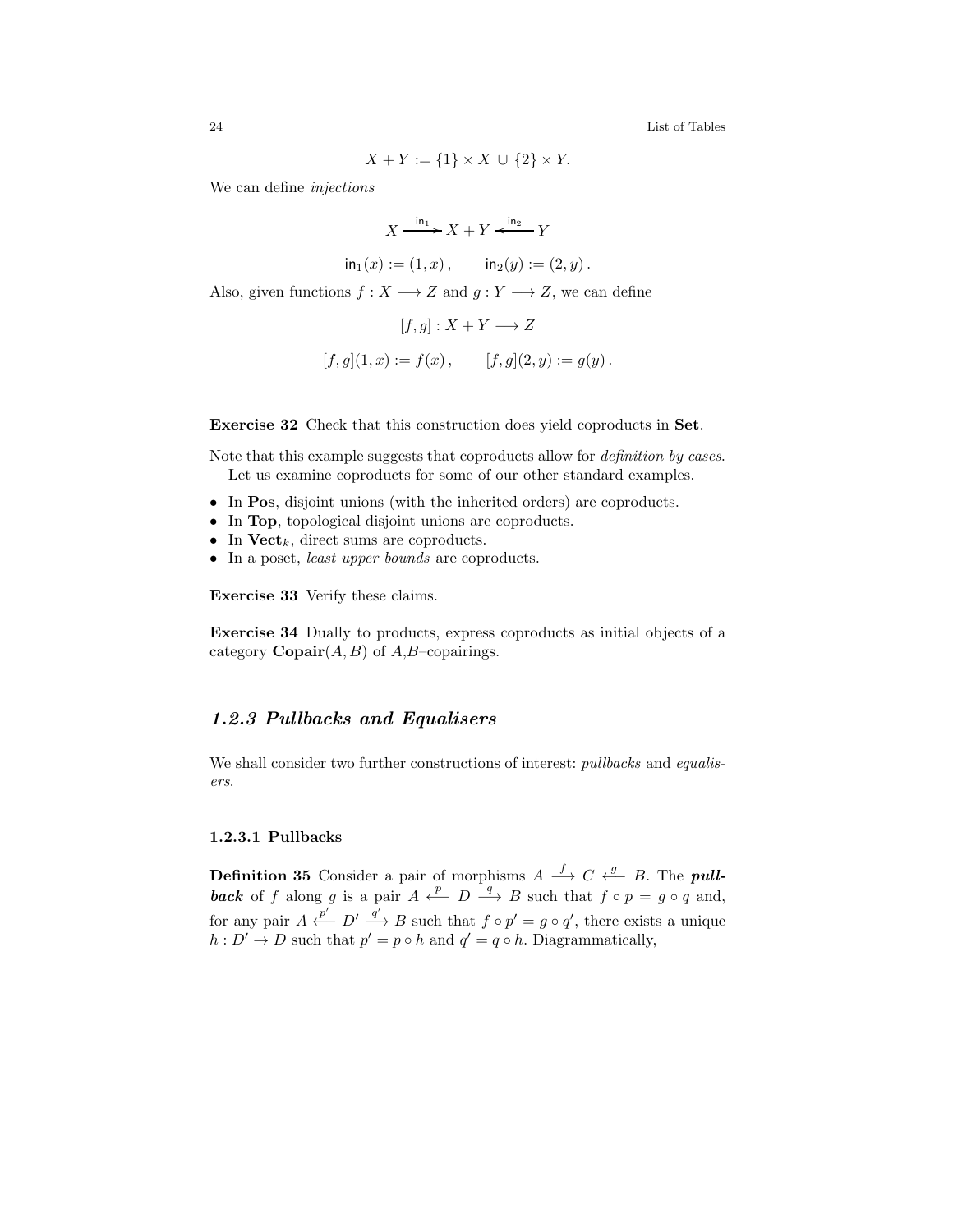

#### Example 36

• In Set the pullback of  $A \stackrel{f}{\longrightarrow} C \stackrel{g}{\longleftarrow} B$  is defined as a *subset of the cartesian* product:

$$
A \times_C B = \{ (a, b) \in A \times B \mid f(a) = g(b) \}.
$$

For example, consider a category  $\mathcal C$  with

$$
\mathsf{Ar}(\mathcal{C}) \xrightarrow{\mathsf{dom}} \mathsf{Ob}(\mathcal{C}) \xleftarrow{\mathsf{cod}} \mathsf{Ar}(\mathcal{C})\,.
$$

Then the pullback of dom along cod is the set of *composable morphisms*, *i.e.* pairs of morphisms  $(f, g)$  in C such that  $f \circ g$  is well-defined.

• In Set again, subsets *(i.e.* inclusion maps) pull back to subsets:



**Exercise 37** Let  $\mathcal C$  be a category with a terminal object 1. Show that, for any  $A, B \in Ob(\mathcal{C})$ , the pullback of  $A \xrightarrow{\tau_A} 1 \xleftarrow{\tau_B} B$  is the product of A and B, if it exists.

Just as for products, pullbacks can equivalently be described as terminal objects in suitable categories. Given a pair of morphisms  $A \stackrel{f}{\longrightarrow} C \stackrel{g}{\longleftarrow} B$ , we define an  $(f, g)$ –cone to be a triple  $(D, p, q)$  such that the following diagram commutes.



A morphism of  $(f, g)$ –cones  $h : (D_1, p_1, q_1) \rightarrow (D_2, p_2, q_2)$  is a morphism  $h: D_1 \to D_2$  such that the following diagram commutes.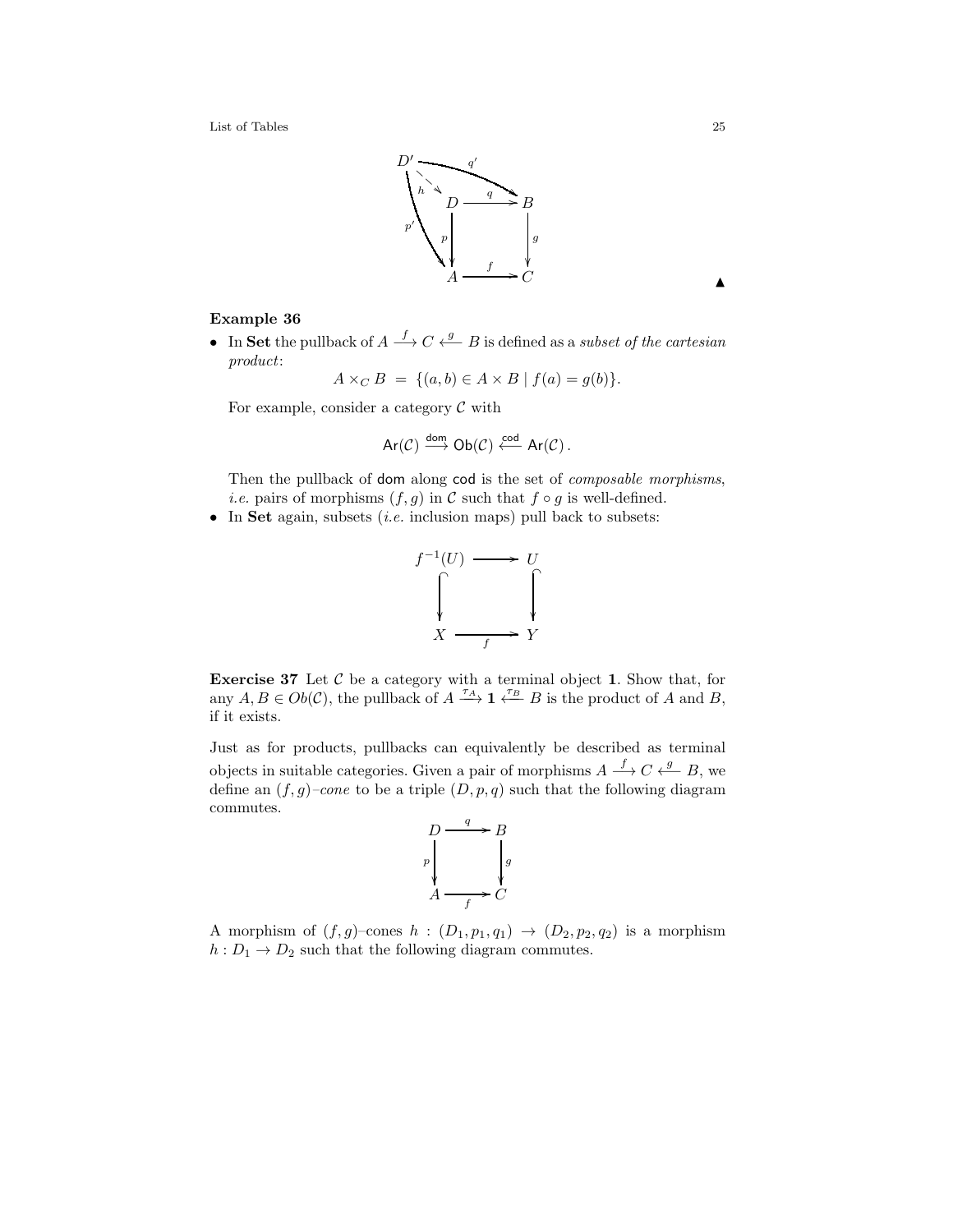$\blacktriangle$ 



We can thus form a category  $\text{Cone}(f, g)$ . A pull-back of f along g, if it exists, is exactly a terminal object of  $\text{Cone}(f, g)$ . Once again, this shows the uniqueness of pullbacks up to unique isomorphism.

#### 1.2.3.2 Equalisers

**Definition 38** Consider a pair of parallel arrows  $A \frac{\longrightarrow}{g}$ .  $\stackrel{f}{\Longrightarrow} B$ . An equaliser of  $(f, g)$  is an arrow  $e : E \to A$  such that  $f \circ e = g \circ e$  and, for any arrow  $h: D \to A$  such that  $f \circ h = g \circ h$ , there is a unique  $\hat{h}: D \to E$  so that  $h = e \circ \hat{h}$ . Diagrammatically,



As for products, uniqueness of the arrow from  $D$  to  $E$  can be expressed equationally:

$$
\forall k : D \to E. \ e \circ k = k \, .
$$

**Exercise 39** Why is  $\widehat{e \circ k}$  well-defined for any  $k : D \to E$ ? Prove that the above equation is equivalent to the uniqueness requirement.

**Example 40** In Set, the equaliser of  $f, g$  is given by the inclusion

$$
\{x \in A \mid f(x) = g(x)\} \hookrightarrow A.
$$

This allows equationally defined subsets to be defined as equalisers. For example, consider the pair of maps  $\mathbb{R}^2$  $\frac{1}{g}$  $\Rightarrow$  R, where

$$
f: (x, y) \mapsto x^2 + y^2
$$
,  $g: (x, y) \mapsto 1$ .

Then, the equaliser is the unit circle as a subset of  $\mathbb{R}^2$ .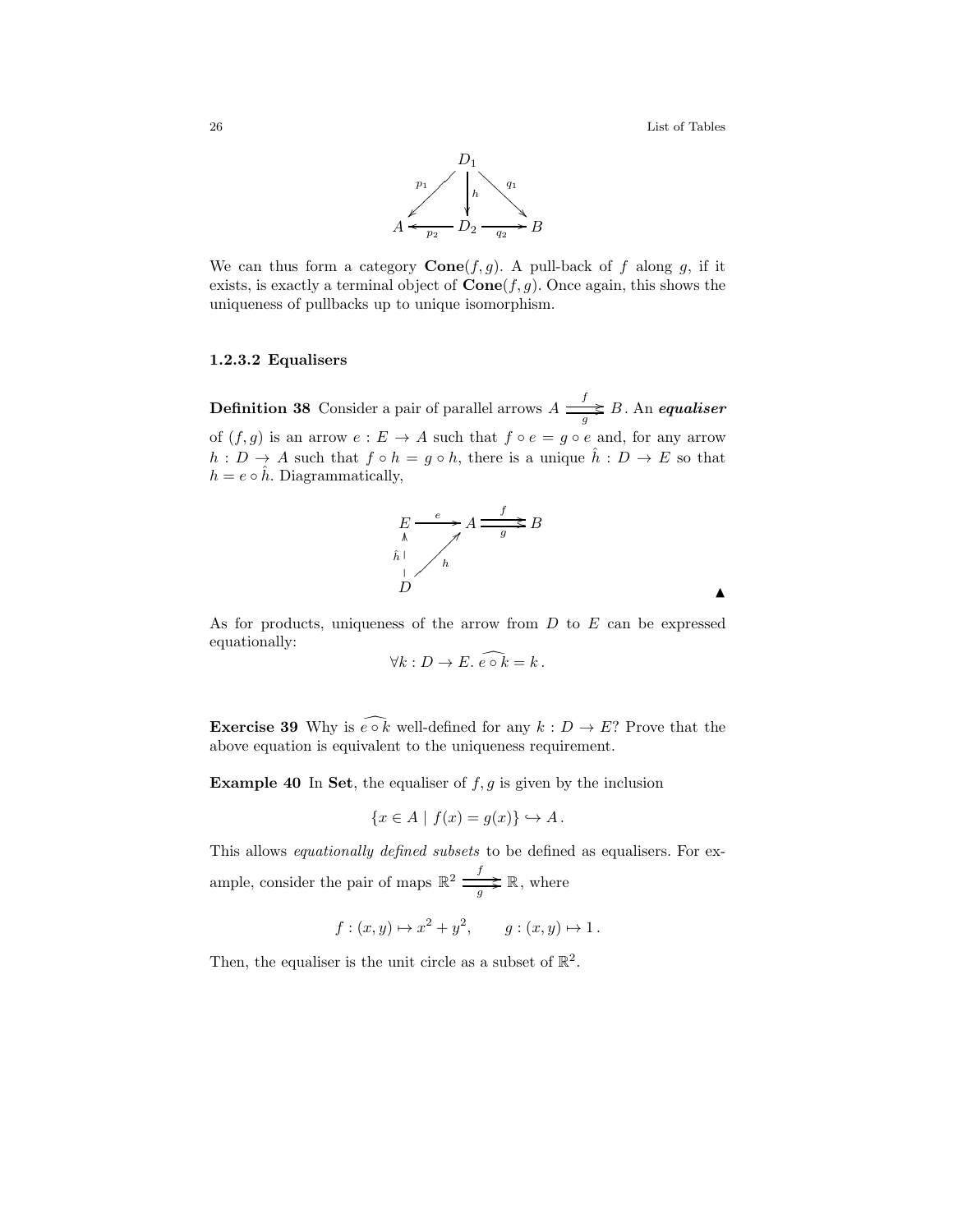# <span id="page-26-0"></span>1.2.4 Limits and Colimits

The notions we have introduced so far are all special cases of a general notion of limits in categories, and the dual notion of colimits.

| Limits           | Colimits        |
|------------------|-----------------|
| Terminal Objects | Initial Objects |
| Products         | Coproducts      |
| Pullbacks        | Pushouts        |
| Equalisers       | Coequalisers    |

<span id="page-26-3"></span>Table 1.1: Examples of Limits and Colimits.

An important aspect of studying any kind of mathematical structure is to see what limits and colimits the category of such structures has. We shall return to these ideas shortly.

# <span id="page-26-1"></span>1.2.5 Exercises

- 1. Give an example of a category where some pair of objects lacks a product or coproduct.
- 2. (Pullback lemma) Consider the following commutative diagram.



Given that the right hand square  $BCEF$  and the outer square  $ACDF$  are pullbacks, prove that the left hand square ABDE is a pullback.

**3.** Consider  $A \xrightarrow{f} C \xleftarrow{g} B$  with pullback  $A \xleftarrow{p} D \xrightarrow{q} B$ . For each  $A \xleftarrow{p'}$  $D' \stackrel{q'}{\longrightarrow} B'$  with  $f \circ p' = g \circ q'$ , let  $\phi(p', q') : D' \to D$  be the arrow dictated by the pullback condition. Express uniqueness of  $\phi(p', q')$  equationally.

#### <span id="page-26-2"></span>1.3 Functors

Part of the "categorical philosophy" is:

Don't just look at the objects; take the morphisms into account too.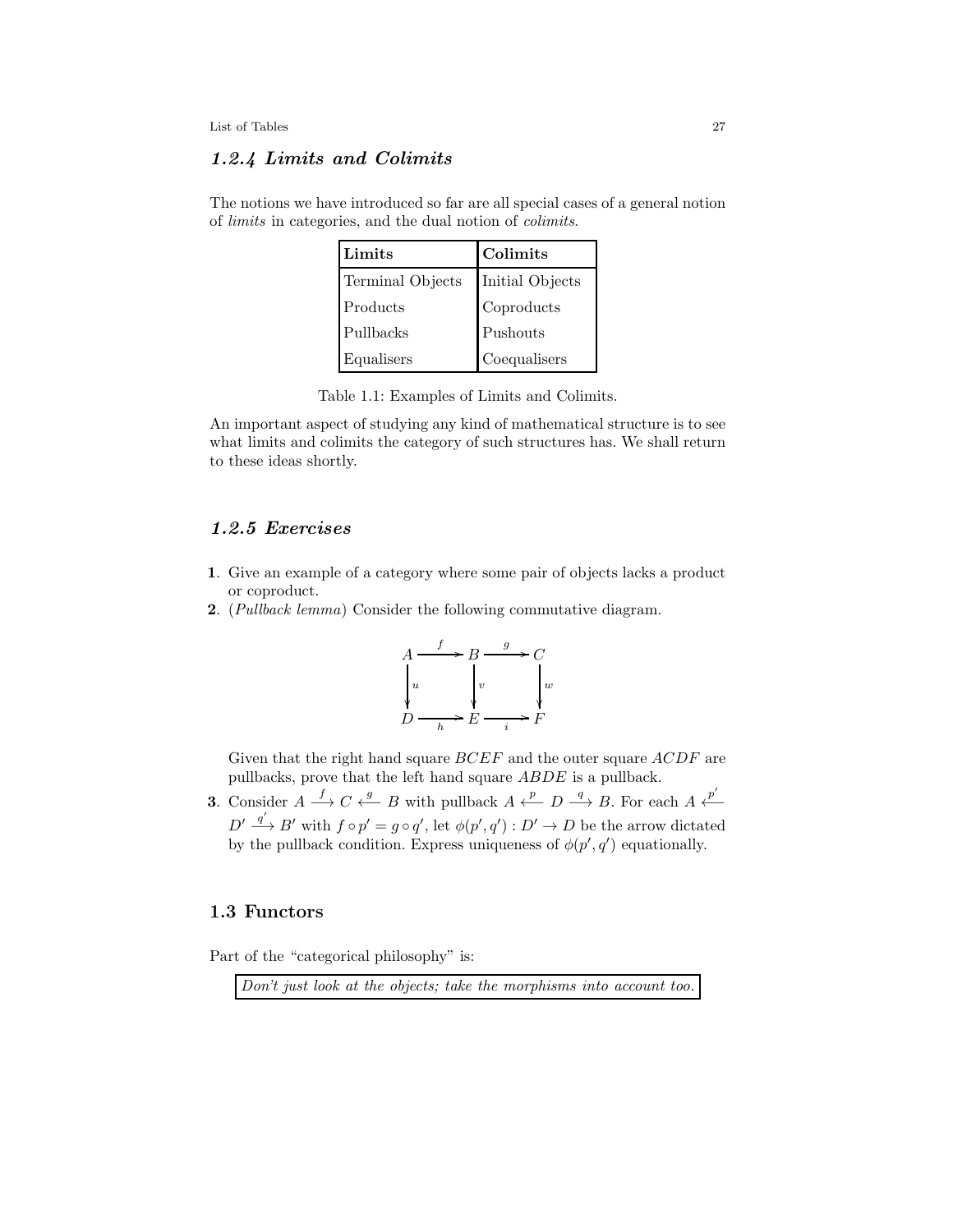$\blacktriangle$ 

We can also apply this to categories!

## <span id="page-27-0"></span>1.3.1 Basics

A "morphism of categories" is a functor.

**Definition 41** A *functor*  $F: \mathcal{C} \to \mathcal{D}$  is given by:

- An object-map, assigning an object  $FA$  of  $D$  to every object  $A$  of  $C$ .
- An arrow-map, assigning an arrow  $F f : FA \to FB$  of  $D$  to every arrow f:  $A \rightarrow B$  of C, in such a way that composition and identities are preserved:

$$
F(g \circ f) = Fg \circ Ff, \qquad Fid_A = id_{FA}.
$$

Note that we use the same symbol to denote the object- and arrow-maps; in practice, this never causes confusion. Since functors preserve domains and codomains of arrows, for each pair of objects  $A, B$  of  $C$ , there is a well-defined map

$$
F_{A,B}: \mathcal{C}(A,B) \to \mathcal{D}(FA, FB).
$$

The conditions expressing preservation of composition and identities are called functoriality.

Example 42 Let  $(P, \leq), (Q, \leq)$  be preorders (seen as categories). A functor  $F:(P,\leq)\longrightarrow (Q,\leq)$  is specified by an object-map, say  $F:P\to Q$ , and an appropriate arrow-map. The arrow-map corresponds to the condition

$$
\forall p_1, p_2 \in P. \ p_1 \leq p_2 \implies F(p_1) \leq F(p_2),
$$

*i.e.* to monotonicity of  $F$ . Moreover, the functoriality conditions are trivial since in the codomain  $(Q, \leq)$  all hom-sets are singletons. Hence, a functor between preorders is just a monotone map.

**Example 43** Let  $(M, \cdot, 1), (N, \cdot, 1)$  be monoids. A functor  $F : (M, \cdot, 1) \longrightarrow$  $(N, \cdot, 1)$  is specified by a trivial object map (monoids are categories with a single object) and an arrow-map, say  $F : M \to N$ . The functoriality conditions correspond to

$$
\forall m_1, m_2 \in M. F(m_1 \cdot m_2) = F(m_1) \cdot F(m_2), \qquad F(1) = 1,
$$

i.e. to F being a monoid homomorphism.

Hence, a functor between monoids is just a monoid homomorphism.

Other examples are the following.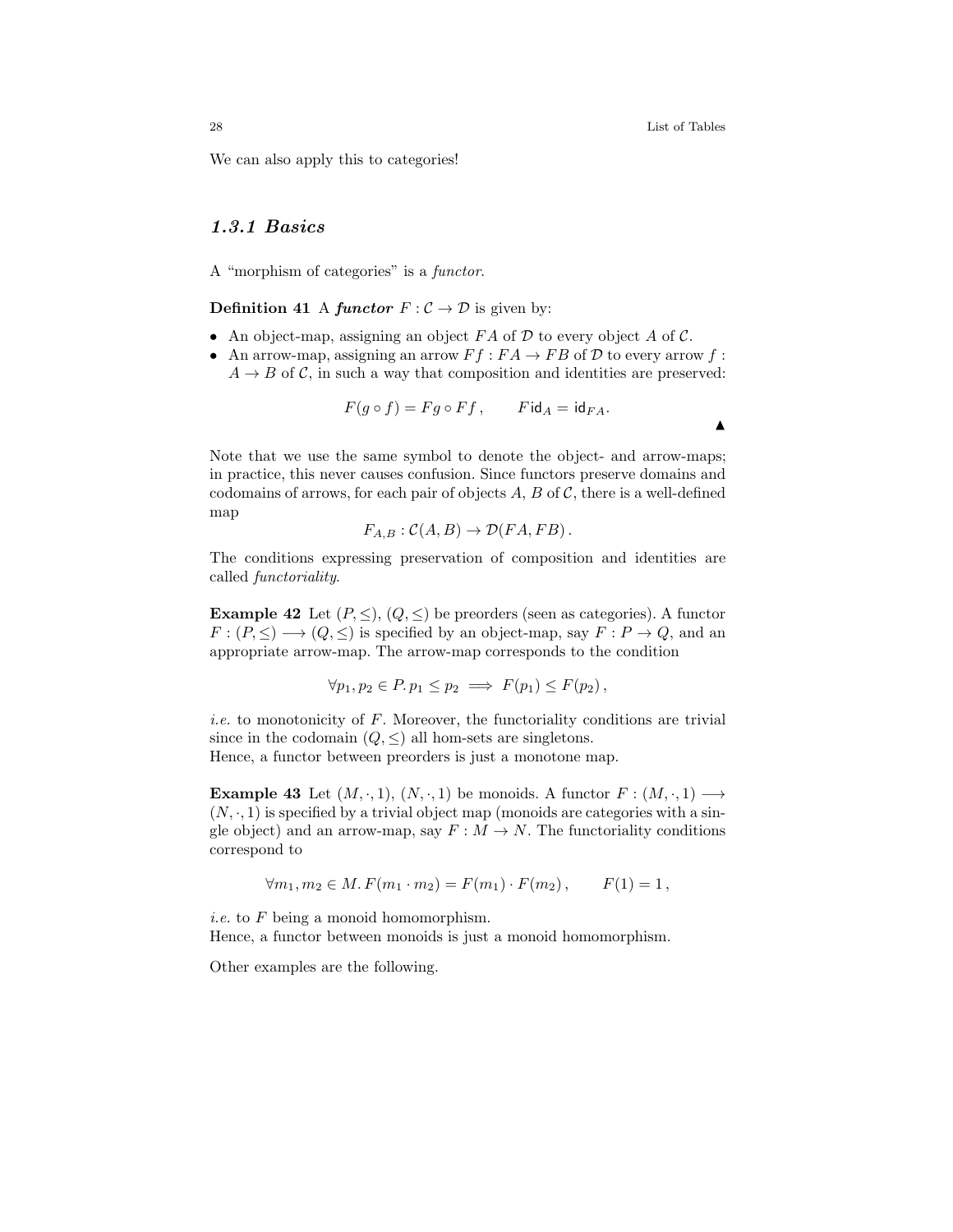- Inclusion of a sub-category,  $\mathcal{C} \hookrightarrow \mathcal{D}$ , is a functor (by taking the identity map for object- and arrow-map).
- The *covariant* powerset functor  $P : Set \rightarrow Set$ :

$$
X \mapsto \mathcal{P}(X), \qquad (f: X \to Y) \mapsto \mathcal{P}(f) := S \mapsto \{f(x) \mid x \in S\}.
$$

- $U : \mathbf{Mon} \to \mathbf{Set}$  is the 'forgetful' or 'underlying' functor which sends a monoid to its set of elements, 'forgetting' the algebraic structure, and sends a homomorphism to the corresponding function between sets. There are similar forgetful functors for other categories of structured sets. Why are these trivial-looking functors useful? — We shall see!
- Group theory examples. The assignment of the commutator sub-group of a group extends to a functor from **Group** to **Group**; and the assignment of the quotient by this normal subgroup extends to a functor from Group to AbGroup. The assignment of the centraliser of a group does not!
- More sophisticated examples: e.g. *homology*. The basic idea of algebraic topology is that there are functorial assignments of algebraic objects (e.g. groups) to topological spaces, and variants of this idea ('(co)homology theories') are pervasive throughout modern pure mathematics.

Functors 'of several variables'

We can generalise the notion of a functor to a mapping from several domain categories to a codomain category. For this we need the following definition.

**Definition 44** For categories C, D define the **product category**  $C \times D$  as follows. An object in  $\mathcal{C} \times \mathcal{D}$  is a pair of objects from  $\mathcal{C}$  and  $\mathcal{D}$ , and an arrow in  $\mathcal{C} \times \mathcal{D}$  is a pair of arrows from  $\mathcal{C}$  and  $\mathcal{D}$ . Identities and arrow composition are defined componentwise:

$$
\mathrm{id}_{(A,B)}:=\big(\mathrm{id}_A,\mathrm{id}_B\big)\,,\qquad (f,g)\circ (f',g'):= (f\circ f',g\circ g')\,.
$$

A functor 'of two variables', with domains  $\mathcal C$  and  $\mathcal D$ , to  $\mathcal E$  is simply a functor:

$$
F:\mathcal{C}\times \mathcal{D}\longrightarrow \mathcal{E}\,.
$$

For example, there are evident projection functors

$$
\mathcal{C} \longleftarrow \mathcal{C} \times \mathcal{D} \longrightarrow \mathcal{D}\,.
$$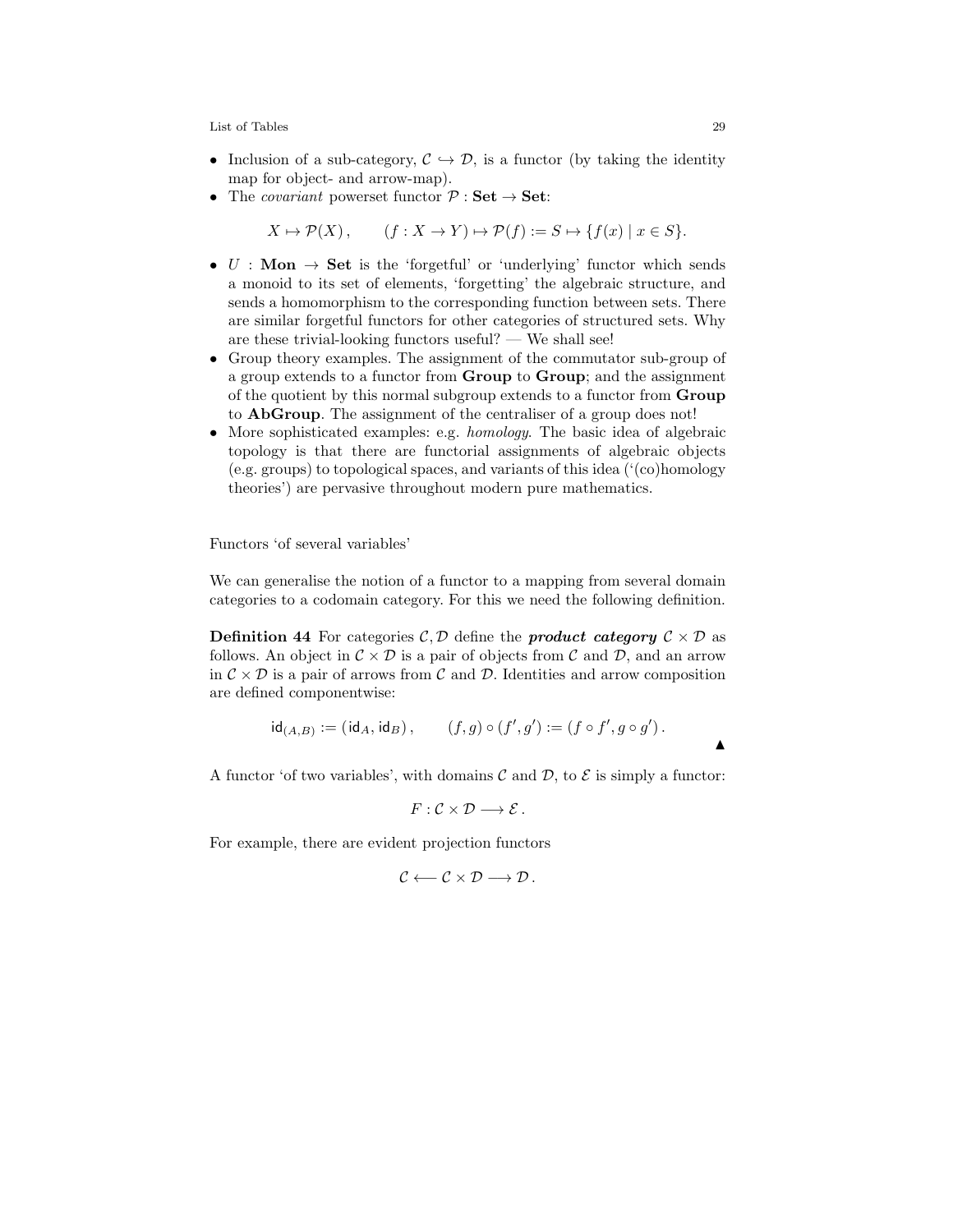#### <span id="page-29-0"></span>1.3.2 Further Examples

Set-valued functors

Many important constructions arise as functors  $F : C \to \mathbf{Set}$ . For example:

- If G is a group, a functor  $F: G \to \mathbf{Set}$  is an *action of G on a set*.
- If P is a poset representing time, a functor  $F: P \to \mathbf{Set}$  is a notion of set varying through time. This is related to Kripke semantics, and to forcing arguments in set theory.
- Recall that  $2_{\Rightarrow}$  is the category  $\bullet$  . Then, functors  $F : 2_{\Rightarrow} \rightarrow$ Set correspond to *directed graphs* understood as in Definition [4,](#page-10-1) *i.e.* as structures  $(V, E, s, t)$ , where V is a set of vertices, E is a set of edges, and  $s, t : E \to V$  specify the source and target vertices for each edge.

Let us examine the first example in more detail. For a group  $(G, \cdot, 1)$ , a functor  $F: G \to \mathbf{Set}$  is specified by a set X (to which the unique object of G is mapped), and by an arrow-map sending each element  $m$  of G to an endofunction on X, say  $m \bullet = : X \to X$ . Then, functoriality amounts to the conditions

$$
\forall m_1, m_2 \in G. \ F(m_1 \cdot m_2) = F(m_1) \circ F(m_2), \qquad F(1) = id_X,
$$

that is, for all  $m_1, m_2 \in G$  and all  $x \in X$ ,

$$
(m_1\cdot m_2)\bullet x=m_1\bullet m_2\bullet x\,,\qquad 1\bullet x=x\,.
$$

We therefore see that  $F$  defines an action of  $G$  on  $X$ .

**Exercise 45** Verify that functors  $F : 2 \rightarrow$  **Set** correspond to directed graphs.

#### Example: Lists

Data-type constructors are functors. As a basic example, we consider lists. There is a functor

$$
\mathsf{List} : \mathbf{Set} \longrightarrow \mathbf{Set}
$$

which takes a set  $X$  to the set of all finite lists (sequences) of elements of X. List is functorial: its action on morphisms (i.e. functions, i.e. (functional) programs) is given by maplist:

$$
f: X \longrightarrow Y
$$
  
List(f): List(X) \longrightarrow List(Y)  
List(f)[x<sub>1</sub>,...,x<sub>n</sub>] := [f(x<sub>1</sub>),...,f(x<sub>n</sub>)]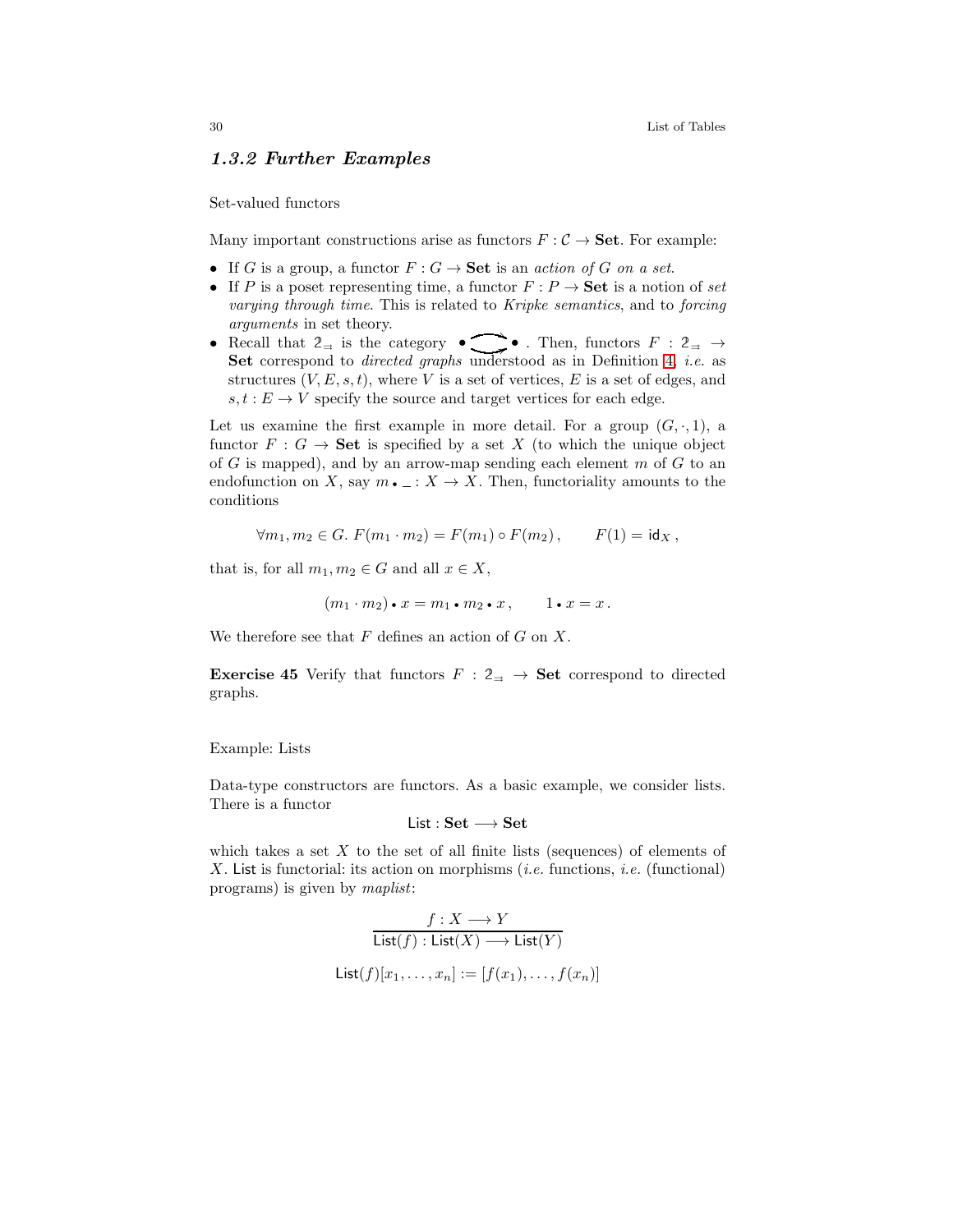We can upgrade List to a functor MList :  $\textbf{Set} \to \textbf{Mon}$  by mapping each set X to the monoid  $(\text{List}(X), *, \epsilon)$  and  $f : X \to Y$  to  $\text{List}(f)$ , as above. The monoid operation  $\ast:$  List(X)  $\times$  List(X)  $\rightarrow$  List(X) is list concatenation, and  $\epsilon$  is the empty list. We call  $MList(X)$  the *free monoid* over X. This terminology will be justified in Chapter 5.

Products as functors

If a category  $\mathcal C$  has binary products, then there is automatically a functor

$$
\_\times \_\colon \mathcal{C} \times \mathcal{C} \longrightarrow \mathcal{C}
$$

which takes each pair  $(A, B)$  to the product  $A \times B$ , and each  $(f, g)$  to

$$
f \times g := \langle f \circ \pi_1, g \circ \pi_2 \rangle.
$$

Functoriality is shown as follows, using proposition [28](#page-21-0) and uniqueness of pairings in its equational form.

$$
(f \times g) \circ (f' \times g') = (f \times g) \circ \langle f' \circ \pi_1, g' \circ \pi_2 \rangle = \langle f \circ f' \circ \pi_1, g \circ g' \circ \pi_2 \rangle
$$
  
=  $(f \circ f') \times (g \circ g')$ ,  

$$
id_A \times id_B = \langle id_A \circ \pi_1, id_B \circ \pi_2 \rangle = \langle \pi_1 \circ id_{A \times B}, \pi_2 \circ id_{A \times B} \rangle = id_{A \times B}.
$$

The category of categories

There is a category Cat whose objects are categories, and whose arrows are functors. Identities in **Cat** are given by identity functors:

$$
Id_{\mathcal{C}} : \mathcal{C} \longrightarrow \mathcal{C} := A \mapsto A, \, f \mapsto f.
$$

Composition of functors is defined in the evident fashion. Note that if  $F$ :  $\mathcal{C} \to \mathcal{D}$  and  $G : \mathcal{D} \to \mathcal{E}$  then, for  $f : A \to B$  in  $\mathcal{C}$ ,

$$
G \circ F(f) := G(F(f)) : G(F(A)) \longrightarrow G(F(B))
$$

so the types work out. A category of categories sounds (and is) circular, but in practice is harmless: one usually makes some size restriction on the categories, and then Cat will be too 'big' to be an object of itself. See Appendix A.

Note that product categories are products in Cat! For any pair of categories  $C, D$ , set

$$
\mathcal{C} \xleftarrow{\pi_1} \mathcal{C} \times \mathcal{D} \xrightarrow{\pi_2} \mathcal{D}
$$

where  $\mathcal{C} \times \mathcal{D}$  the product category (defined previously) and  $\pi_i$ 's the obvious projection functors. For any pair of functors  $\mathcal{C} \xleftarrow{F} \mathcal{E} \xrightarrow{G} \mathcal{D}$ , set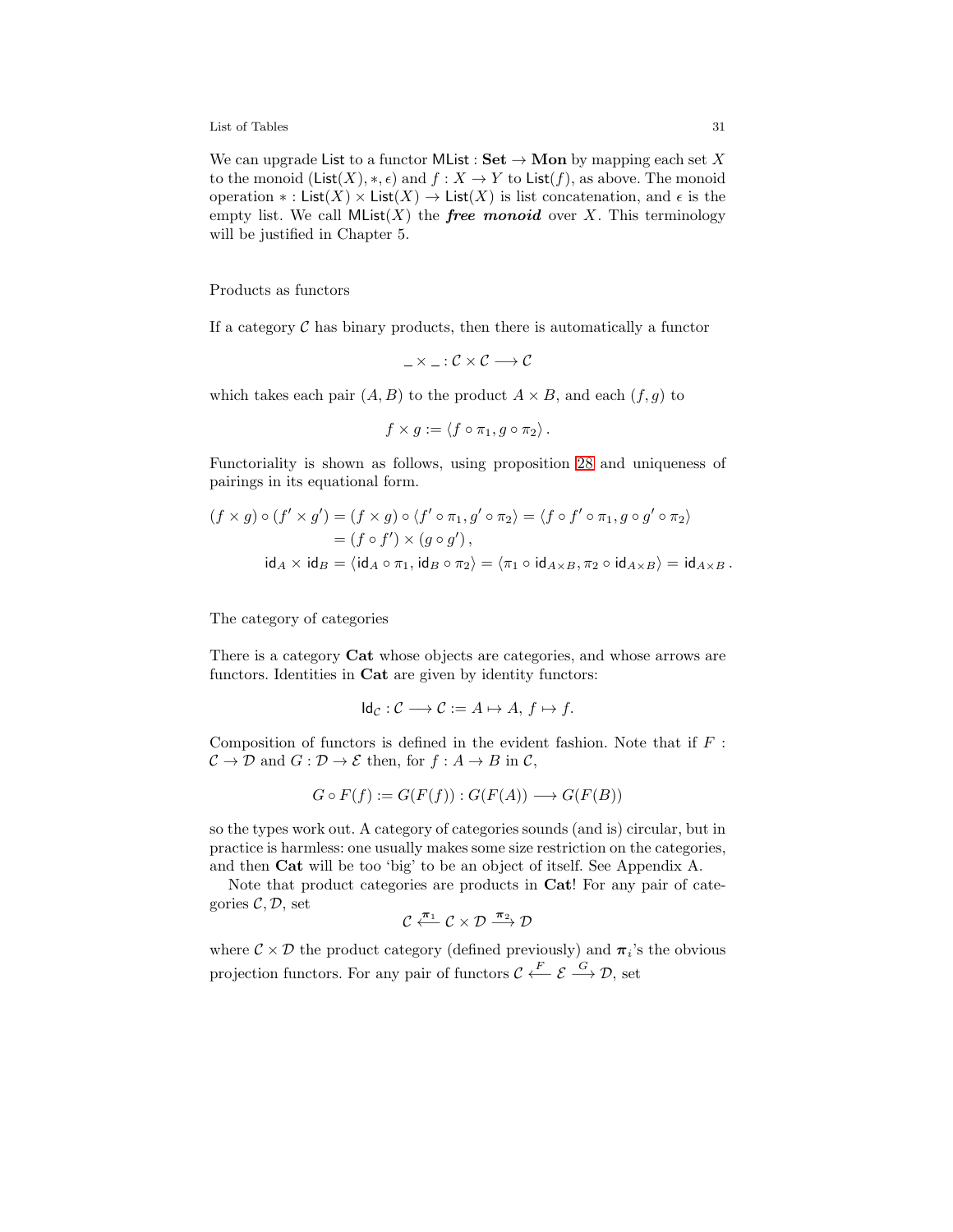$$
\langle F, G \rangle : \mathcal{E} \longrightarrow \mathcal{C} \times \mathcal{D} := A \mapsto (FA, GA), \ f \mapsto (Ff, Gf).
$$

It is easy to see that  $\langle F, G \rangle$  is indeed a functor. Moreover, satisfaction of the product diagram and uniqueness are shown exactly as in Set.

#### <span id="page-31-0"></span>1.3.3 Contravariance

By definition, the arrow-map of a functor  $F$  is *covariant*: it preserves the direction of arrows, so if  $f : A \rightarrow B$  then  $Ff : FA \rightarrow FB$ . A contravariant functor G does exactly the opposite: it reverses arrow-direction, so if  $f : A \rightarrow$ B then  $Gf : GB \to GA$ . A concise way to express contravariance is as follows.

**Definition 46** Let  $\mathcal{C}, \mathcal{D}$  be categories. A *contravariant* functor G from  $\mathcal{C}$ to D is a functor  $G: \mathcal{C}^{\mathsf{op}} \to \mathcal{D}$ . (Equivalently, a functor  $G: \mathcal{C} \to \mathcal{D}^{\mathsf{op}}$ .)

Explicitly, a contravariant functor  $G$  is given by an assignment of:

- an object  $GA$  in  $D$  to every object  $A$  in  $C$ ,
- an arrow  $Gf : GB \to GA$  in  $D$  to every arrow  $f : A \to B$  in  $C$ , such that (notice the change of order in composition):

$$
G(g \circ f) = Gf \circ Gg, \qquad G \mathrm{id}_A = \mathrm{id}_{GA}.
$$

Note that functors of several variables can be covariant in some variables and contravariant in others, e.g.

$$
F:\mathcal{C}^{\mathrm{op}}\times\mathcal{D}\longrightarrow\mathcal{E}.
$$

Examples of Contravariant Functors

• The contravariant powerset functor,  $\mathcal{P}^{\mathsf{op}}$  :  $\mathbf{Set}^{\mathsf{op}} \to \mathbf{Set}$ , is given by:

$$
\mathcal{P}^{\mathrm{op}}(X) := \mathcal{P}(X).
$$
  

$$
\mathcal{P}^{\mathrm{op}}(f : X \to Y) : \mathcal{P}(Y) \longrightarrow \mathcal{P}(X) := T \mapsto \{x \in X \mid f(x) \in T\}.
$$

• The dual space functor on vector spaces:

$$
(\_)^*:\mathbf{Vect}^{\mathsf{op}}_k\longrightarrow \mathbf{Vect}_k:=V\mapsto V^*.
$$

Note that these are both examples of the following idea: send an object A into functions from A into some fixed object. For example, the powerset can be written as  $\mathcal{P}(X) = 2^X$ , where we think of a subset in terms of its characteristic function.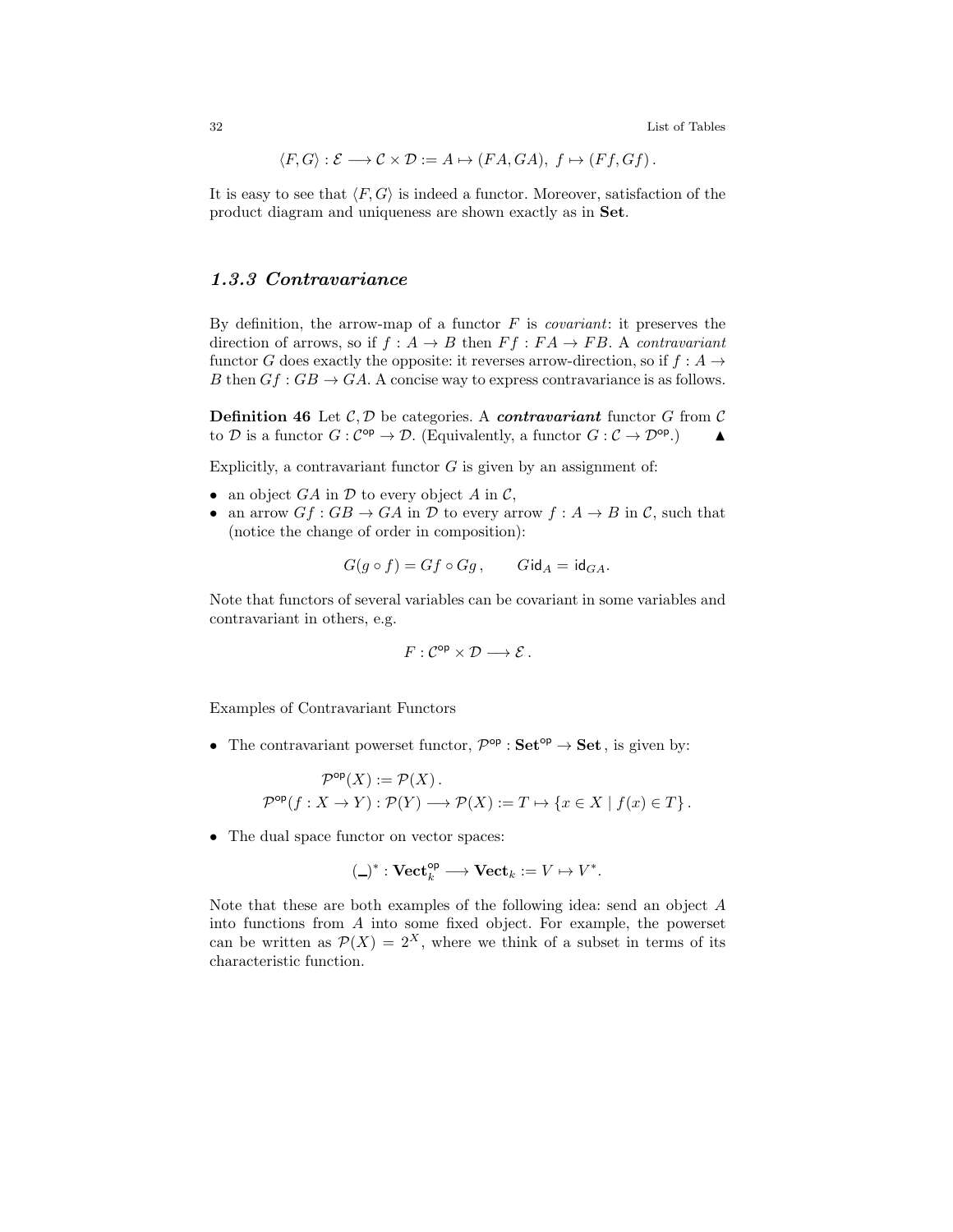Hom-functors

We now consider some fundamental examples of Set-valued functors. Given a category  $\mathcal C$  and an object  $A$  of  $\mathcal C$ , two functors to **Set** can be defined:

• The covariant Hom-functor at  $A$ ,

$$
\mathcal{C}(A, \underline{\hspace{1ex}}): \mathcal{C} \longrightarrow \mathbf{Set}\,,
$$

which is given by (recall that each  $C(A, B)$  is a set):

$$
\mathcal{C}(A, \_)(B) := \mathcal{C}(A, B), \qquad \mathcal{C}(A, \_)(f : B \to C) := g \mapsto f \circ g.
$$

We usually write  $C(A, \_)(f)$  as  $C(A, f)$ . Functoriality reduces directly to the basic category axioms: associativity of composition and the unit laws for the identity.

• There is also a contravariant Hom-functor,

$$
\mathcal{C}(\_,A): \mathcal{C}^{\mathrm{op}} \longrightarrow \mathbf{Set}\,,
$$

given by:

$$
\mathcal{C}(\_,A)(B) := \mathcal{C}(B,A), \qquad \mathcal{C}(\_,A)(h:C \to B) := g \mapsto g \circ h.
$$

Generalising both of the above, we obtain a **bivariant** Hom-functor,

$$
\mathcal{C}(\underline{\hspace{0.3cm}},\underline{\hspace{0.3cm}}): \mathcal{C}^{op} \times \mathcal{C} \longrightarrow \mathbf{Set} \, .
$$

**Exercise 47** Spell out the definition of  $C(-, -)$ :  $C^{op} \times C \longrightarrow$  **Set**. Verify carefully that it is a functor.

# <span id="page-32-0"></span>1.3.4 Properties of Functors

**Definition 48** A functor  $F : \mathcal{C} \to \mathcal{D}$  is said to be:

- faithful if each map  $F_{A,B}: \mathcal{C}(A, B) \to \mathcal{D}(FA, FB)$  is injective;
- full if each map  $F_{A,B}: \mathcal{C}(A,B) \to \mathcal{D}(FA,FB)$  is surjective;
- an *embedding* if  $F$  is full, faithful, and injective on objects;
- an equivalence if  $F$  is full, faithful, and essentially surjective: *i.e.* for every object B of D there is an object A of C such that  $F(A) \cong B$ ;
- an *isomorphism* if there is a functor  $G: \mathcal{D} \to \mathcal{C}$  such that

$$
G \circ F = \mathsf{Id}_{\mathcal{C}}\,, \qquad F \circ G = \mathsf{Id}_{\mathcal{D}}\,.
$$

 $\blacktriangle$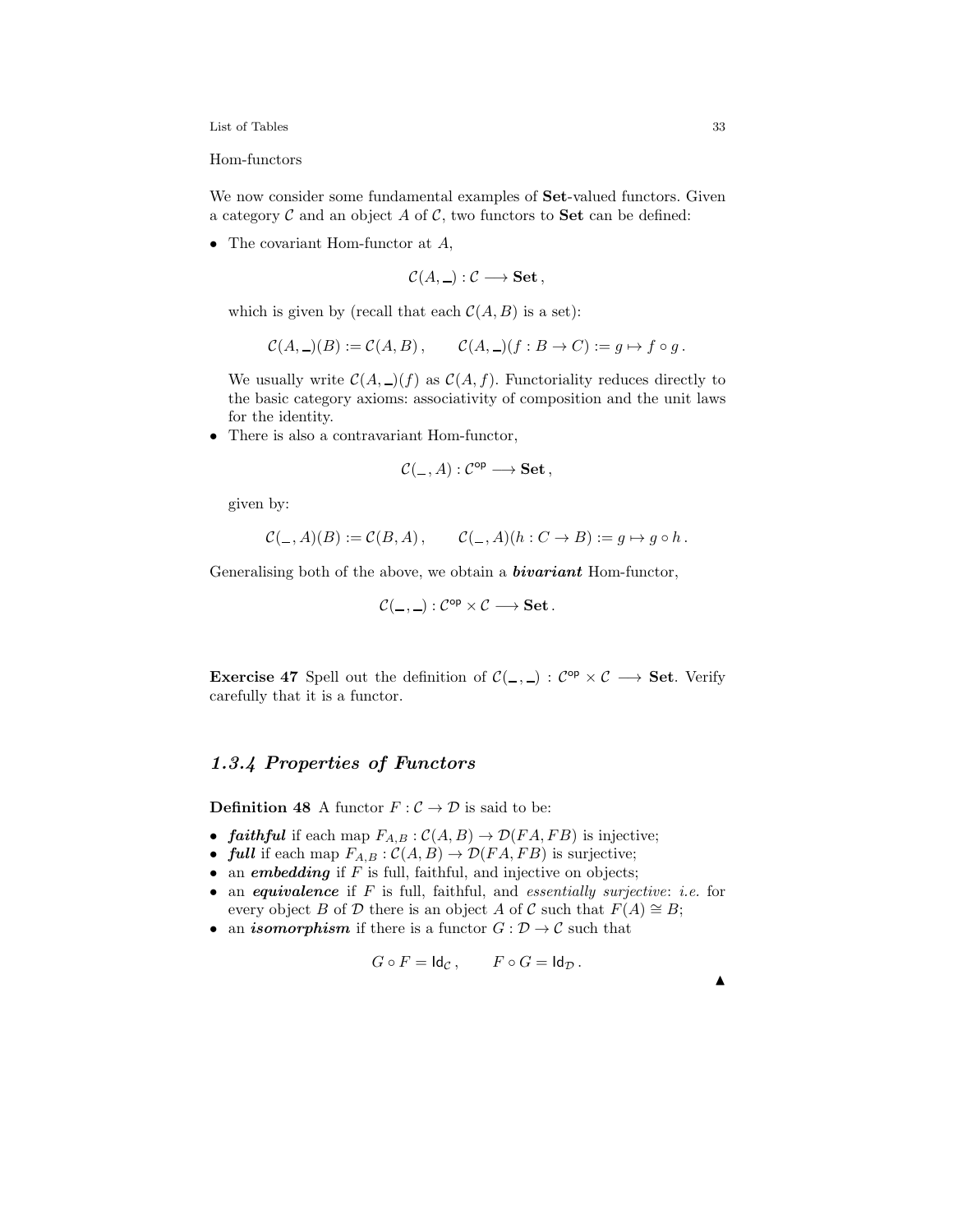We say that categories C and D are isomorphic,  $\mathcal{C} \cong \mathcal{D}$ , if there is an isomorphism between them. Note that this is just the usual notion of isomorphism applied to Cat. Examples:

- The forgetful functor  $U : \mathbf{Mon} \to \mathbf{Set}$  is faithful, but not full. For the latter, note that not all functions  $f : M \to N$  yield an arrow  $f : (M, \cdot, 1) \to$  $(N, \cdot, 1)$ . Similar properties hold for other forgetful functors.
- The free monoid functor  $MList : Set \rightarrow Mon$  is faithful, but not full.
- The product functor  $\_\times$ :  $\mathcal{C}\times\mathcal{C}\longrightarrow\mathcal{C}$  is generally neither faithful nor full. For the latter, e.g. in Set, the function  $f : \mathbb{N}^2 \to \mathbb{N}^2 := (m, n) \mapsto (n, n)$ cannot be expressed in the form  $f_1 \times f_2$ . Faithfulness of the functor is examined in exercise [1.3.5\(](#page-34-0)2).
- There is an equivalence between  $\textbf{FDVect}_k$  the category of finite dimensional vector spaces over the field k, and  $\mathbf{Mat}_k$ , the category of matrices with entries in  $k$ . Note that these categories are very far from isomorphic! This example is elaborated in exercise [1.3.5\(](#page-34-0)1).

Preservation and Reflection

Let P be a property of arrows. We say that a functor  $F : \mathcal{C} \to \mathcal{D}$  preserves P if whenever f satisfies P, so does  $F(f)$ . We say that F reflects P if whenever  $F(f)$  satisfies P, so does f. For example:

- a. All functors preserve isomorphisms, split monics and split epics.
- b. Faithful functors reflect monics and epics.
- c. Full and faithful functors reflect isomorphisms.
- d. Equivalences preserve monics and epics.
- The forgetful functor  $U : \mathbf{Mon} \to \mathbf{Set}$  preserves products.

Let us show c; the rest are given as exercises below. So let  $f : A \rightarrow B$  in C be such that  $Ff$  is an iso, that is, it has an inverse  $g':FB \to FA$ . Then, by fullness, there exists some  $g : B \to A$  so that  $g' = Fg$ . Thus,

$$
F(g \circ f) = Fg \circ Ff = g' \circ Ff = id_{FA} = F(id_A).
$$

By faithfulness we obtain  $g \circ f = id_A$ . Similarly,  $f \circ g = id_B$  and therefore f is an isomorphism.

Exercise 49 Show items a, b and d above.

Exercise 50 Show the following.

- Functors do not in general reflect monics or epics.
- Faithful functors do not in general reflect isomorphisms.
- Full and faithful functors do not in general preserve monics or epics.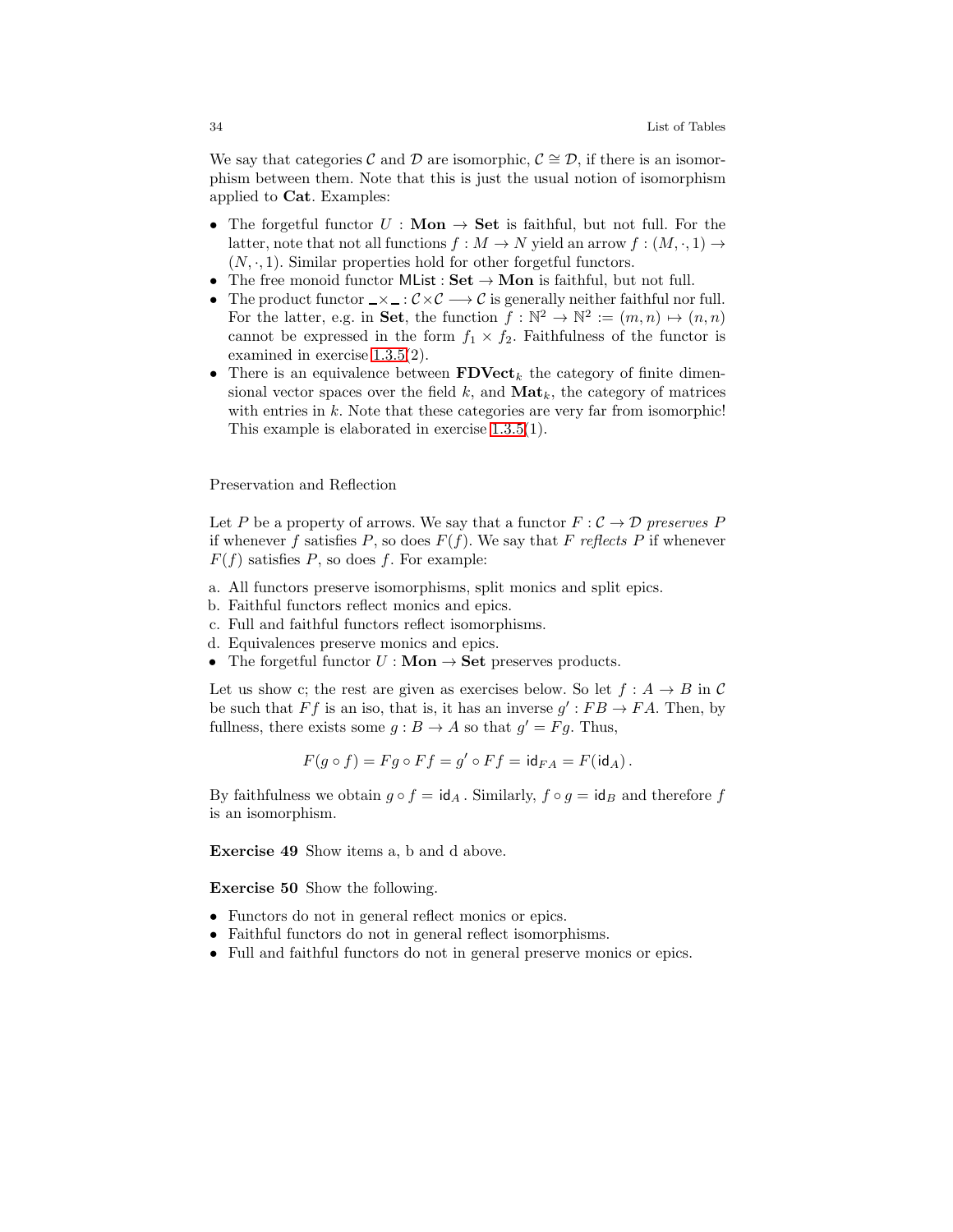#### <span id="page-34-0"></span>1.3.5 Exercises

1. Consider the category  $\mathbf{FDVect}_{\mathbb{R}}$  of finite dimensional vector spaces over  $\mathbb{R}$ , and Mat<sub>R</sub> of matrices over  $\mathbb{R}$ . Concretely, Mat<sub>R</sub> is defined as follows:

> $Ob(\mathbf{Mat}_{\mathbb{R}}) := \mathbb{N},$  $\text{Mat}_{\mathbb{R}}(n, m) := \{M \mid M \text{ is an } n \times m \text{ matrix with entries in } \mathbb{R}\}.$

Thus, objects are natural numbers, and arrows  $n \to m$  are  $n \times m$  real matrices. Composition is matrix multiplication, and the identity on  $n$  is the  $n \times n$  identity matrix.

Now let  $F: \mathbf{Mat}_{\mathbb{R}} \to \mathbf{FDVect}_{\mathbb{R}}$  be the functor taking each n to the vector space  $\mathbb{R}^n$  and each  $M: n \to m$  to the linear function

$$
FM: \mathbb{R}^n \longrightarrow \mathbb{R}^m := (x_1, ..., x_n) \mapsto [x_1, ..., x_n]M
$$

with the  $1 \times m$  matrix  $[x_1, ..., x_n]M$  considered as a vector in  $\mathbb{R}^m$ . Show that F is full, faithful and essentially surjective, and hence that  $\mathbf{FDVect}_{\mathbb{R}}$ and  $\text{Mat}_{\mathbb{R}}$  are equivalent categories. Are they isomorphic?

2. Let  $\mathcal C$  be a category with binary products such that, for each pair of objects  $A, B,$ 

<span id="page-34-3"></span>
$$
\mathcal{C}(A,B) \neq \emptyset. \tag{*}
$$

Show that the product functor  $F : \mathcal{C} \times \mathcal{C} \to \mathcal{C}$  is faithful. Would F still be faithful in the absence of condition  $(*)$ ?

# <span id="page-34-1"></span>1.4 Natural Transformations

"Categories were only introduced to allow functors to be defined; functors were only introduced to allow natural transformations to be defined."

Just as categories have morphisms between them, namely functors, so functors have morphisms between them too— natural transformations.

#### <span id="page-34-2"></span>1.4.1 Basics

**Definition 51** Let  $F, G: \mathcal{C} \to \mathcal{D}$  be functors. A natural transformation

$$
t:F\longrightarrow G
$$

is a family of morphisms in  $\mathcal D$  indexed by objects  $A$  of  $\mathcal C$ ,

$$
\{ t_A : FA \longrightarrow GA \}_{A \in Ob(\mathcal{C})}
$$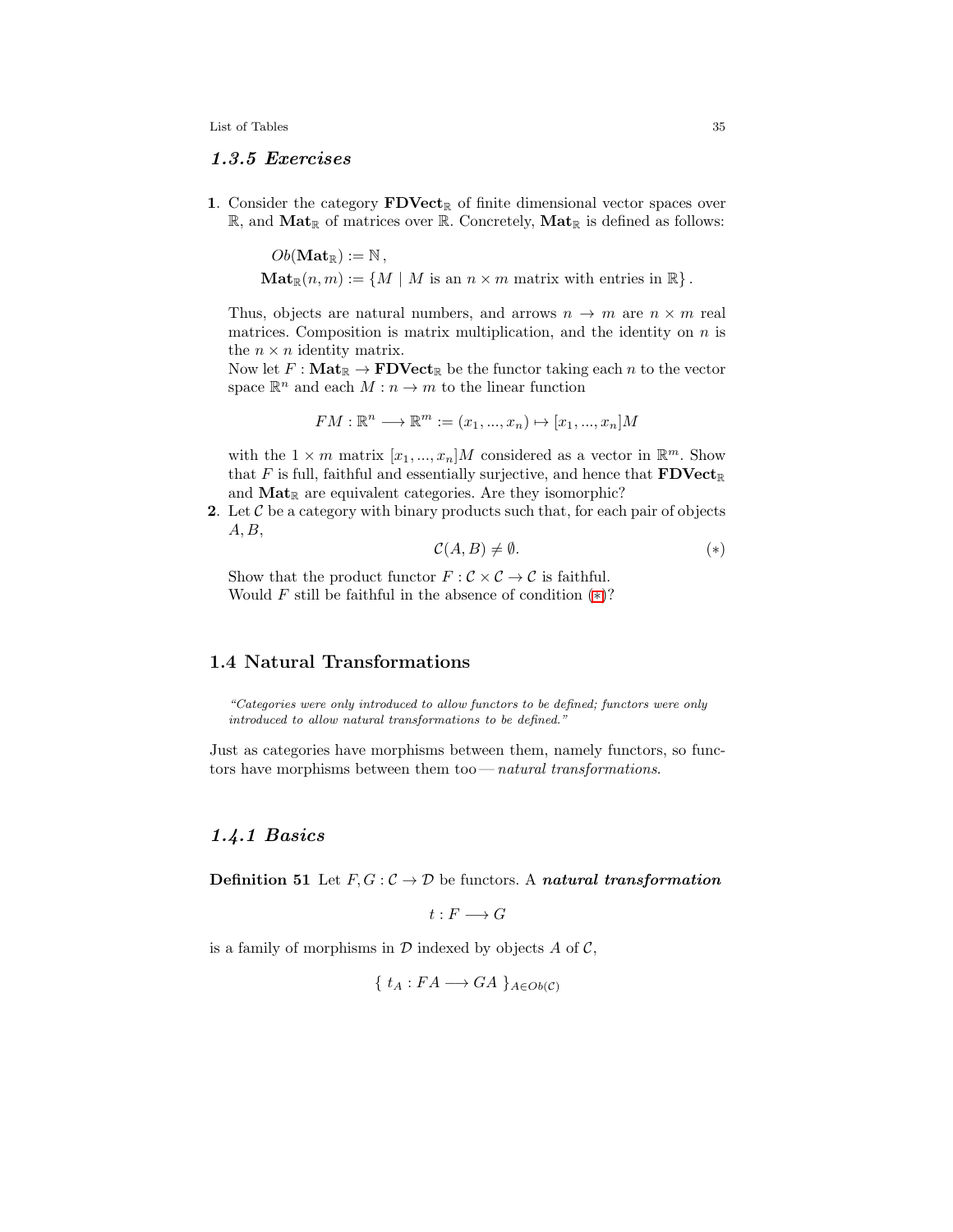$\blacktriangle$ 

such that, for all  $f : A \to B$ , the following diagram commutes.



This condition is known as naturality.

If each  $t_A$  is an isomorphism, we say that t is a **natural isomorphism**:

$$
t: F \stackrel{\cong}{\longrightarrow} G.
$$

Examples:

• Let Id be the identity functor on Set, and  $\times \circ \langle \mathsf{Id}, \mathsf{Id} \rangle$  be the functor taking each set X to  $X \times X$  and each function f to  $f \times f$ . Then, there is a natural transformation  $\Delta : \mathsf{Id} \longrightarrow \mathsf{x} \circ \langle \mathsf{Id}, \mathsf{Id} \rangle$  given by:

$$
\Delta_X: X \longrightarrow X \times X := x \mapsto (x, x).
$$

Naturality amounts to asserting that, for any function  $f: X \to Y$ , the following diagram commutes.



We call  $\Delta$  the *diagonal* transformation on **Set**. In fact, it is the *only* natural transformation between these functors.

• The diagonal transformation can be defined for any category  $\mathcal C$  with binary products by setting, for each object  $A$  in  $C$ ,

$$
\varDelta_A:A\longrightarrow A\times A:=\langle \text{id}_A,\text{id}_A\rangle\,.
$$

Projections also yield natural transformations. For example the arrows

$$
\pi_{1(A,B)}: A \times B \longrightarrow A
$$

specify a natural transformation  $\pi_1 : \times \to \pi_1$ . Note that  $\times, \pi_1 : \mathcal{C} \times \mathcal{C} \to \mathcal{C}$ are the functors for product and first projection respectively.

• Let C be a category with terminal object T, and let  $K_T : \mathcal{C} \to \mathcal{C}$  be the functor mapping all objects to  $T$  and all arrows to  $\mathsf{id}_T$ . Then, the canonical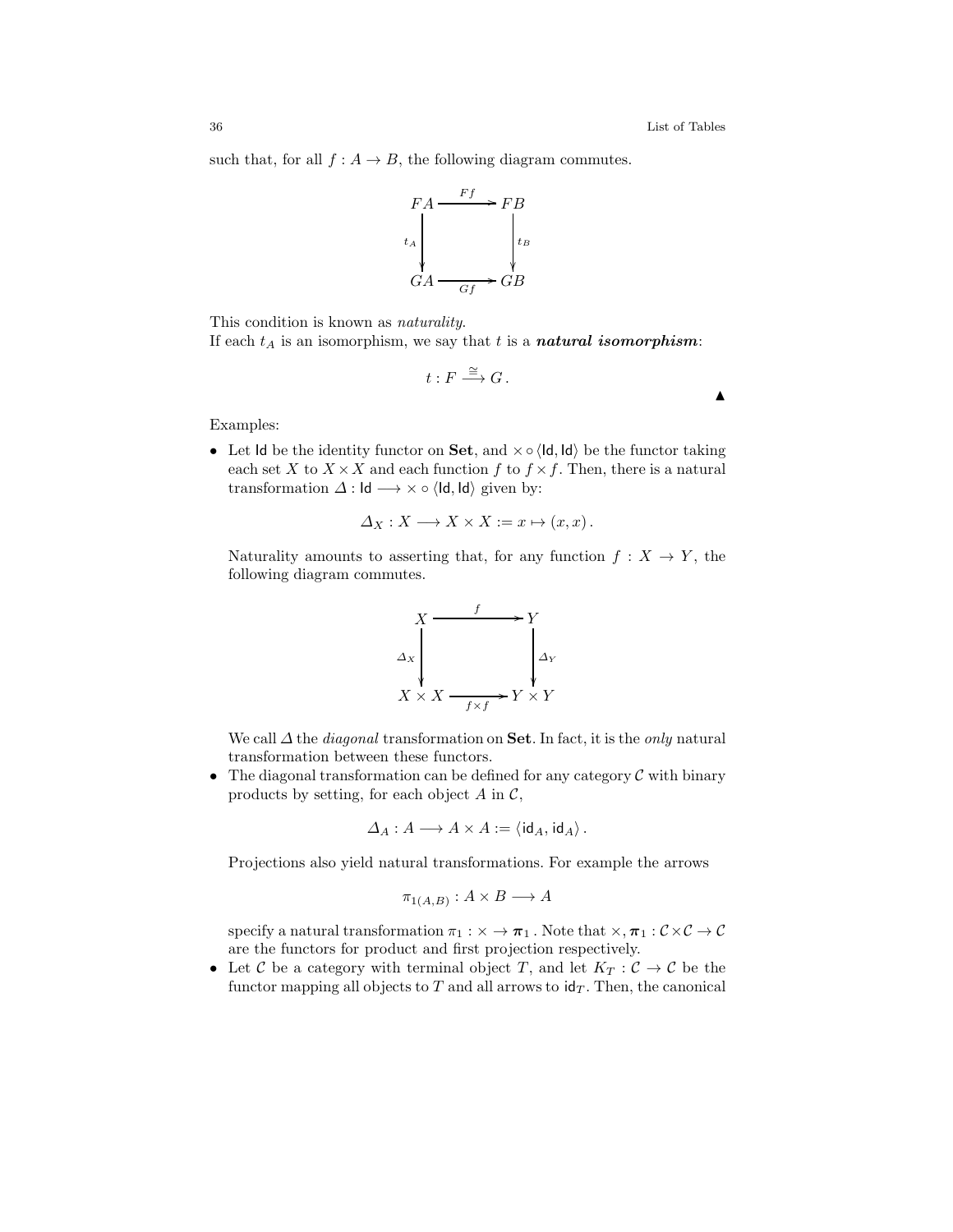arrows

$$
\tau_A: A \longrightarrow T
$$

specify a natural transformation  $\tau$  : Id  $\rightarrow$  K<sub>T</sub> (where Id the identity functor on  $\mathcal{C}$ ).

• Recall the functor List :  $Set \rightarrow Set$  which takes a set X to the set of finite lists with elements in  $X$ . We can define (amongst others) the following natural transformations,

reverse : List  $\longrightarrow$  List, unit : Id  $\longrightarrow$  List, flatten : List  $\circ$  List  $\longrightarrow$  List,

by setting, for each set  $X$ ,

$$
\begin{aligned}\n\text{reverse}_X: \text{List}(X) &\longrightarrow \text{List}(X) := [x_1, \dots, x_n] \mapsto [x_n, \dots, x_1], \\
\text{unit}_X: X &\longrightarrow \text{List}(X) := x \mapsto [x], \\
\text{flatten}_X: \text{List}(\text{List}(X)) &\longrightarrow \text{List}(X) \\
&:= \left[ [x_1^1, \dots, x_{n_1}^1], \dots, [x_1^k, \dots, x_{n_k}^k] \right] \mapsto [x_1^1, \dots, x_{n_k}^k].\n\end{aligned}
$$

• Consider the functor  $P := \times \circ \langle U, U \rangle$  with  $U : \mathbf{Mon} \to \mathbf{Set}$ , *i.e.* 

$$
P: \mathbf{Mon} \longrightarrow \mathbf{Set} := (M, \cdot, 1) \mapsto M \times M, \ f \mapsto f \times f.
$$

Then, the monoid operation yields a natural transformation  $t: P \to U$ defined by:

$$
t_{(M,\cdot,1)}: M \times M \longrightarrow M := (m,m') \mapsto m \cdot m'.
$$

Naturality corresponds to asserting that, for any  $f : (M, \cdot, 1) \to (N, \cdot, 1)$ , the following diagram commutes,

$$
M \times M \xrightarrow{f \times f} N \times N
$$
  
\n
$$
t_M
$$
\n
$$
M \xrightarrow{f} N
$$
\n
$$
M \xrightarrow{f} N
$$

that is, for any  $m_1, m_2 \in M$ ,  $f(m_1) \cdot f(m_2) = f(m_1 \cdot m_2)$ .

• If  $V$  is a finite dimensional vector space, then  $V$  is isomorphic to both its first dual  $V^*$  and to its second dual  $V^{**}$ .

However, while it is naturally isomorphic to its second dual, there is no natural isomorphism to the first dual. This was actually the original example which motivated Eilenberg and Mac Lane to define the concept of natural transformation; here naturality captures basis independence.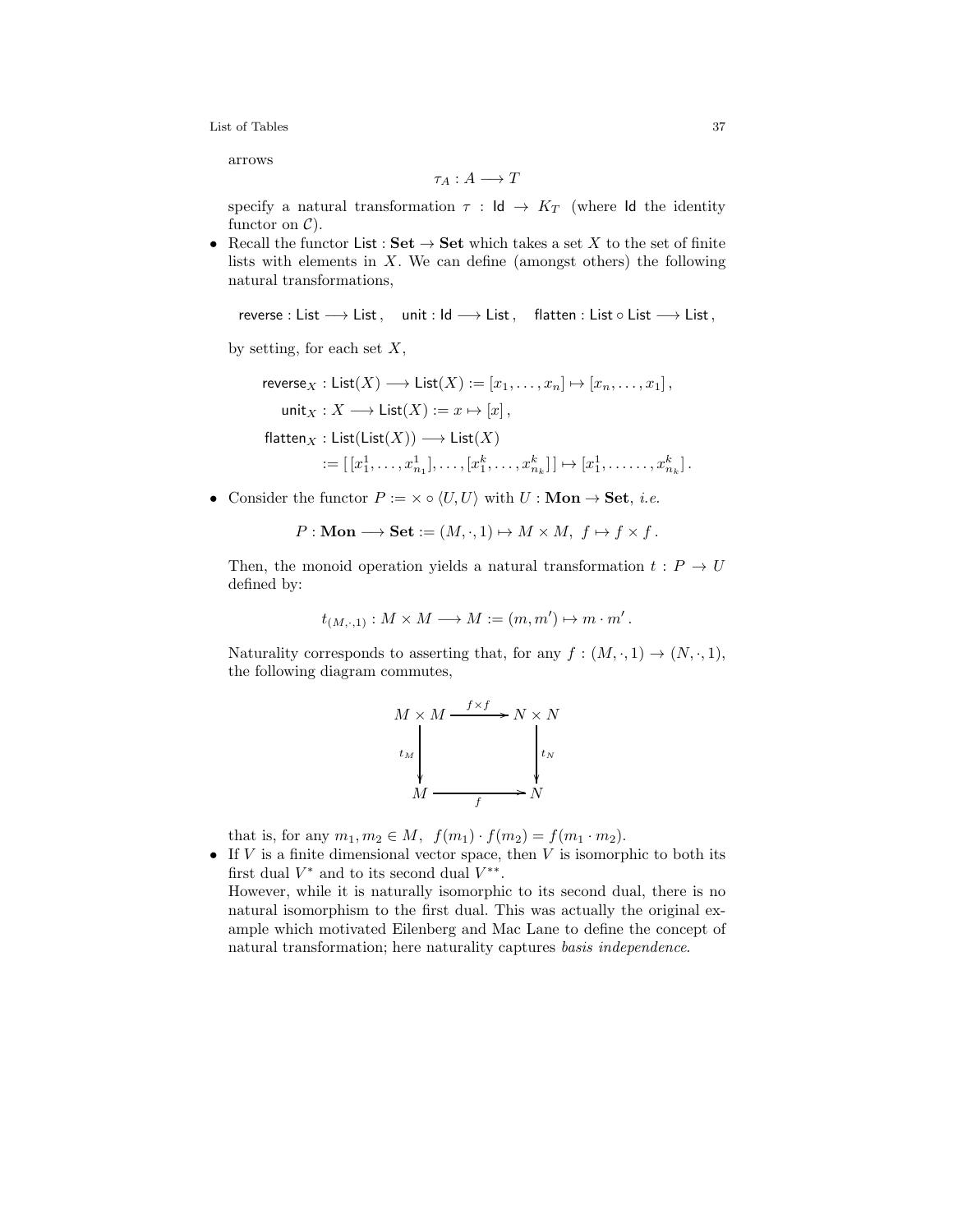Exercise 52 Verify naturality of diagonal transformations, projections and terminals for a category  $C$  with finite products.

Exercise 53 Prove that the diagonal is the only natural transformation Id  $\rightarrow \times \circ \langle \mathsf{Id}, \mathsf{Id} \rangle$  on Set. Similarly, prove that the first projection is the only natural transformation  $\times \rightarrow \pi_1$  on **Set**.

#### 1.4.2 Further Examples

Natural isomorphisms for products

Let  $\mathcal C$  be a category with finite products, *i.e.* binary products and a terminal object 1. Then, we have the following canonical natural isomorphisms.

$$
a_{A,B,C}: A \times (B \times C) \xrightarrow{\cong} (A \times B) \times C,
$$
  
\n
$$
s_{A,B}: A \times B \xrightarrow{\cong} B \times A,
$$
  
\n
$$
l_A: \mathbf{1} \times A \xrightarrow{\cong} A,
$$
  
\n
$$
r_A: A \times \mathbf{1} \xrightarrow{\cong} A.
$$

The first two isomorphisms are meant to assert that the product is *associative* and symmetric, and the last two that 1 is its unit. In later sections we will see that these conditions form part of the definition of *symmetric monoidal* categories.

These natural isomorphisms are defined explicitly by:

$$
a_{A,B,C} := \langle \langle \pi_1, \pi_1 \circ \pi_2 \rangle, \pi_2 \circ \pi_2 \rangle,
$$
  
\n
$$
s_{A,B} := \langle \pi_2, \pi_1 \rangle,
$$
  
\n
$$
l_A := \pi_2,
$$
  
\n
$$
r_A := \pi_1.
$$

Since natural isomorphisms are a self-dual notion, similar natural isomorphisms can be defined if  $C$  has binary coproducts and an initial object.

Exercise 54 Verify that these families of arrows are natural isomorphisms.

Natural transformations between Hom-functors

Let  $f: A \to B$  in a category C. Then, this induces a natural transformation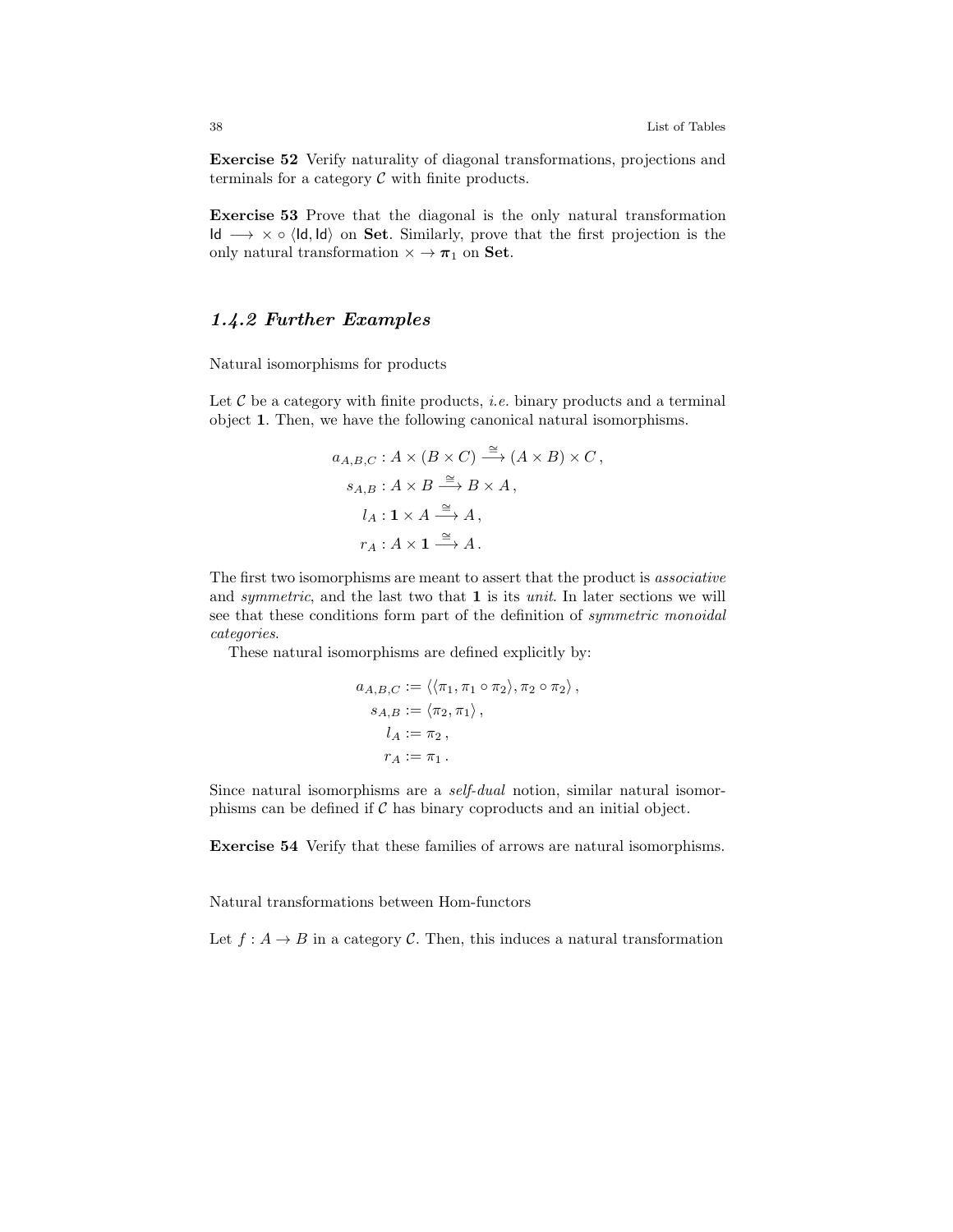$$
\mathcal{C}(f, \underline{\hspace{1cm}}) : \mathcal{C}(B, \underline{\hspace{1cm}}) \longrightarrow \mathcal{C}(A, \underline{\hspace{1cm}}),
$$
  

$$
\mathcal{C}(f, \underline{\hspace{1cm}})C : \mathcal{C}(B, C) \longrightarrow \mathcal{C}(A, C) := (g : B \longrightarrow C) \mapsto (g \circ f : A \longrightarrow C).
$$

Note that  $C(f, \_)C$  is the same as  $C(f, C)$ , the result of applying the contravariant functor  $\mathcal{C}(\_,\_C)$  to f. Hence, naturality amounts to asserting that, for each  $h: C \to D$ , the following diagram commutes.

$$
\mathcal{C}(B,C) \xrightarrow{\mathcal{C}(B,h)} \mathcal{C}(B,D)
$$
  
\n
$$
\mathcal{C}(f,C) \xrightarrow{\mathcal{C}(B,h)} \mathcal{C}(f,D)
$$
  
\n
$$
\mathcal{C}(A,C) \xrightarrow{\mathcal{C}(A,h)} \mathcal{C}(A,D)
$$

Starting from a  $g : B \to C$ , we compute:

$$
\mathcal{C}(A,h)(\mathcal{C}(f,C)(g)) = h \circ (g \circ f) = (h \circ g) \circ f = \mathcal{C}(f,D)(\mathcal{C}(B,h)(g)).
$$

The natural transformation  $\mathcal{C}(\_,f) : \mathcal{C}(\_,A) \to \mathcal{C}(\_,B)$  is defined similarly.

**Exercise 55** Define the natural transformation  $\mathcal{C}(\_, f)$  and verify its naturality.

There is a remarkable result, the Yoneda Lemma, which says that every natural transformation between Hom-functors comes from a (unique) arrow in  $C$  in the fashion described above.

**Lemma 1.** Let  $A, B$  be objects in a category  $C$ . For each natural transformation  $t : C(A, \underline{\hspace{1cm}}) \rightarrow C(B, \underline{\hspace{1cm}})$ , there is a unique arrow  $f : B \rightarrow A$  such that

$$
t=\mathcal{C}(f,\_).
$$

**Proof:** Take any such  $A, B$  and  $t$  and let

$$
f: B \longrightarrow A := t_A(\mathrm{id}_A).
$$

We want to show that  $t = \mathcal{C}(f, \_)$ . For any object C and any arrow  $g : A \to C$ , naturality of t means that the following commutes.

$$
\mathcal{C}(A, A) \xrightarrow{\mathcal{C}(A, g)} \mathcal{C}(A, C)
$$
\n
$$
\downarrow t_A
$$
\n
$$
\downarrow t_C
$$
\n
$$
\mathcal{C}(B, A) \xrightarrow[\mathcal{C}(B, g)]{} \mathcal{C}(B, C)
$$

Starting from  $\mathsf{id}_A$  we have that: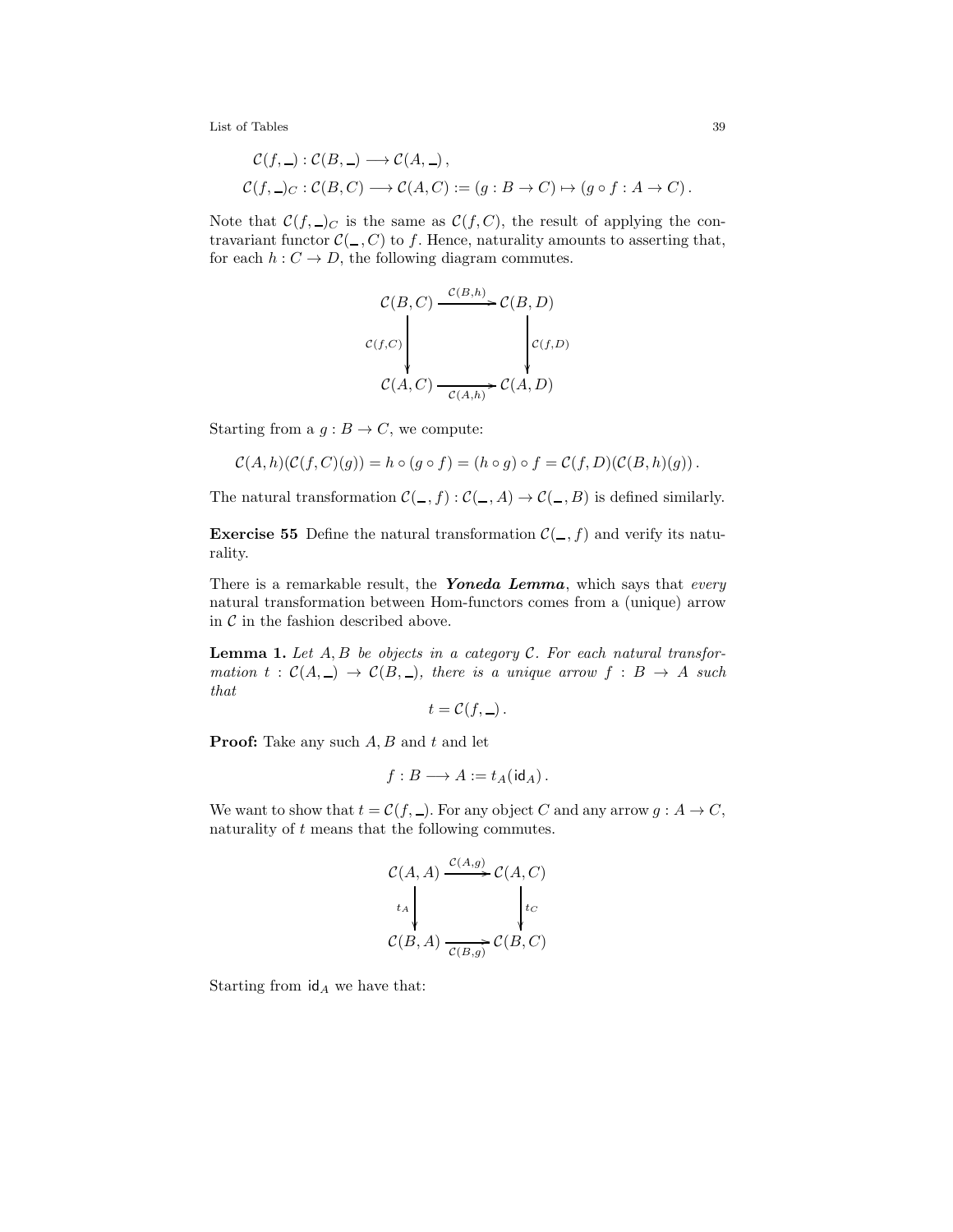$\blacksquare$ 

<span id="page-39-0"></span>N

$$
t_C(\mathcal{C}(A,g)(\mathsf{id}_A)) = \mathcal{C}(B,g)(t_A(\mathsf{id}_A)), \quad i.e. \quad t_C(g) = g \circ f.
$$

Hence, noting that  $\mathcal{C}(f, C)(g) = g \circ f$ , we obtain  $t = \mathcal{C}(f, \_)$ . For uniqueness we have that, for any  $f, f' : B \to A$ , if  $\mathcal{C}(f, \_) = \mathcal{C}(f', \_)$  then

$$
f = id_A \circ f = C(f, A)(id_A) = C(f', A)(id_A) = id_A \circ f' = f'.
$$

<span id="page-39-1"></span>Exercise 56 Prove a similar result for contravariant hom-functors.

Alternative definition of equivalence

Another way of defining equivalence of categories is as follows.

**Definition 57** We say that categories C and D are equivalent,  $C \simeq D$ , if there are functors  $F: \mathcal{C} \to \mathcal{D}, G: \mathcal{D} \to \mathcal{C}$  and natural isomorphisms

$$
G\circ F\cong \mathsf{Id}_{\mathcal{C}}\,,\quad F\circ G\cong \mathsf{Id}_{\mathcal{D}}\,.
$$

1.4.3 Functor Categories

Suppose we have functors  $F, G, H : \mathcal{C} \to \mathcal{D}$  and natural transformations

 $t : F \longrightarrow G$ ,  $u : G \longrightarrow H$ .

Then, we can compose these natural transformations, yielding  $u \circ t : F \to H$ :

$$
(u \circ t)_A := FA \xrightarrow{t_A} GA \xrightarrow{u_A} HA.
$$

Composition is associative, and has as identity the natural transformation

 $I_F : F \longrightarrow F := \{ (I_F)_A := \text{id}_A : FA \longrightarrow FA \} \dots$ 

These observations lead us to the following.

**Definition 58** For categories C, D define the **functor category** Func $(C, D)$ by taking:

- Objects: functors  $F: \mathcal{C} \to \mathcal{D}$ .
- Arrows: natural transformations  $t : F \to G$ .

Composition and identities are given as above.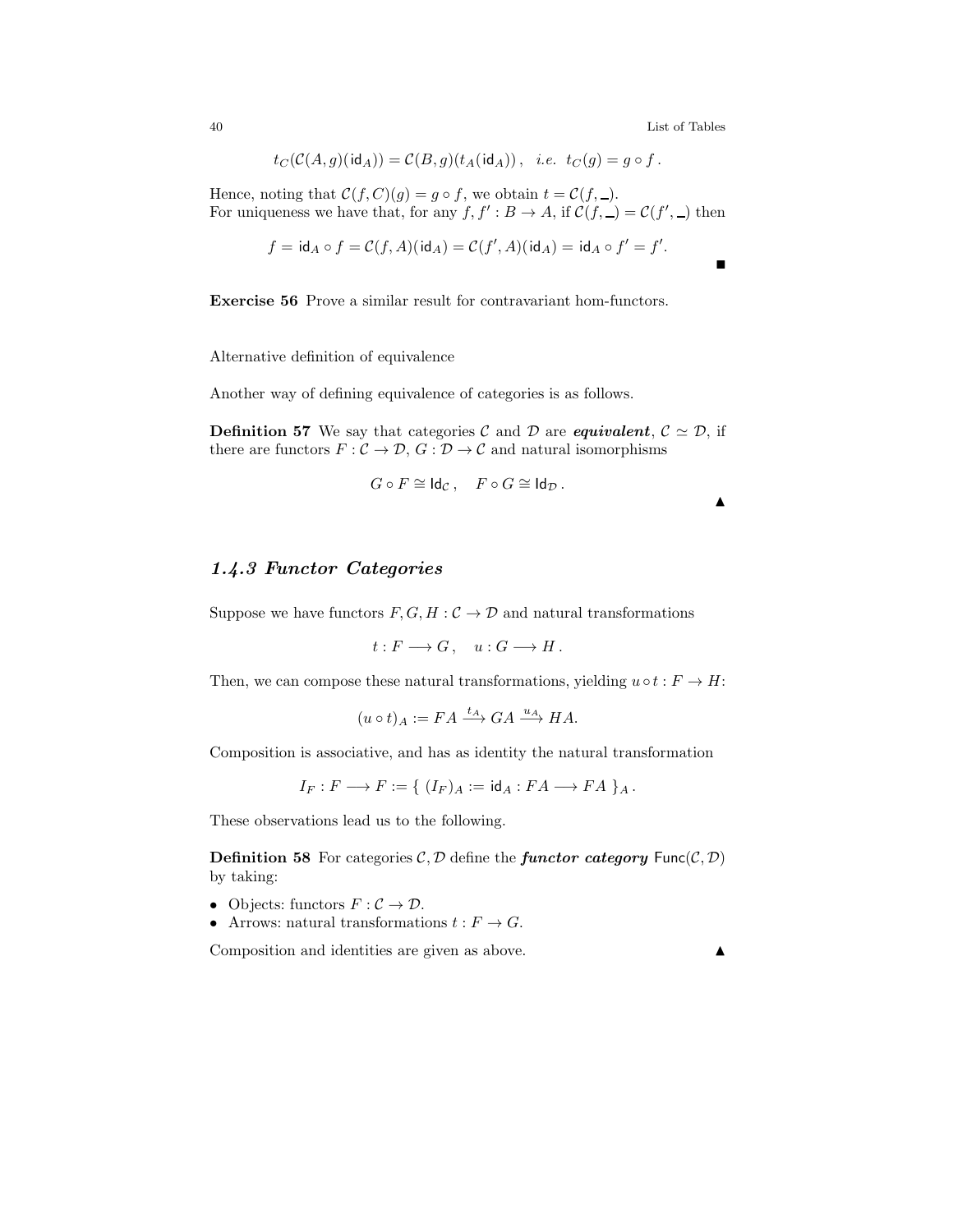Remark 59 We see that in the category Cat of categories and functors, each hom-set  $Cat(\mathcal{C}, \mathcal{D})$  itself has the structure of a category. In fact, Cat is the basic example of a "2-category", i.e. of a category where hom-sets are themselves categories.

Note that a natural isomorphism is precisely an isomorphism in the functor category. Let us proceed to some examples of functor categories.

- Recall that, for any group  $G$ , functors from  $G$  to **Set** are  $G$ -actions on sets. Then, Func $(G, Set)$  is the category of G-actions on sets and *equivariant* functions:  $f: X \to Y$  such that  $f(m \cdot x) = m \cdot f(x)$ .
- Func( $2\rightarrow$ , Set): Graphs and graph homomorphisms.
- If  $F, G : P \to Q$  are monotone maps between posets, then  $t : F \to G$ means that

$$
\forall x \in P. \; Fx \leq Gx \, .
$$

Note that in this case naturality is trivial (hom-sets are singletons in Q).

**Exercise 60** Verify the above descriptions of  $Func(G, Set)$  and  $Func(2_{\Rightarrow}, Set)$ .

Remark 61 The composition of natural transformations defined above is called vertical composition. The reason for this terminology is depicted below.



As expected, there is also a *horizontal composition*, which is given as follows.



## 1.4.4 Exercises

- 1. By identifying the relevant functors, express pairing  $\langle \_ \rangle$  as a natural transformation. What does naturality correspond to explicitly?
- 2. Show that the two definitions of equivalence of categories, namely
	- a. C and D are equivalent if there is an equivalence  $F : C \to D$  (definition [48\)](#page-32-0),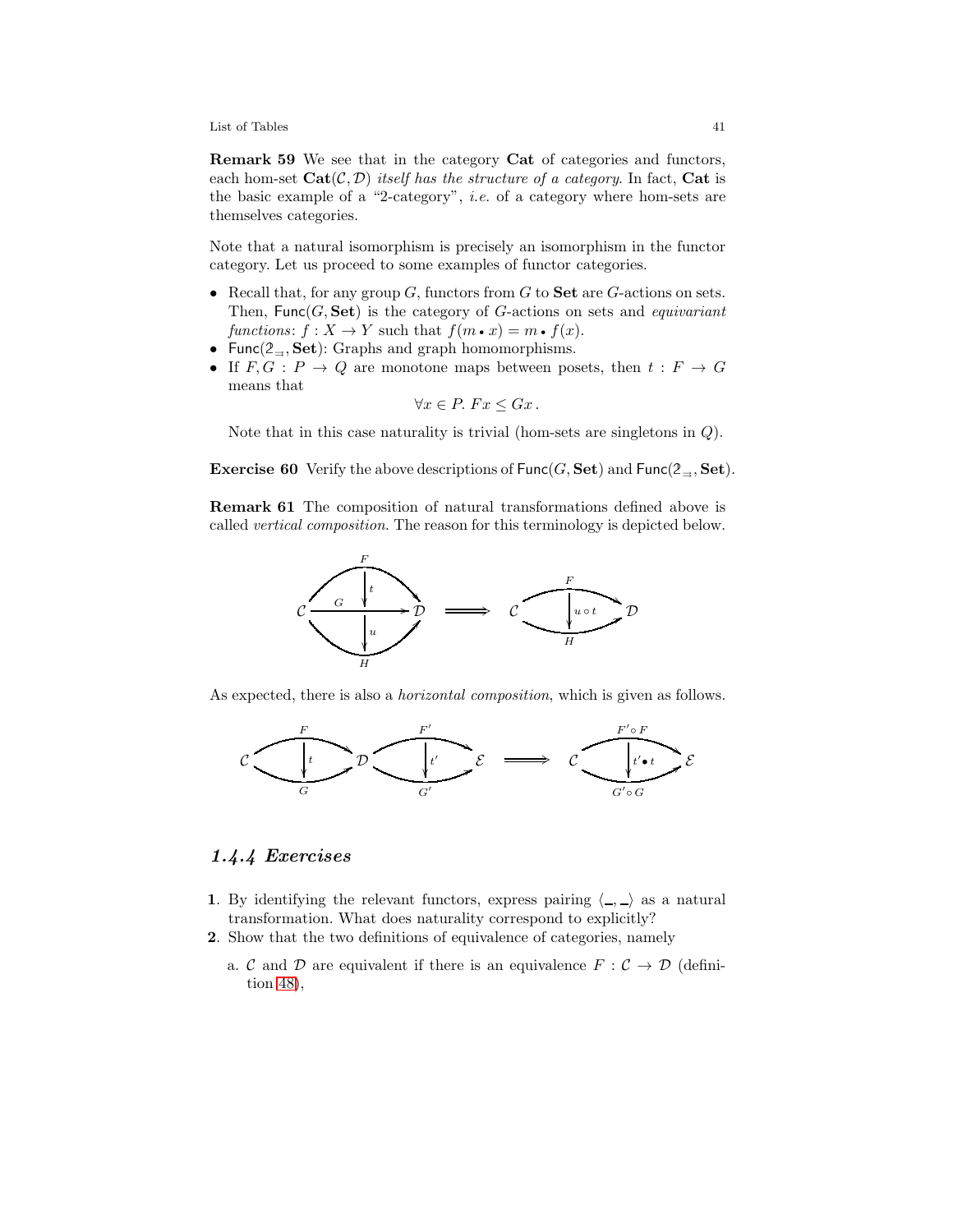b. C and D are equivalent if there are  $F : C \to D$ ,  $G : D \to C$ , and isomorphisms  $F \circ G \cong \mathsf{Id}_{\mathcal{D}}$ ,  $G \circ F \cong \mathsf{Id}_{\mathcal{C}}$  (definition [57\)](#page-39-0),

are: equivalent! Note that this will need the Axiom of Choice.

- **3.** Define a relation on objects in a category C by:  $A \cong B$  iff A and B are isomorphic.
	- a. Show that this relation is an equivalence relation.

Define a *skeleton* of  $\mathcal C$  to be the (full) subcategory obtained by choosing one object from each equivalence class of  $\cong$  (note that this involves choices, and is not uniquely defined).

- b. Show that  $\mathcal C$  is equivalent to any skeleton.
- c. Show that any two skeletons of  $\mathcal C$  are isomorphic.
- d. Give an example of a category whose objects form a proper class, but whose skeleton is finite.
- 4. Given a category  $\mathcal{C}$ , we can define a functor

$$
y: \mathcal{C} \longrightarrow \mathsf{Func}(\mathcal{C}^{\mathsf{op}}, \mathbf{Set}) := A \mapsto \mathcal{C}(\_, A), \ \ f \mapsto \mathcal{C}(\_, f).
$$

Prove carefully that this is indeed a functor. Use exercise [56](#page-39-1) to conclude that  $y$  is full and faithful. Prove that it is also injective on objects, and hence an embedding. It is known as the Yoneda embedding.

5. Define the horizontal composition  $u \bullet t$  of natural transformations explicitly. Prove that it is associative.

### 1.5 Universality and Adjoints

There is a fundamental triad of categorical notions:

#### Functoriality, Naturality, Universality.

We have studied the first two notions explicitly. We have also seen many examples of universal definitions, notably the various notions of limits and colimits considered in section [1.2.](#page-16-0) It is now time to consider universality in general; the proper formulation of this fundamental and pervasive notion is one of the major achievements of basic category theory.

Universality arises when we are interested in finding canonical solutions to problems of construction: that is, we are interested not just in the existence of a solution but in its canonicity. This canonicity should guarantee uniqueness, in the sense we have become familiar with: a canonical solution should be unique up to (unique) isomorphism.

The notion of canonicity has a simple interpretation in the case of posets, as an extremal solution: one that is the least or the greatest among all solu-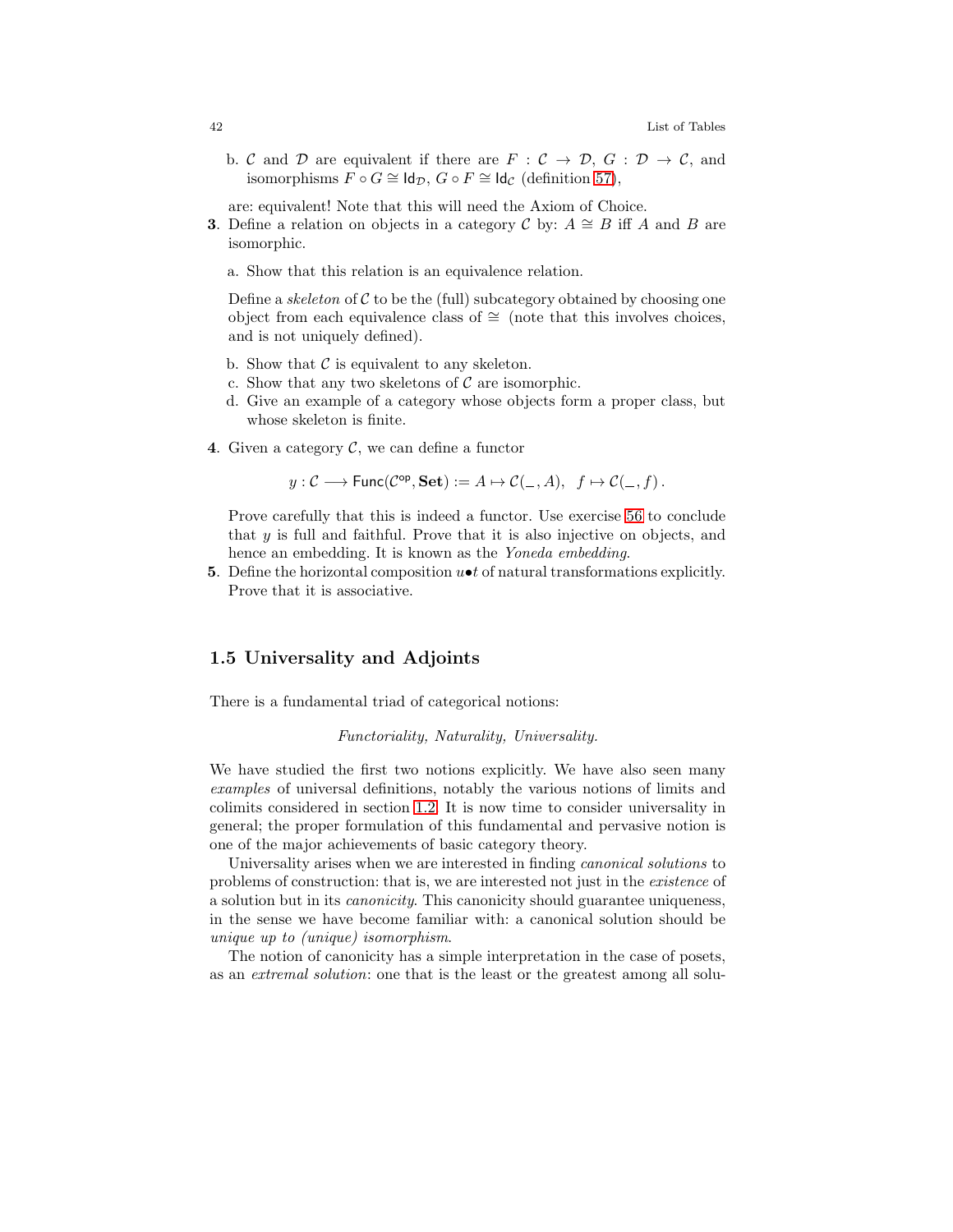tions. Such an extremal solution is obviously unique. For example, consider the problem of finding a lower bound of a pair of elements A, B in a poset P: a greatest lower bound of A and B is an extremal solution to this problem. As we have seen, this is the specialisation to posets of the problem of constructing a product:

- $\rightsquigarrow$  A product of A, B in a poset is an element C such that  $C \leq A$  and  $C \leq B$ ,  $(C$  is a lower bound);
- $\rightsquigarrow$  and for any other solution C', *i.e.* C' such that  $C' \leq A$  and  $C' \leq B$ , we have  $C' \leq C$ . ( C is a greatest lower bound.)

Because the ideas of universality and adjunctions have an appealingly simple form in posets, which is, moreover, useful in its own right, we will develop the ideas in that special case first, as a prelude to the general discussion for categories.

## 1.5.1 Adjunctions for Posets

Suppose  $g: Q \to P$  is a monotone map between posets. Given  $x \in P$ , a g**approximation of** x (from above) is an element  $y \in Q$  such that  $x \le g(y)$ . A best q-approximation of x is an element  $y \in Q$  such that

$$
x \le g(y) \land \forall z \in Q. \, (x \le g(z) \implies y \le z).
$$

If a best g-approximation exists then it is clearly unique.

#### Discussion

It is worth clarifying the notion of best g-approximation. If  $y$  is a best  $g$ approximation to x, then in particular, by monotonicity of  $q, q(y)$  is the least element of the set of all  $g(z)$  where  $z \in Q$  and  $x \leq g(z)$ . However, the property of being a best approximation is much stronger than the mere existence of a least element of this set. We are asking for  $y$  itself to be the least, in  $Q$ , among all elements z such that  $x \leq g(z)$ . Thus, even if g is surjective, so that for every x there is a  $y \in Q$  such that  $g(y) = x$ , there need not exist a best  $q$ -approximation to x. This is exactly the issue of having a *canonical choice* of solution.

**Exercise 62** Give an example of a surjective monotone map  $q: Q \to P$  and an element  $x \in P$  such that there is no best g-approximation to x in Q.

If such a best g-approximation  $f(x)$  exists for all  $x \in P$  then we have a function  $f : P \to Q$  such that, for all  $x \in P$ ,  $z \in Q$ :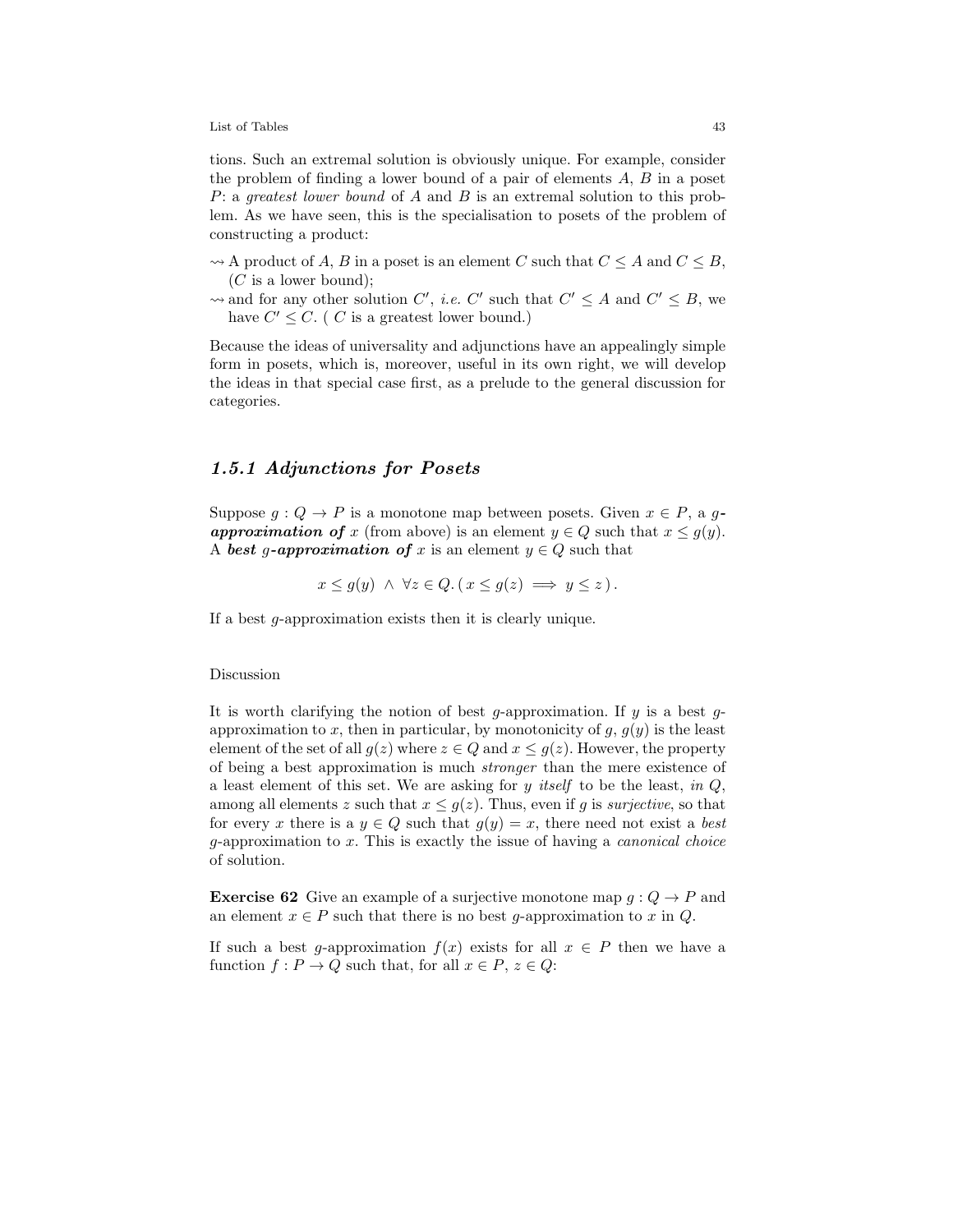<span id="page-43-0"></span>
$$
x \le g(z) \iff f(x) \le z. \tag{1.1}
$$

We say that f is the *left adjoint* of g, and g is the right adjoint of f. It is immediate from the definitions that the left adjoint of  $q$ , if it exists, is uniquely determined by  $g$ .

Proposition 63 If such a function f exists, then it is monotone. Moreover,

 $\mathsf{id}_P \leq g \circ f$ ,  $f \circ g \leq \mathsf{id}_Q$ ,  $f \circ g \circ f = f$ ,  $g \circ f \circ g = g$ .

**Proof:** If we take  $z = f(x)$  in equation [\(1.1\)](#page-43-0), then since  $f(x) \le f(x)$ ,  $x \le f(x)$  $g \circ f(x)$ . Similarly, taking  $x = g(z)$  we obtain  $f \circ g(z) \leq z$ . Now, the ordering on functions  $h, k : P \longrightarrow Q$  is the *pointwise order*:

$$
h \le k \iff \forall x \in P. \, h(x) \le k(x).
$$

This gives the first two equations.

Now, if  $x \leq_P x'$  then  $x \leq x' \leq g \circ f(x')$ , so  $f(x')$  is a g-approximation of x, and hence  $f(x) \leq f(x')$ . Thus, f is monotone.

Finally, using the fact that composition is monotone with respect to the pointwise order on functions, and the first two equations:

$$
g = \mathsf{id}_P \circ g \leq g \circ f \circ g \leq g \circ \mathsf{id}_Q = g,
$$

and hence  $g = g \circ f \circ g$ . The other equation is proved similarly.

Examples:

• Consider the inclusion map

$$
i:\mathbb{Z}\hookrightarrow\mathbb{R}.
$$

This has both a left adjoint  $f^L$  and a right adjoint  $f^R$ , where  $f^L, f^R$ :  $\mathbb{R} \to \mathbb{Z}$ . For all  $z \in \mathbb{Z}$ ,  $r \in \mathbb{R}$ :

$$
z \le f^R(r) \iff i(z) \le r
$$
,  $f^L(r) \le z \iff r \le i(z)$ .

We see from these defining properties that the right adjoint maps a real  $r$ to the greatest integer below it (the extremal solution to finding an integer below a given real). This is the standard *floor function*.

Similarly, the left adjoint maps a real to the least integer above it yielding the ceiling function. Thus:

$$
f^{R}(r) = \lfloor r \rfloor, \qquad f^{L}(r) = \lceil r \rceil.
$$

• Consider a relation  $R \subseteq X \times Y$ . R induces a function:

$$
f_R: \mathcal{P}(X) \longrightarrow \mathcal{P}(Y) := S \mapsto \{y \in Y \mid \exists x \in S. xRy\}.
$$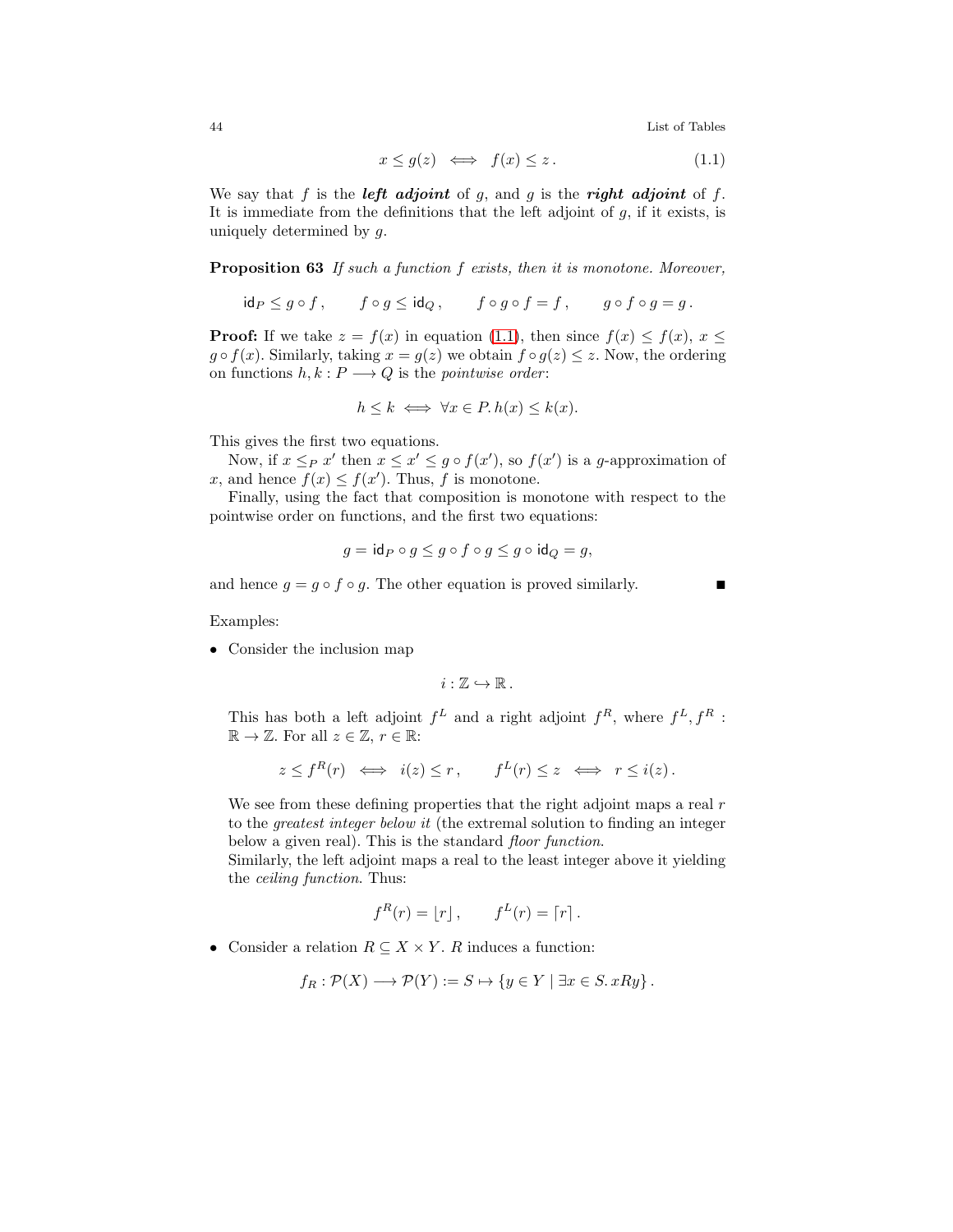This has a right adjoint  $[R]: \mathcal{P}(Y) \longrightarrow \mathcal{P}(X)$ :

$$
S \subseteq [R]T \iff f_R(S) \subseteq T.
$$

The definition of  $[R]$  which satisfies this condition is:

$$
[R]T := \{ x \in X \mid \forall y \in Y. xRy \implies y \in T \}.
$$

If we consider a set of worlds W with an accessibility relation  $R \subseteq W \times W$ as in Kripke semantics for modal logic, we see that  $[R]$  gives the usual Kripke semantics for the modal operator  $\Box$ , seen as a propositional operator mapping the set of worlds satisfied by a formula  $\phi$  to the set of worlds satisfied by  $\Box \phi$ .

On the other hand, if we think of the relation  $R$  as the denotation of a (possibly non-deterministic) program, and  $T$  as a predicate on *states*, then  $[R]T$  is exactly the weakest precondition  $wp(R, T)$ . In Dynamic Logic, the two settings are combined, and we can write expressions such as  $[R]T$ directly, where  $T$  will be (the denotation of) some formula, and  $R$  the relation corresponding to a program.

• Consider a function  $f: X \to Y$ . This induces a function:

$$
f^{-1} : \mathcal{P}(Y) \longrightarrow \mathcal{P}(X) := T \mapsto \{x \in X \mid f(x) \in T\}.
$$

This function  $f^{-1}$  has both a left adjoint  $\exists (f) : \mathcal{P}(X) \longrightarrow \mathcal{P}(Y)$ , and a right adjoint  $\forall (f): \mathcal{P}(X) \longrightarrow \mathcal{P}(Y)$ . For all  $S \subseteq X, T \subseteq Y$ :

 $\exists (f)(S) \subseteq T \iff S \subseteq f^{-1}(T), \qquad f^{-1}(T) \subseteq S \iff T \subseteq \forall (f)(S).$ 

How can we define  $\forall (f)$  and  $\exists (f)$  explicitly so as to fulfil these defining conditions? – As follows:

$$
\exists (f)(S) := \{ y \in Y \mid \exists x \in X. f(x) = y \land x \in S \},
$$
  

$$
\forall (f)(S) := \{ y \in Y \mid \forall x \in X. f(x) = y \implies x \in S \}.
$$

If  $R \subseteq X \times Y$ , which we write in logical notation as  $R(x, y)$ , and we take the projection function  $\pi_1 : X \times Y \longrightarrow X$ , then:

$$
\forall (\pi_1)(R) \equiv \forall y. R(x, y), \qquad \exists (\pi_1)(R) \equiv \exists y. R(x, y).
$$

This extends to an algebraic form of the usual Tarski model-theoretic semantics for first-order logic, in which:

Quantifiers are Adjoints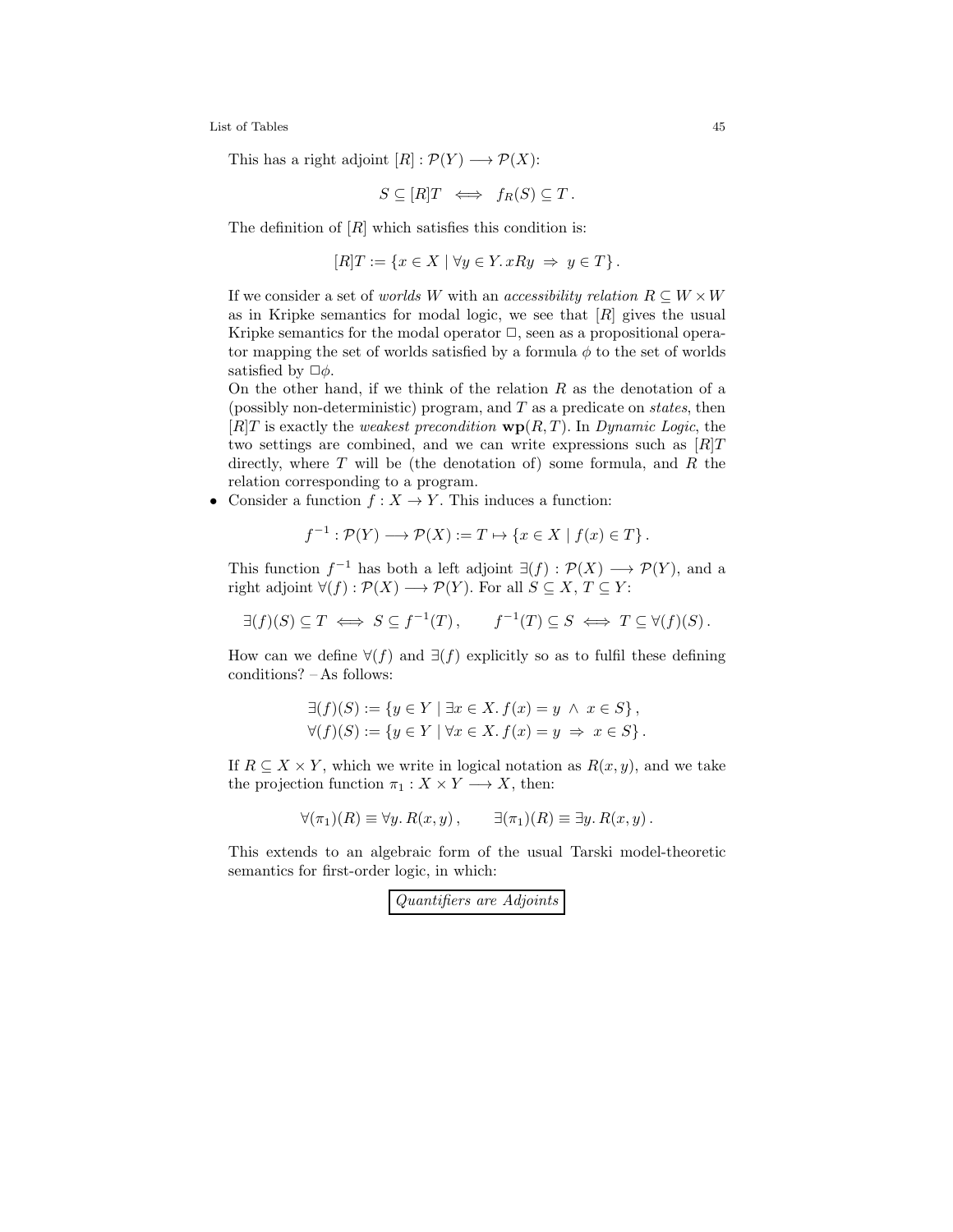Couniversality

We can dualise the discussion, so that starting with a monotone map  $f$ :  $P \rightarrow Q$  and  $y \in Q$ , we can ask for the best P-approximation to y from below:  $x \in P$  such that  $f(x) \leq y$ , and for all  $z \in P$ :

```
f(z) \leq y \iff z \leq x.
```
If such a best approximation  $g(y)$  exists for all  $y \in Q$ , we obtain a monotone map  $g: Q \to P$  such that g is right adjoint to f. From the symmetry of the definition, it is clear that:

f is the left adjoint of  $g \iff g$  is the right adjoint of f and each determines the other uniquely.

# 1.5.2 Universal Arrows and Adjoints

Our discussion of best approximations for posets is lifted to general categories as follows.

**Definition 64** Let  $G : \mathcal{D} \to \mathcal{C}$  be a functor, and C an object of C. A uni**versal arrow from** C to G is a pair  $(D, \eta)$  where D is an object of D and

$$
\eta: C \longrightarrow G(D),
$$

such that, for any object D' of D and morphism  $f: C \to G(D')$ , there exists a unique morphism  $\hat{f}: D \to D'$  in  $D$  such that  $f = G(\hat{f}) \circ \eta$ . Diagrammatically:



As in previous cases, uniqueness can be given a purely equational specification:

<span id="page-45-0"></span>
$$
\forall h : D \longrightarrow D'. \widehat{G(h) \circ \eta} = h. \tag{1.2}
$$

**Exercise 65** Show that if  $(D, \eta)$  and  $(D', \eta')$  are universal arrows from C to G then there is a unique isomorphism  $D \cong D'$ .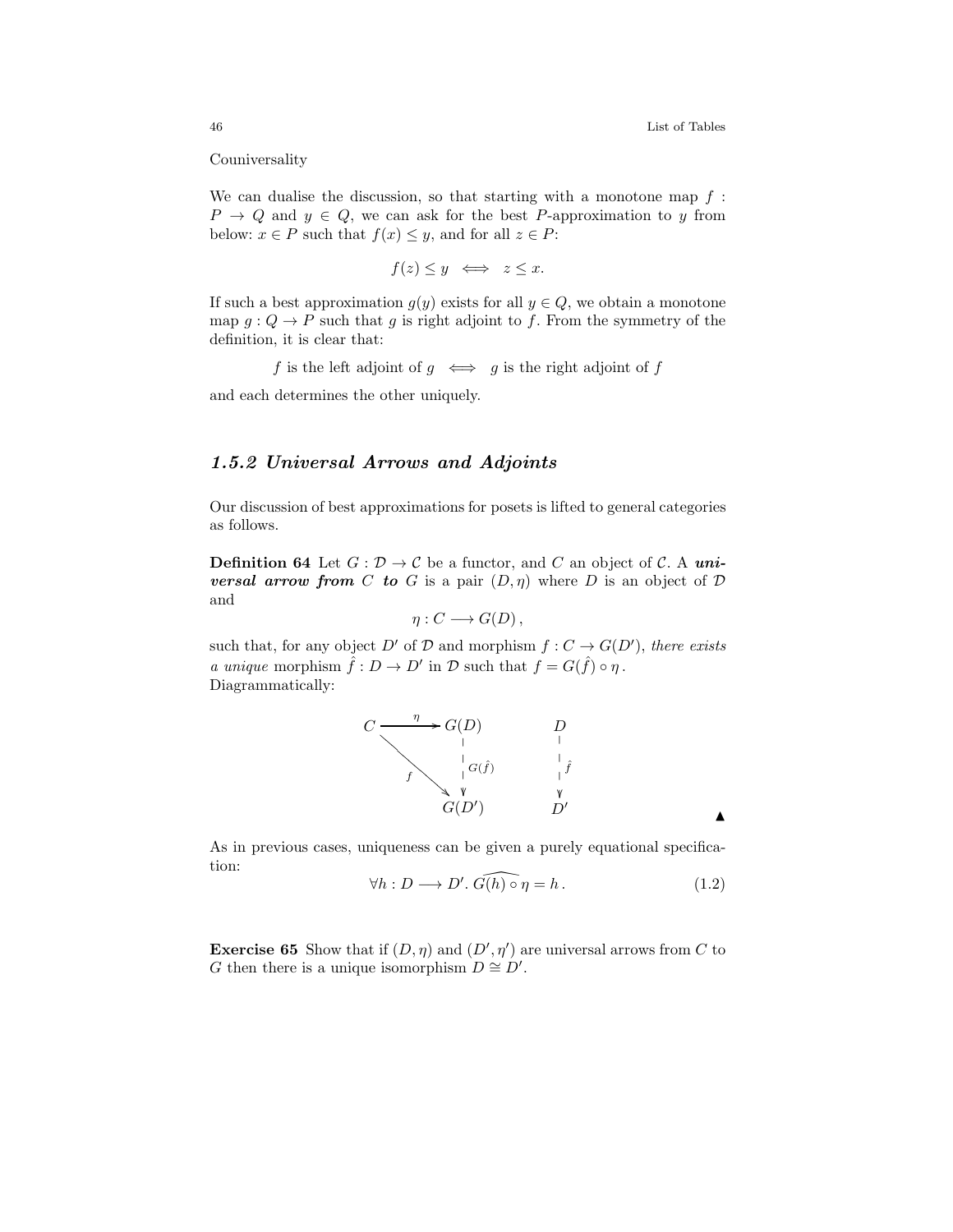Exercise 66 Check that the equational specification of uniqueness [\(1.2\)](#page-45-0) is valid.

Examples:

• Take  $U : \mathbf{Mon} \to \mathbf{Set}$ . Given a set X, the universal arrow is

$$
\eta_X: X \longrightarrow U(\mathsf{MList}(X)) := x \mapsto [x].
$$

Indeed, for any monoid  $(M, \cdot, 1)$  and any function  $f : X \to M$ , set

$$
\hat{f} : \mathsf{MList}(X) \longrightarrow (M, \cdot, 1) := [x_1, \ldots, x_n] \mapsto f(x_1) \cdot \cdots \cdot f(x_n) .
$$

It is easy to see that  $\hat{f}$  is a monoid homomorphism, and that  $U(\hat{f}) \circ \eta_X = f$ . Moreover, for uniqueness we have that, for any  $h : \mathsf{MList}(X) \to (M, \cdot, 1)$ ,

$$
\widehat{U(h)} \circ \eta_X = x \mapsto \widehat{h([x])} = [x_1, \dots, x_n] \mapsto h([x_1]) \cdot \dots \cdot h([x_n])
$$
  
= 
$$
[x_1, \dots, x_n] \mapsto h([x_1] * \dots * [x_n])
$$
  
= 
$$
[x_1, \dots, x_n] \mapsto h([x_1, \dots, x_n]) = h.
$$

• Let  $K: \mathcal{C} \to \mathbb{1}$  be the unique functor to the one-object/one-arrow category. A universal arrow from the object of  $\mathbb 1$  to K corresponds to an initial object in C.

Indeed, such a universal arrow is given by an object  $I$  of  $C$  (and a trivial arrow in 1), such that for any A in  $\mathcal C$  (and relevant arrow in 1) there exists a unique arrow from  $I$  to  $A$  (such that a trivial condition holds).

• Consider the functor  $\langle \mathsf{Id}_c, \mathsf{Id}_c \rangle : \mathcal{C} \to \mathcal{C} \times \mathcal{C}$ , taking each object A to  $(A, A)$ and each arrow f to  $(f, f)$ . A universal arrow from an object  $(A, B)$  of  $\mathcal{C} \times \mathcal{C}$  to  $\langle \mathsf{Id}_{\mathcal{C}}, \mathsf{Id}_{\mathcal{C}} \rangle$  corresponds to a coproduct of A and B.

Exercise 67 Verify the description of coproducts as universal arrows.

As in the case of posets, a related notion to universal arrows is that of adjunction.

**Definition 68** Let  $\mathcal{C}, \mathcal{D}$  be categories. An *adjunction* from  $\mathcal{C}$  to  $\mathcal{D}$  is a triple  $(F, G, \theta)$ , where F and G are functors

$$
C \xrightarrow[G]{} \mathcal{D}
$$

and  $\theta$  is a family of bijections

$$
\theta_{A,B} : \mathcal{C}(A, G(B)) \stackrel{\cong}{\longrightarrow} \mathcal{D}(F(A), B) ,
$$

for each  $A \in Ob(\mathcal{C})$  and  $B \in Ob(\mathcal{D})$ , **natural** in A and B. We say that F is *left adjoint* to G, and G is right adjoint to F.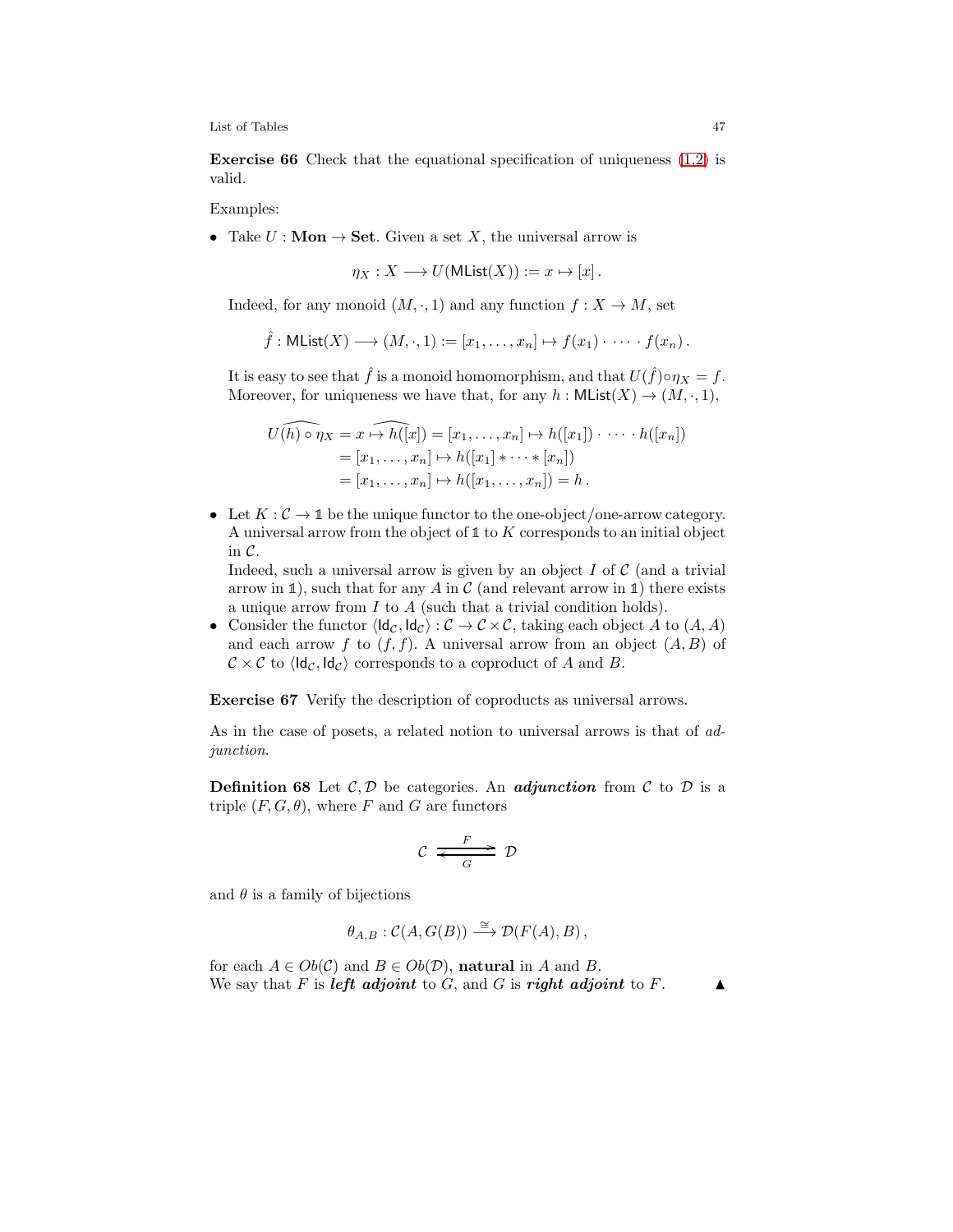Note that  $\theta$  should be understood as the "witnessed" form  $- i.e.$  arrows instead of mere relations — of the defining condition for adjunctions in the case of posets:

$$
x \le g(y) \iff f(x) \le y.
$$

This is often displayed as a two-way 'inference rule':

$$
\frac{A \longrightarrow GB}{FA \longrightarrow B}
$$

Naturality of  $\theta$  is expressed as follows: for any  $f : A \to G(B)$  and any  $g: A' \rightarrow A, h: B \rightarrow B',$ 

$$
\theta_{A',B}(f \circ g) = \theta_{A,B}(f) \circ F(g),
$$
  

$$
\theta_{A,B'}(G(h) \circ f) = h \circ \theta_{A,B}(f).
$$

Note that  $f, g$  are in  $\mathcal{C}$ , and  $h$  is in  $\mathcal{D}$ . In one line:

$$
\theta_{A',B'}(G(h)\circ f\circ g)=h\circ \theta_{A,B}(f)\circ F(g).
$$

Diagrammatically:

$$
\mathcal{C}(A, GB') \xleftarrow{\mathcal{C}(A, GB)} \mathcal{C}(A, GB) \xrightarrow{\mathcal{C}(g, GB)} \mathcal{C}(A', GB) \xrightarrow{\mathcal{C}(g, GB)} \mathcal{C}(A', GB) \xrightarrow{\mathcal{C}(g, Gh)} \mathcal{C}(A', GB')
$$
\n
$$
\theta_{A,B'} \downarrow \qquad \theta_{A',B} \downarrow \qquad \theta_{A',B}
$$
\n
$$
\mathcal{D}(FA, B') \xleftarrow{\mathcal{D}(FA, B)} \mathcal{D}(FA, B) \xrightarrow{\mathcal{D}(Fg, B)} \mathcal{D}(FA', B) \xrightarrow{\mathcal{D}(FA, B)} \mathcal{D}(FA', B')
$$

Thus,  $\theta$  is in fact a natural isomorphism

$$
\theta:\mathcal{C}(\underline{\hspace{0.3cm}}\phantom{0},G(\underline{\hspace{0.3cm}}\phantom{0}))\xrightarrow{\cong}\mathcal{D}(F(\underline{\hspace{0.3cm}}\phantom{0},\underline{\hspace{0.3cm}}\phantom{0}),
$$

where  $\mathcal{C}(-, G(-)) : \mathcal{C}^{op} \times \mathcal{D} \to \mathbf{Set}$  is the result of composing the bivariant hom-functor  $\mathcal{C}(\_,\_)$  with  $\mathsf{Id}_{\mathcal{C}^\mathrm{op}} \times G$ , and  $\mathcal{D}(F(\_),\_)$  is similar.

In the next propositions we show that universal arrows and adjunctions are equivalent notions.

**Proposition 69 (Universals define adjunctions)** Let  $G : \mathcal{D} \to \mathcal{C}$ . If for every object C of C there exists a universal arrow  $\eta_C : C \to G(F(C))$ , then:

- 1. F uniquely extends to a functor  $F: \mathcal{C} \to \mathcal{D}$  such that  $\eta: \mathsf{Id}_{\mathcal{C}} \to G \circ F$  is a natural transformation.
- 2. F is uniquely determined by G (up to unique natural isomorphism), and vice versa.
- 3. For each pair of objects  $C$  of  $C$  and  $D$  of  $D$ , there is a natural bijection:

$$
\theta_{C,D} : \mathcal{C}(C, G(D)) \cong \mathcal{D}(F(C), D).
$$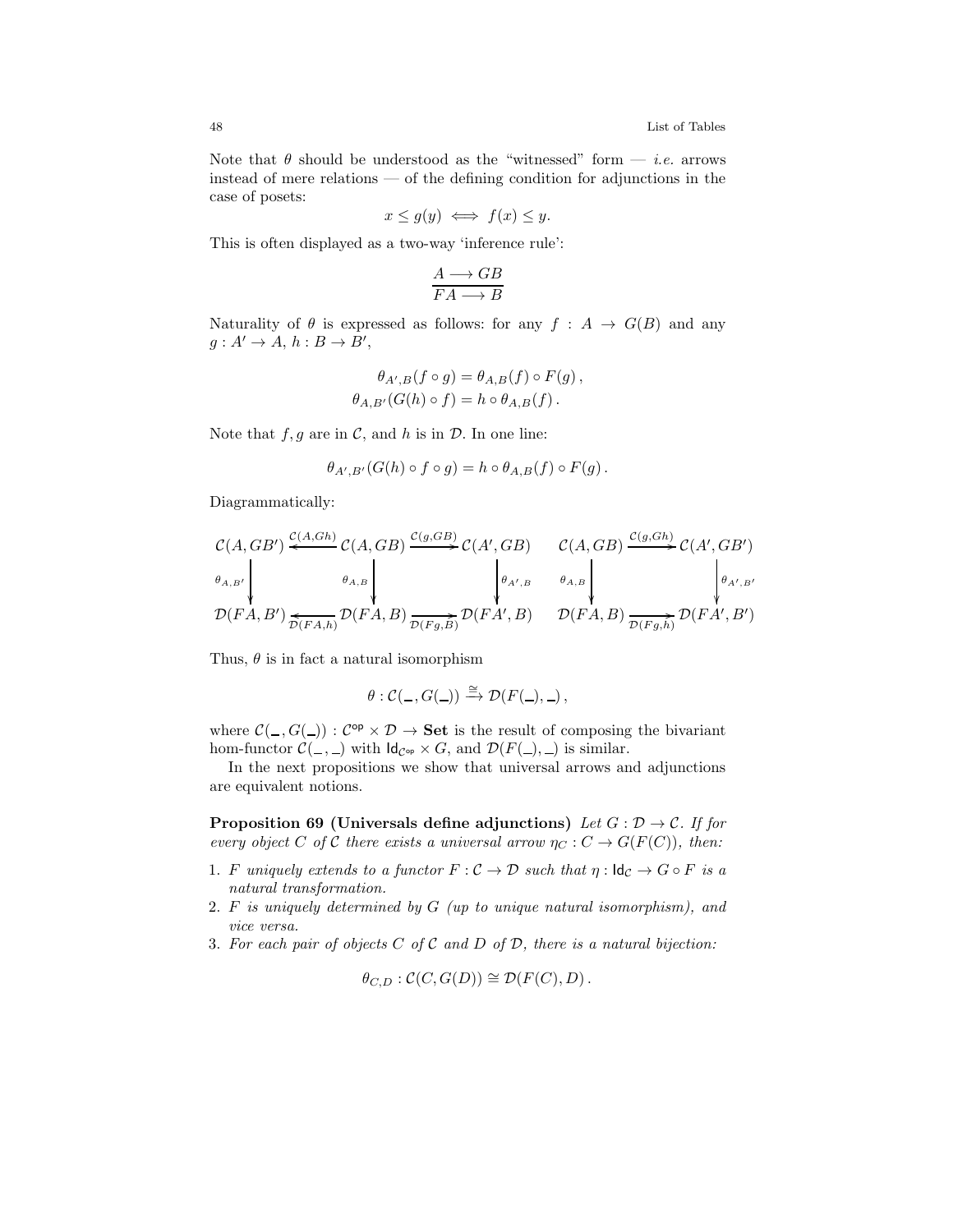**Proof:** For 1, we extend F to a functor as follows. Given  $f: C \to C'$  in C, we consider the composition

$$
\eta_{C'} \circ f: C \longrightarrow GFC'.
$$

By the universal property of  $\eta_C$ , there exists a unique arrow  $Ff : FC \to FC'$ such that the following diagram commutes.



Note that the above is the naturality diagram for  $\eta$  on C, hence the arrow-map thus defined for F is the unique candidate that makes  $\eta$  a natural transformation.

It remains to verify the functoriality of  $F$ . To show that  $F$  preserves composition, consider  $g: C' \to C''$ . We have the following commutative diagram,



from which it follows that

$$
G(Fg \circ Ff) \circ \eta_C = GFg \circ GFf \circ \eta_C = \eta_{C''} \circ g \circ f,
$$
  
 
$$
\therefore F(g \circ f) = \eta_{C''} \circ g \circ f = G(Fg \circ Ff) \circ \eta_C = Fg \circ Ff,
$$

where the last equality above holds because of  $(1.2)$ . The verification that F preserves identities is similar.

For 2, we have that each  $FC$  is determined uniquely up to unique isomorphism, by the universal property, and once the object part of  $F$  is fixed, the arrow part is uniquely determined.

For 3, we need to define a natural isomorphism  $\theta_{C,D} : \mathcal{C}(C, G(D)) \cong$  $\mathcal{D}(F(C), D)$ . Given  $f: C \to GD$ ,  $\theta_{C,D}(f)$  is defined to be the unique arrow  $FC \rightarrow D$  such that the following commutes, as dictated by universality.

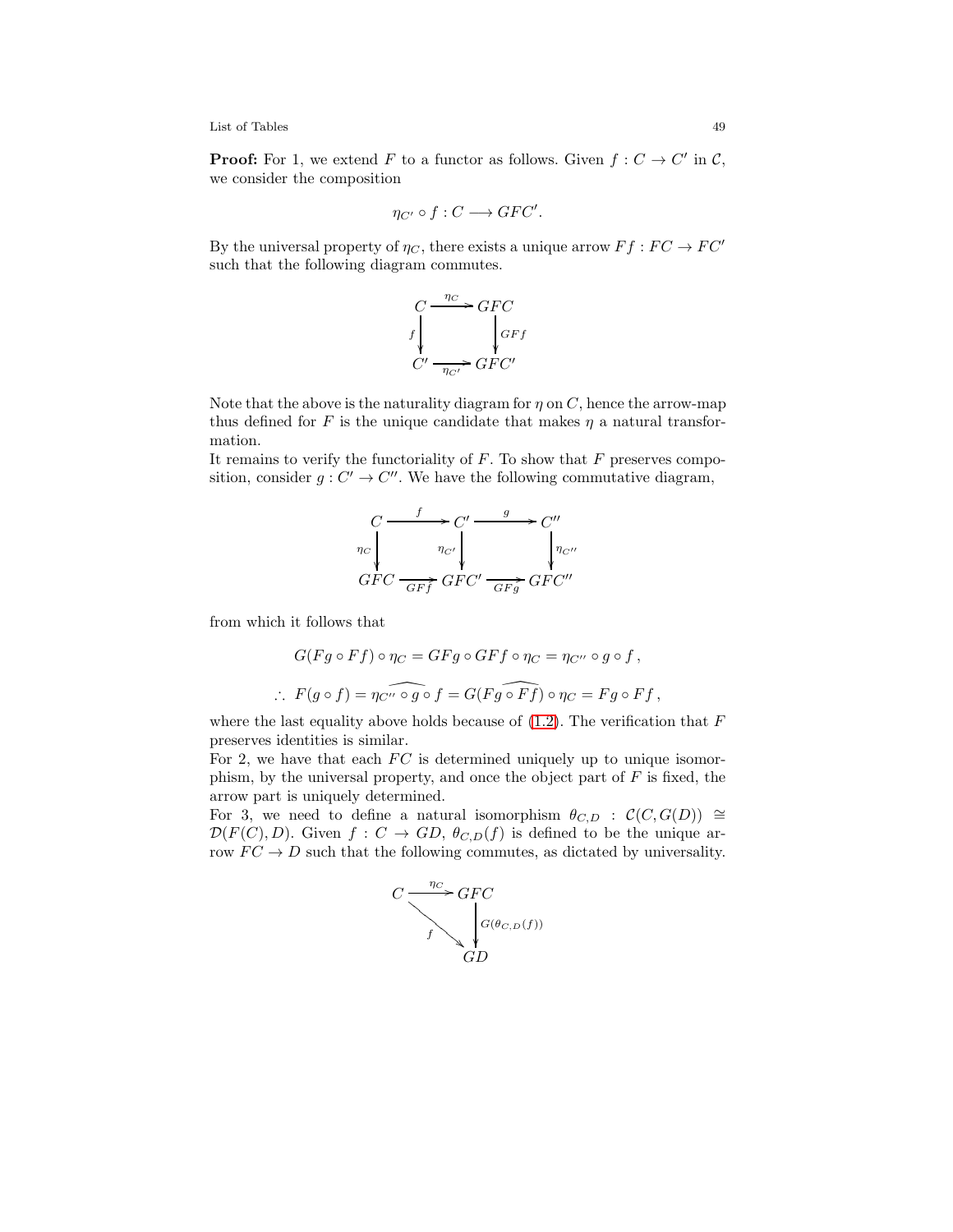Suppose that  $\theta_{C,D}(f) = \theta_{C,D}(g)$ . Then

$$
f = G(\theta_{C,D}(f)) \circ \eta_C = G(\theta_{C,D}(g)) \circ \eta_C = g.
$$

Thus  $\theta_{C,D}$  is injective. Moreover, given  $h : FC \rightarrow D$ , by the equational formulation of uniqueness [\(1.2\)](#page-45-0) we have:

$$
h = \theta_{C,D}(Gh \circ \eta_C).
$$

Thus  $\theta_{C,D}$  is surjective. We are left to show naturality, *i.e.* that the following diagram commutes, for all  $h: C' \to C$  and  $g: D \to D'$ .

$$
\mathcal{C}(C, GD) \xrightarrow{\mathcal{C}(h,Gg)} \mathcal{C}(C',GD')
$$
  
\n
$$
\theta_{C,D}
$$
  
\n
$$
\mathcal{D}(FC, D) \xrightarrow{\mathcal{D}(Fh,g)} \mathcal{D}(FC', D')
$$

We chase around the diagram, starting from  $f : C \to GD$ .

$$
\mathcal{D}(Fh,g) \circ \theta_{C,D}(f) = g \circ \theta_{C,D}(f) \circ Fh
$$

$$
\theta_{C',D'} \circ \mathcal{C}(h,Gg)(f) = \theta_{C',D'}(Gg \circ f \circ h)
$$

Now:

$$
g \circ \theta_{C,D}(f) \circ Fh = \theta_{C',D'}(G(g \circ \theta_{C,D}(f) \circ Fh) \circ \eta_{C'}) \qquad \text{by (1.2)}
$$
  
=  $\theta_{C',D'}(Gg \circ G(\theta_{C,D}(f)) \circ GFh \circ \eta_{C'})$  functoriality of  $G$   
=  $\theta_{C',D'}(Gg \circ G(\theta_{C,D}(f)) \circ \eta_C \circ h)$  naturality of  $\eta$   
=  $\theta_{C',D'}(Gg \circ f \circ h)$  by (1.2).

Proposition 70 (Adjunctions define universals) Let  $G: \mathcal{D} \to \mathcal{C}$  be a functor,  $D \in Ob(\mathcal{D})$  and  $C \in Ob(\mathcal{C})$ . If, for any  $D' \in Ob(\mathcal{D})$ , there is a bijection

$$
\phi_{D'} : \mathcal{C}(C, G(D')) \cong \mathcal{D}(D, D')
$$

natural in D' then there is a universal arrow  $\eta : C \to G(D)$ .

**Proof:** Take  $\eta: C \to G(D) := \phi_D^{-1}(\text{id}_D)$  and, for any  $g: C \to G(D')$ , take  $\hat{g}: D \to D' := \phi_{D'}(g).$ We have that

$$
G(\hat{g})\circ \eta = G(\hat{g})\circ \phi_D^{-1}(\mathop{\mathrm{id}}\nolimits_D) \stackrel{\text{nat}}{=} \phi_{D'}^{-1}(\hat{g}) = g \, .
$$

Moreover, for any  $h: D \to D'$ ,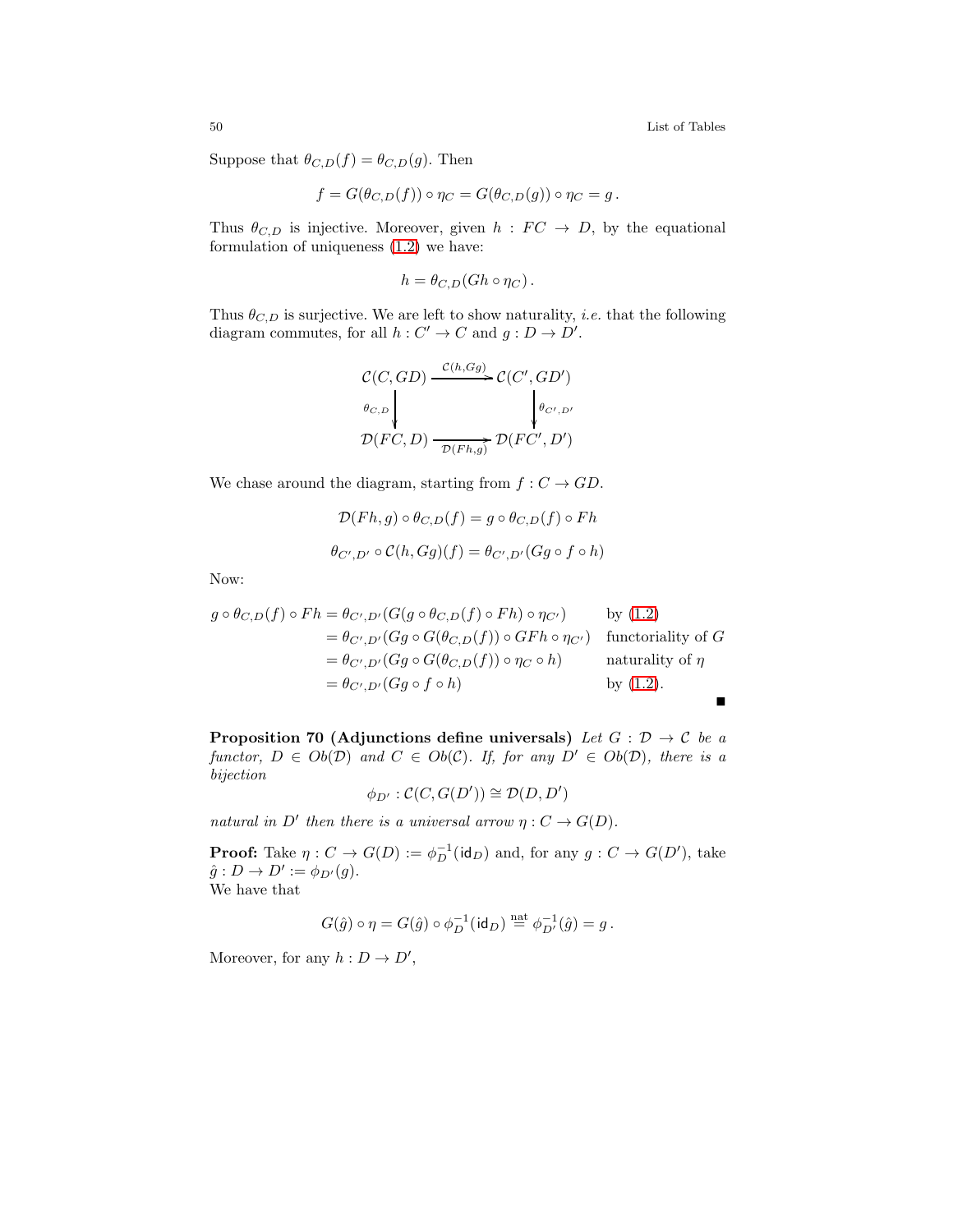$$
\phi_{D'}(Gh\circ\eta)=\phi_{D'}(Gh\circ\phi_D^{-1}(\mathop{\mathrm{id}}\nolimits_D))\stackrel{\mathrm{nat}}{=}\phi_{D'}(\phi_{D'}^{-1}(h))=h\,,
$$

where equalities labelled with "nat" hold because of naturality of  $\phi$ .

**Corollary 71** Let  $(F, G, \theta)$  be an adjunction with  $F : C \to \mathcal{D}$ . Then, for each  $C \in Ob(\mathcal{C})$  there is a universal arrow  $\eta : C \to G(F(C)).$ 

Equivalence of Universals and Adjoints

Thus we see that the following two situations are equivalent, in the sense that each determines the other uniquely.

- We are given a functor  $G: \mathcal{D} \to \mathcal{C}$ , and for each object C of C a universal arrow from C to G.
- We are given functors  $F: \mathcal{C} \to \mathcal{D}$  and  $G: \mathcal{D} \to \mathcal{C}$ , and a natural bijection

$$
\theta_{C,D} : \mathcal{C}(C, G(D)) \cong \mathcal{D}(F(C), D).
$$

Couniversal Arrows

Let  $F: \mathcal{C} \to \mathcal{D}$  be a functor, and D an object of D. A couniversal arrow from  $F$  to  $D$  is an object  $C$  of  $C$  and a morphism

$$
\epsilon: F(C) \longrightarrow D
$$

such that, for every object C' of C and morphism  $g : F(C') \to D$ , there exists a unique morphism  $\bar{g}: C' \to C$  in  $\mathcal C$  such that  $g = \epsilon \circ F(\bar{g})$ . Diagrammatically:



By exactly similar (but dual) reasoning to the previous propositions, an adjunction implies the existence of couniversal arrows, and the existence of the latter implies the existence of the adjunction. Hence,

Universality  $\equiv$  Adjunctions  $\equiv$  Couniversality.

Some examples of couniversal arrows:

• A terminal object in a category  $\mathcal C$  is a couniversal arrow from the unique functor  $K: \mathcal{C} \to \mathbb{1}$  to the unique object in  $\mathbb{1}$ .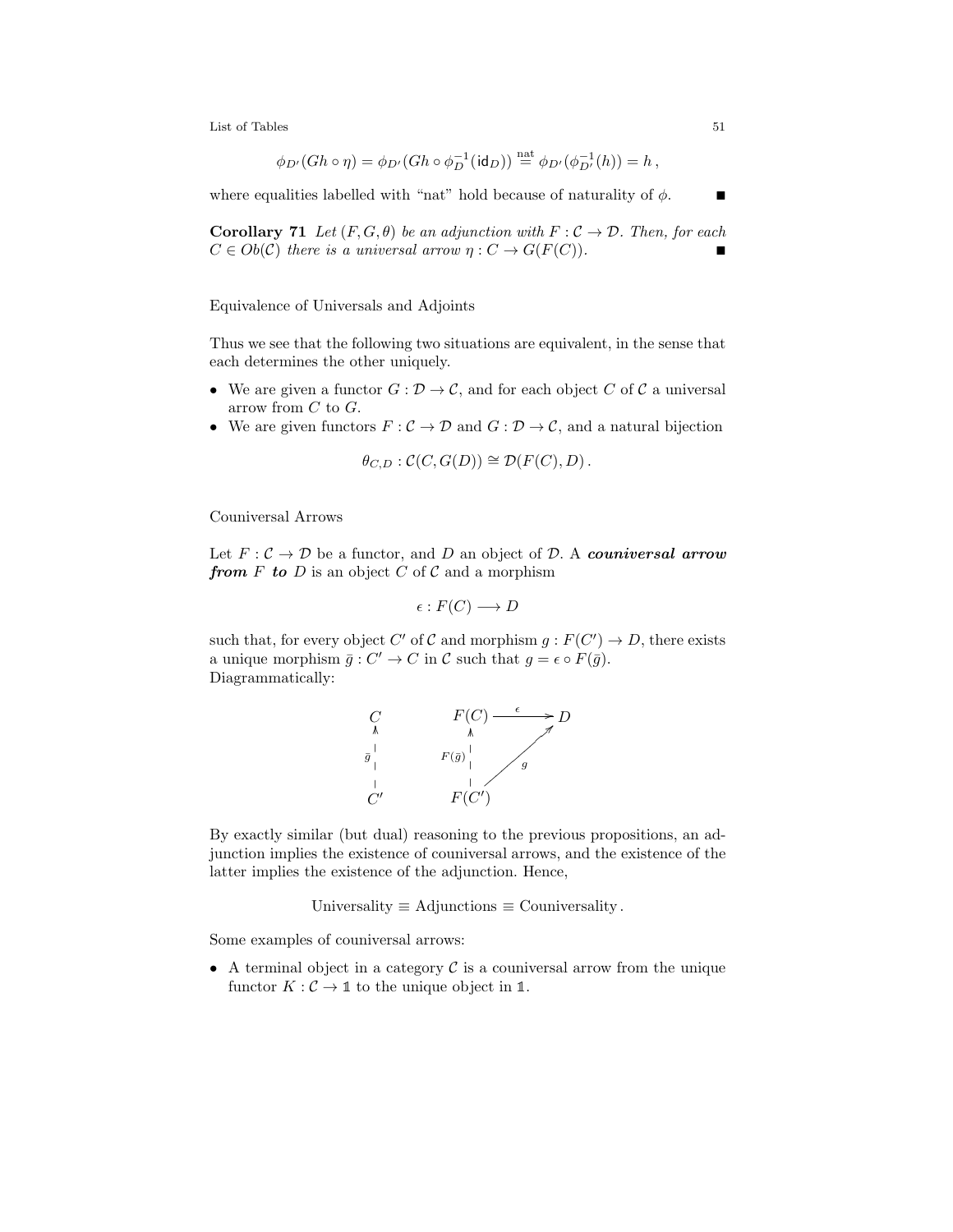• Let  $A, B$  be objects of C. A product of A and B is a couniversal arrow from  $\langle \mathsf{Id}_{\mathcal{C}}, \mathsf{Id}_{\mathcal{C}} \rangle : \mathcal{C} \to \mathcal{C} \times \mathcal{C}$  to  $(A, B)$ .

#### 1.5.3 Limits and Colimits

In the previous paragraph we described products  $A \times B$  as couniversal arrows from the *diagonal functor*  $\Delta : \mathcal{C} \to \mathcal{C} \times \mathcal{C}$  to  $(A, B)$ .  $\Delta$  is the functor assigning  $(A, A)$  to each object A, and  $(f, f)$  to each arrow f. Noting that  $\mathcal{C} \times \mathcal{C} = \mathcal{C}^2$ , where  $\mathcal{C}^2$  is a *functor category*, this suggests an important generalisation.

**Definition 72** Let C be a category and T be another category, thought of as an "index category". A *diagram of shape*  $\mathcal I$  in  $\mathcal C$  is just a functor  $F: \mathcal I \to \mathcal C$ . Consider the functor category  $\mathcal{C}^{\mathcal{I}}$  with objects the functors from  $\mathcal{I}$  to  $\mathcal{C}$ , and natural transformations as morphisms. There is a diagonal functor

$$
\Delta: \mathcal{C} \longrightarrow \mathcal{C}^{\mathcal{I}},
$$

taking each object C of C to the constant functor  $K_C : \mathcal{I} \to \mathcal{C}$ , which maps every object of  $\mathcal I$  to  $C$ . A *limit* for the diagram  $F$  is a couniversal arrow from  $\Delta$  to F.

This concept of limit subsumes products (including infinite products), pullbacks, inverse limits, etc.

For example, take  $\mathcal{I} := 2$ <sub> $\Rightarrow$ </sub> (we have seen this before:  $2 \Rightarrow \bullet \Rightarrow \bullet$ ). A functor  $F$  from  $\mathcal I$  to  $\mathcal C$  corresponds to a diagram:

$$
A \xrightarrow{f} B
$$

A couniversal arrow from  $\Delta$  to F corresponds to the following situation,



i.e. to an equaliser!

By dualising limits we obtain colimits. Some important examples are coproducts, coequalisers, pushouts and  $\omega$ -colimits.

Exercise 73 Verify that pullbacks are limits by taking:

$$
\mathcal{I}\,:=\,\bullet\longrightarrow\bullet\longleftarrow\bullet
$$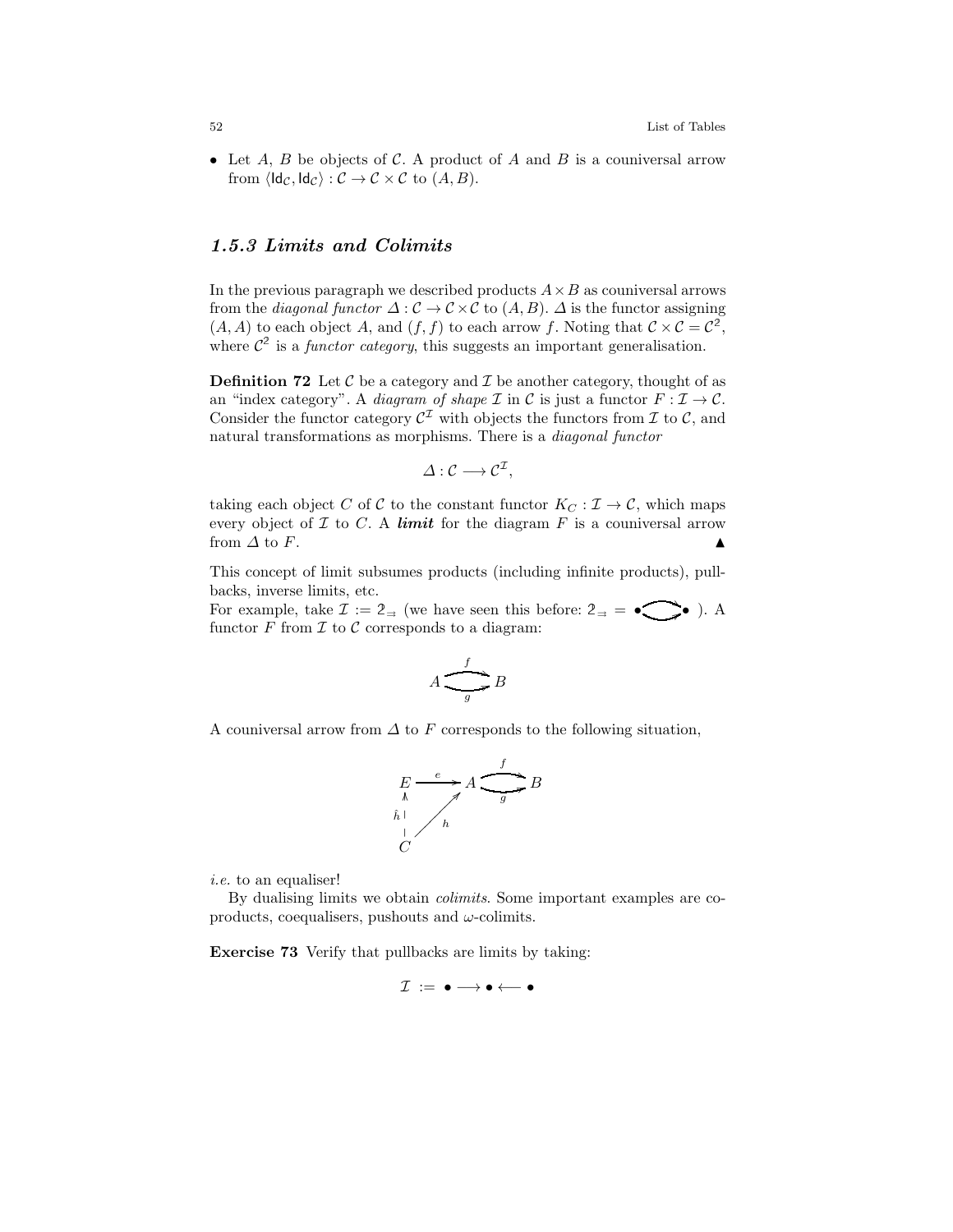Limits as terminal objects

Consider  $\Delta: \mathcal{C} \to \mathcal{C}^{\mathcal{I}}$  and  $F: \mathcal{I} \to \mathcal{C}$ . A cone to F is an object C of C and family of arrows  $\gamma$ ,

$$
\{ \gamma_I : C \longrightarrow FI \}_{I \in Ob(\mathcal{I})},
$$

such that, for any  $f: I \to J$ , the following triangle commutes.



Thus a cone is exactly a natural transformation  $\gamma : \Delta C \to F$ . A morphism of cones ('mediating morphism')  $(C, \gamma) \longrightarrow (D, \delta)$  is an arrow  $g : C \to D$  such that each of the following triangles commutes.



We obtain a category  $\mathbf{Cone}(F)$  whose objects are cones to F and whose arrows are mediating morphisms. Then, a limit of  $F$  is a terminal object in  $Cone(F).$ 

## 1.5.4 Exponentials

In Set, given sets A, B, we can form the set of functions  $B^A := \mathbf{Set}(A, B)$ , which is again a set, i.e. an object of **Set**. This closure of **Set** under forming "function spaces" is one of its most important properties.

How can we axiomatise this situation? Once again, rather than asking what the elements of a function space are, we ask instead what we can do with them operationally. The answer is simple: apply functions to their arguments. That is, there is a map

$$
\text{ev}_{A,B}: B^A \times A \longrightarrow B \text{ such that } \text{ev}_{A,B}(f,a) = f(a).
$$

We can think of the function as a 'black box': we can feed it inputs and observe the outputs.

Evaluation has the following couniversal property. For any  $g: C \times A \rightarrow B$ , there is a unique map  $\Lambda(g) : C \to B^A$  such that the following diagram commutes.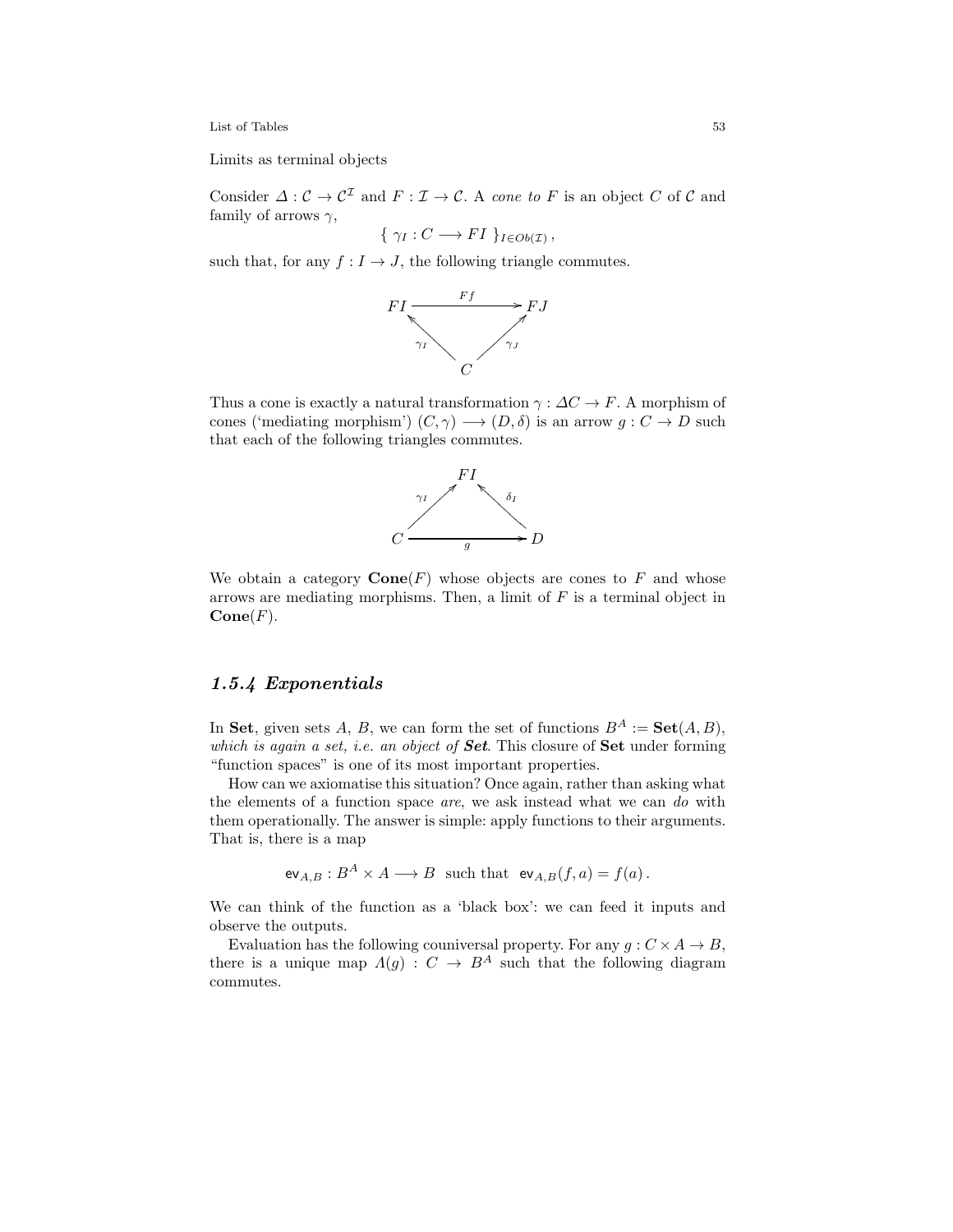

In Set, this is defined by:

$$
\Lambda(g)(c) : A \longrightarrow B := a \mapsto g(c, a) .
$$

This process of transforming a function of two arguments into a functionvalued function of one argument is known as currying, after H. B. Curry. It is an algebraic form of  $\lambda$ -abstraction.

We are now led to the general definition of exponentials. Note that, for each object  $A$  of a category  $C$  with products, we can define a functor

$$
\_\times A: \mathcal{C} \longrightarrow \mathcal{C}.
$$

<span id="page-53-0"></span>**Definition 74** Let  $\mathcal C$  be a category with binary products. We say that  $\mathcal C$  has exponentials if for all objects  $A$  and  $B$  of  $C$  there is a couniversal arrow from  $\Box \times A$  to B, *i.e.* an object  $B^A$  of C and a morphism

$$
\text{ev}_{A,B}:B^A\times A\longrightarrow B
$$

with the couniversal property: for every  $g: C \times A \rightarrow B$ , there is a unique morphism  $\Lambda(q): C \to B^A$  such that the following diagram commutes.



As before, the couniversal property can be given in purely equational terms, as follows. For every  $h: C \to B^A$ ,

$$
\Lambda(\mathrm{ev}_{A,B} \circ h \times \mathrm{id}_A) = h.
$$

Equivalently, C has exponentials if, for every object A, the functor  $\Box \times A$  has a right adjoint, that is, there exists a functor  $A : \mathcal{C} \to \mathcal{C}$  and a bijection

$$
\Lambda_{B,C} : \mathcal{C}(C \times A, B) \xrightarrow{\cong} \mathcal{C}(C, B^A)
$$

natural in B, C. In that case,  $ev_{A,B} := \Lambda^{-1}(\mathrm{id}_{B^A}).$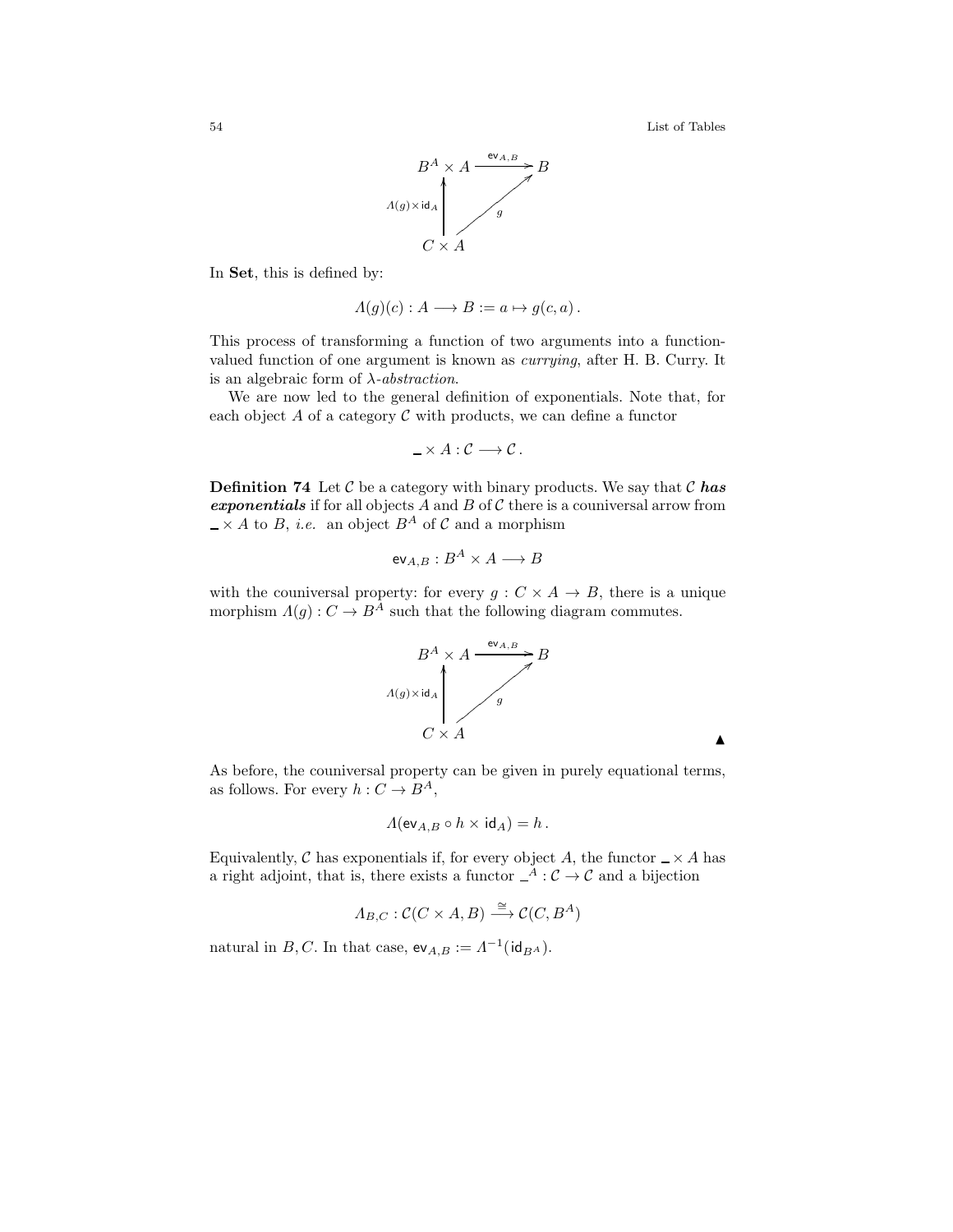**Exercise 75** Derive  $\Lambda$  and  $\Lambda$ <sup>-1</sup> of the above description from ev and  $\Lambda$  of definition [74.](#page-53-0)

**Exercise 76** Show that C has exponentials iff, for every  $A, B, C \in Ob(\mathcal{C})$ , there is an object  $B^A$  and a bijection

$$
\theta_C : \mathcal{C}(C \times A, B) \xrightarrow{\cong} \mathcal{C}(C, B^A)
$$

natural in C.

Notation 77 The notation  $B^A$  for exponential objects is standard in the category theory literature. For our purposes, however, it will be more convenient to write  $A \Rightarrow B$ .

Exponentials bring us to another fundamental notion, this time for understanding functional types, models of  $\lambda$ -calculus, and the structure of proofs.

Definition 78 A category with a terminal object, products and exponentials is called a *Cartesian Closed Category (CCC)*.

For example, Set is a CCC. Another class of examples are Boolean algebras, seen as categories:

• Products are given by conjunctions  $A \wedge B$ . We define exponentials as implications:

$$
A \Rightarrow B := \neg A \vee B.
$$

• Evaluation is just Modus Ponens,

 $(A \Rightarrow B) \land A \leq B$ 

while couniversality is the *Deduction Theorem*,

$$
C \wedge A \leq B \iff C \leq A \Rightarrow B.
$$

### 1.5.5 Exercises

- 1. Suppose that  $U: \mathcal{C} \to \mathcal{D}$  has a left adjoint  $F_1$ , and  $V: \mathcal{D} \to \mathcal{E}$  has a left adjoint  $F_2$ . Show that  $V \circ U : \mathcal{C} \to \mathcal{E}$  has a left adjoint.
- 2. A sup-lattice is a poset P in which every subset  $S \subseteq P$  has a supremum (least upper bound)  $\bigvee S$ . Let P, Q be sup-lattices, and  $f: P \to Q$  be a monotone map.
	- a. Show that if  $f$  has a right adjoint then  $f$  preserves least upper bounds:

$$
f(\bigvee S) = \bigvee \{ f(x) \mid x \in S \}.
$$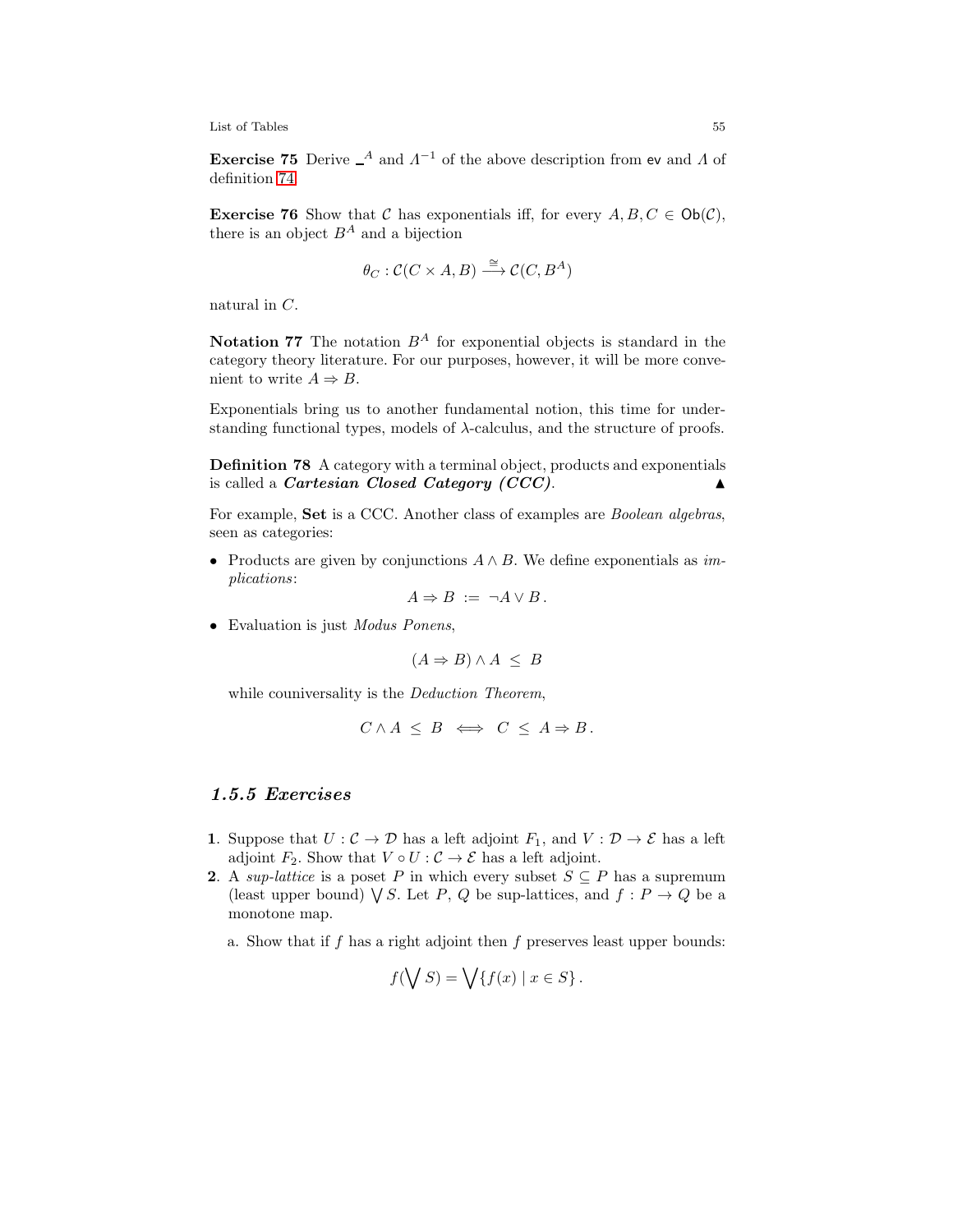b. Show that if f preserves least upper bounds then it has a right adjoint g, given by:

$$
g(y) = \bigvee \{x \in P \mid f(x) \le y\}.
$$

- c. Dualise to get a necessary and sufficient condition for the existence of left adjoints.
- **3.** Let  $F: \mathcal{C} \to \mathcal{D}, G: \mathcal{D} \to \mathcal{C}$  be functors such that F is left adjoint to G, with natural bijection  $\theta_{C,D} : \mathcal{C}(C, GD) \stackrel{\cong}{\longrightarrow} \mathcal{D}(FC, D)$ . Show that there is a natural transformation  $\varepsilon : F \circ G \to \mathsf{Id}_{\mathcal{D}}$ , the **counit** of the adjunction. Describe this counit explicitly in the case where the right adjoint is the forgetful functor  $U : \mathbf{Mon} \to \mathbf{Set}$ .
- 4. Let  $F: \mathcal{C} \to \mathcal{D}$  and  $G: \mathcal{D} \to \mathcal{C}$  be functors, and assume F is left adjoint to G with natural bijection  $\theta$ .
	- a. Show that  $F$  preserves epimorphisms.
	- b. Show that F is faithful if and only if, for every object A of  $\mathcal{C}, \eta_A : A \to$  $GF(A)$  is monic.
	- c. Show that if, for each object A of C, there is a morphism  $s_A : GF(A) \rightarrow$ A such that  $\eta_A \circ s_A = \text{id}_{GF(A)}$  then F is full.

# 1.6 The Curry-Howard Correspondence

We shall now study a beautiful three-way connection between logic, computation and categories:



Table 1.2: The Curry-Howard Correspondence.

This connection has been known since the 1970's, and is widely used in Computer Science — it is also beginning to be used in Quantum Informatics! It is the upper link (Logic – Computation) that is usually attributed to Haskell B. Curry and William A. Howard, although the idea is related to the operational interpretation of intuitionistic logic given in various formulations by Brouwer, Heyting and Kolmogorov. The link to Categories is mainly due to the pioneering work of Joachim Lambek.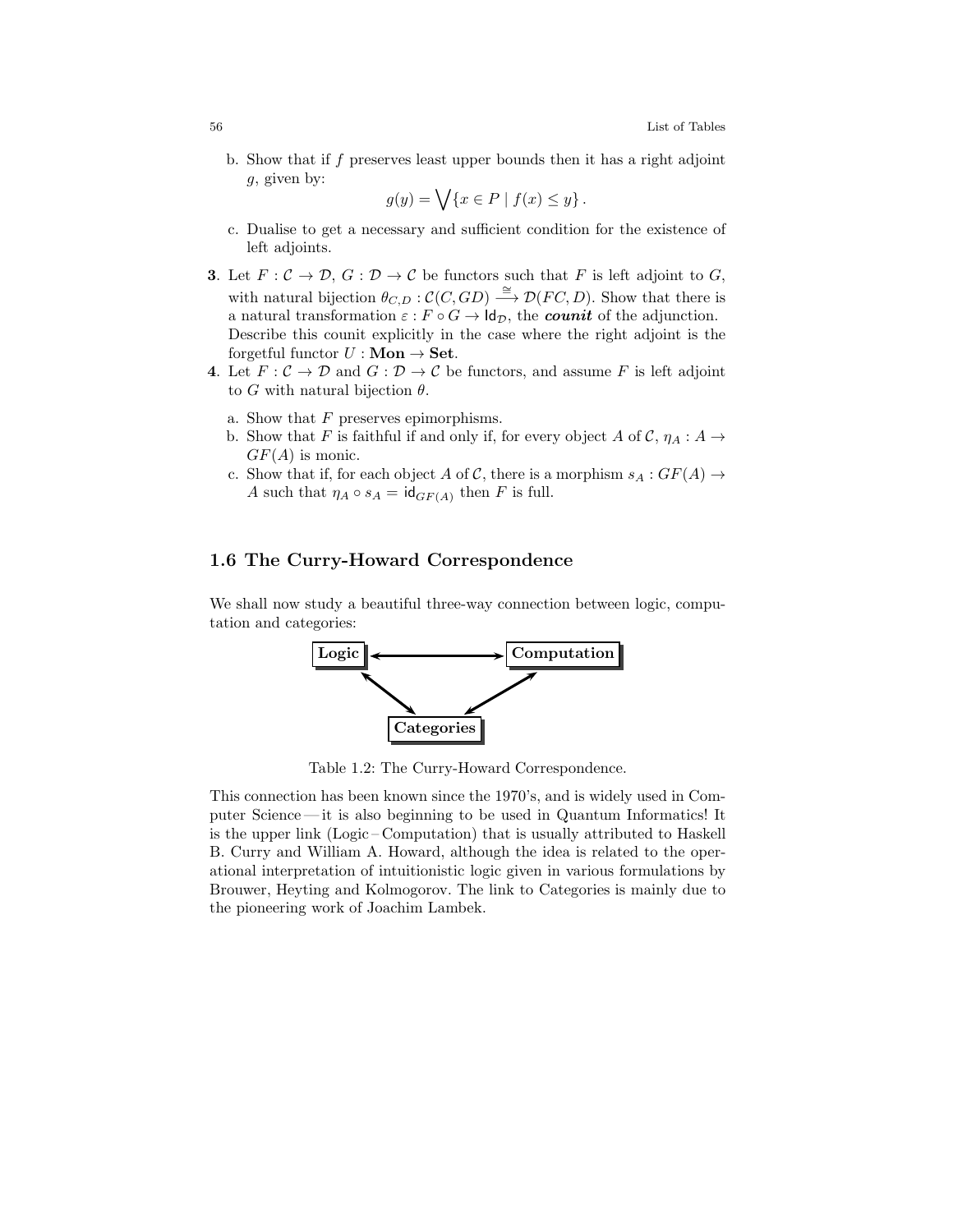### 1.6.1 Logic

Suppose we ask ourselves the question: What is Logic about? There are two main kinds of answer: one focuses on Truth, and the other on Proof. We focus on the latter, that is, on:

#### What follows from what

Traditional introductions to logic focus on Hilbert-style proof systems, that is, on generating the set of theorems of a system from a set of axioms by applying rules of inference (e.g. Modus Ponens).

A key step in logic took place in the 1930's with the advent of Gentzenstyle systems. Instead of focusing on theorems, we look more generally and symmetrically at What follows from what: in these systems the primary focus is on proofs from assumptions. We will examine two such kinds of systems: Natural Deduction systems and Gentzen sequent calculi.

Definition 79 Consider the fragment of propositional logic with logical connectives  $\wedge$  and  $\supset$ . The assertion that a formula A can be proved from assumptions  $A_1, ..., A_n$  is expressed by a **sequent**:

$$
A_1,\ldots,A_n\vdash A
$$

We use  $\Gamma$ ,  $\Delta$  to range over finite sets of formulas, and write  $\Gamma$ , A for  $\Gamma \cup \{A\}$ . Proofs are built using the proof rules of table [1.3;](#page-56-0) the resulting proof system is called the **Natural Deduction system for**  $\land$ ,  $\supset$ .

| Identity                           | Conjunction                                                                                       | Implication                                                                                         |
|------------------------------------|---------------------------------------------------------------------------------------------------|-----------------------------------------------------------------------------------------------------|
| $\overline{\Gamma, A \vdash A}$ ld | $\frac{\varGamma\vdash A\qquad \varGamma\vdash B}{\varGamma\vdash A\wedge B}\wedge\mathsf{intro}$ | $\frac{\Gamma,A\vdash B}{\Gamma\vdash A\supset B}$ $\supset$ intro                                  |
|                                    | $\frac{\varGamma\vdash A\wedge B}{\varGamma\vdash A}\wedge \mathsf{elim}_1$                       | $\frac{\varGamma\vdash A\supset B\qquad \varGamma\vdash A}{\varGamma\vdash B}\supset \mathsf{elim}$ |
|                                    | $\frac{\varGamma\vdash A\wedge B}{\varGamma\vdash B}\wedge \mathsf{elim_2}$                       |                                                                                                     |

<span id="page-56-0"></span>

|  |  | Table 1.3: Natural Deduction System for $\wedge$ , $\supset$ . |  |  |  |
|--|--|----------------------------------------------------------------|--|--|--|
|--|--|----------------------------------------------------------------|--|--|--|

For example, we have the following proof of ⊃-transitivity.

$$
\frac{\overline{A \supset B, B \supset C, A \vdash B \supset C}}{A \supset B, B \supset C, A \vdash B \supset C} \text{Id} \xrightarrow{\overline{A \supset B, B \supset C, A \vdash A \supset B}} \frac{\text{Id}}{A \supset B, B \supset C, A \vdash B} \xrightarrow{\text{Id}} \frac{\text{Id}}{A \supset B, B \vdash C, A \vdash B} \frac{\text{Id}}{A \supset B, B \vdash C, A \vdash C} \frac{\text{Id}}{A \supset B, B \vdash C} \frac{\text{Id}}{A \supset B} \frac{\text{Id}}{A \supset B} \frac{\text{Id}}{A \supset B} \frac{\text{Id}}{A \supset B} \frac{\text{Id}}{A \supset B} \frac{\text{Id}}{A \supset B} \frac{\text{Id}}{A \supset B} \frac{\text{Id}}{A \supset B} \frac{\text{Id}}{A \supset B} \frac{\text{Id}}{A} \frac{\text{Id}}{A} \frac{\text{Id}}{A} \frac{\text{Id}}{A} \frac{\text{Id}}{A} \frac{\text{Id}}{A} \frac{\text{Id}}{A} \frac{\text{Id}}{A} \frac{\text{Id}}{A} \frac{\text{Id}}{A} \frac{\text{Id}}{A} \frac{\text{Id}}{A} \frac{\text{Id}}{A} \frac{\text{Id}}{A} \frac{\text{Id}}{A} \frac{\text{Id}}{A} \frac{\text{Id}}{A} \frac{\text{Id}}{A} \frac{\text{Id}}{A} \frac{\text{Id}}{A} \frac{\text{Id}}{A} \frac{\text{Id}}{A} \frac{\text{Id}}{A} \frac{\text{Id}}{A} \frac{\text{Id}}{A} \frac{\text{Id}}{A} \frac{\text{Id}}{A} \frac{\text{Id}}{A} \frac{\text{Id}}{A} \frac{\text{Id}}{A} \frac{\text{Id}}{A} \frac{\text{Id}}{A} \frac{\text{Id}}{A} \frac{\text{Id}}{A} \frac{\text{Id}}{A} \frac{\text{Id}}{A} \frac{\text{Id}}{A} \frac{\text{Id}}{A} \frac{\text{Id}}{A} \frac{\text{Id}}{A} \frac{\text{Id}}{A} \frac{\text{Id}}{A} \frac{\text{Id}}{A} \frac{\text{Id}}{A} \frac{\
$$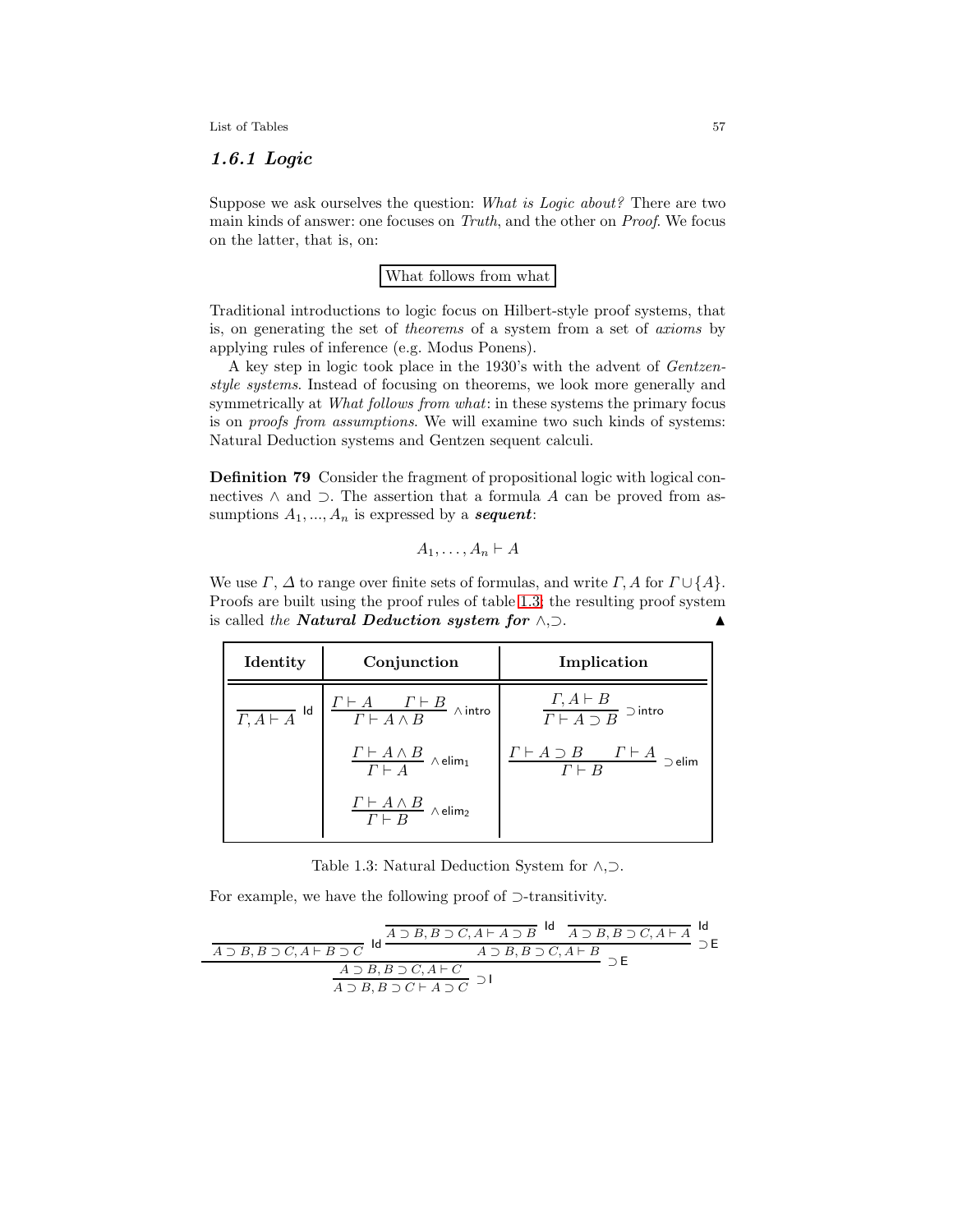An important feature of Natural Deduction is the systematic pattern it exhibits in the structure of the inference rules. For each connective  $\Box$  there are *introduction rules*, which show how formulas  $A \Box B$  can be derived, and elimination rules, which show how such formulas can be used to derive other formulas.

#### Admissibility

We say that a proof rule

$$
\frac{\Gamma_1 \vdash A_1 \quad \cdots \quad \Gamma_n \vdash A_n}{\Delta \vdash B}
$$

is **admissible** in Natural Deduction if, whenever there are proofs of  $\Gamma_i \vdash A_i$ then there is also a proof of  $\Delta \vdash B$ . For example, the following *Cut rule* is admissible.

$$
\frac{\Gamma \vdash A \quad A, \Delta \vdash B}{\Gamma, \Delta \vdash B} \text{ Cut}
$$

Exercise 80 Show that the following rules are admissible in Natural Deduction.

1. The Weakening rule:

$$
\frac{\Gamma \vdash B}{\Gamma, A \vdash B}
$$

2. The Cut rule.

Our focus will be on **Structural Proof Theory**, that is studying the "space" of formal proofs" as a mathematical structure in its own right, rather than focussing only on

$$
Provability \longleftrightarrow Truth
$$

(i.e. the usual notions of "soundness and completeness"). One motivation for this approach comes from trying to understand and use the computational content of proofs, epitomised in the "Curry-Howard correspondence".

#### 1.6.2 Computation

Our starting point in computation is the pure calculus of functions called the λ-calculus.

Definition 81 Assume a countably infinite set of *variables*, ranged over by  $x, y, z$  and variants.  $\lambda$ -calculus terms, ranged over by  $t, u, v$  etc, are constructed from the following inductive definition.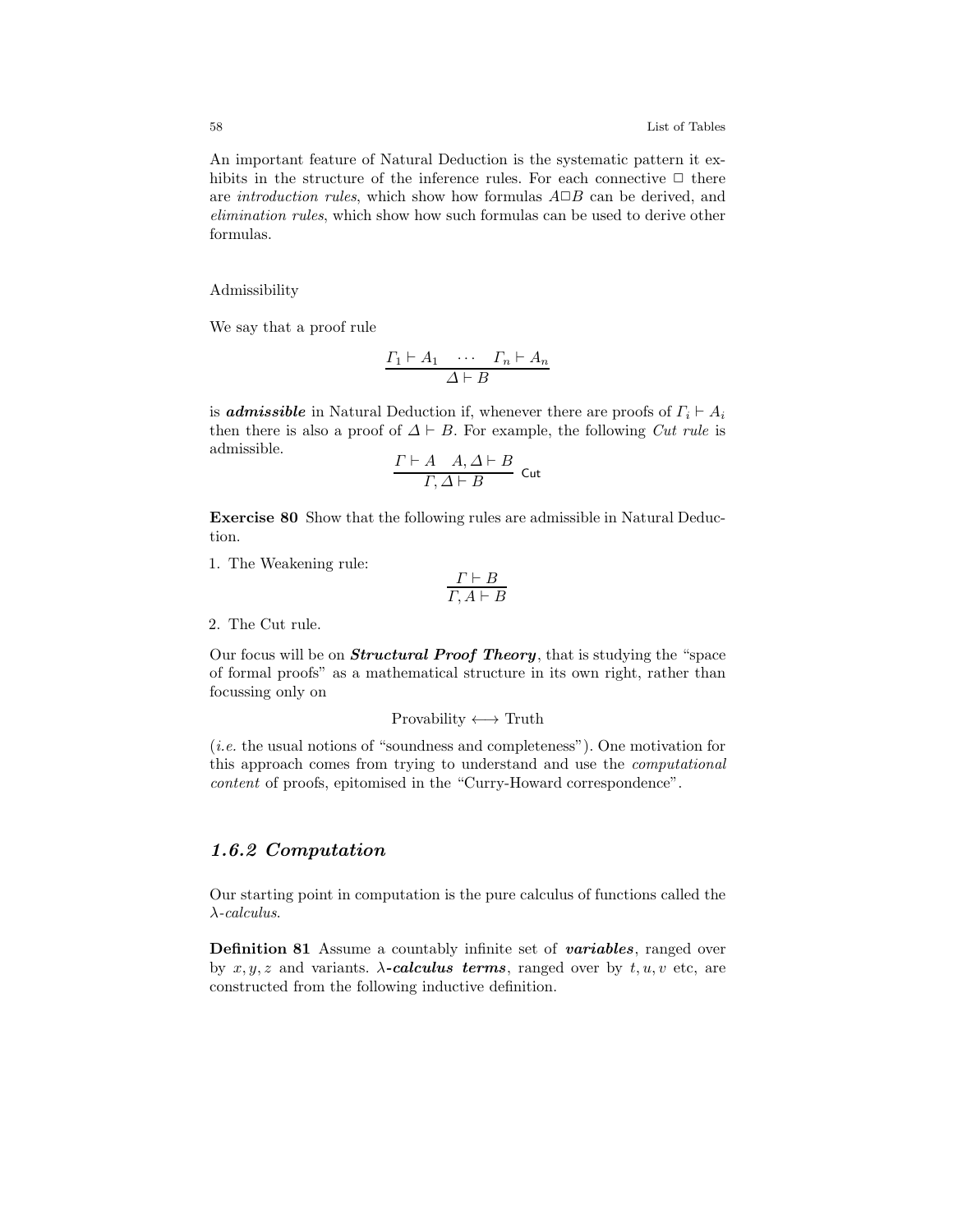- Every variable  $x$  is a term.
- If t and u are terms, then  $t u$  is a term (*application*).
- If x is a variable and t is a term, then  $\lambda x. t$  is a term  $(\lambda$ -abstraction).

The above definition can be given in the following compact form, which will be followed in similar definitions in the sequel.

$$
VA \ni x, y, z, ...
$$
  
TE  $\ni t, u, v ::= x \mid tu \mid \lambda x. t$ 

The computational content of the calculus is exhibited in the following examples. Note that the first example is not part of our formal syntax: it presupposes some encoding of numerals and successors.

| $\lambda x \cdot x + 1$                    | successor function          |
|--------------------------------------------|-----------------------------|
| $\lambda x. x$                             | identity function           |
| $\lambda f. \lambda x. fx$                 | application                 |
| $\lambda f. \lambda x. f(fx)$              | double application          |
| $\lambda f. \lambda g. \lambda x. g(f(x))$ | composition and application |

Table 1.4: Examples of  $\lambda$ -terms.

What we also note above is the use of parentheses in order to disambiguate the structure of terms  $(i.e.$  the precedence of term constructors). To avoid notational clutter we also use the following conventions.

- Applications associate to the left. For example,  $f xy$  stands for  $(fx)y$ .
- The scope of an abstractions goes as far to the right as possible. For example,

 $\lambda f.(\lambda x.f(xx)) \lambda x.f(xx)$  stands for  $\lambda f.((\lambda x.(f(xx)))(\lambda x.(f(xx))))$ .

The *free variables* of a term are those that are not bound by any  $\lambda$ ; they can be seen as the assumptions of the term.

**Definition 82** The set of *free variables* of a term t,  $f\nu(t)$ , is given by:

$$
\begin{aligned} \mathsf{fv}(x) &:= \{x\} \,, \\ \mathsf{fv}(t\,u) &:= \mathsf{fv}(t) \cup \mathsf{fv}(u) \,, \\ \mathsf{fv}(\lambda x.t) &:= \mathsf{fv}(t) \setminus \{x\} \,. \end{aligned}
$$

 $\blacktriangle$ 

The notation  $\lambda x.t$  is meant to serve the purpose of expressing formally

the function that returns  $t$  on input  $x$ .

Thus,  $\lambda$  is a *binder*, that is, it binds the variable x in the 'function'  $\lambda x.t$ , in the same way that e.g.  $\int$  binds x in  $\int f(x) dx$ . This means that there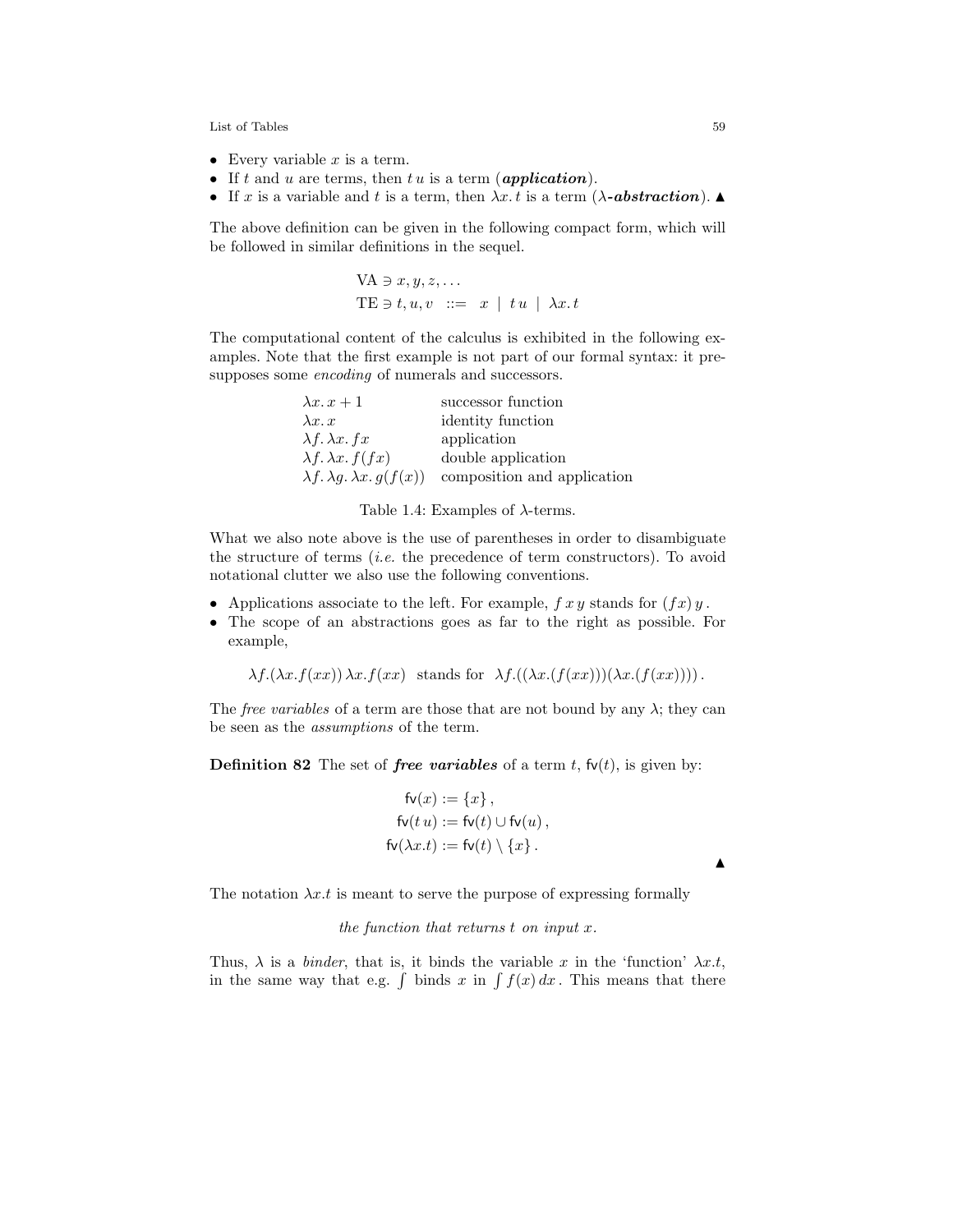should be no difference between  $\lambda x.t$  and  $\lambda x' . t'$ , where t' is obtained from t by swapping x with some fresh variable  $x'$  (*i.e.* with some  $x'$  not appearing free in  $t$ ). For example, the terms

$$
\lambda x.x
$$
 and  $\lambda x'.x'$ 

should be 'equal', as they both stand for the identity function. We formalise this by stipulating that

#### Terms are identified up to  $\alpha$ -equivalence

where we say that two terms are  $\alpha$ -equivalent iff they differ solely in the choice of variables appearing in binding positions. This is formally defined in two steps, as follows.

Definition 83 We define variable-swapping on terms recursively as follows.

$$
(y \ x) \cdot z := \begin{cases} y & \text{if } z = x \\ x & \text{if } z = y \\ z & \text{otherwise} \end{cases}
$$

$$
(y \ x) \cdot tu := ((y \ x) \cdot t)((y \ x) \cdot u)
$$

$$
(y \ x) \cdot \lambda z \cdot t := \lambda((y \ x) \cdot z).((y \ x) \cdot t)
$$

Then,  $\alpha$ -equivalence,  $=_{\alpha}$ , is the relation on terms defined inductively by:<sup>[4](#page-59-0)</sup>

- $x =_{\alpha} x$ ,
- $tu =_{\alpha} t' u'$  if  $t =_{\alpha} t'$  and  $u =_{\alpha} u'$ ,
- $\lambda x.t =_{\alpha} \lambda x'.t'$  if, for all y not appearing in t t',  $(yx) \cdot t =_{\alpha} (yx') \cdot t'$ .

Equating terms modulo  $\alpha$ -equivalence means that we work with TE/= $_{\alpha}$  instead of TE. Henceforth, we will refer to elements of  $TE/=\alpha$  as terms, and to elements of TE as raw terms. Note that  $\alpha$ -equivalence is meaningful only on raw terms.

**Exercise 84** Prove the following  $\alpha$ -equivalences.

$$
\lambda x . x =_{\alpha} \lambda y . y , \quad \lambda x . \lambda y . x y =_{\alpha} \lambda y . \lambda x . y x , \quad x(\lambda x . x) =_{\alpha} x(\lambda y . y) .
$$

**Exercise 85** Show that, for all raw terms  $t, t'$  and variables  $x, x'$ , if  $t =_{\alpha} t'$ then  $f\nu(t) = f\nu(t')$  and  $(x x') \cdot t =_{\alpha} (x x') \cdot t'.$ 

- <span id="page-59-0"></span>• ... if, for some y not appearing in  $tt'$ ,  $(yx) \cdot t =_{\alpha} (yx') \cdot t'$ .
- ... if, for all y not appearing free in  $tt'$ ,  $(yx) \cdot t = \alpha (y'x') \cdot t'$ .
- ... if, for some y not appearing free in  $tt'$ ,  $(yx) \cdot t = \alpha (y'x') \cdot t'$ .

<sup>4</sup> The last clause can be replaced by any of the following: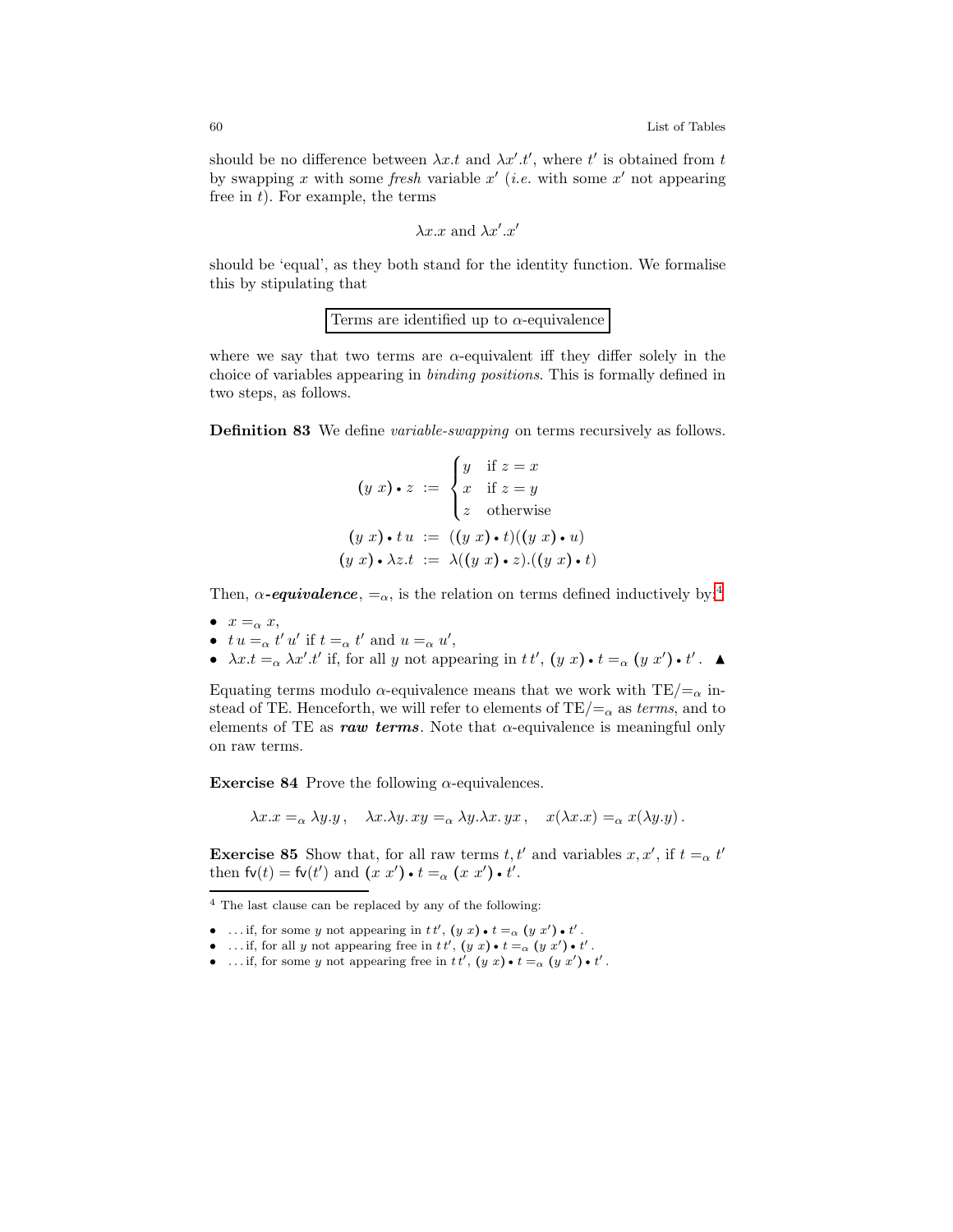Moreover, show that, for any  $x, x' \notin f(v(t)), t = \alpha (x x') \cdot t$ . Hence infer that, for any  $x' \notin \mathsf{fv}(t)$ ,  $\lambda x. t =_{\alpha} \lambda x'. (x x') \cdot t$ .

From the above exercise we obtain that fv and variable-swapping extend to terms (*i.e.* to TE/ $=\alpha$ ) in a straightforward manner. Moreover, we have that, for any term t and any  $x' \notin f(v(t))$ ,

$$
\lambda x. t = \lambda x'. (x x') \cdot t.
$$

Since  $\lambda$ -abstractions stand for functions, an application of a  $\lambda$ -abstraction on another term should result to a substitution of the latter inside the body of the abstraction.

**Definition 86** Define the *substitution* of a term  $t$  for a variable  $x$  inside a term inductively by:

$$
y[t/x] := \begin{cases} t & \text{if } y = x \\ y & \text{if } y \neq x \end{cases}
$$

$$
(uv)[t/x] := (u[t/x])(v[t/x])
$$

$$
(\lambda z.u)[t/x] := \lambda z.(u[t/x]) \quad (*)
$$

where (\*) indicates the condition that  $z \notin \mathsf{fv}(x t)$ .

Note that, due to identification of  $\alpha$ -equivalent (raw) terms, it is always possible to rename bound variables so that condition (∗) be satisfied: for example,

$$
(\lambda z.zx)[z/x] = (\lambda y.yx)[z/x] = \lambda y.yz
$$

<span id="page-60-0"></span>Exercise 87 Show that, for all  $\lambda$ -terms  $u, t, t'$  and variables  $x, x'$  such that  $x' \notin \mathsf{fv}(u) \setminus \{x\},\$ 

$$
u[t/x][t'/x'] = u[(t[t'/x'])/x].
$$

We proceed to the definition of  $\beta$ -reduction and  $\beta$ -conversion. These are relations defined on pairs of terms and express the computational content of the calculus.

**Definition 88** We take  $\beta$ -reduction,  $\rightarrow$ <sub> $\beta$ </sub>, to be the relation defined by:

$$
(\lambda x.t) u \longrightarrow_{\beta} t[u/x].
$$

This extends to arbitrary terms as follows. If  $t \rightarrow_{\beta} t'$  then:

$$
t u \longrightarrow_{\beta} t' u, \quad u t \longrightarrow_{\beta} u t', \quad \lambda x.t \longrightarrow_{\beta} \lambda x.t'.
$$

We take  $\beta$ -conversion,  $=\beta$ , to be the symmetric reflexive transitive closure of  $\beta$ -reduction, that is, the equivalence relation induced by: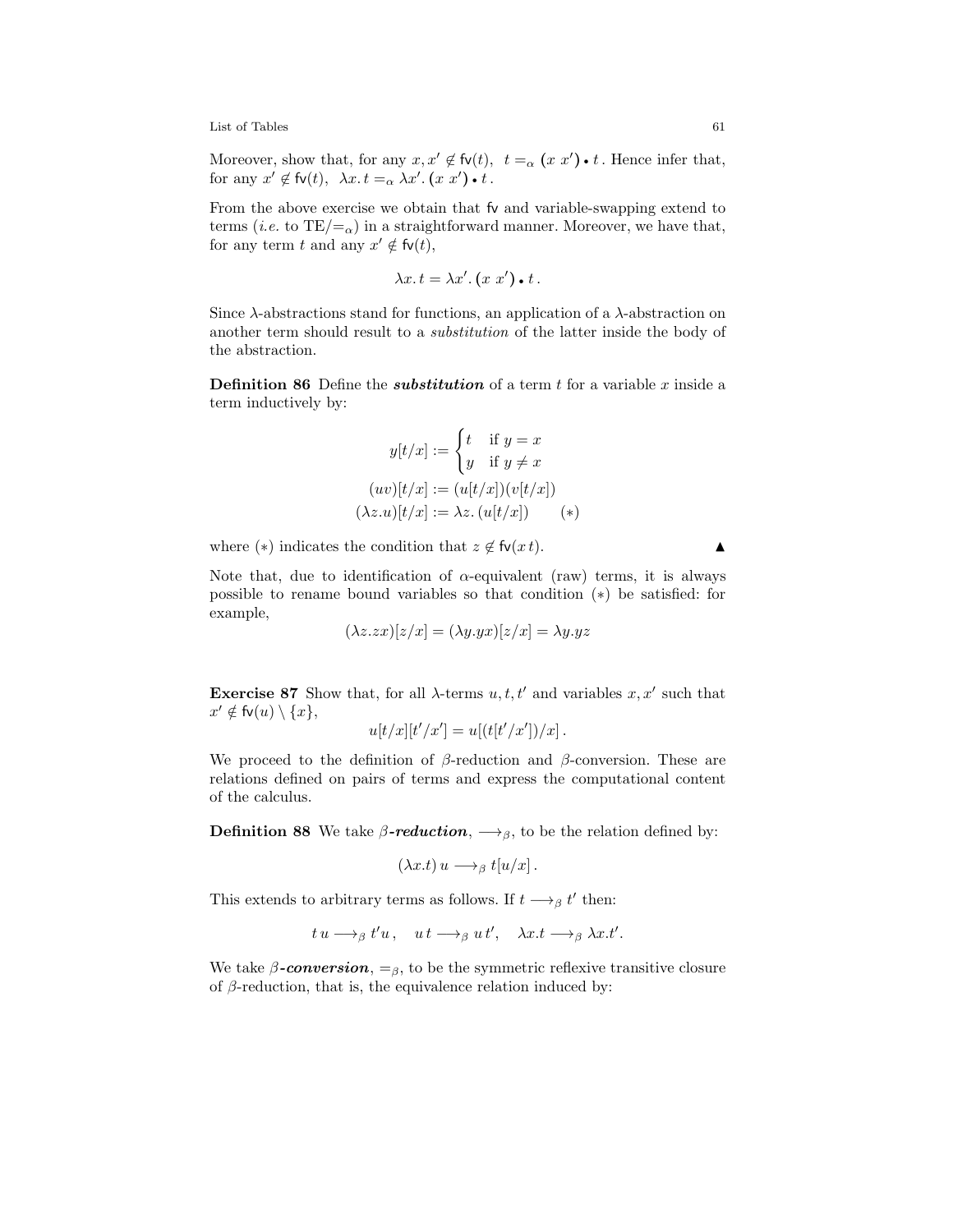$$
(\lambda x.t) u =_{\beta} t[u/x].
$$

With  $\beta$ -reduction we obtain a notion of "computational dynamics". For example:

$$
(\lambda f. f(f y))(\lambda x. x + 1) \longrightarrow_{\beta} (\lambda x. x + 1)((\lambda x. x + 1) y)
$$
  
\n
$$
\longrightarrow_{\beta} ((\lambda x. x + 1) y) + 1 \longrightarrow_{\beta} (y + 1) + 1
$$
  
\n
$$
(\lambda f. f(f y))(\lambda x. x + 1) \longrightarrow_{\beta} (\lambda x. x + 1)((\lambda x. x + 1) y)
$$
  
\n
$$
\longrightarrow_{\beta} (\lambda x. x + 1)(y + 1) \longrightarrow_{\beta} (y + 1) + 1
$$

Note that in the sequel we will usually write  $\beta$ -reduction simply by " $\longrightarrow$ ".

# 1.6.3 Simply-Typed λ-calculus

The 'pure'  $\lambda$ -calculus we have discussed so far is *very* unconstrained. For example, it allows *self-application*, *i.e.* terms like xx are perfectly legal. On the one hand, this means that the calculus very expressive: for example, we can encode recursion by setting

$$
\mathbf{Y} := \lambda f.(\lambda x. f(xx)) \lambda x. f(xx).
$$

We have:

$$
\mathbf{Y}t \longrightarrow (\lambda x. t(xx)) \lambda x. t(xx) \longrightarrow t((\lambda x. t(xx)) \lambda x. t(xx)) \longleftarrow t(\mathbf{Y}t)
$$

However, self-application leads also to divergences. The most characteristic example is the following. Setting  $\Omega := (\lambda x . x x) \lambda x . x x$ , we have:

$$
\Omega \longrightarrow \Omega \longrightarrow \Omega \longrightarrow \cdots
$$

Historically, Curry extracted  $\bf{Y}$  from an analysis of Russell's Paradox, so it should come as no surprise that it too leads to divergences: setting  $t'$  to be  $\lambda x. t(xx),$ 

$$
\mathbf{Y}t \longrightarrow t't' \longrightarrow t(t't') \longrightarrow t(t(t't')) \longrightarrow \cdots
$$

The solution is to introduce types. The original idea, due to Church following Russell, was that:

Types are there to stop you doing bad things

However, it has turned out that types constitute one of the most fruitful positive ideas in Computer Science, and provide one of the key disciplines of programming.

N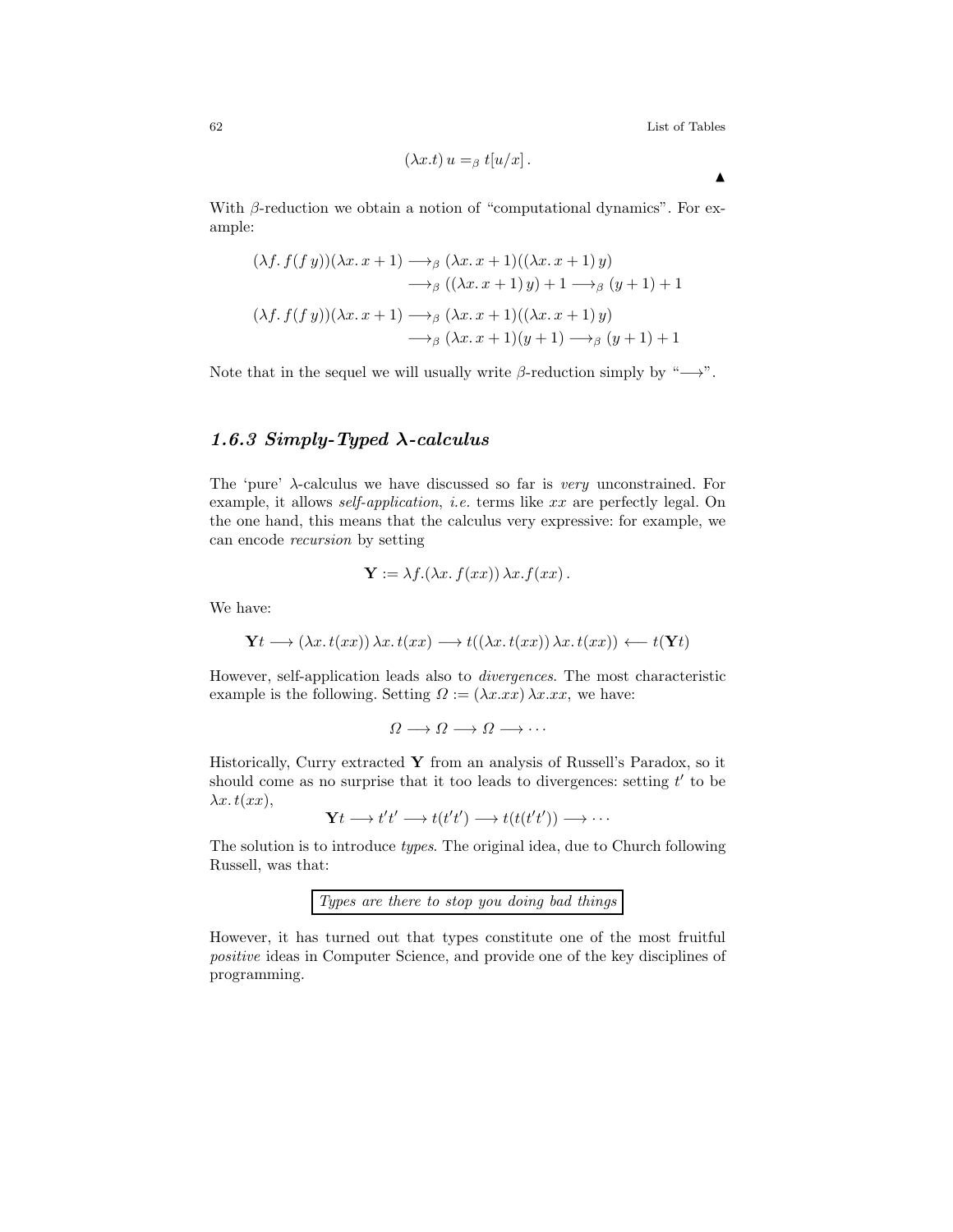Definition 89 Let us assume a set of base types, ranged over by b. The simply-typed  $\lambda$ -calculus is defined as follows.

| Type | $TY \ni T, U ::= b   T \rightarrow U   T \times U$ |                                                                                              |
|------|----------------------------------------------------|----------------------------------------------------------------------------------------------|
| Term |                                                    | TE $\ni$ t, u ::= x   t u   $\lambda x. t$   $\langle t, u \rangle$   $\pi_1 u$   $\pi_2 u$  |
|      |                                                    | Typing context $\Gamma ::= \emptyset   x : T, \Gamma \text{ (x does not appear in } \Gamma)$ |

A typing judgement is a triple of the form

$$
\Gamma \vdash t : T \,,
$$

which is to be understood as the assertion that term  $t$  has the type  $T$  under the assumptions that  $x_1$  has type  $T_1, \ldots, x_k$  has type  $T_k$ , if  $\Gamma = x_1$ :  $T_1, \ldots, x_k : T_k$ . A typed term is a term t accompanied with a type T and a context  $\Gamma$ , such that the judgement  $\Gamma \vdash t : T$  is derivable by use of the typing rules of table [1.5.](#page-62-0)  $\blacksquare$ 

| Variable                     | Product                                                                                               | <b>Function</b>                                                              |
|------------------------------|-------------------------------------------------------------------------------------------------------|------------------------------------------------------------------------------|
| $\Gamma, x : T \vdash x : T$ | $\Gamma \vdash t : T \qquad \Gamma \vdash u : U$<br>$\Gamma \vdash \langle t, u \rangle : T \times U$ | $\Gamma, x: U \vdash t : T$<br>$\Gamma \vdash \lambda x. t : U \to T$        |
|                              | $\Gamma \vdash v : T \times U$<br>$\Gamma \vdash \pi_1 v : T$                                         | $\Gamma \vdash t : U \to T$ $\Gamma \vdash u : U$<br>$\Gamma \vdash t u : T$ |
|                              | $\Gamma\vdash v:T\times U$<br>$\Gamma \vdash \pi_2 v : U$                                             |                                                                              |

<span id="page-62-0"></span>Table 1.5: Simply-Typed  $\lambda$ -calculus for  $\times, \rightarrow$ .

Note that contexts are sets, and so  $x : T, T$  stands for  $\{x : T\} \cup T$  with x not appearing in  $\Gamma$ . As before, terms are identified up to  $\alpha$ -equivalence.

From the definition of types we see that the simply-typed  $\lambda$ -calculus is a calculus of functions and products. For example:

> $b \to b \to b$  first-order function type  $(b \to b) \to b$  second-order function type

Exercise 90 Can you type the following terms?

$$
\lambda x. xx
$$
,  $\lambda f.(\lambda x. f(xx))(\lambda x. f(xx))$ .

Exercise 91 (Weakening & Cut) Show that Weakening and Cut are admissible in the typing system of the simply-typed  $\lambda$ -calculus: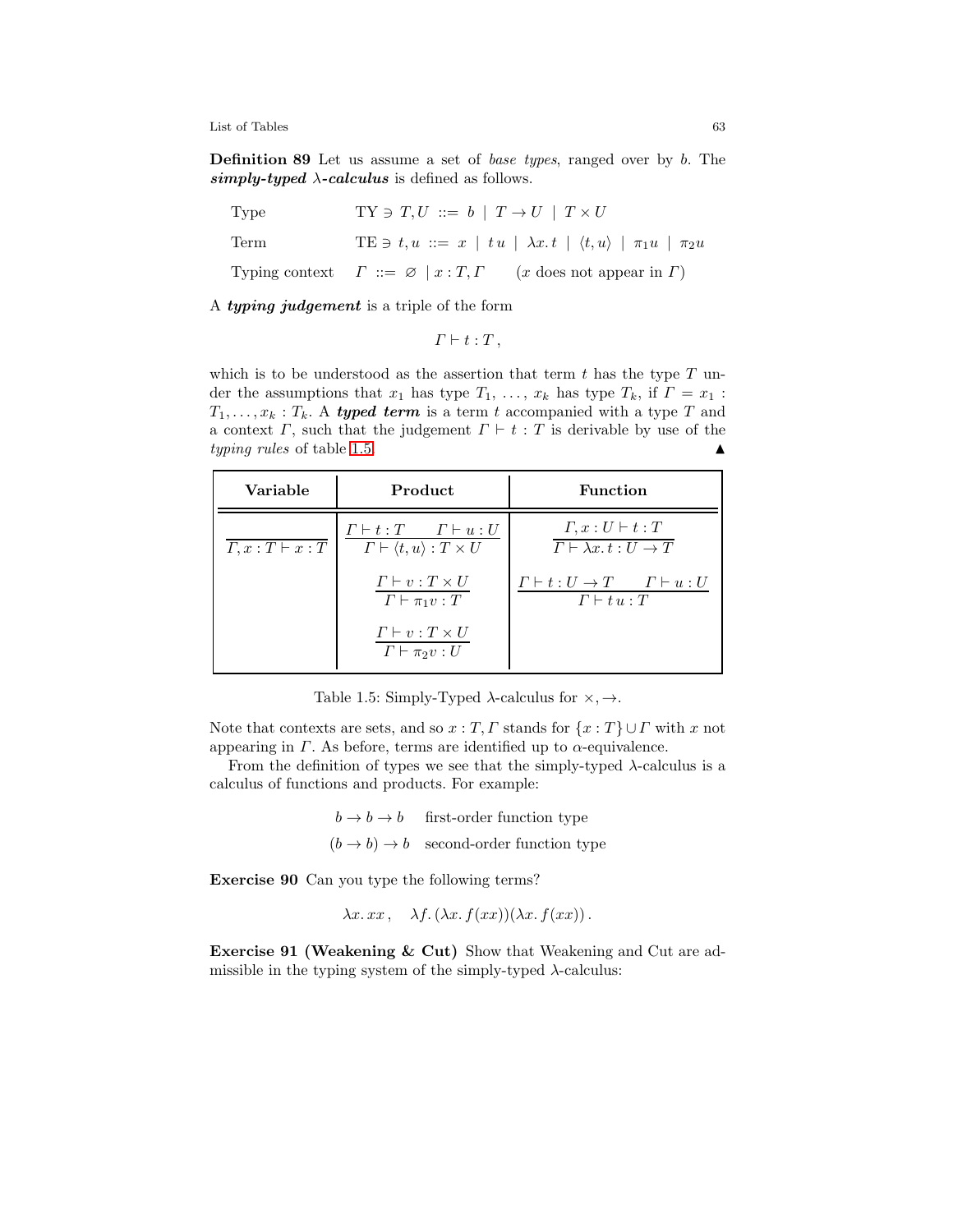$$
\frac{\varGamma\vdash t:T}{\varGamma,x:U\vdash t:T}\text{ Weak}\qquad\frac{\varGamma\vdash t:T\qquad \varGamma,x:T\vdash u:U}{\varGamma\vdash u[t/x]:U}\text{ Cut}
$$

We proceed to the rules for reduction and conversion. These are given as in the untyped case, with the addition of  $\eta$ -rules, which are essentially extensionality principles.

**Definition 92** We define  $\beta$ -reduction,  $\rightarrow$ <sub> $\beta$ </sub>, by the following rules, and let  $β$ -conversion,  $=β$ , be its symmetric reflexive transitive closure.

$$
(\lambda x. t)u \longrightarrow_{\beta} t[u/x]
$$
  
\n
$$
\pi_1 \langle t, u \rangle \longrightarrow_{\beta} t
$$
  
\n
$$
\pi_2 \langle t, u \rangle \longrightarrow_{\beta} u
$$

Moreover,  $\eta$ -conversion,  $=_{\eta}$ , is the symmetric reflexive transitive relation obtained by the following rules,

$$
\begin{array}{ll} t \, =_\eta \, \lambda x.\,tx & x \not\in \mathsf{fv}(t), \text{ at function types} \\ v \, =_\eta \, \langle \pi_1 v, \pi_2 v \rangle & \text{ at product types} \end{array}
$$

and  $\lambda$ -conversion,  $=_{\lambda}$ , is the transitive closure of  $=_{\beta} \cup =_{n}$ .

Implicit in the above definition is the fact that  $\eta$ -rules relate typed terms. For example,  $t = \eta \lambda x$ . tx has as side condition that t be of function type, *i.e.* that t be a typed term  $\Gamma \vdash t : T \to U$ . Now, following our intuitive interpretation of arrows as functions, we can read this  $\eta$ -rule as:

t is the function returning  $t(x)$  to every input x

Note that the above statement is in fact the couniversal property of currying in Set; we will see more on this in the next sections!

**Exercise 93 (Subject Reduction)** Show that, for any typed term  $\Gamma \vdash t$ : T, if  $t \longrightarrow_{\beta} t'$  then  $\Gamma \vdash t' : T$  is derivable.

Strong Normalisation

Term reduction results in a normal form: an explicit but much longer expression in which no more reductions are applicable. Formally, a  $\lambda$ -term is called a **redex** if it is in one of forms of the left-hand-side of the  $\beta$ -reduction rules, and therefore  $\beta$ -reduction can be applied to it. A term is in normal form if it contains no redexes. In the light of the correspondence presented in the next paragraph, a term in normal form corresponds to a proof in which all lemmas have been eliminated.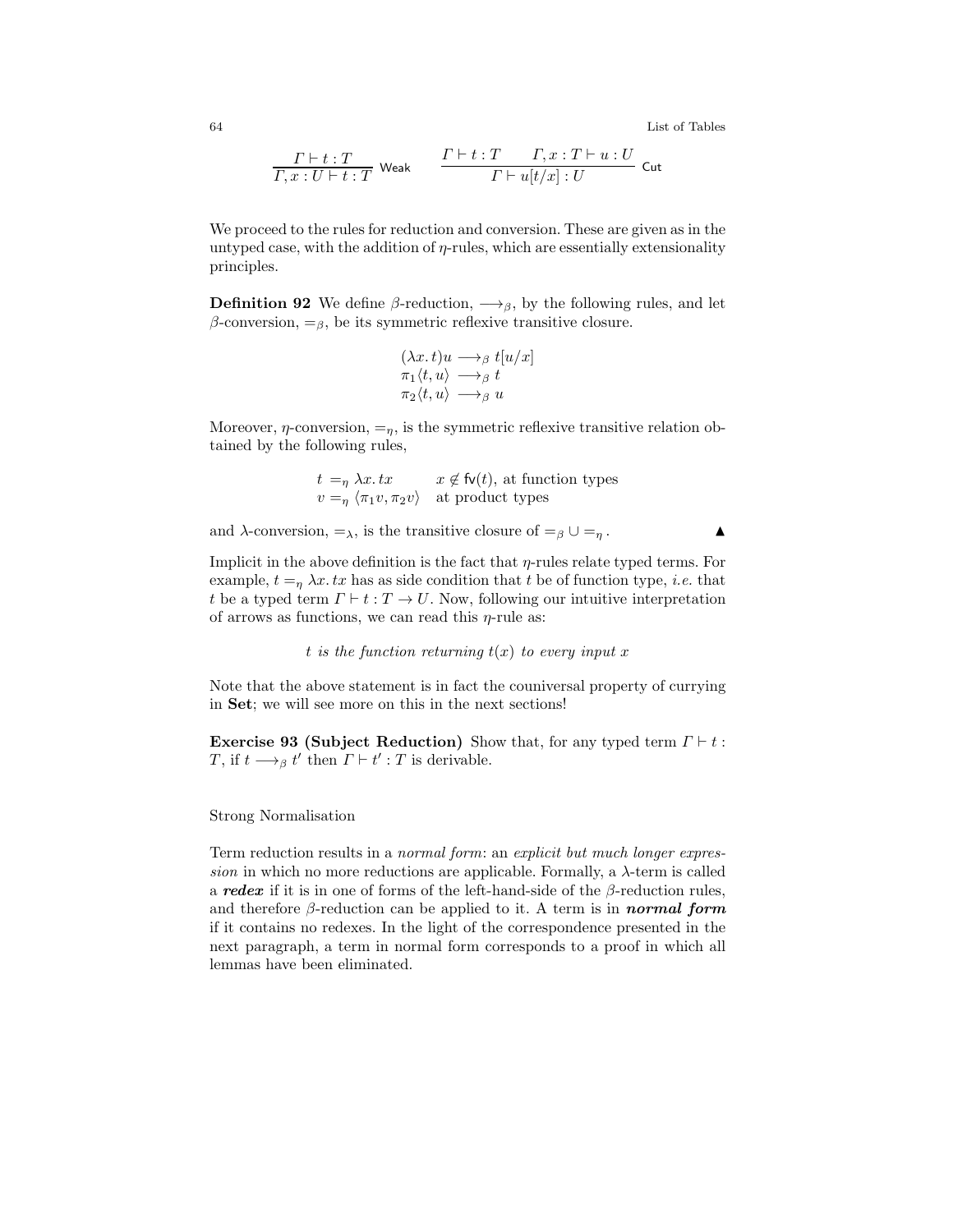Fact 94 (SN) For every term t, there is no infinite sequence of  $\beta$ -reductions:

$$
t \longrightarrow t_0 \longrightarrow t_1 \longrightarrow t_2 \longrightarrow \cdots
$$

The above result states that every reduction sequence leads eventually to a term in normal form. Note, though, that reduction to normal form has enormous (non-elementary) complexity.

The correspondence between Logic and Computation

Comparing the following two systems,

Natural Deduction System for  $\wedge$ ,  $\supset$  vs Simply-Typed  $\lambda$ -calculus for  $\times$ ,  $\rightarrow$ 

we notice that if we equate

 $\wedge \equiv \times$ ⊃ ≡ →

then they are the same! This is the Logic–Computation part of the Curry-Howard correspondence (sometimes: "Curry-Howard isomorphism"). It works on three levels:

| Natural Deduction System | Simply-Typed $\lambda\text{-calculus}$ |
|--------------------------|----------------------------------------|
| Formulas                 | <b>Types</b>                           |
| Proofs                   | Terms                                  |
| Proof transformations    | Term reductions                        |

Table 1.6: Correspondence between Logic and Computation.

The view of proofs as containing computational content can also be detected in the Brouwer-Heyting-Kolmogorov interpretation of intuitionistic logic:

- A proof of an implication  $A \supset B$  is a procedure which transforms any proof of A into a proof of B.
- A proof of  $A \wedge B$  is a pair consisting of a proof of A and a proof of B.

These readings motivate identifying  $A \wedge B$  with  $A \times B$ , and  $A \supset B$  with  $A \rightarrow B$ . Moreover, these ideas have strong connections to computing. The λ-calculus is a 'pure' version of functional programming languages such as Haskell and SML. So we get a reading of:

Proofs as Programs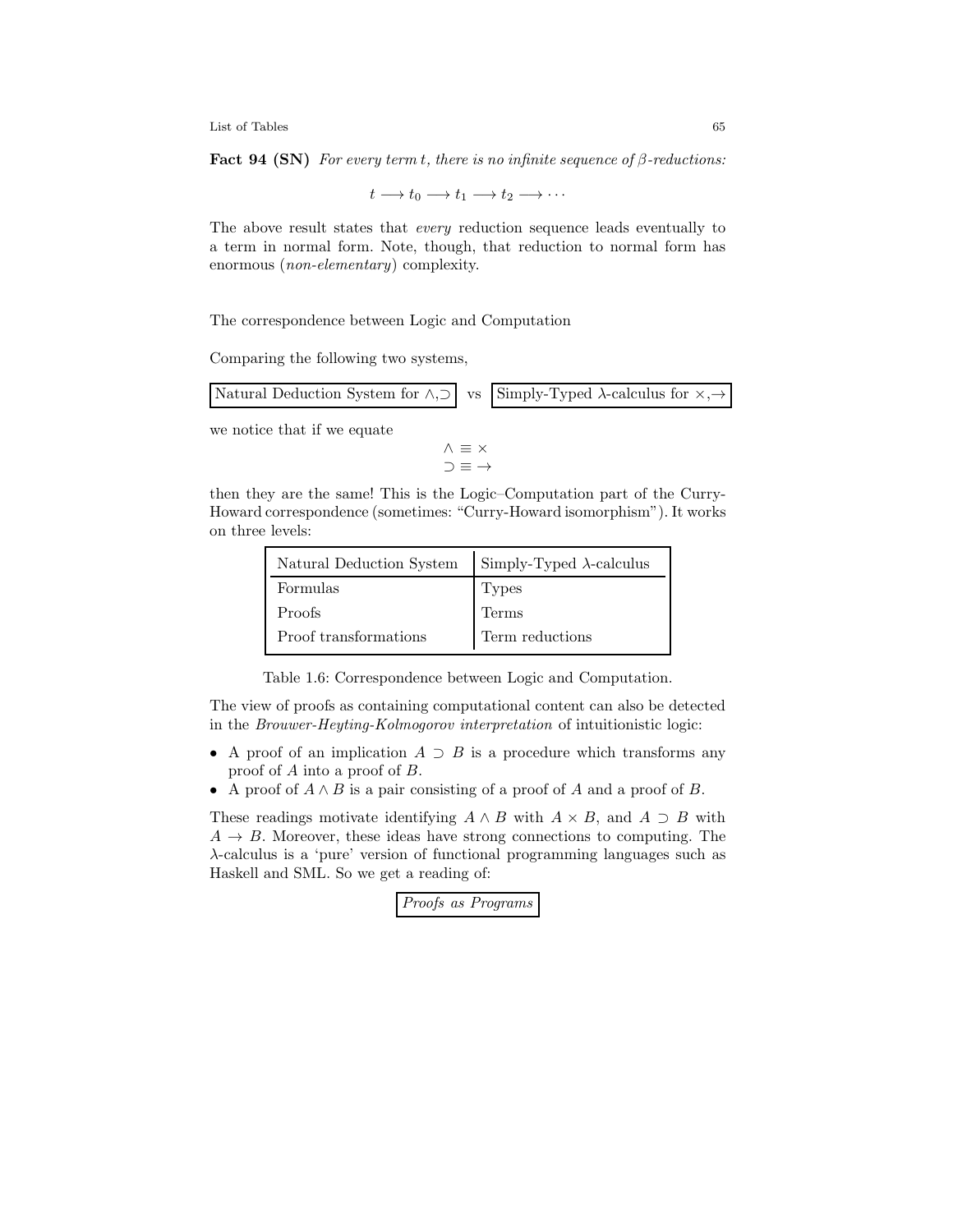#### 1.6.4 Categories

We now have our link between Logic and Computation. We now proceed to complete the triangle of the Curry-Howard correspondence by showing the connection to Categories.

We establish the link from Logic (and Computation) to Categories. Let  $\mathcal C$  be a cartesian closed category. We shall interpret formulas (or types) as objects of C. A morphism  $f : A \to B$  will then correspond to a proof of B from assumption A, *i.e.* a proof of  $A \vdash B$  (a typed term  $x : A \vdash t : B$ ). Note that the bare structure of a category only supports proofs from a single assumption. Since  $\mathcal C$  has finite products, a proof of

$$
A_1,\ldots,A_k\vdash A
$$

will correspond to a morphism

$$
f: A_1 \times \cdots \times A_k \longrightarrow A.
$$

The correspondence is depicted in the next table.

| Axiom       | $\overline{\Gamma, A \vdash A}$ Id                                                    | $\pi_2: \Gamma \times A \longrightarrow A$                                                                                                                                |
|-------------|---------------------------------------------------------------------------------------|---------------------------------------------------------------------------------------------------------------------------------------------------------------------------|
| Conjunction | $\frac{\Gamma\vdash A\qquad \Gamma\vdash B}{\Gamma\vdash A\land B}\land\mathsf{I}$    | $f: \Gamma \longrightarrow A$ $g: \Gamma \longrightarrow B$<br>$\langle f,g \rangle : \Gamma \longrightarrow A \times B$                                                  |
|             | $\frac{\Gamma\vdash A\land B}{\Gamma\vdash A}\land\mathsf{E}_1$                       | $f: \Gamma \longrightarrow A \times B$<br>$\pi_1 \circ f : \Gamma \longrightarrow A$                                                                                      |
|             | $\frac{\Gamma\vdash A\land B}{\Gamma\vdash B}\land\mathsf{E}_2$                       | $f: \Gamma \longrightarrow A \times B$<br>$\pi_2 \circ f : \Gamma \longrightarrow B$                                                                                      |
| Implication | $\Gamma, A \vdash B$<br>$\frac{1}{\Gamma\vdash A\supset B} \supset \mathsf{I}$        | $f: \Gamma \times A \longrightarrow B$<br>$\Lambda(f): \Gamma \longrightarrow (A \Rightarrow B)$                                                                          |
|             | $\frac{\Gamma\vdash A\supset B\quad \Gamma\vdash A}{\Gamma\vdash B}\supset\mathsf{E}$ | $f: \Gamma \longrightarrow (A \Rightarrow B)$ $g: \Gamma \longrightarrow A$<br>$\operatorname{\sf ev}_{A,B}\circ\langle f,g\rangle:\overline{\varGamma\longrightarrow B}$ |

Table 1.7: Correspondence between Logic and Categories.

Moreover, the rules for  $\beta$ - and  $\eta$ -conversion are all then *derivable* from the equations of cartesian closed categories. So cartesian closed categories are models of ∧,⊃-logic at the level of proofs and proof-transformations, and of simply typed  $\lambda$ -calculus at the level of terms and term-conversions. The connection to computation is examined in more detail below.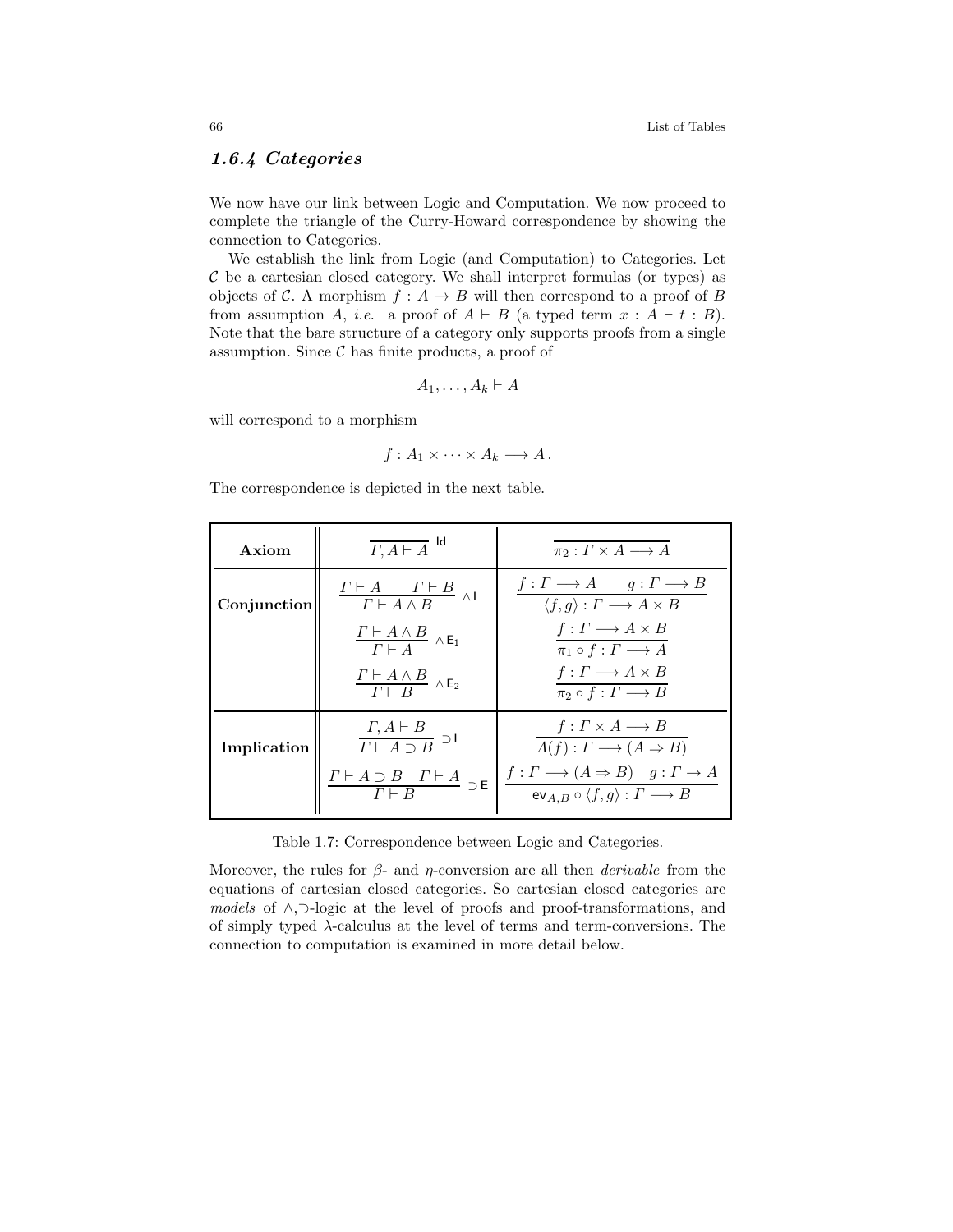Remark 95 In our translation of Logic sequents there is an implicit ordering of assumptions: a set of assumptions is mapped to an assumption product,

$$
\{A_1,\ldots,A_n\}\longmapsto A_1\times\cdots\times A_n.
$$

In practice, since for any permutation  $A'_1, \ldots, A'_n$  of  $A_1, \ldots, A_n$  we have

$$
A_1 \times \cdots \times A_n \cong A'_1 \times \cdots \times A'_n,
$$

such an ordering is harmless.

# 1.6.5 Categorical Semantics of Simply-Typed λ-calculus

We translate the simply-typed  $\lambda$ -calculus into a cartesian closed category  $\mathcal{C},$ so that to each typed term  $x_1 : T_1, ..., x_k : T_k \vdash t : T$  corresponds an arrow

$$
\llbracket t \rrbracket : \llbracket T_1 \rrbracket \times \cdots \times \llbracket T_k \rrbracket \longrightarrow \llbracket T \rrbracket.
$$

<span id="page-66-0"></span>The translation if given by the function  $\llbracket \_ \rrbracket$  defined below ("semantic brackets").

**Definition 96 (Semantic translation)** Let  $\mathcal{C}$  be a CCC and suppose we are given an assignment of an object  $\tilde{b}$  to each base type b. Then, the translation is defined recursively on types by:

$$
\llbracket b \rrbracket := \tilde{b}, \quad \llbracket T \times U \rrbracket := \llbracket T \rrbracket \times \llbracket U \rrbracket \,, \quad \llbracket T \to U \rrbracket := \llbracket T \rrbracket \Rightarrow \llbracket U \rrbracket \,,
$$

and on typed terms by:

$$
\boxed{[\![\boldsymbol{\varGamma},\boldsymbol{x}:\boldsymbol{T}\vdash\boldsymbol{x}:\boldsymbol{T}]\!]:=\pi_{2}:\llbracket\boldsymbol{\varGamma}\rrbracket\times\llbracket\boldsymbol{T}\rrbracket\longrightarrow\llbracket\boldsymbol{T}\rrbracket}\\\boxed{[\![\boldsymbol{\varGamma}\vdash\boldsymbol{t}:\boldsymbol{T}\times\boldsymbol{U}]\!]=f:\llbracket\boldsymbol{\varGamma}\rrbracket\rightarrow\llbracket\boldsymbol{T}\rrbracket\times\llbracket\boldsymbol{U}\rrbracket}\\\boxed{[\![\boldsymbol{\varGamma}\vdash\boldsymbol{\pi}_{1}\boldsymbol{t}:\boldsymbol{T}]\!]:=\llbracket\boldsymbol{\varGamma}\rrbracket\stackrel{f}{\longrightarrow}\llbracket\boldsymbol{T}\rrbracket\times\llbracket\boldsymbol{U}\rrbracket\stackrel{\pi_{1}}{\longrightarrow}\llbracket\boldsymbol{T}\rrbracket}\\\boxed{[\![\boldsymbol{\varGamma}\vdash\boldsymbol{t}:\boldsymbol{T}]\!]=f:\llbracket\boldsymbol{\varGamma}\rrbracket\longrightarrow\llbracket\boldsymbol{T}\rrbracket\qquad\llbracket\boldsymbol{T}\vdash u:\boldsymbol{U}\rrbracket=g:\llbracket\boldsymbol{\varGamma}\rrbracket\longrightarrow\llbracket\boldsymbol{U}\rrbracket}\\\boxed{[\![\boldsymbol{\varGamma}\vdash\langle\boldsymbol{t},\boldsymbol{u}\rangle:\boldsymbol{T}\times\boldsymbol{U}]\!]:=\llbracket\boldsymbol{T}\rrbracket]\stackrel{\langle f,g\rangle}{\longrightarrow}\llbracket\boldsymbol{T}\rrbracket\rightarrow\llbracket\boldsymbol{U}\rrbracket}\\\boxed{[\![\boldsymbol{\varGamma}\vdash\lambda\boldsymbol{x}:\boldsymbol{t}:\boldsymbol{T}\rightarrow\boldsymbol{U}]\!]:=\boldsymbol{A}(\boldsymbol{f}):\llbracket\boldsymbol{T}\rrbracket\longrightarrow\llbracket\boldsymbol{T}\rrbracket\rightarrow\llbracket\boldsymbol{U}\rrbracket)}\\\boxed{[\![\boldsymbol{\varGamma}\vdash\boldsymbol{t}:\boldsymbol{T}\rightarrow\boldsymbol{U}]\!]=\boldsymbol{A}(\boldsymbol{f}):\llbracket\boldsymbol{T}\rrbracket\rightarrow\llbracket\boldsymbol{T}\rrbracket=g\\\boxed{[\![\boldsymbol{\varGamma}\vdash\boldsymbol{t}:\boldsymbol{T}\rightarrow\boldsymbol{U}]\!]=\boldsymbol{f}\quad[\![\boldsymbol{\varGamma}\vdash u:\boldsymbol{T}\rrbracket=g\\\boxed{[\![\boldsymbol{\varGamma}\vdash\boldsymbol{t}:\boldsymbol{U}]\!]:=\llbracket\boldsymbol{T}\rrbracket\stackrel{\langle f
$$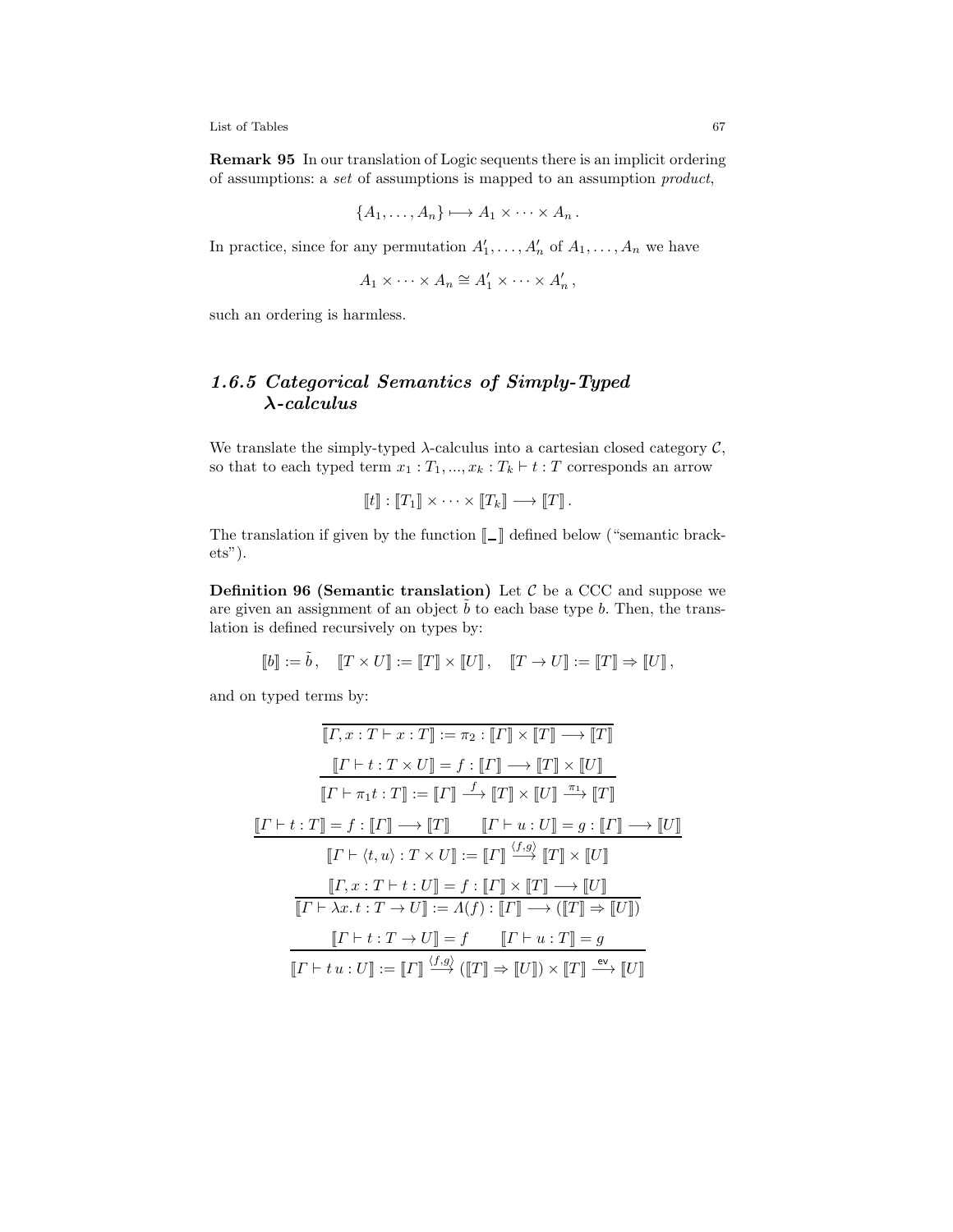Our aim now is to verify that  $\lambda$ -conversion (induced by β- and η-rules) is preserved by the translation, *i.e.* that, for any  $t, u$ ,

$$
t =_{\lambda} u \implies \llbracket t \rrbracket = \llbracket u \rrbracket.
$$

This would mean that our categorical semantics is sound.

Let us recall some structures from CCC's. Given  $f_1 : D_1 \to E_1$ ,  $f_2 : D_2 \to$  $E_2$ , we defined

$$
f_1 \times f_2 = \langle f_1 \circ \pi_1, f_2 \circ \pi_2 \rangle : D_1 \times D_2 \longrightarrow E_1 \times E_2,
$$

and we showed that  $(f_1 \times f_2) \circ \langle h_1, h_2 \rangle = \langle f_1 \circ h_1, f_2 \circ h_2 \rangle$ . Moreover, exponentials are given by the following natural bijection.

$$
\frac{f: D \times E \longrightarrow F}{\Lambda(f): D \longrightarrow (E \Rightarrow F)}
$$

Equivalently, recall the basic equation:

$$
\text{ev} \circ (A(f) \times \text{id}_E) = f,
$$

where  $\Lambda(f)$  is the unique arrow  $D \to (E \Rightarrow F)$  satisfying this equation, with uniqueness being specified by:

$$
\forall h: D \longrightarrow (E \Rightarrow F). \ A(\text{ev} \circ (h \times \text{id}_E)) = h.
$$

<span id="page-67-0"></span>Naturality of  $\Lambda$  is then proven as follows.

**Proposition 97** For any  $f : A \times B \to C$  and  $g : A' \to A$ ,

$$
\Lambda(f) \circ g = \Lambda(f \circ (g \times \mathsf{id}_B)).
$$

Proof:

$$
\Lambda(f) \circ g = \Lambda(\text{ev} \circ ((\Lambda(f) \circ g) \times \text{id}_B))
$$
  
=  $\Lambda(\text{ev} \circ (\Lambda(f) \times \text{id}_B) \circ (g \times \text{id}_B))) = \Lambda(f \circ (g \times \text{id}_B)).$ 

Substitution Lemma

We consider a *simultaneous substitution* for all the free variables in a term.

**Definition 98** Let  $\Gamma = x_1 : T_1, \ldots, x_k : T_k$ . Given typed terms

$$
\Gamma \vdash t : T
$$
 and  $\Gamma \vdash t_i : T_i$ ,  $1 \leq i \leq k$ ,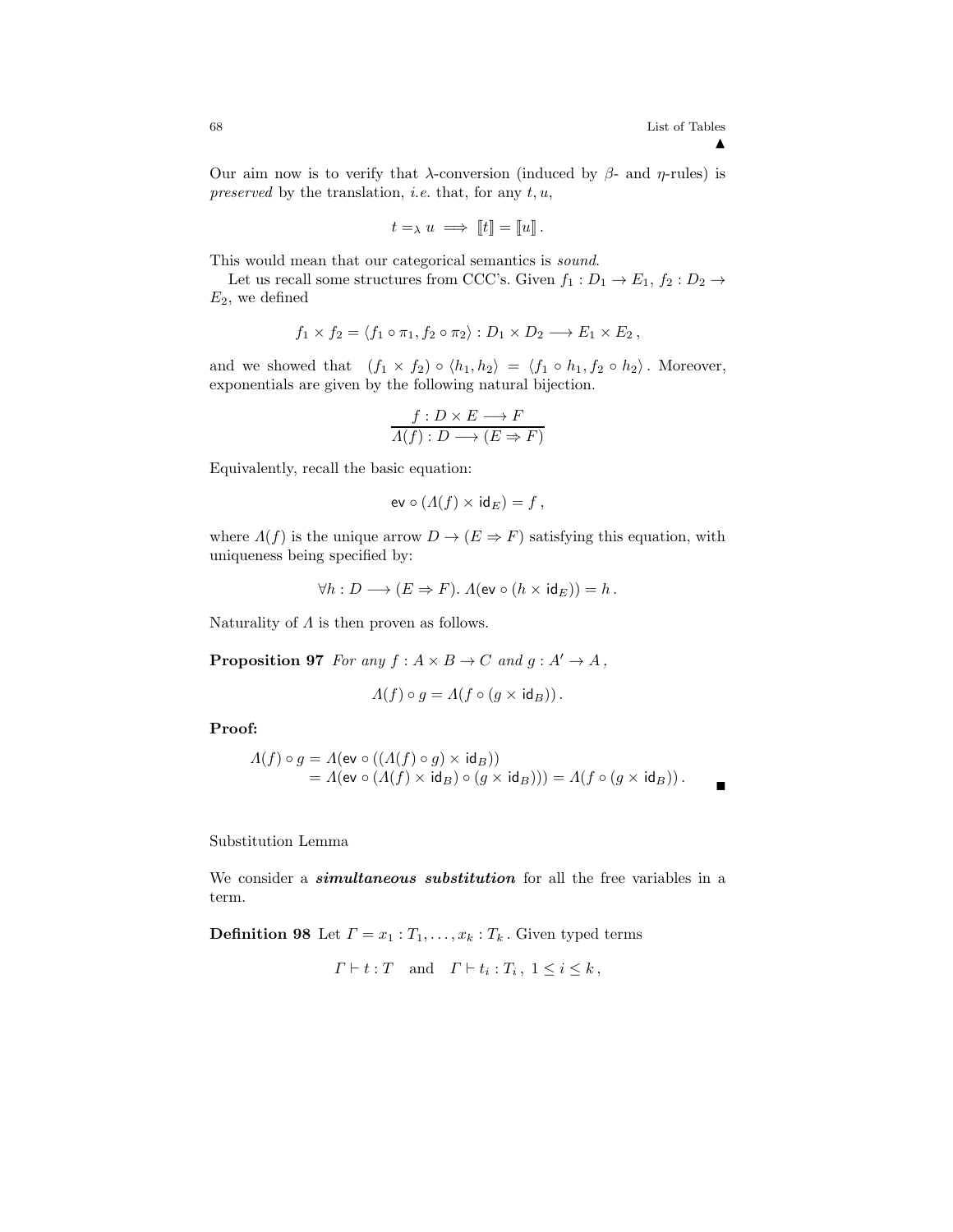we define  $t[\mathbf{t}/\mathbf{x}] \equiv t[t_1/x_1, \ldots, t_k/x_k]$  recursively by:

$$
x_i[\mathbf{t}/\mathbf{x}] := t_i
$$
  
\n
$$
(\pi_i t)[\mathbf{t}/\mathbf{x}] := \pi_i(t[\mathbf{t}/\mathbf{x}])
$$
  
\n
$$
\langle t, u \rangle [\mathbf{t}/\mathbf{x}] := \langle t[\mathbf{t}/\mathbf{x}], u[\mathbf{t}/\mathbf{x}] \rangle
$$
  
\n
$$
(t u)[\mathbf{t}/\mathbf{x}] := (t[\mathbf{t}/\mathbf{x}])(u[\mathbf{t}/\mathbf{x}])
$$
  
\n
$$
(\lambda x. t)[\mathbf{t}/\mathbf{x}] := \lambda x. t[\mathbf{t}, x/\mathbf{x}, x].
$$

Note that, in contrast to ordinary substitution, simultaneous substitution can be defined directly on raw terms, that is, prior to equating them modulo  $\alpha$ -equivalence. Moreover, we can show that:

$$
t[t_1/x_1,\ldots,t_k/x_k]=t[t_1/x_1]\cdots[t_k/x_k].
$$

We can now show the following Substitution Lemma.

**Proposition 99** For  $t, t_1, \ldots, t_k$  as in the previous definition,

 $[[t[t_1/x_1, \ldots, t_k/x_k]]] = [[t]] \circ \langle [[t_1]], \ldots, [[t_k]] \rangle$ .

**Proof:** By induction on the structure of t. (1) If  $t = x_i$ :

$$
[\![x_i[\mathbf{t}/\mathbf{x}]\!]]=[\![t_i]\!] = \pi_i \circ \langle [\![t_1]\!], \ldots, [\![t_k]\!] \rangle = [\![x_i]\!] \circ \langle [\![t_1]\!], \ldots, [\![t_k]\!] \rangle.
$$

(2) If  $t = uv$  then, abbreviating  $\langle [t_1], \ldots, [t_k] \rangle$  to  $\langle [t]] \rangle$  we have:

$$
\begin{array}{ll}\n\llbracket uv[\mathbf{t}/\mathbf{x}]\rrbracket = \llbracket (u[\mathbf{t}/\mathbf{x}])(v[\mathbf{t}/\mathbf{x}]]],\n\llbracket v[\mathbf{t}/\mathbf{x}]\rrbracket, \llbracket v[\mathbf{t}/\mathbf{x}]\rrbracket, \end{array}\n\quad \text{Define of substitution}\n\begin{array}{ll}\n\quad & \text{Define of semantic function} \\
\quad = \mathbf{e} \mathbf{v} \circ \langle [\![u]\!] \circ \langle [\![\mathbf{t}]\!] \rangle, [\![v]\!] \circ \langle [\![\mathbf{t}]\!] \rangle \rangle & \text{Induction hyp.} \\
\quad = \mathbf{e} \mathbf{v} \circ \langle [\![u]\!], [\![v]\!] \rangle \circ \langle [\![\mathbf{t}]\!] \rangle & \text{Property of products} \\
\quad = [\![uv]\!] \circ \langle [\![\mathbf{t}]\!] \rangle & \text{Define of semantic function}\n\end{array}
$$

(3) If  $t = \lambda x. u$ :

$$
\llbracket \lambda x. u[\mathbf{t}/\mathbf{x}]\rrbracket = \llbracket \lambda x. (u[\mathbf{t}, x/\mathbf{x}, x])\rrbracket \qquad \text{Define. of substitution} \n= A(\llbracket u[\mathbf{t}, x/\mathbf{x}, x]\rrbracket) \qquad \text{Define. of semantic function} \n= A(\llbracket u \rrbracket \circ (\llbracket \mathbf{t} \rrbracket) \times \mathsf{id}) \qquad \text{Induction hyp.} \n= A(\llbracket u \rrbracket) \circ (\llbracket \mathbf{t} \rrbracket) \qquad \text{Prop. 97} \n= \llbracket \lambda x. u \rrbracket \circ (\llbracket \mathbf{t} \rrbracket) \qquad \text{Defn. of semantic function}
$$

(4,5) The cases of projections and pairs are left as exercise.

Exercise 100 Complete the proof of the above proposition.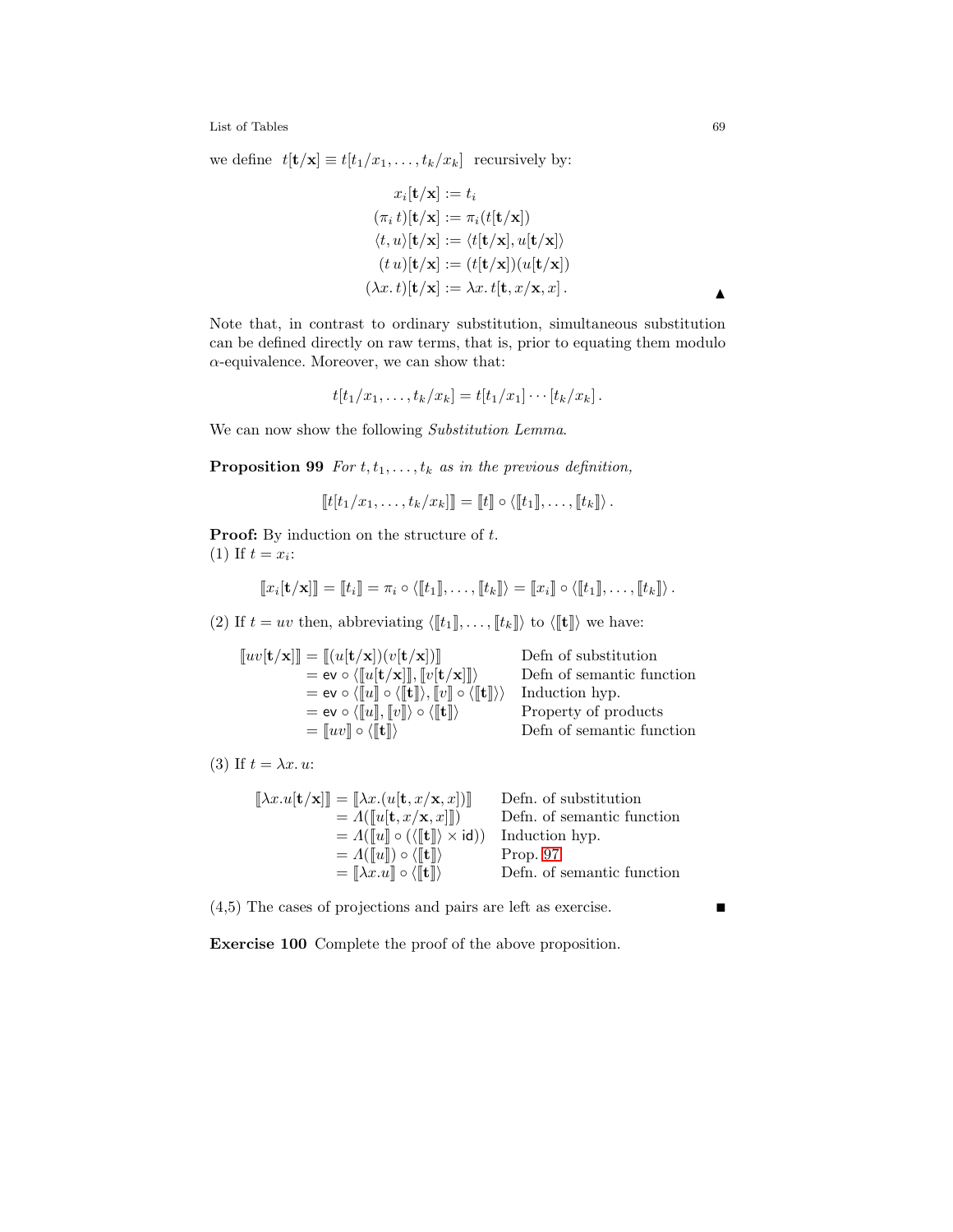Validating the conversion rules

We can now show that the conversion rules of the  $\lambda$ -calculus are preserved by the translation, and hence the interpretation is sound. Observe the correspondence between  $\eta$ -rules and uniqueness (couniversality) principles.

• For  $\beta$ -conversion:  $[(\lambda x. t)u = t[u/x], \pi_1 \langle t, u \rangle = t, \pi_2 \langle t, u \rangle = u]$ 

| $[(\lambda x. t)u] = \mathsf{ev} \circ \langle \Lambda([\![t]\!]), [\![u]\!] \rangle$                                      | Defn. of semantics   |
|----------------------------------------------------------------------------------------------------------------------------|----------------------|
| $=$ ev $\circ$ $(A([\![t]\!]) \times id) \circ \langle id_{\llbracket \Gamma \rrbracket}, \llbracket u \rrbracket \rangle$ | Property of $\times$ |
| $=\llbracket t \rrbracket \circ \langle \mathsf{id}_{\llbracket \varGamma \rrbracket}, \llbracket u \rrbracket \rangle.$   | Defn. of $\Lambda$   |
| $= \llbracket t[\mathbf{x}, u/\mathbf{x}, x] \rrbracket$                                                                   | Substitution lemma.  |

$$
[\![\pi_1 \langle t, u \rangle]\!] = \pi_1 \circ [\![(t, u)]\!] = \pi_1 \circ \langle [\![t]\!], [\![u]\!] \rangle = [\![t]\!].
$$

- For  $\eta$ -conversion:  $\left[t = \lambda x. tx, \langle \pi_1 t, \pi_2 t \rangle = t\right]$ 
	- $[\lambda x. tx] = \Lambda(\text{ev} \circ (\llbracket t \rrbracket \times \text{id})) = \llbracket t \rrbracket$  Uniqueness equation  $(\Rightarrow)$
	- $[\langle \pi_1t, \pi_2t \rangle] = \langle \pi_1 \circ [t], \pi_2 \circ [t] \rangle = [t]$  Uniqueness equation  $(\times)$

# 1.6.6 Completeness?

It is the case that, in a general CCC  $\mathcal{C}$ , there may be equalities which are not reflected by the semantic translation, i.e.

$$
\llbracket t \rrbracket = \llbracket u \rrbracket \quad \text{yet} \quad t \neq_\lambda u.
$$

In the rest of this section, we show how to *construct* a CCC  $C_{\lambda}$  in which equalities between arrows correspond precisely to  $\lambda$ -conversions between terms. We call  $C_{\lambda}$  a *term model*, due to its dependence on the syntax.

<span id="page-69-0"></span>Definition 101 We define a family of relations on variable-term pairs by setting  $(x, t) \sim_{T,U} (y, u)$  if  $x : T \vdash t : U$  and  $y : T \vdash u : U$  are derivable and

$$
t =_{\lambda} u[x/y].
$$

These are equivalence relations, so we set:

$$
[(x,t)]_{T,U} := \{ (y,u) \mid (x,t) \sim_{T,U} (y,u) \}.
$$

Similarly,  $( \cdot, t) \sim u$ ,  $U(\cdot, u)$  if  $\vdash t : U$  and  $\vdash u : U$  are derivable and  $t =_\lambda u$ . Moreover,

$$
[(\,\centerdot\,,t)]_{\,\centerdot\,,U} := \{\ (\centerdot\,,u) \mid (\centerdot\,,t) \sim \centerdot\,,U (\centerdot\,,u) \ \}.
$$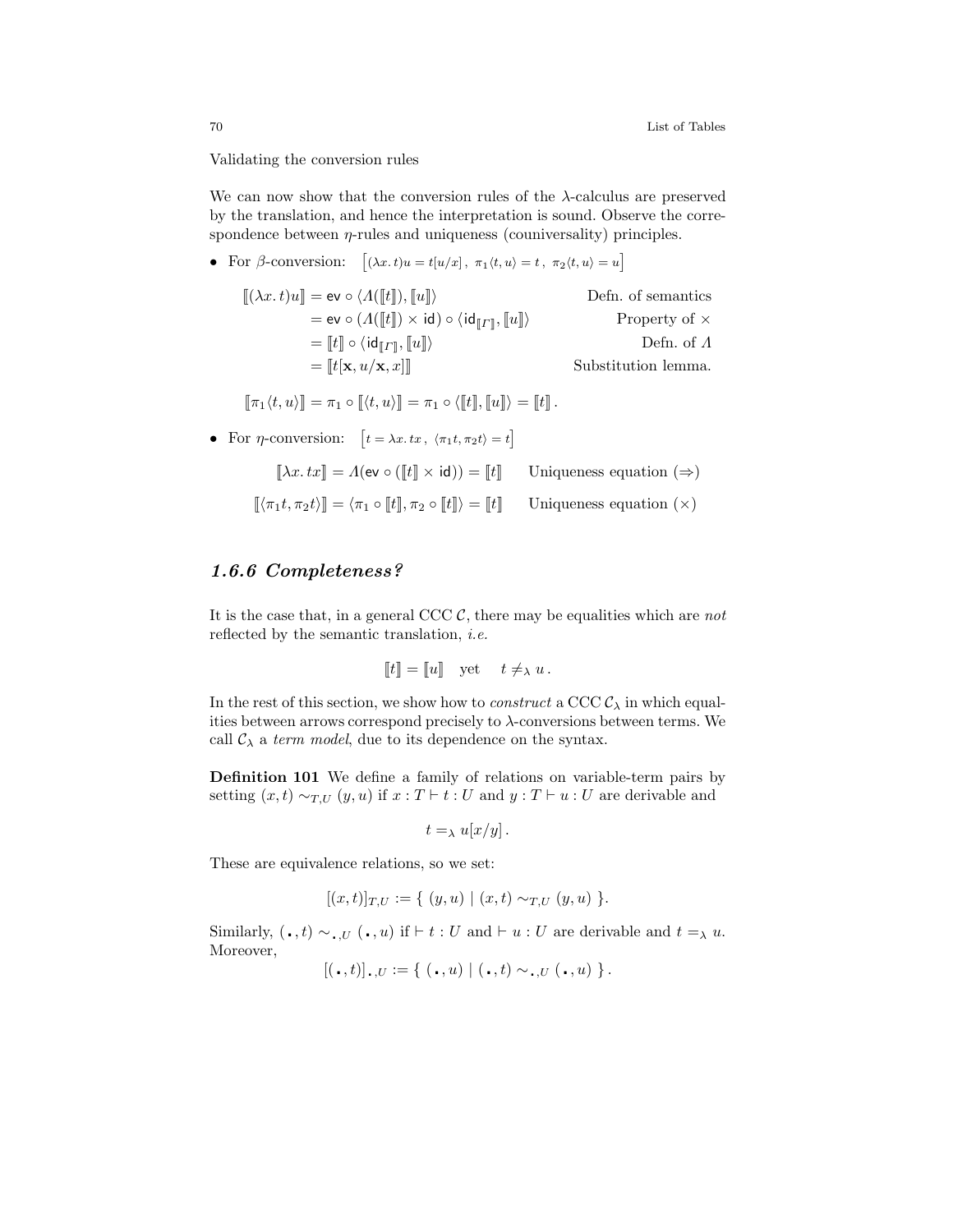We denote  $[(x, t)]_{T,U}$  simply by  $[x, t]$ , and  $[(\cdot, t)]_{I,U}$  simply by  $[\cdot, t]$  (these are not to be confused with copairings!). We proceed with  $C_{\lambda}$ .

**Definition 102** The category  $C_{\lambda}$  is defined as follows. We take as set of objects the set of  $\lambda$ -types augmented with a terminal object 1:

$$
Ob(\mathcal{C}_{\lambda}) := \{1\} \cup \{ \overline{T} \mid T \text{ a } \lambda \text{-type } \}
$$

The homsets of  $\mathcal{C}_{\lambda}$  contain equivalence relations on typed terms (defini-tion [101\)](#page-69-0), or terminal arrows  $\tau$ :

$$
\mathcal{C}_{\lambda}(\widetilde{T}, \widetilde{U}) := \{ [x, t] \mid x : T \vdash t : U \text{ is derivable } \}
$$
  

$$
\mathcal{C}_{\lambda}(\mathbf{1}, \widetilde{U}) := \{ [ \cdot, t] \mid \vdash t : U \text{ is derivable } \}
$$
  

$$
\mathcal{C}_{\lambda}(A, \mathbf{1}) := \{ \tau_A \}
$$

The identities are:

$$
\mathrm{id}_{\widetilde{T}}:=[x,x]\,,\quad\mathrm{id}_\mathbf{1}:=\tau_\mathbf{1}\,,
$$

and arrow composition is defined by:

$$
[x,t] \circ [y,u] := [y,t[u/x]]
$$
  
\n
$$
[x,t] \circ [\cdot, u] := [\cdot, t[u/x]]
$$
  
\n
$$
[\cdot, t] \circ \tau_A := \begin{cases} [y,t] & \text{if } A = \widetilde{U} \\ [\cdot, t] & \text{if } A = 1 \end{cases}
$$
  
\n
$$
\tau_B \circ h := \tau_A \qquad (h \in \mathcal{C}_{\lambda}(A, B))
$$

Note that, for each variable x', any arrow  $[x,t] : \tilde{T} \to \tilde{U}$  can be written in the form  $[x', t']$ , since  $t = (t[x'/x])[x/x']$  and therefore  $[x, t] = [x', t[x'/x]]$ .

#### **Proposition 103**  $C_{\lambda}$  is a category.

Proof: It is not difficult to see that id's are identities. For associativity, we show the most interesting case (and leave the rest as an exercise):

$$
[x, t] \circ ([y, u] \circ [z, v]) = [x, t] \circ [z, u[v/y]] = [z, t[(u[v/y])/x]],
$$
  

$$
([x, t] \circ [y, u]) \circ [z, v] = [y, t[u/x]] \circ [z, v] = [z, t[u/x][v/y]].
$$

By exercise [87,](#page-60-0) the above are equal.

**Proposition 104**  $C_{\lambda}$  has finite products.

**Proof:** Clearly, 1 is terminal with canonical arrows  $\tau_A : A \to \mathbf{1}$ . For (binary) products,  $\mathbf{1} \times A = A \times \mathbf{1} = A$ . Otherwise, define  $\widetilde{T} \stackrel{\pi_1}{\longleftarrow} \widetilde{T} \times \widetilde{U} \stackrel{\pi_2}{\longrightarrow} \widetilde{U}$  by:

 $\blacktriangle$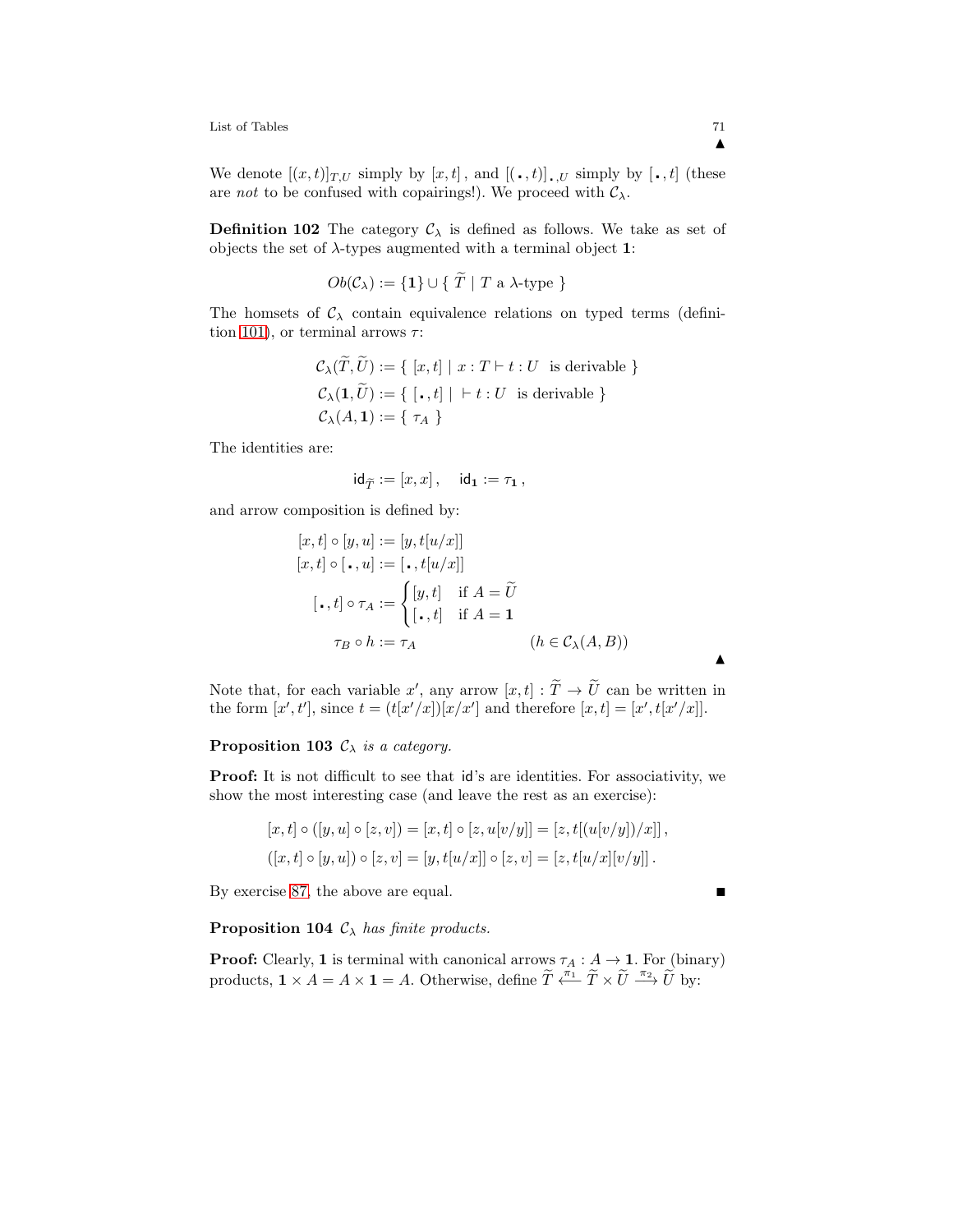$$
\widetilde{T} \times \widetilde{U} := \widetilde{T \times U}
$$

$$
\pi_i := [x, \pi_i x] \quad i = 1, 2.
$$

Given  $\widetilde{T} \stackrel{[x,t]}{\longleftrightarrow} \widetilde{V} \stackrel{[x,u]}{\longrightarrow} \widetilde{U}$ , take  $\langle [x,t],[x,u] \rangle : \widetilde{V} \to \widetilde{T} \times \widetilde{U} := [x,\langle t,u \rangle]$ . Then:

$$
\pi_1 \circ \langle [x, t], [x, u] \rangle = [y, \pi_1 y] \circ [x, \langle t, u \rangle]
$$
 Definitions  
\n
$$
= [x, \pi_1 \langle t, u \rangle]
$$
Definition  
\n
$$
= [x, t]
$$
Definition  
\n
$$
\beta
$$
-conversion

Uniqueness left as exercise. The case of  $\widetilde{T} \stackrel{[ \cdot , t]}{\longleftarrow} \mathbf{1} \stackrel{[ \cdot , u]}{\longrightarrow} \widetilde{U}$  is similar.

**Proposition 105**  $C_{\lambda}$  has exponentials.

**Proof:** We have that  $1 \Rightarrow A = A$  and  $A \Rightarrow 1 = 1$ , with obvious evaluation arrows. Otherwise,

$$
\widetilde{U} \Rightarrow \widetilde{T} := \widetilde{U \to T}
$$
  
\n
$$
\text{ev}_{\widetilde{U}, \widetilde{T}} : (\widetilde{U} \Rightarrow \widetilde{T}) \times \widetilde{U} \longrightarrow \widetilde{T} := [x, (\pi_1 x)(\pi_2 x)]
$$

Given  $[x, t] : \widetilde{V} \times \widetilde{U} \to \widetilde{T}$ , take  $\Lambda([x, t]) := [x_1, \lambda x_2.t \{ \langle x_1, x_2 \rangle / x \}]$ . Then,

$$
\begin{aligned}\n\text{ev} \circ A([x,t]) \times \text{id} &= \text{ev} \circ \langle A([x,t]) \circ \pi_1, \text{id} \circ \pi_2 \rangle \\
&= \text{ev} \circ \langle [x_1, \lambda x_2.t[\langle x_1, x_2 \rangle / x]] \circ [y, \pi_1 y], [y, \pi_2 y] \rangle \\
&= \text{ev} \circ \langle [y, \lambda x_2.t[\langle \pi_1 y, x_2 \rangle / x]], [y, \pi_2 y] \rangle \\
&= [z, (\pi_1 z)(\pi_2 z)] \circ [y, \langle \lambda x_2.t[\langle \pi_1 y, x_2 \rangle / x], \pi_2 y] \rangle \\
&= [y, (\pi_1 u)(\pi_2 u)] \stackrel{\beta}{=} [y, (\lambda x_2.t[\langle \pi_1 y, x_2 \rangle / x])(\pi_2 y)] \\
&= [y, t[\langle \pi_1 y, \pi_2 y \rangle / x]] \stackrel{\eta}{=} [y, t[y/x]] = [x, t]\n\end{aligned}
$$

Uniqueness left as exercise. The case of  $[x, t] : \mathbf{1} \times \widetilde{U} \to \widetilde{T}$  is similar.

Exercise 106 Complete the proof of the previous propositions.

Hence,  $C_{\lambda}$  is a CCC and a sound model of the simply-typed  $\lambda$ -calculus. Moreover, applying our translation from the  $\lambda$ -calculus to a CCC (definition [96\)](#page-66-0) we can show that we have

$$
[[\Gamma \vdash t : T]] = [x, t[\pi_i x / x_i]_{i=1..n}]
$$

where  $\Gamma = \{x_1 : T_1, ..., x_n : T_n\}$ ,  $x \notin \Gamma$  and  $x : \prod_{i=1}^n T_i$ . Then,

$$
t =_{\lambda} u \iff [ [ \Gamma \vdash t : T ] ] = [ [ \Gamma \vdash u : T ] ] .
$$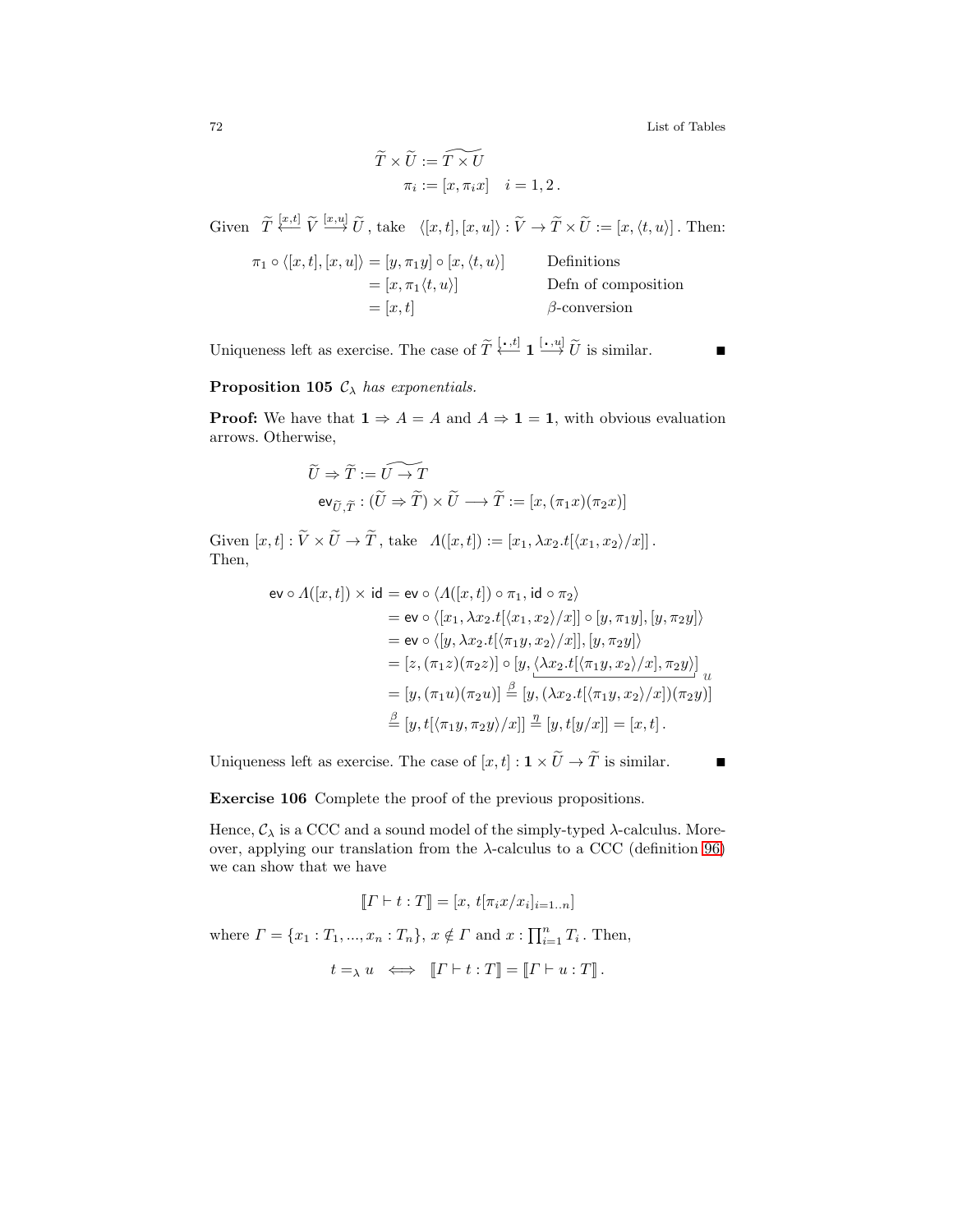This means that our term model is complete.

# 1.6.7 Exercises

- 1. Give Natural Deduction proofs of the following sequents.
	- $\bullet \vdash (A \supset B) \supset ((B \supset C) \supset (A \supset C))$
	- $\bullet \vdash (A \supset (A \supset B)) \supset (A \supset B)$
	- $\bullet + (C \supset A) \supset ((C \supset B) \supset (C \supset (A \wedge B)))$
	- $\bullet \vdash (A \supset (B \supset C)) \supset ((A \supset B) \supset (A \supset C))$

In each case, give the corresponding  $\lambda$ -term and the corresponding arrow in a CCC C.

- 2. For each of the following  $\lambda$ -terms, find a type for it. Try to find the 'most general' type, built from 'type variables'  $\alpha$ ,  $\beta$  etc. For example, the most general type for the identity  $\lambda x. x$  is  $\alpha \to \alpha$ . In each case, give the derivation of the type for this term (where you may assume that types can be built up from type variables as well as base types).
	- $\lambda f. \lambda x. fx$
	- $\lambda x. \lambda y. \lambda z. x(yz)$
	- $\lambda x. \lambda y. \lambda z. xzy$
	- $\lambda x. \lambda y. xyy$
	- $\lambda x. \lambda y. x$
	- $\lambda x. \lambda y. \lambda z. xz(yz)$

Reflect a little on the methods you used to do this exercise. Could they be made algorithmic?

# 1.7 Linearity

In the system of Natural Deduction, implicit in our treatment of assumptions in sequents

$$
A_1,\ldots,A_n\vdash A
$$

is that we can use them as many times as we want (including not at all). In this section we will explore the field that is opened once we apply restrictions to this approach, and thus render our treatment of assumptions more linear (or resource sensitive).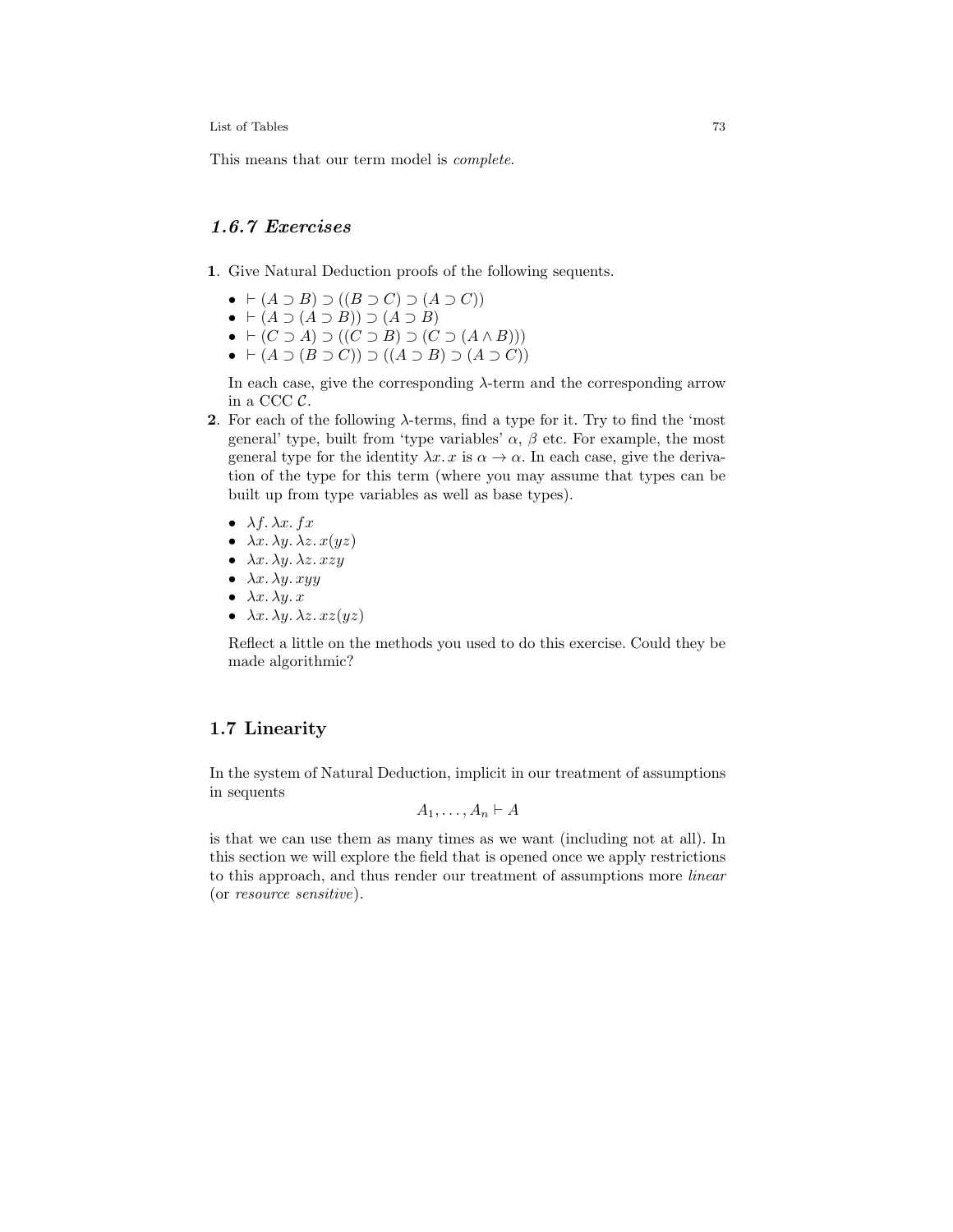## 1.7.1 Gentzen Sequent Calculus

In order to make the manipulation of assumptions more visible, we now represent the assumptions as a *list* (possibly with repetitions) rather than a set, and use explicit structural rules to control copying, deletion and interchange of assumptions.

<span id="page-73-0"></span>Definition 107 The *structural rules* for Logic are given in the following table.  $\qquad \qquad \blacktriangle$ 

| $A \vdash A$ <sup>Id</sup>                                  | $\frac{\Gamma, A, B, \Delta \vdash C}{\Gamma, B, A, \Delta \vdash C}$ Exch |
|-------------------------------------------------------------|----------------------------------------------------------------------------|
| $\frac{\Gamma, A, A \vdash B}{\Gamma, A \vdash B}$<br>Contr | $\frac{\Gamma \vdash B}{\Gamma \cdot A \vdash B}$ Weak                     |

Table 1.8: Structural Rules for Logic.

If we think of using proof rules backwards to reduce the task of proving a given sequent to various sub-tasks, then we see that the Contraction rule lets us duplicate premises, and the Weakening rule lets us discard them, while the Exchange rule merely lets us re-order them. The Identity axiom as given here is equivalent to the one with auxiliary premises given previously in the presence of Weakening.

The structural rules have clear categorical meanings in a category  $\mathcal C$  with products. Recalling the *diagonal transformation*  $\Delta_A := \langle id_A, id_A \rangle$  and the symmetry transformation  $s_{A,B} := \langle \pi_2, \pi_1 \rangle$ , the meanings are as follows.

$$
\begin{array}{ccc}\n\Gamma, A, B, \Delta \vdash C & f : \Gamma \times A \times B \times \Delta \longrightarrow C \\
\overline{\Gamma}, B, A, \Delta \vdash C & \text{Exch} & f \circ (\mathop{\mathsf{id}}\nolimits_{\Gamma} \times s_{A,B} \times \mathop{\mathsf{id}}\nolimits_{\Delta}) : \Gamma \times B \times A \times \Delta \longrightarrow C \\
\frac{\Gamma, A, A \vdash B}{\Gamma, A \vdash B} & \text{Contr} & f : \Gamma \times A \times A \longrightarrow B \\
\frac{\Gamma \vdash B}{\Gamma, A \vdash B} & \text{Weak} & f : \Gamma \longrightarrow B \\
\frac{f : \Gamma \longrightarrow B}{f \circ \pi_1 : \Gamma \times A \longrightarrow B}\n\end{array}
$$

In order to analyse Natural Deduction, Gentzen introduced sequent calculi based on Left and Right rules, instead of Introduction and Elimination rules. These kind of systems are more adequate for our discussion on linearity.

Definition 108 We define the Gentzen sequent calculus for  $\wedge$ ,  $\supset$  as the proof system obtained by the structural rules (def. [107\)](#page-73-0) and the rules in table [1.9](#page-74-0) for connectives.  $\blacktriangle$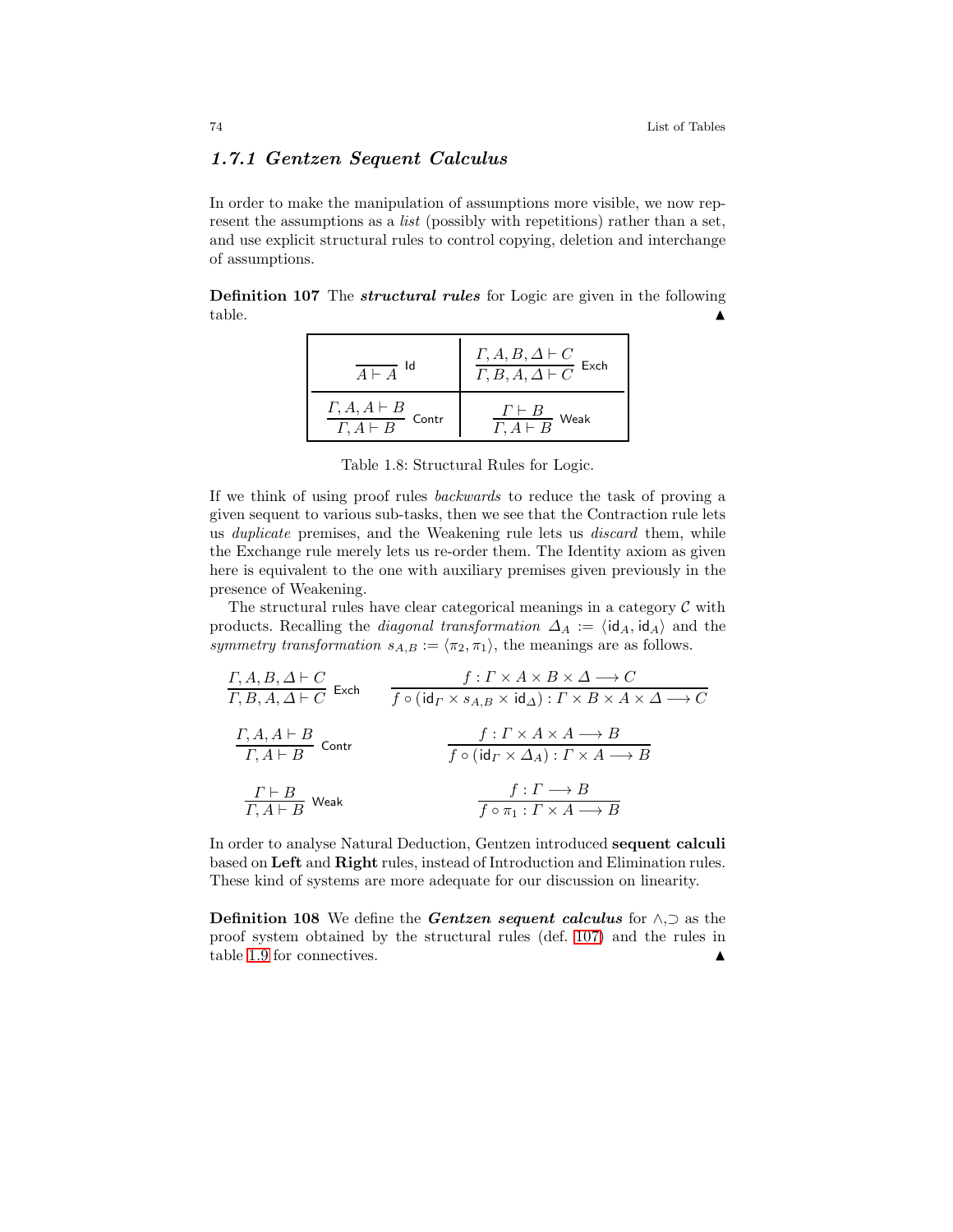| Conjunction                                                                               | Implication                                                                                      | $\mathrm{Cut}$                                                                  |
|-------------------------------------------------------------------------------------------|--------------------------------------------------------------------------------------------------|---------------------------------------------------------------------------------|
| $\frac{\Gamma \vdash A \quad \Delta \vdash B}{\Gamma, \Delta \vdash A \wedge B} \wedge R$ | $\frac{\Gamma, A \vdash B}{\Gamma \vdash A \supset B} \supset R$                                 | $\Gamma \vdash A \qquad A, \Delta \vdash B$<br>Cut<br>$\Gamma, \Delta \vdash B$ |
| $\frac{\Gamma, A, B \vdash C}{\Gamma, A \land B \vdash C} \land L$                        | $\frac{\Gamma\vdash A\quad B,\Delta\vdash C}{\Gamma,A\supset B,\Delta\vdash C}\supset\mathsf{L}$ |                                                                                 |

Table 1.9: Gentzen Sequent Calculus for ∧,⊃.

For example, the proof of ⊃-transitivity is now given as follows.

<span id="page-74-0"></span>

| ld<br>$B \vdash B$<br>$A \vdash A$                                      |  |
|-------------------------------------------------------------------------|--|
| $A, A \supset B \vdash B$                                               |  |
| $\overline{A \supset B, A \vdash B}$ Exch<br>$\overline{C \vdash C}$ ld |  |
| $A \supset B, A, B \supset C \vdash \overline{C}$<br>Exch               |  |
| $A \supset B, B \supset C, A \vdash C$<br>$\supset$ R                   |  |
| $A \supset B, B \supset C \vdash A \supset C$                           |  |

Exercise 109 Show that the Gentzen-rules are admissible in Natural Deduction. Moreover, show that the Natural Deduction rules are admissible in the Gentzen sequent calculus.

The Cut rule allows the use of *lemmas* in proofs. It also yields a *dynamics* of proofs via Cut Elimination, that is, a dynamics of proof transformations towards the goal of eliminating the uses of the Cut rule in a proof, *i.e.* removing all lemmas and making the proof completely 'explicit', meaning Cut-free. Such transformations are always possible, as is shown in the following seminal result of Gentzen (Hauptsatz).

Fact 110 (Cut Elimination) The Cut rule is admissible in the Gentzen sequent calculus without Cut.

# 1.7.2 Linear Logic

In the presence of the structural rules, the Gentzen sequent calculus is entirely equivalent to the Natural Deduction system we studied earlier. Nevertheless:

What happens if we drop the Contraction and Weakening rules (but keep the Exchange rule)?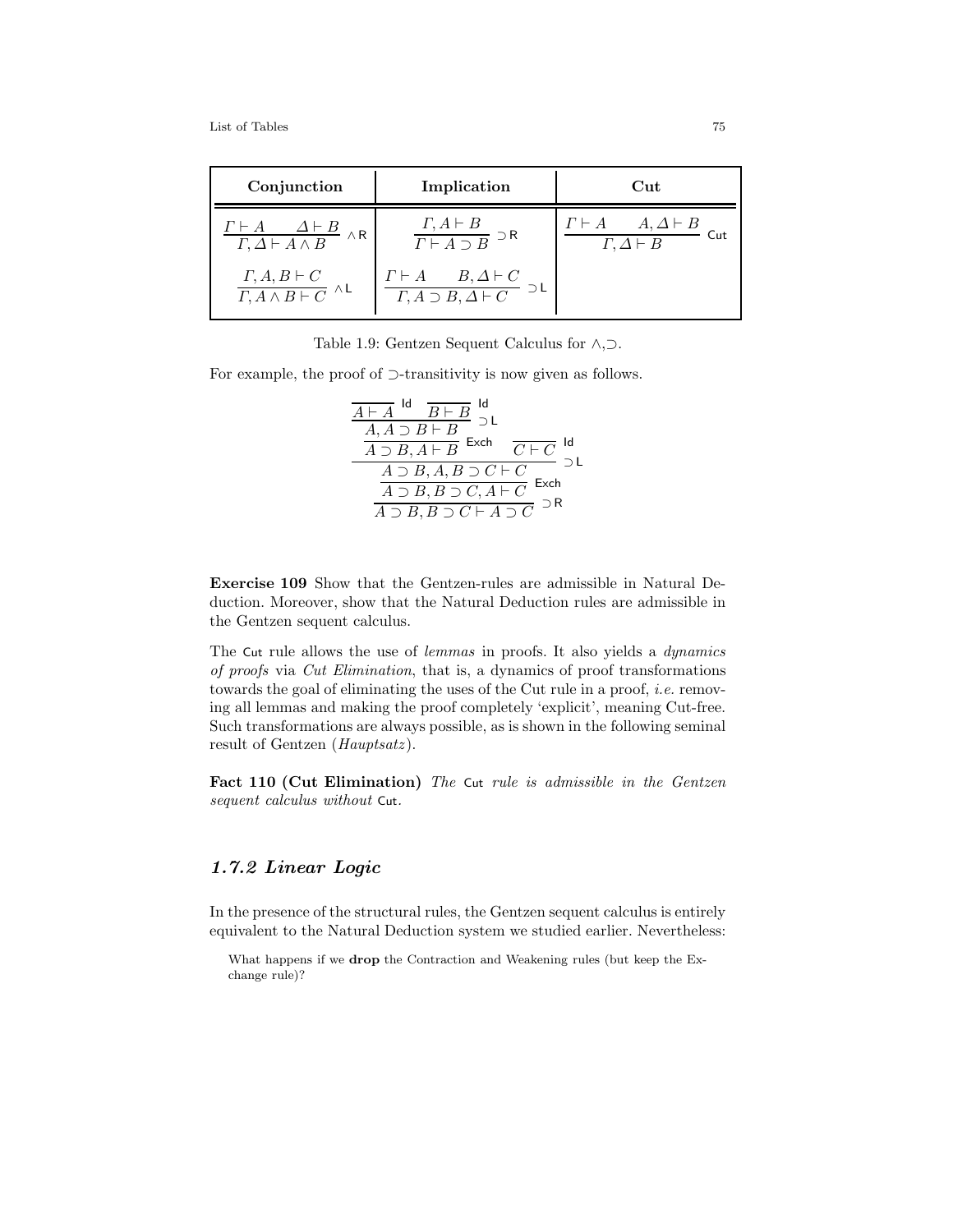Id

It turns out we can still make good sense of the resulting proofs, terms and categories, but now in the setting of a different, 'resource-sensitive' logic.

Definition 111 *Multiplicative Linear logic* is a variant of standard logic with *linear* logical connectives. The multiplicative connectives for conjunction and implication are  $\otimes$  and  $\multimap$ . Proof sequents are of the form  $\Gamma \vdash A$ , where  $\Gamma$ is now a multiset. The proof rules for ⊗,⊸-Linear Logic, given in table [1.10,](#page-75-0) are the multiplicative versions of the Gentzen rules.  $\blacktriangle$ 

| Conjunction                                                                                   | Implication                                                                                                 | $\mathrm{Cut}$                                                           |
|-----------------------------------------------------------------------------------------------|-------------------------------------------------------------------------------------------------------------|--------------------------------------------------------------------------|
| $\frac{\Gamma\vdash A\qquad \Delta\vdash B}{\Gamma,\Delta\vdash A\otimes B}\otimes\mathsf{R}$ | $\frac{\Gamma, A \vdash B}{\Gamma \vdash A \multimap B} \multimap R$                                        | $A, \Delta \vdash B$<br>$\Gamma \vdash A$<br>$T, \Delta \vdash B$<br>Cut |
| $\frac{\Gamma, A, B \vdash C}{\Gamma, A \otimes B \vdash C}$ $\otimes$ L                      | $\frac{\varGamma\vdash A\qquad B,\Delta\vdash C}{\varGamma,A\multimap B,\Delta\vdash C}\multimap\textsf{L}$ |                                                                          |

<span id="page-75-0"></span>Table 1.10: Rules for ⊗,⊸-Linear Logic.

Multiplicativity here means the use of *disjoint* (*i.e.* non-overlapping) contexts. The use of multisets allows us to omit explicit use of the Exchange rule in our proof system.

Note that the given system satisfies Cut-elimination, and this leans heavily on the ⊸L rule. We could have used instead the following rule,

$$
\frac{\varGamma\vdash A\multimap B\qquad\varDelta\vdash A}{\varGamma,\varDelta\vdash B}\multimap \mathsf{E}
$$

which is more intuitive computationally, but then cut-elimination would fail. Note, though, that:

$$
\multimap \mathsf{L}\:, \: \mathsf{Cut}\:, \: \mathsf{Id}\: \: \equiv \: \multimap \mathsf{E}\:, \: \mathsf{Cut}\:, \: \mathsf{Id}\:.
$$

This is shown as follows.

$$
\frac{\Gamma \vdash A \quad \overline{A \multimap B \vdash A \multimap B} \quad \text{Id}}{\Gamma, A \multimap B \vdash B} \multimap \text{E} \quad B, \Delta \vdash C \quad \text{Cut} \quad \frac{\Gamma \vdash A \quad \overline{B \vdash B} \quad \text{Id}}{\Gamma, \Delta \vdash B} \quad \text{Cut} \quad \frac{\Gamma \vdash A \multimap B \quad \overline{A \multimap B, \Delta \vdash B}}{\Gamma, \Delta \vdash B} \quad \text{Cut}
$$

The resource-sensitive nature of Linear Logic is reflected in the following exercise.

Exercise 112 Can you construct proofs in Linear Logic of the following sequents? (Hint: Use the Cut Elimination property.)

- $A \vdash A \otimes A$
- $(A \otimes A) \multimap B \vdash A \multimap B$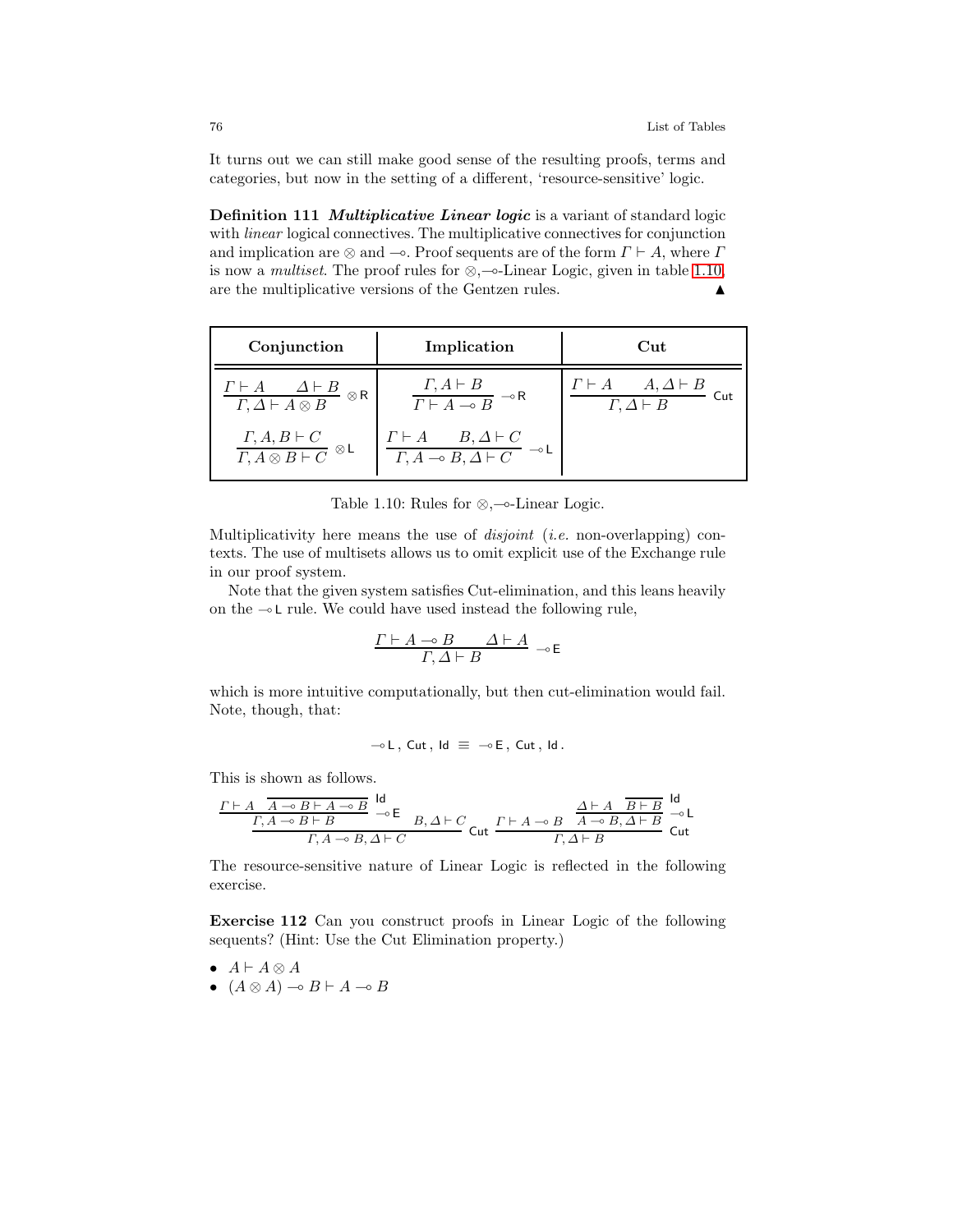$\bullet$   $\vdash A \multimap (B \multimap A)$ 

Related to linear logic is the *linear*  $\lambda$ -calculus, which is a linear version of the simply-typed  $\lambda$ -calculus.

Definition 113 The *linear*  $\lambda$ -calculus is defined as follows.

| Type | $TY \ni T, U := b \mid T \neg U \mid T \otimes U$                                                                      |
|------|------------------------------------------------------------------------------------------------------------------------|
| Term | $TE \ni t, u := x \mid tu \mid \lambda x. t \mid t \otimes u \mid \text{let } z \text{ be } x \otimes y \text{ in } t$ |

Typing context  $\Gamma ::= \emptyset | x : T, \Gamma$ 

Terms are typed by use of the typing rules of table [1.11.](#page-76-0) Finally, the rules for  $\beta$ -reduction are:

$$
(\lambda x. t)u \longrightarrow_{\beta} t[u/x]
$$
  
let  $t \otimes u$  be  $x \otimes y$  in  $v \longrightarrow_{\beta} v[t/x, u/y]$ .

Note here that, again,  $x : T, \Gamma$  stands for  $\{x : T\} \cup \Gamma$  with x not appearing in Γ. Note also that Cut-free proofs always yield terms in normal form.

| Variable<br>$\bf Cut$ | $x: T \vdash x: T$                                | $\Gamma \vdash t : T \quad x : T, \Delta \vdash u : U$<br>$\Gamma, \Delta \vdash u[t/x]: U$ |
|-----------------------|---------------------------------------------------|---------------------------------------------------------------------------------------------|
| Linear                | $\Gamma \vdash t : T \quad \Delta \vdash u : U$   | $\Gamma, x : T, y : U \vdash v : V$                                                         |
| <b>Tensor</b>         | $\Gamma, \Delta \vdash t \otimes u : T \otimes U$ | $\Gamma, z: T \otimes U \vdash$ let z be $x \otimes y$ in $v: V$                            |
| Linear                | $\Gamma, x: U \vdash t : T$                       | $\Gamma \vdash t : T \quad x : U, \Delta \vdash u : V$                                      |
| Function              | $\Gamma \vdash \lambda x. t : U \multimap T$      | $\Gamma, f: T \multimap U, \Delta \vdash u[ft/x]: V$                                        |

Table 1.11: Linear  $\lambda$ -calculus for  $\otimes, -\circ$ .

Term formation is now highly constrained by the form of the typing judgements. In particular,

<span id="page-76-0"></span>
$$
x_1:A_1,\ldots,x_k:A_k\vdash t:A
$$

now implies that each  $x_i$  occurs **exactly once** (free) in  $t$ .

Moreover, note that, for function application, instead of the rule on the LHS below, we could have used the more intuitive rule on the RHS.

$$
\frac{\Gamma\vdash t:T \qquad x:U,\Delta\vdash u:V}{\Gamma,f:T\multimap U,\Delta\vdash u[ft/x]:V} \qquad \qquad \frac{\Gamma\vdash t:A\multimap B\qquad \Delta\vdash u:A}{\Gamma,\Delta\vdash tu:B}
$$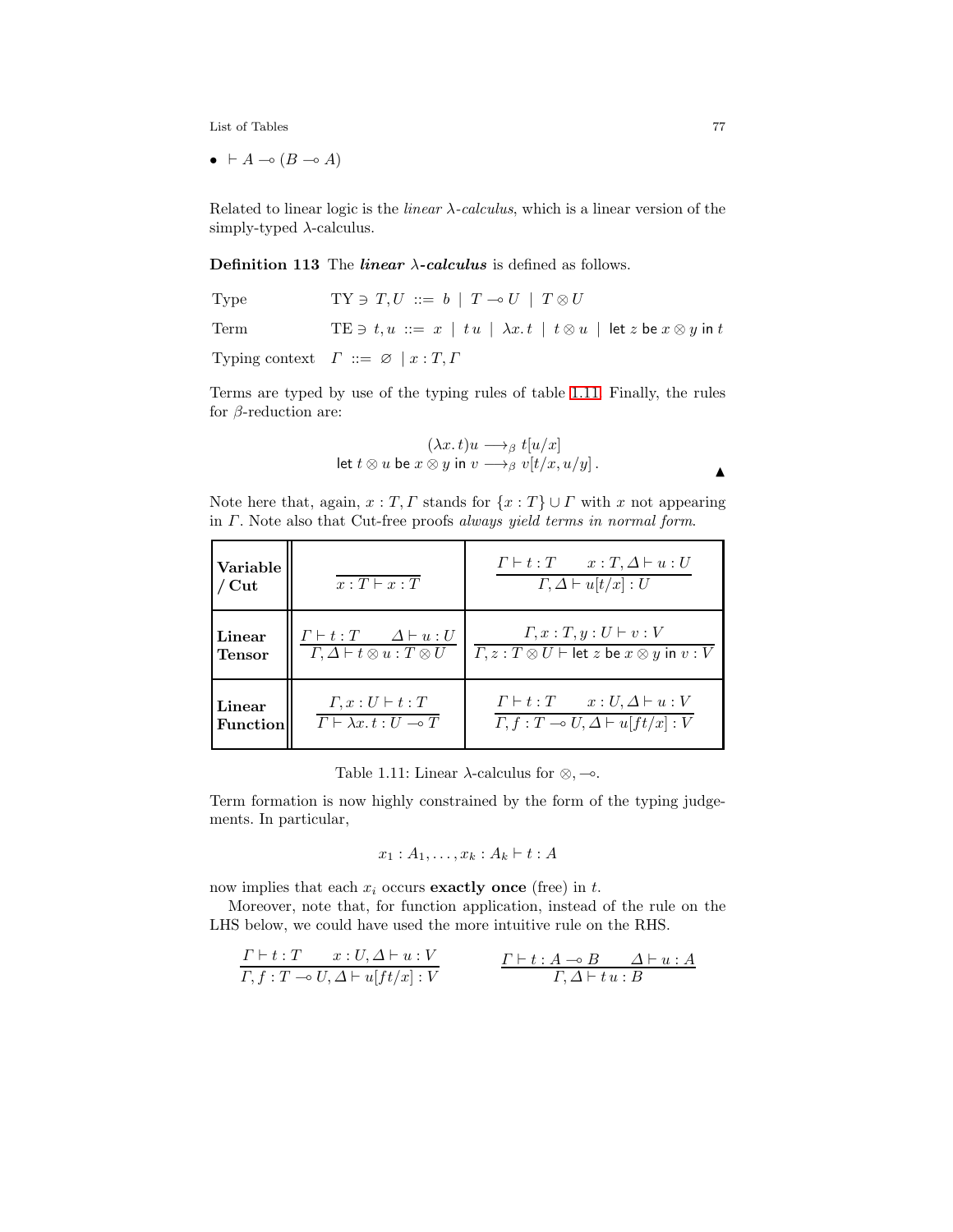As we did in the logic, we can show that the typing systems with one or the other rule are equivalent.

#### 1.7.3 Linear Logic in Monoidal Categories

We proceed to give a categorical counterpart to linearity by providing a categorical interpretation of linear logic. Note that CCC's are no longer adequate for this task as they contain arrows

$$
\Delta_A: A \longrightarrow A \times A, \quad \pi_1: A \times B \longrightarrow A
$$

which violate linearity. It turns out that the right setting is that of *symmetric* monoidal closed categories.

**Definition 114** A *monoidal category* is a structure  $(C, \otimes, I, a, l, r)$  where:

- $\mathcal C$  is a category,
- $\otimes$  :  $\mathcal{C} \times \mathcal{C} \rightarrow \mathcal{C}$  is a functor *(tensor)*,
- I is a distinguished object of  $\mathcal{C}$  (unit),
- $a, l, r$  are natural isomorphisms (*structural isos*) with components:

$$
a_{A,B,C}: A \otimes (B \otimes C) \xrightarrow{\cong} (A \otimes B) \otimes C
$$
  

$$
l_A: I \otimes A \xrightarrow{\cong} A \qquad r_A: A \otimes I \xrightarrow{\cong} A
$$

such that  $l_I = r_I : I \otimes I \to I$  and the following diagrams commute.



The monoidal diagrams ensure *coherence*, described by the slogan:

". . . 'all' diagrams involving a, l and r must commute."

Examples:

• Both products and coproducts give rise to monoidal structures—which are the common denominator between them. (But in addition, products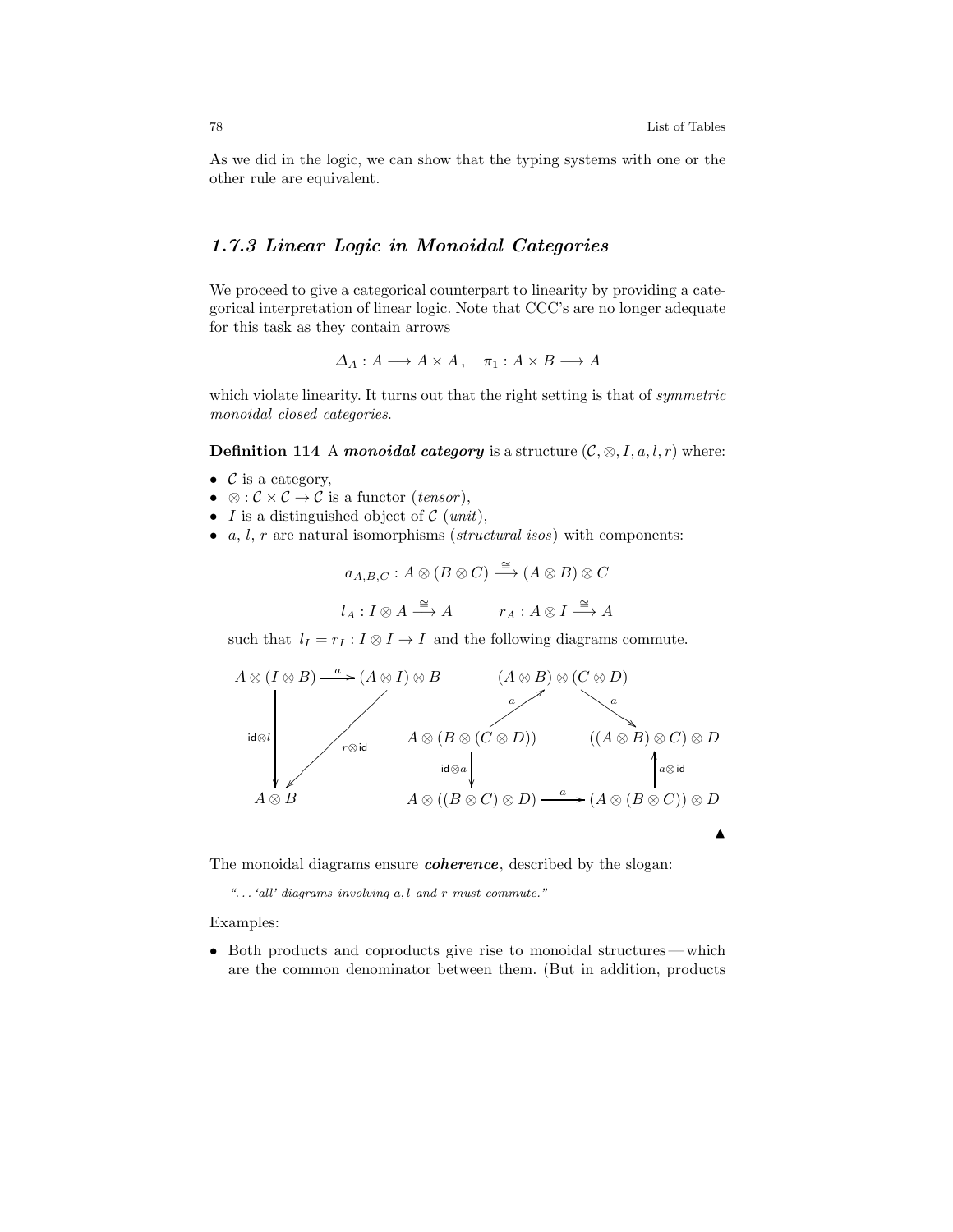have *diagonals* and *projections*, and coproducts have *codiagonals* and *in*jections.)

- $(N, \leq, +, 0)$  is a monoidal category.
- Rel, the category of sets and relations, with cartesian product (which is not the categorical product).
- Vect<sub>k</sub> with the tensor product.

Let us examine the example of Rel in some detail. We take  $\otimes$  to be the cartesian product, which is defined on relations  $R: X \to X'$  and  $S: Y \to Y'$ as follows.

$$
\forall (x, y) \in X \times Y, (x', y') \in X' \times Y'. (x, y)R \otimes S(x', y') \iff xRx' \wedge ySy'.
$$

It is not difficult to show that this is indeed a functor. Note that, in the case that R, S are functions,  $R \otimes S$  is the same as  $R \times S$  in Set. Moreover, we take each  $a_{A,B,C}$  to be the associativity function for products (in Set), which is an iso in Set and hence also in Rel. Finally, we take  $I$  to be the one-element set, and  $l_A, r_A$  to be the projection functions: their relational converses are their inverses in Rel. The monoidal diagrams commute simply because they commute in Set.

**Exercise 115** Verify that  $(N, \leq, +, 0)$  and **Vect**<sub>k</sub> are monoidal categories.

Tensors and products

As we mentioned earlier, products are tensors with extra structure: natural diagonals and projections. This fact, which reflects no-cloning and no-deleting of Linear Logic, is shown as follows.

**Proposition 116** Let C be a monoidal category  $(C, \otimes, I, a, l, r)$ .  $\otimes$  induces a product structure iff there exist natural diagonals and projections, i.e. natural transformations given by arrows

 $d_A: A \longrightarrow A \otimes A$ ,  $p_{A,B}: A \times B \longrightarrow A$ ,  $q_{A,B}: A \times B \longrightarrow B$ ,

such that the following diagrams commute.



**Proof:** The "only if" direction is straightforward. For the converse, let  $\mathcal{C}$ be monoidal with natural projections and diagonals. Then, we take product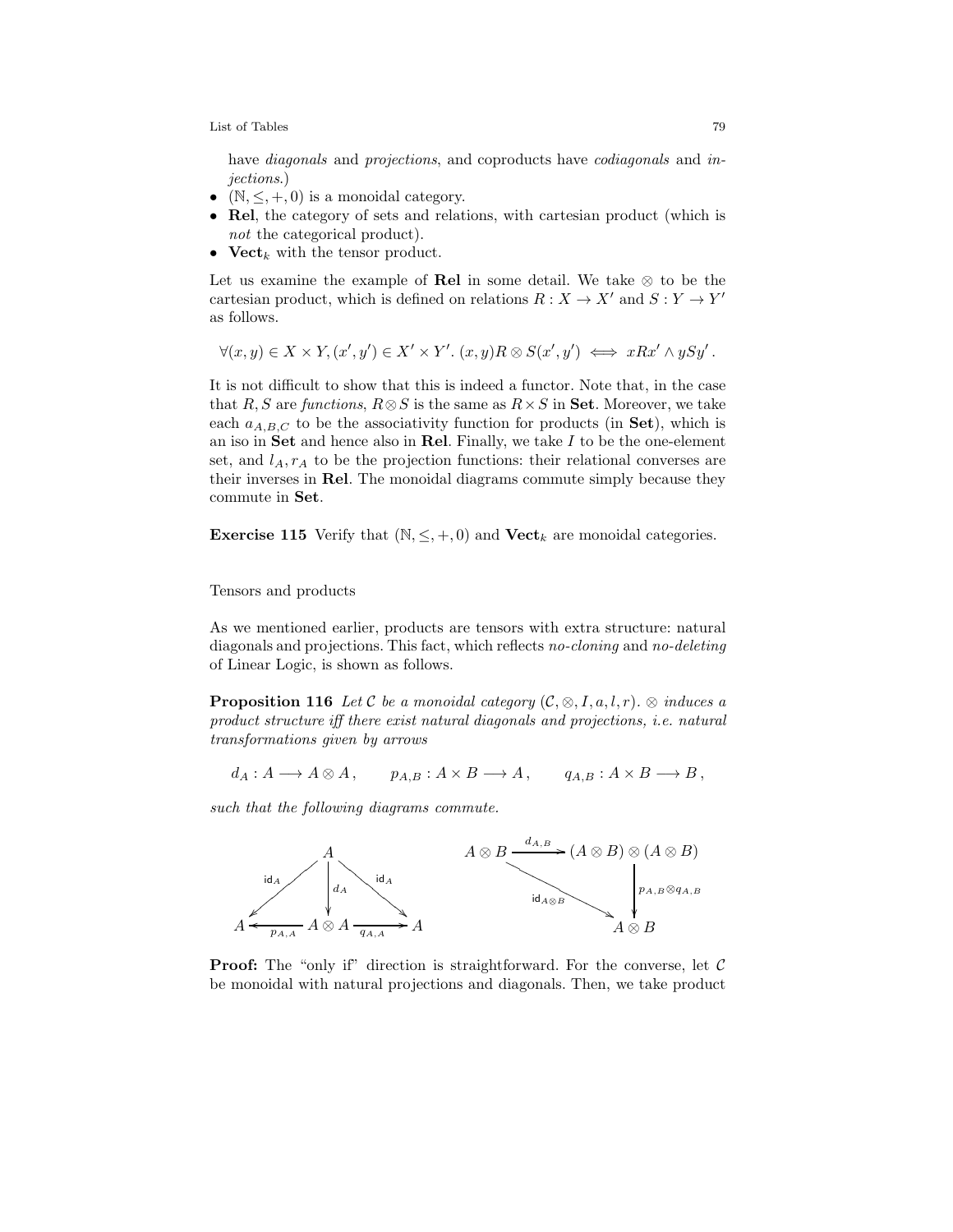pairs to be pairs of the form

$$
A \stackrel{p_{A,B}}{\longleftarrow} A \otimes B \stackrel{q_{A,B}}{\longrightarrow} B.
$$

Moreover, for any pair of arrows  $B \stackrel{f}{\longleftarrow} A \stackrel{g}{\longrightarrow} C$ , define

$$
\langle f, g \rangle := A \xrightarrow{d_A} A \otimes A \xrightarrow{f \otimes g} B \otimes C.
$$

Then the product diagram commutes. For example:



For uniqueness, if  $h : A \to B \otimes C$  then the following diagram commutes,



#### SMCC's

Linear Logic is interpreted in monoidal categories with two more pieces of structure: monoidal symmetry and closure. The former allows the Exchange rule to be interpreted, while the latter realises linear implication.

Definition 117 A symmetric monoidal category is a monoidal category  $(C, \otimes, I, a, l, r)$  with an additional natural isomorphism (symmetry),

$$
s_{A,B}: A \otimes B \stackrel{\cong}{\longrightarrow} B \otimes A
$$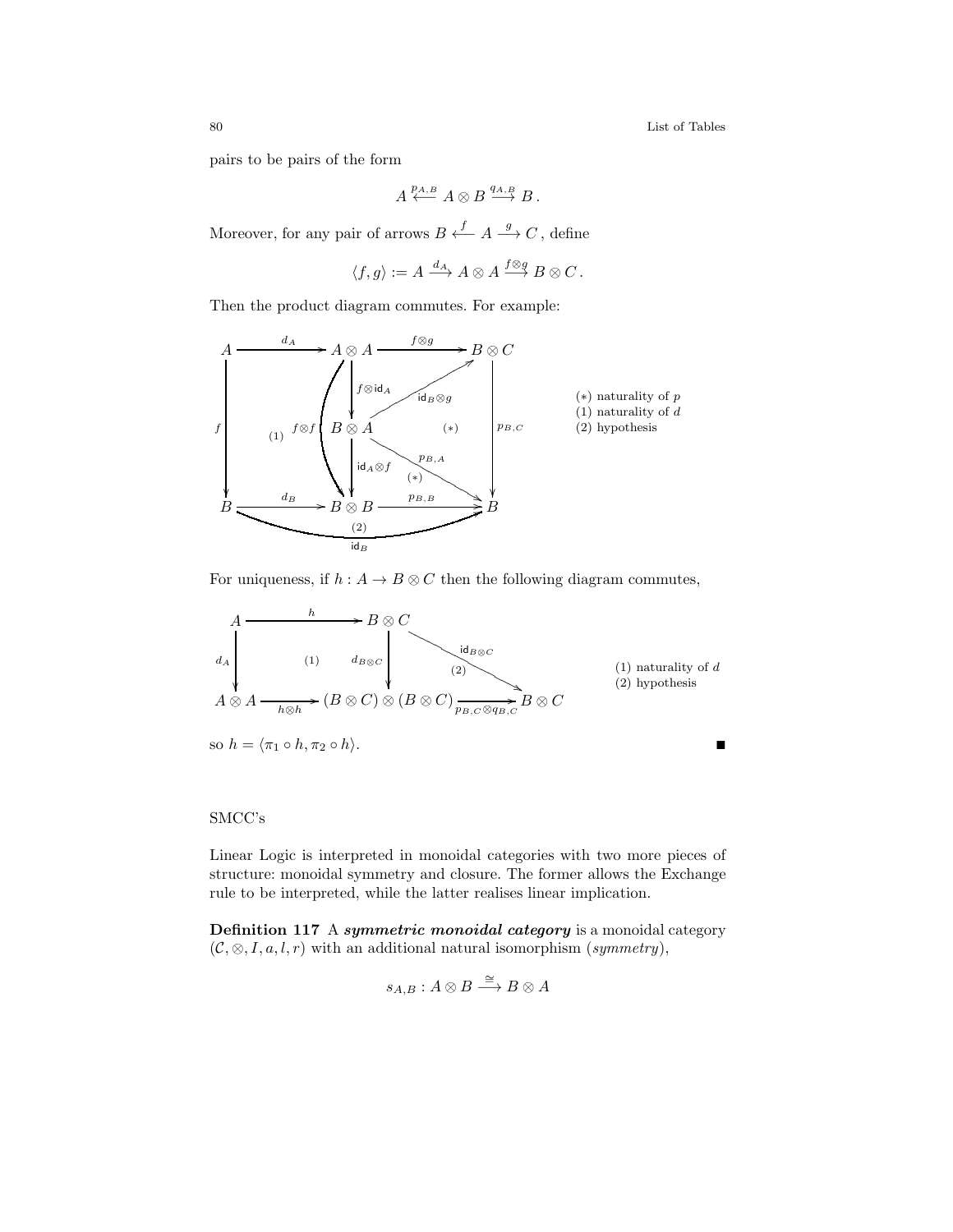such that  $s_{B,A} = s_{A,B}^{-1}$  and the following diagrams commute.

$$
A \otimes I \xrightarrow{s} I \otimes A
$$
  
\n
$$
A \otimes (B \otimes C) \xrightarrow{id \otimes s} A \otimes (C \otimes B) \xrightarrow{a} (A \otimes C) \otimes B
$$
  
\n
$$
\downarrow
$$
  
\n
$$
A \otimes (B \otimes C) \xrightarrow{id \otimes s} A \otimes (C \otimes B) \xrightarrow{a} (A \otimes C) \otimes B
$$
  
\n
$$
A \otimes (A \otimes B) \otimes C \xrightarrow{s} C \otimes (A \otimes B) \xrightarrow{a} (C \otimes A) \otimes B
$$

Definition 118 A symmetric monoidal closed category (SMCC) is a symmetric monoidal category  $(C, \otimes, I, a, l, r, s)$  such that, for each object A, there is a couniversal arrow to the functor

$$
\_ \otimes A : \mathcal{C} \longrightarrow \mathcal{C} \, .
$$

That is, for all pairs  $A, B$ , there is an object  $A \rightarrow B$  and a morphism

$$
\text{ev}_{A,B}: (A \multimap B) \otimes A \longrightarrow B
$$

such that, for every morphism  $f : C \otimes A \rightarrow B$ , there is a *unique* morphism  $\Lambda(f): C \to (A \multimap B)$  such that

$$
\operatorname{ev}_{A,B} \circ (A(f) \otimes \operatorname{id}_A) = f.
$$

Note that, although we use notation borrowed from CCC's  $(ev, A)$ , these are different structures! Examples of symmetric monoidal closed categories are **Rel, Vect**<sub>k</sub>, and (a *fortiori*) cartesian closed categories.

Exercise 119 Show that Rel is a symmetric monoidal closed category.

Linear logic in SMCC's

Just as cartesian closed categories correspond to ∧,⊃-logic (and simplytyped λ-calculus), so do symmetric monoidal closed categories correspond to  $\otimes$ ,  $\sim$ -logic (and linear  $\lambda$ -calculus).

So let  $\mathcal C$  be a symmetric monoidal closed category. The interpretation of a linear sequent

$$
A_1,\ldots,A_k\vdash A
$$

will be a morphism

$$
f:A_1\otimes\cdots\otimes A_k\longrightarrow A.
$$

To be precise in our interpretation, we will again treat contexts as lists of formulas, and explicitly interpret the Exchange rule by: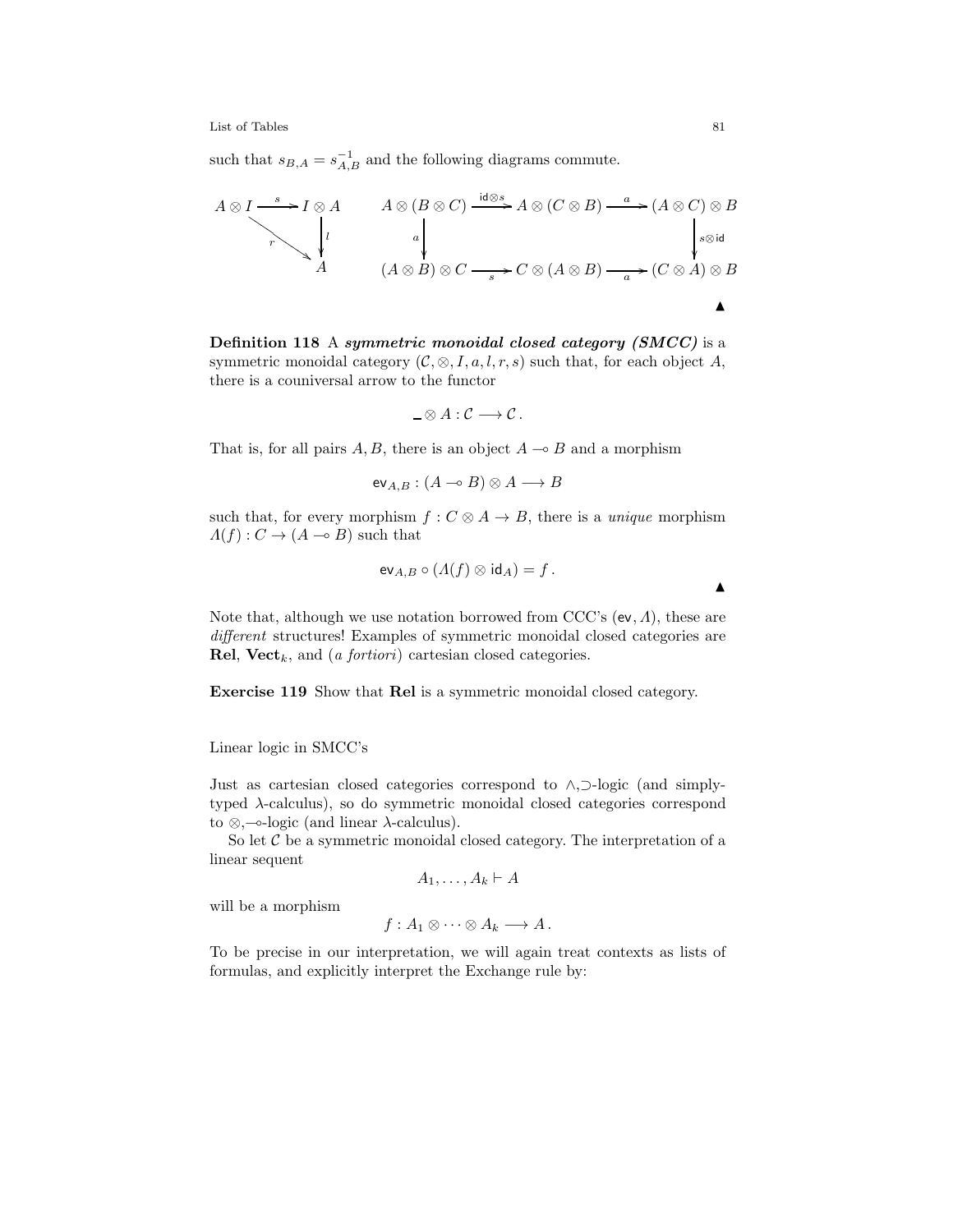$$
\frac{\Gamma, A, B, \Delta \vdash C}{\Gamma, B, A, \Delta \vdash C} \qquad \frac{f: \Gamma \otimes A \otimes B \otimes \Delta \longrightarrow C}{f \circ (\mathrm{id}_{\Gamma} \otimes s_{B,A} \otimes \mathrm{id}_{\Delta}) : \Gamma \otimes B \otimes A \otimes \Delta \longrightarrow C}
$$

| $A \vdash A$                                        | $\mathsf{id}_A: A \longrightarrow A$                                                 |
|-----------------------------------------------------|--------------------------------------------------------------------------------------|
| $\Gamma \vdash A \qquad A, \Delta \vdash B$         | $f: \Gamma \longrightarrow A$ $g: A \otimes \Delta \longrightarrow B$                |
| $\Gamma, \Delta \vdash B$                           | $g \circ (f \otimes id_{\Delta}) : \Gamma \otimes \Delta \longrightarrow B$          |
| $\Gamma \vdash A \qquad \Delta \vdash B$            | $f: \Gamma \longrightarrow A$ $g: \Delta \longrightarrow B$                          |
| $\Gamma, \Delta \vdash A \otimes B$                 | $f \otimes g : \Gamma \otimes \Delta \longrightarrow A \otimes \overline{B}$         |
| $\Gamma, A, B \vdash C$                             | $f:(\Gamma\otimes A)\otimes B\longrightarrow C$                                      |
| $\Gamma, A \otimes B \vdash C$                      | $f \circ a_{\Gamma,A,B} : \Gamma \otimes (A \otimes B) \longrightarrow C$            |
| $\Gamma, A \vdash B$                                | $f: \varGamma \otimes A \longrightarrow B$                                           |
| $\Gamma \vdash A \multimap B$                       | $\Lambda(f): \Gamma \longrightarrow (A \multimap B)$                                 |
| $\Gamma \vdash A \multimap B \quad \Delta \vdash A$ | $f: \Gamma \longrightarrow (A \longrightarrow B) \qquad g: \Delta \longrightarrow A$ |
| $\Gamma, \Delta \vdash B$                           | $ev_{A,B} \circ (f \otimes g) : \Gamma \otimes \Delta \longrightarrow B$             |

The rest of the rules are translated as follows.

Table 1.12: Categorical Translation of ⊗,⊸-Linear Logic.

Note that, because of coherence in monoidal categories, we will not be scholastic with associativity arrows  $a$  in our translations and will usually omit them. For the same reason, consecutive applications of tensor will be written without specifying associativity, e.g.  $A_1 \otimes \cdots \otimes A_n$ .

**Exercise 120** Let  $\mathcal C$  be a symmetric monoidal closed category. Give the interpretation of the ⊸-left rule in  $\mathcal{C}$ :

$$
\frac{\Gamma\vdash A\qquad B,\Delta\vdash C}{\Gamma,A\multimap B,\Delta\vdash C}\multimap\textsf{L}
$$

Exercise 121 Is it possible to translate ⊗, $\sim$ -logic into a CCC  $\mathcal{C}$ ? Is this in accordance with linearity of ⊗,⊸-logic?

# 1.7.4 Beyond the Multiplicatives

Linear Logic has three 'levels' of connectives, each describing a different aspect of standard logic:

• The **multiplicatives**: e.g.  $\otimes$ ,  $\multimap$ ,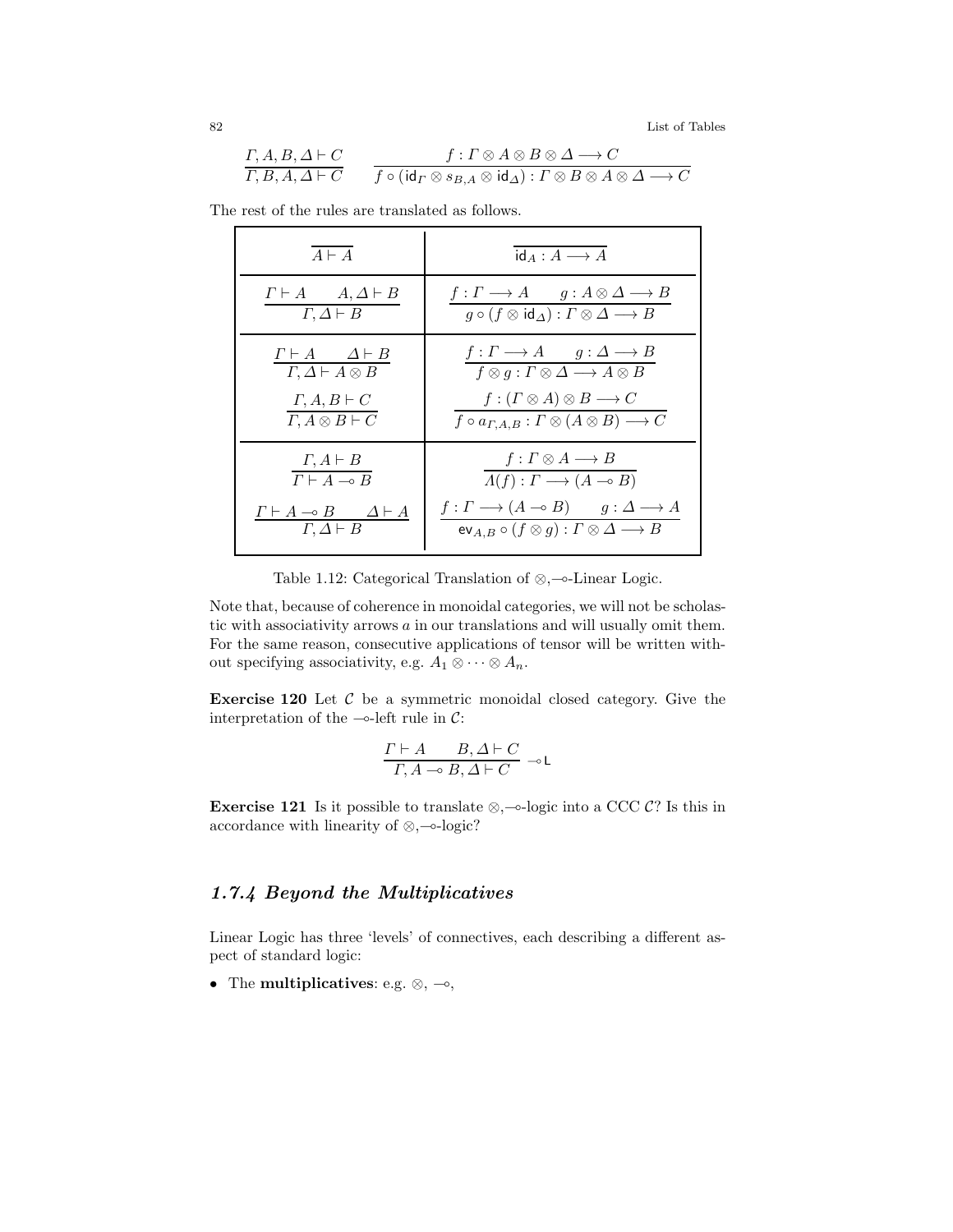- The **additives**: *additive conjunction* & and *disjunction*  $\oplus$ ,
- The exponentials, allowing controlled access to copying and discarding.

<span id="page-82-0"></span>We focus on additive conjunction and the exponential "!", which will allow us to recover the 'expressive power' of standard ∧,⊃-logic.

**Definition 122** The logical connective for **additive disjunction** is &, and the related proof rules are the following.

$$
\frac{\Gamma \vdash A \qquad \Gamma \vdash B}{\Gamma \vdash A \& B} \& R \qquad \frac{\Gamma, A \vdash C}{\Gamma, A \& B \vdash C} \& L \qquad \frac{\Gamma, B \vdash C}{\Gamma, A \& B \vdash C} \& L
$$

So additive conjunction has proof rules that are identical to those of standard conjunction  $(\wedge)$ . Note though that, since by linearity an argument of type A & B can only be used once, each use of a left rule for & makes a onceand-for-all *choice* of a projection. On the other hand,  $A \otimes B$  represents a conjunction where both projections must be available.

Additive conjunction can be interpreted in any symmetric monoidal category with products, *i.e.* a category C with structure  $(\otimes, \times)$  where  $\otimes$  is a symmetric monoidal tensor and  $\times$  is a product.

$$
\frac{f:\varGamma\longrightarrow A\qquad g:\varGamma\longrightarrow B}{\langle f,g\rangle:\varGamma\longrightarrow A\times B\qquad\qquad\frac{f:\varGamma\otimes A\longrightarrow C}{f\circ(\mathrm{id}\otimes\pi_1):\varGamma\otimes(A\times B)\longrightarrow C}
$$

Moreover, we can extend the linear  $\lambda$ -calculus with term constructors for additive conjunction as follows.

$$
\frac{\Gamma \vdash t:A \qquad \Gamma \vdash u:B}{\Gamma \vdash \langle t, u \rangle : A \& B} \frac{\Gamma, x:A \vdash t:C}{\Gamma, z:A \& B \vdash \text{let } z = \langle x, - \rangle \text{ in } t:C}
$$
\n
$$
\frac{\Gamma, B \vdash C}{\Gamma, z:A \& B \vdash \text{let } z = \langle -, y \rangle \text{ in } t:C}
$$

The β-reduction rules related to these constructs are:

<span id="page-82-1"></span>let 
$$
\langle t, u \rangle = \langle x, - \rangle
$$
 in  $v \longrightarrow_{\beta} v[t/x]$   
let  $\langle t, u \rangle = \langle -, y \rangle$  in  $v \longrightarrow_{\beta} v[u/y]$ .

Finally, we can gain back the lost structural rules, in disciplined versions, by introducing an exponential bang operator ! which is a kind of modality enabling formulas to participate in structural rules.

Definition 123 The logical connective for **bang** is !, and the related proof rules are the following.

$$
\frac{\Gamma, A \vdash B}{\Gamma, 1A \vdash B} \text{ IL} \qquad \frac{\text{!}\Gamma \vdash A}{\text{!}\Gamma \vdash \text{!}A} \text{ !R} \qquad \frac{\Gamma \vdash B}{\Gamma, 1A \vdash B} \text{ Weak} \qquad \frac{\Gamma, \text{!}\,A, \text{!}\,A \vdash B}{\Gamma, \text{!}\,A \vdash B} \text{ Contr}
$$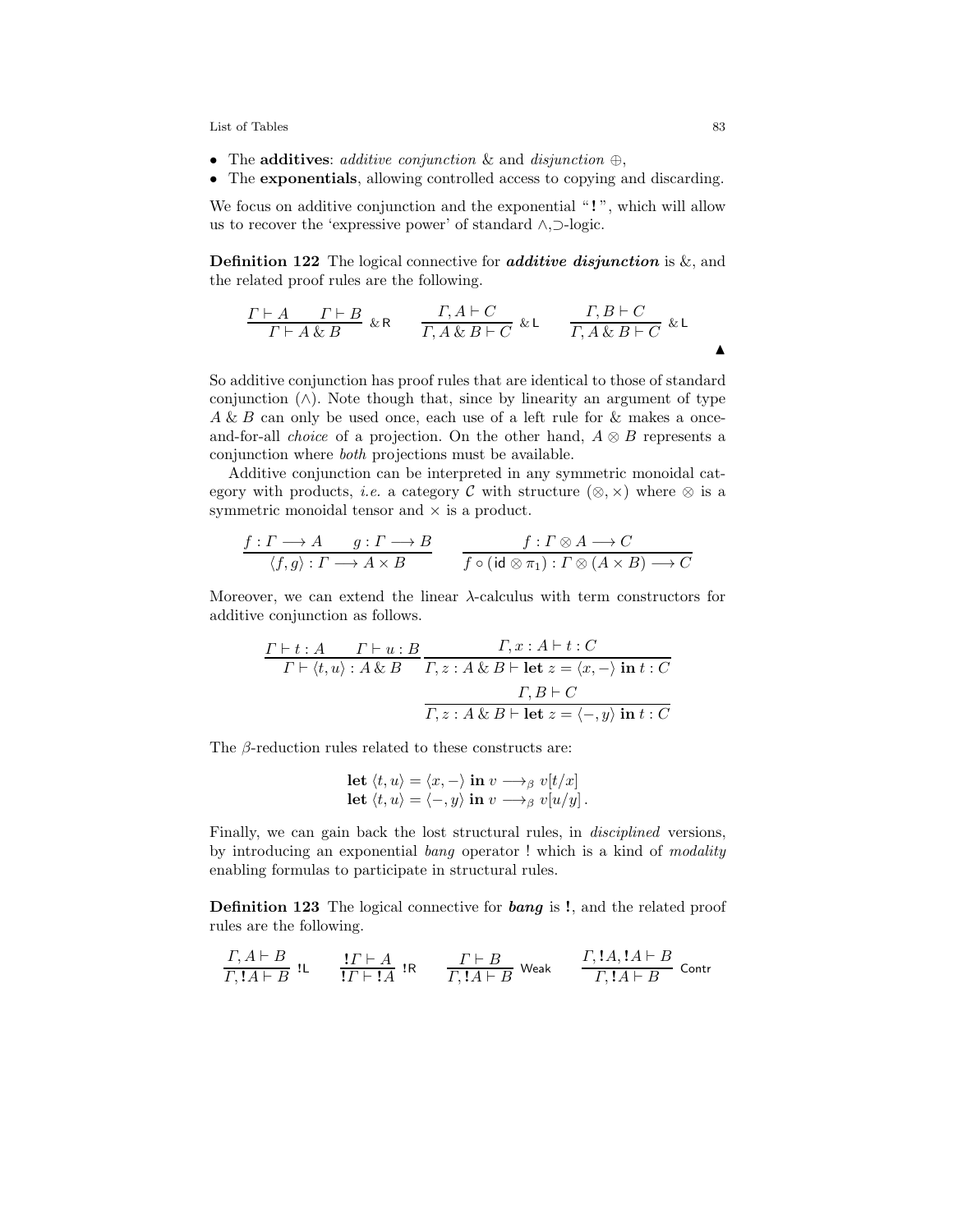Note that  $! \{A_1, ..., A_n\} := !A_1, ..., !A_n$ .

We can now see the discipline imposed on structural rules: in order for the rules to be applied, the participating formulas need to be tagged with a bang.

#### Interpreting standard Logic

We are now in position to recover the standard logical connectives  $\land$ ,  $\supset$  within Linear Logic. If we interpret

$$
A \supset B := A \to B
$$

$$
A \wedge B := A \& B
$$

and each  $\wedge$ ,  $\supset$ -sequent  $\Gamma \vdash A$  as  $!\Gamma \vdash A$ , then each proof rule of the Gentzen system for  $\land$ ,  $\supset$  is admissible in the proof system of Linear Logic for  $\otimes$ ,  $\neg$ ,  $\&$ ,!

Note in particular that the interpretation

$$
A \supset B \ := \ \mathord!A \multimap B
$$

decomposes the fundamental notion of implication into finer notions— like 'splitting the atom of logic'!

### 1.7.5 Exercises

1. Give proofs of the following sequents in Linear Logic.

a. ⊢  $A \multimap A$ b.  $A \rightarrow B, B \rightarrow C \vdash A \rightarrow C$ c.  $\vdash (A \multimap B \multimap C) \multimap (B \multimap A \multimap C)$ d.  $A \otimes (B \otimes C) \vdash (A \otimes B) \otimes C$ e.  $A \otimes B \vdash B \otimes A$ 

For each of the proofs constructed give:

- the corresponding linear  $\lambda$ -term,
- its interpretation in Rel.
- 2. Consider a symmetric monoidal closed category  $C$ .
	- a. Suppose the sequents  $\Gamma_1 \vdash A, \Gamma_2 \vdash B$  and  $A, B, \Delta \vdash C$  are provable and let their interpretations  $(i.e.$  the interpretations of their proofs) in C be  $f_1: \Gamma_1 \to A$ ,  $f_2: \Gamma_2 \to B$  and  $g: A \otimes B \otimes \Delta \to C$  respectively. Find then the interpretations  $h_1, h_2$  of the following proofs.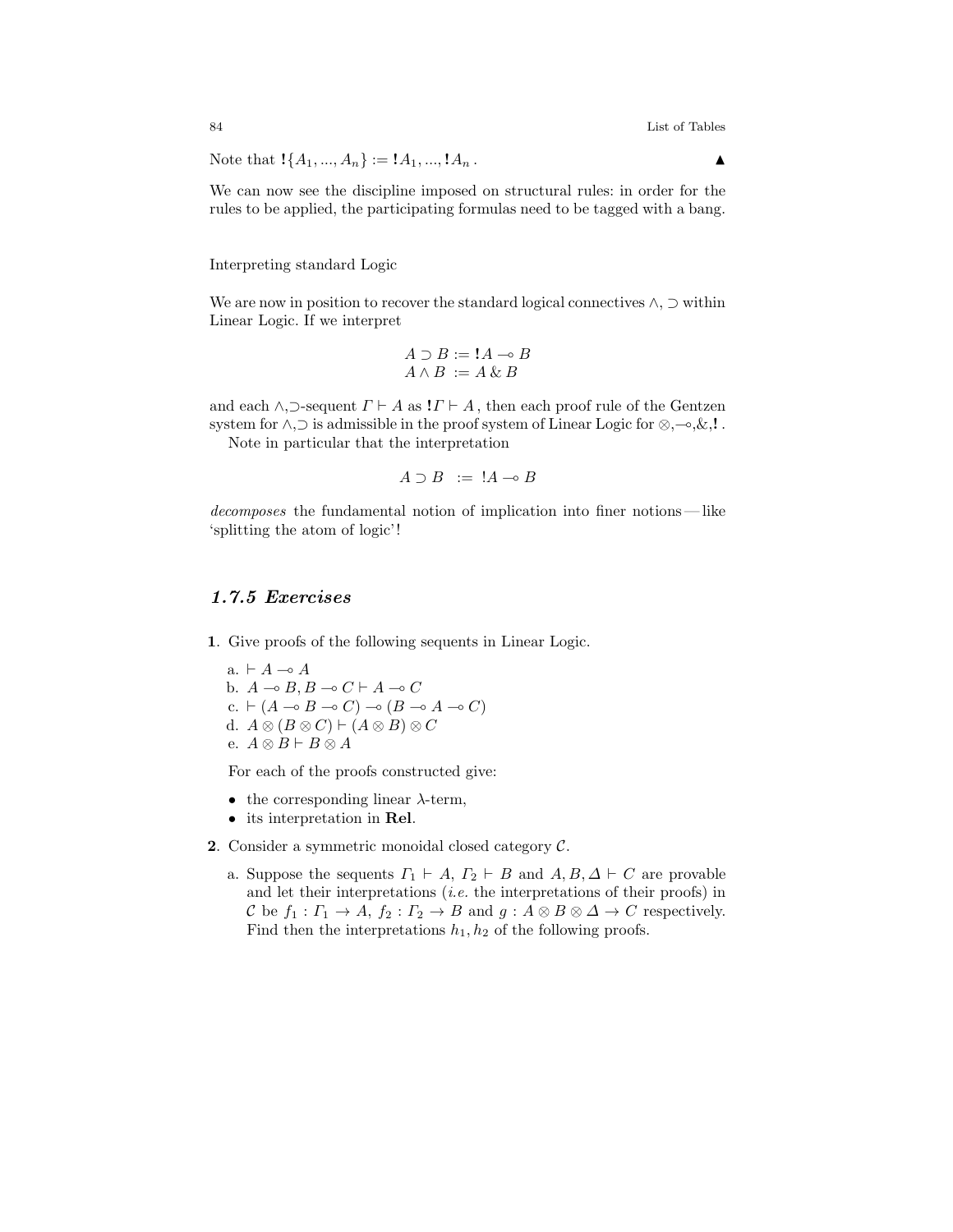$$
\frac{\begin{array}{c}\n\vdots \\
\frac{\Gamma_1 + A}{\Gamma_1 + A} & \frac{\Gamma_2 + B}{\Gamma_2 + B} \otimes R & \frac{A, B, \Delta + C}{A \otimes B, \Delta + C} \otimes L \\
\frac{\Gamma_1, \Gamma_2 + A \otimes B}{\Gamma_1, \Gamma_2, \Delta + C} & \frac{\Gamma_2 + B}{\Gamma_1, \Gamma_2, \Delta + C} & \frac{\Gamma_1 + A}{\Gamma_1, \Gamma_2, \Delta + C} & \frac{\Gamma_1 + A}{\Gamma_1, \Gamma_2, \Delta + C} \end{array} \text{Cut}
$$

and show that  $h_1 = h_2$ .

b. Suppose now  $\mathcal C$  has also binary products, given by  $\times$ . Given that the sequents  $\Gamma \vdash A, \Gamma \vdash B$  and  $A, \Delta \vdash C$  are provable, and that their interpretations in C are  $f_1: \Gamma \to A$ ,  $f_2: \Gamma \to B$  and  $g: A \otimes \Delta \to C$ respectively, find the interpretations  $h_1, h_2$  of the following proofs.

$$
\frac{\frac{\vdots}{\Gamma \vdash A} \frac{\vdots}{\Gamma \vdash B} \underset{\& R}{\Gamma \vdash A} \frac{\frac{\vdots}{A, \Delta \vdash C}}{A \& B, \Delta \vdash C} \underset{\text{Cut}}{\xrightarrow{\text{cut}}} \frac{\vdots}{\frac{\Gamma \vdash A} \frac{\vdots}{A, \Delta \vdash C}} \underset{\text{Cut}}{\xrightarrow{\text{cut}}}.
$$

and show that  $h_1 = h_2$ .

3. Show that the condition  $l_I = r_I$  in the definition of monoidal categories is redundant.

Moreover, show that the condition  $\mathsf{id}_A \otimes l_B = a_{A,I,B} \circ r_A \otimes \mathsf{id}_B$  in the definition of symmetric monoidal categories is redundant.

# 1.8 Monads and Comonads

Recall that an adjunction is given by a triple  $\langle F, G, \theta \rangle$ , with  $F : C \to \mathcal{D}$  and  $G: \mathcal{D} \to \mathcal{C}$  being functors, and  $\theta$  a natural bijection between homsets. By composing the two functors we obtain endofunctors

$$
G \circ F: \mathcal{C} \longrightarrow \mathcal{C}, \quad F \circ G: \mathcal{D} \longrightarrow \mathcal{D}.
$$

These can be seen as *encapsulating the effect* of the adjunction inside their domain category. For example, if we consider the functors

$$
\mathsf{MList} : \mathbf{Set} \longrightarrow \mathbf{Mon}\,, \quad U : \mathbf{Mon} \longrightarrow \mathbf{Set}\,,
$$

then  $U \circ M$ List encodes the free monoid construction inside Set.

The study of such endofunctors on their own right gave rise to the notions of monad and comonad, which we examine in this section.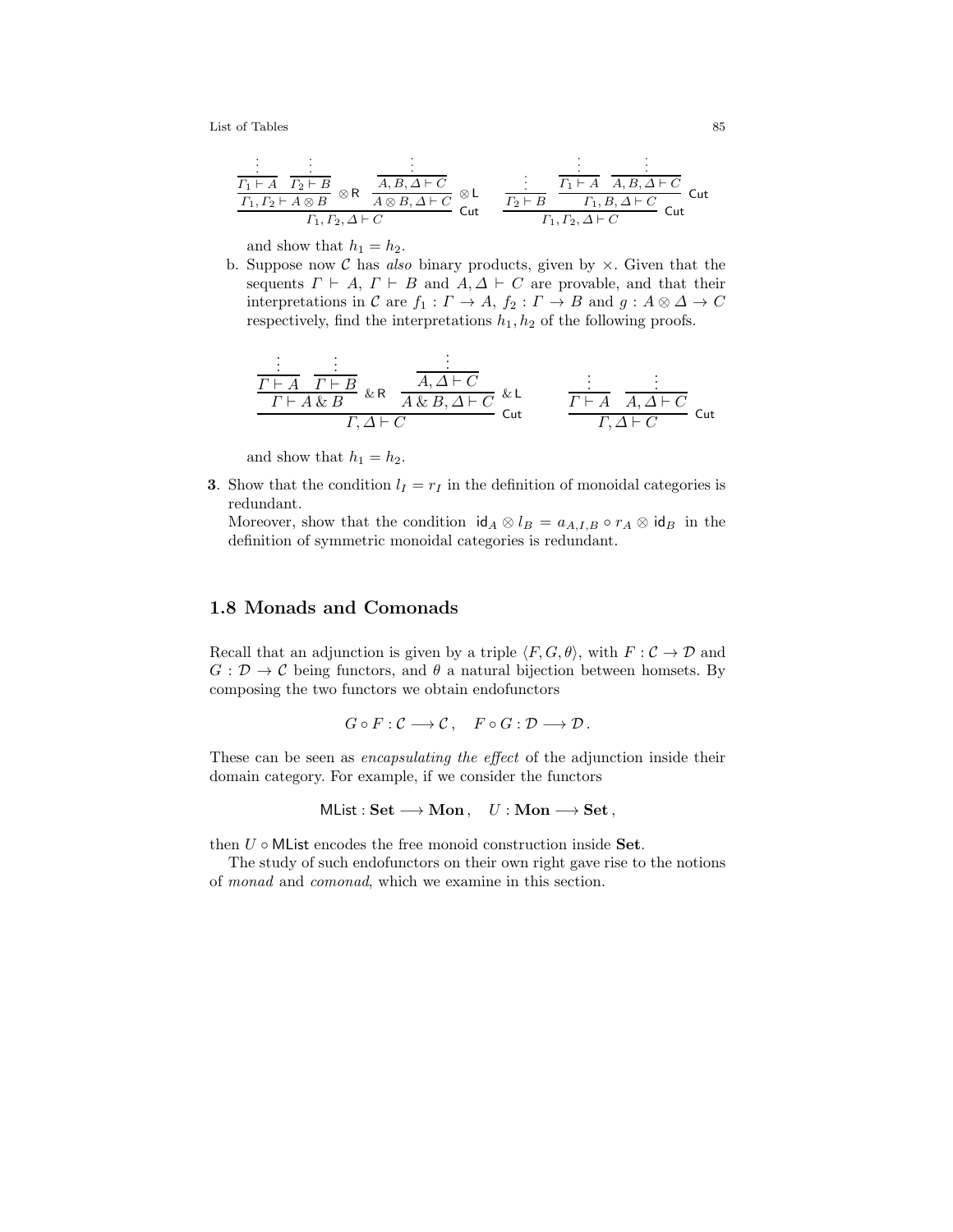## 1.8.1 Basics

**Definition 124** A *monad* over a category C is a triple  $(T, \eta, \mu)$  where T is an endofunctor on  ${\cal C}$  and  $\eta:\mathsf{Id}_{{\cal C}}\to T,\mu:T^2\to T$  are natural transformations such that the following diagrams commute. (Note that  $T^2 := T \circ T$ , etc.).



We call  $\eta$  the unit of the monad, and  $\mu$  its multiplication; the whole terminology comes from monoids. Let us now proceed to some examples.

• Let C be a category with coproducts and let E be an object in C. We can define a monad  $(T, \eta, \mu)$  of E-coproducts (computationally, E-exceptions) by taking  $T : \mathcal{C} \to \mathcal{C}$  to be the functor  $F + E$ , and  $\eta, \mu$  as follows.

$$
T := A \mapsto A + E, f \mapsto f + id_E
$$

$$
\eta_A := A \xrightarrow{\text{in}_1} A + E
$$

$$
\mu_A := (A + E) + E \xrightarrow{[\text{id}_{A+E}, \text{in}_2]} A + E
$$

As an injection,  $\eta$  is a natural transformation. For  $\mu$ , we can use the properties of the coproduct. For  $f : A \to B$ ,

$$
Tf \circ \mu_A = Tf \circ [id_{A+E}, in_2] = [Tf \circ id_{A+E}, Tf \circ in_2] = [Tf, Tf \circ in_2]
$$
  
=  $[Tf, (f + id_E) \circ in_2] = [Tf, in_2]$   
=  $[id_{B+E} \circ Tf, in_2 \circ id_E] = [id_{B+E}, in_2] \circ (Tf + id_E)$   
=  $\mu_B \circ T^2f$ .

The monadic diagrams follow in a similar manner. For example,

$$
\mu_A \circ \mu_{TA} = \mu_A \circ [\text{id}_{TA+E}, \text{in}_2] = [\mu_A \circ \text{id}_{TA+E}, \mu_A \circ \text{in}_2] = [\mu_A, \mu_A \circ \text{in}_2]
$$
  
\n
$$
= [\mu_A, [\text{id}_{A+E}, \text{in}_2] \circ \text{in}_2] = [\mu_A, \text{in}_2]
$$
  
\n
$$
= [\text{id}_{A+E} \circ \mu_A, \text{in}_2 \circ \text{id}_E] = [\text{id}_{A+E}, \text{in}_2] \circ (\mu_A + \text{id}_E)
$$
  
\n
$$
= \mu_A \circ T \mu_A.
$$

• Now let C be a cartesian closed category and let  $\xi$  be some object in C. We can define a monad of  $\xi$ -side-effects by taking T to be the functor  $\xi \Rightarrow (-\times \xi)$ , and  $\eta, \mu$  as follows.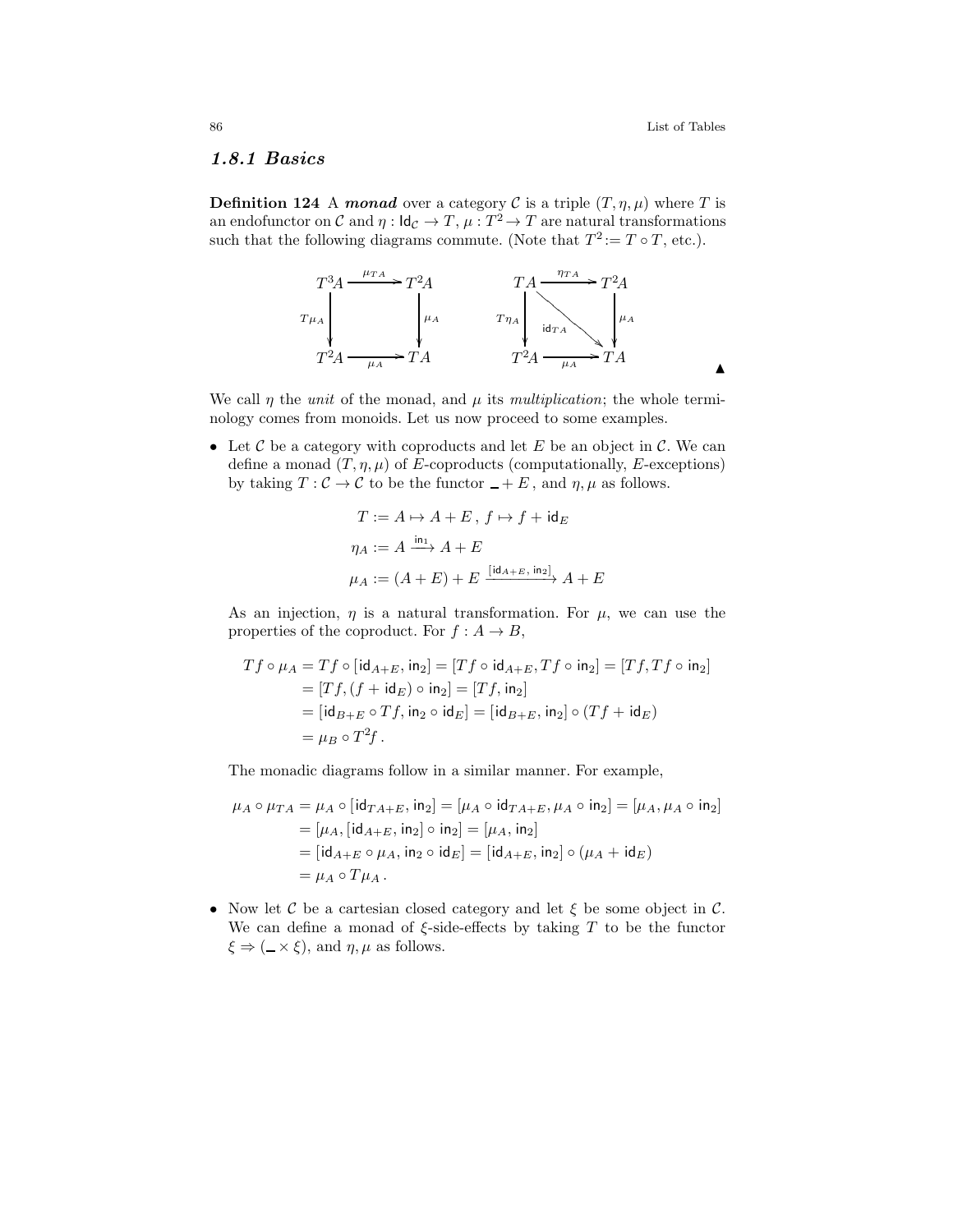$$
T := A \mapsto \xi \Rightarrow (A \times \xi), f \mapsto \xi \Rightarrow (f \times \mathrm{id}_{\xi})
$$
  

$$
\eta_A := A(A \times \xi \xrightarrow{\mathrm{id}_{A \times \xi}} A \times \xi)
$$
  

$$
\mu_A := A(T(TA) \times \xi \xrightarrow{\mathrm{ev}_{\xi, T A \times \xi}} T A \times \xi \xrightarrow{\mathrm{ev}_{\xi, A \times \xi}} A \times \xi)
$$

Naturality of  $\eta$ ,  $\mu$  follows from naturality of  $\Lambda$ : for any  $f: A \to A'$ ,

$$
Tf \circ \eta_A = (\xi \Rightarrow f \times \mathrm{id}_{\xi}) \circ \Lambda(\mathrm{id}_{A \times \xi}) = \Lambda(f \times \mathrm{id}_{\xi} \circ \mathrm{id}_{A \times \xi})
$$
  
=  $\Lambda(\mathrm{id}_{A' \times \xi} \circ f \times \mathrm{id}_{\xi}) = \Lambda(\mathrm{id}_{A' \times \xi}) \circ f = \eta_{A'} \circ f$ ,  
 $\mu_{A'} \circ T^2 f = \Lambda(\mathrm{ev}_{\xi, A' \times \xi} \circ \mathrm{ev}_{\xi, T A' \times \xi}) \circ T^2 f = \Lambda(\mathrm{ev}_{\xi, A' \times \xi} \circ \mathrm{ev}_{\xi, T A' \times \xi} \circ T^2 f \times \mathrm{id}_{\xi})$ 

$$
= \Lambda(\text{ev}_{\xi,A'\times\xi} \circ Tf \times \text{id}_{\xi} \circ \text{ev}_{\xi,TA\times\xi}) = \Lambda(f \times \text{id}_{\xi} \circ \text{ev}_{\xi,A\times\xi} \circ \text{ev}_{\xi,TA\times\xi})
$$

$$
= (\xi \Rightarrow f \times \text{id}_{\xi}) \circ \Lambda(\text{ev}_{\xi,A\times\xi} \circ \text{ev}_{\xi,TA\times\xi}) = Tf \circ \mu_A.
$$

The monadic diagrams are shown in a similar manner.

• Our third example employs the functor  $U : \mathbf{Mon} \to \mathbf{Set}$ . In particular, we take  $T := U \circ M$ List and  $\eta, \mu$  as follows.

$$
T := X \mapsto \bigcup_{n \in \omega} \{ [x_1, \dots, x_n] \mid x_1, \dots, x_n \in X \},
$$
  
\n
$$
f \mapsto ([x_1, \dots, x_n] \mapsto [f(x_1), \dots, f(x_n)] ).
$$
  
\n
$$
\eta_X := x \mapsto [x]
$$
  
\n
$$
\mu_X := [[x_{11}, \dots, x_{1n_1}], \dots, [x_{k1}, \dots, x_{kn_k}]] \mapsto [x_{11}, \dots, x_{1n_1}, \dots, x_{k1}, \dots, x_{kn_k}]
$$

Naturality of  $\eta$ ,  $\mu$  is obvious—besides,  $\eta$  is the unit of the corresponding adjunction. The monadic diagrams are also straightforward: they correspond to the following equalities of mappings (we use **x** for  $x_1, \ldots, x_n$ ).

[[[x11], ..., [x1n<sup>1</sup> ]], ..., [[x<sup>k</sup>1], ..., [xkn<sup>k</sup> ]]] µ / \_ T µ [[x11], ..., [x1n<sup>1</sup> ], ..., [x<sup>k</sup>1], ..., [xkn<sup>k</sup> ]] \_ µ [[x11, ..., x1n<sup>1</sup> ], . . . , [x<sup>k</sup>1, ..., xkn<sup>k</sup> ]] µ /[x11, ..., x1n<sup>1</sup> , . . . , x<sup>k</sup>1, ..., xkn<sup>k</sup> ] [x1, . . . , xn] η / id P( PP PP PP PP PP \_ P T η [[x1, . . . , xn]] \_ µ [[x1], . . . , [xn]] µ /[x1, . . . , xn]

**Exercise 125** Show that the *E*-coproduct monad and the  $\xi$ -side-effect monads are indeed monads.

Our discussion on monads can be dualised, leading us to comonads.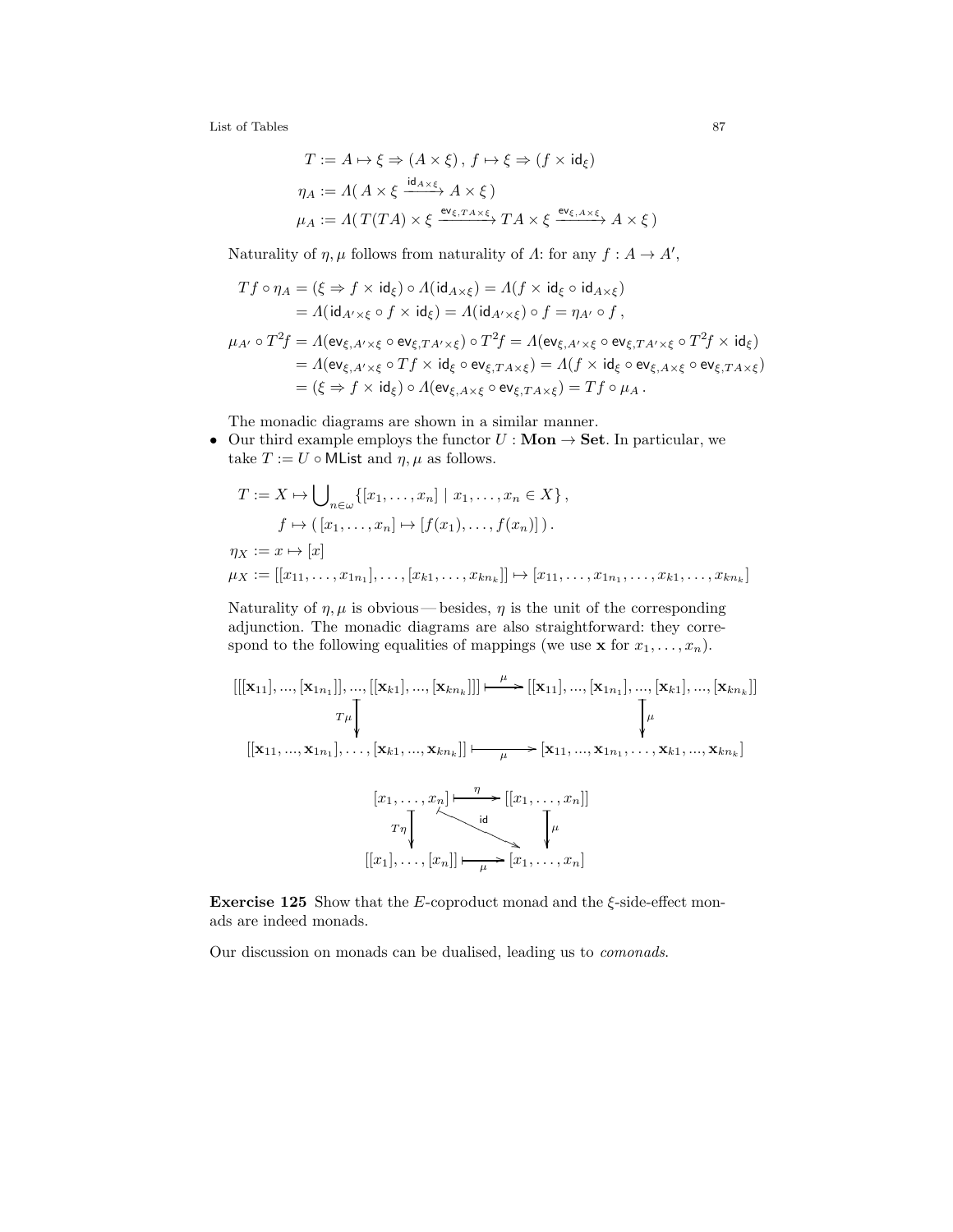**Definition 126** A comonad over a category C is a triple  $(Q, \varepsilon, \delta)$  where Q is an endofunctor on C and  $\varepsilon : Q \to \text{Id}_{\mathcal{C}}, \delta : Q \to Q^2$  are natural transformations such that the following diagrams commute.



 $\varepsilon$  is the *counit* of the comonad, and  $\delta$  its *comultiplication*. Two of our examples from monads dualise to comonads.

- If  $\mathcal C$  has finite products then, for any object  $S$ , we can define the  $S$ -product comonad with functor  $Q := S \times \_$ .
- We can form a comonad on **Mon** with functor  $Q := \mathsf{MList} \circ U$  (and counit that of the corresponding adjunction).

Exercise 127 Give an explicit description of the comonad on Mon with functor  $Q := M$ List  $\circ U$  described above. Verify it is a comonad.

# 1.8.2 (Co)Monads of an Adjunction

In the previous section, we saw that an adjunction between Mon and Set yielded a monad on Set (and a comonad on Mon), with its unit being the unit of the adjunction. We now show that this observation generalises to any adjunction. Recall that an adjunction is specified by:

- a pair of functors  $C \xrightarrow[G]{} \mathcal{D}$ ,
- for each  $A \in Ob(\mathcal{C}), B \in Ob(\mathcal{D})$ , a bijection  $\theta_{A,B} : \mathcal{C}(A, GB) \cong \mathcal{D}(FA, B)$ natural in A, B.

For such an adjunction we build a monad on  $\mathcal{C}$ : the functor of the monad is simply  $T := G \circ F$ , and unit and multiplication are defined by setting

$$
\eta_A: A \longrightarrow GFA := \theta_{A,FA}^{-1}(\text{id}_{FA}),
$$
  

$$
\mu_A: GFGFA \longrightarrow GFA := G(\theta_{GFA,FA}(\text{id}_{GFA})).
$$

Observe that  $\eta$  is the unit of the adjunction.

**Proposition 128** Let  $(F, G, \eta)$  be an adjunction. Then the triple  $(T, \eta, \mu)$ defined above is a monad on C.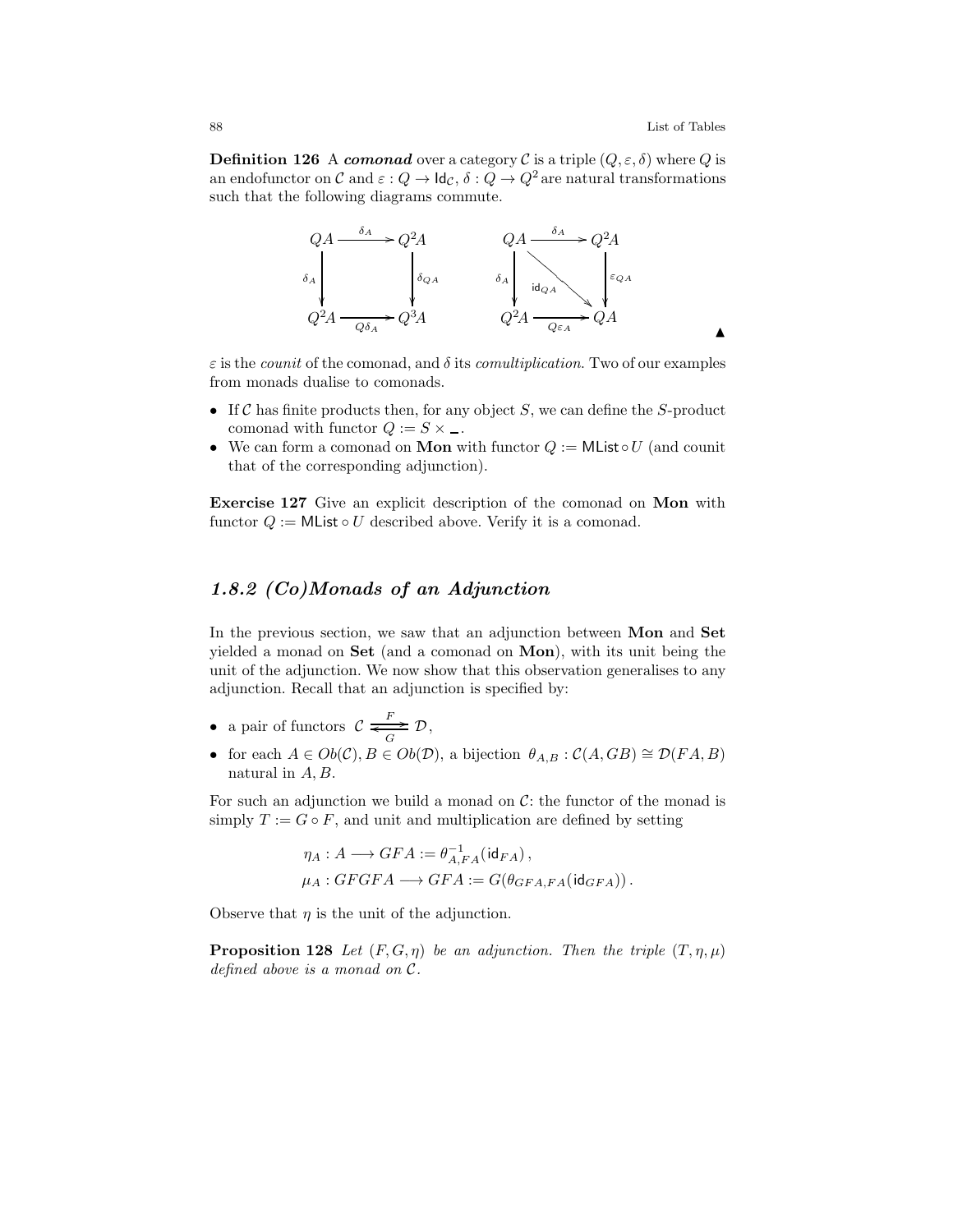**Proof:** Recall that naturality of  $\theta$  means concretely that, for any  $f : A \rightarrow$  $GB, g: A' \rightarrow A \text{ and } h: B \rightarrow B',$ 

$$
\theta_{A',B'}(Gh\circ f\circ g)=h\circ \theta_{A,B}(f)\circ Fg.
$$

 $\eta$  is the unit of the adjunction and hence natural. We show naturality of  $\mu$ :

$$
GFGFf \circ \mu_B = G\theta_{GFB,FB}(\text{id}_{GFB}) \circ GFGFf = G(\theta_{GFB,FB}(\text{id}_{GFB}) \circ FGFf)
$$
  
\n
$$
\lim_{\substack{\text{nat.}\theta \\ \text{mit.}\theta}} G\theta_{GFA,FB}(\text{id}_{GFB} \circ GFf) = G\theta_{GFA,FB}(GFf \circ \text{id}_{GFA})
$$
  
\n
$$
\lim_{\substack{\text{nat.}\theta \\ \text{mit.}\theta}} G(Ff \circ \theta_{GFA,FA}(\text{id}_{GFA})) = GFf \circ \mu_A.
$$

The monoidal condition for  $\mu$  also follows from naturality of  $\theta$ :

$$
\mu_A \circ \mu_{GFA} = G(\theta(\mathrm{id}_{GFA}) \circ \theta(\mathrm{id}_{GFGFA})) \stackrel{\text{nat}}{=} G\theta(G\theta(\mathrm{id}_{GFA}) \circ \mathrm{id}_{GFGFA})
$$

$$
= G\theta(\mathrm{id}_{GFA} \circ G\theta(\mathrm{id}_{GFA})) \stackrel{\text{nat}}{=} G(\theta(\mathrm{id}_{GFA}) \circ FG\theta(\mathrm{id}_{GFA}))
$$

$$
= \mu_A \circ GF\mu_A.
$$

Finally, for the  $\eta$ - $\mu$  conditions we also use the universality diagram for  $\eta$  and the uniqueness property (in equational form).

$$
\mu_A \circ \eta_{GFA} = G\theta_{GFA,FA}(\text{id}_{GFA}) \circ \eta_{GFA} = \text{id}_{GFA},
$$
  
\n
$$
\mu_A \circ GF\eta_{GFA} = G\theta_{GFA,FA}(\text{id}_{GFA}) \circ GF\eta_{GFA} = G(\theta_{GFA,FA}(\text{id}_{GFA}) \circ F\eta_{GFA})
$$
  
\n
$$
\stackrel{\text{nat}}{=} G\theta(\text{id}_{GFA} \circ \eta_{GFA}) = G\theta(G\text{id}_{FA} \circ \eta_{GFA}) = G\text{id}_{FA} = GFA.
$$

Hence, every adjunction gives rise to a monad. It turns out that the converse is also true: every monad is described by means of an adjunction in this way. In particular, there are two canonical constructions of adjunctions from a given monad: the Kleisli construction, and the Eilenberg-Moore construction. These are in a sense minimal and maximal solutions to describing a monad via an adjunction. We describe the former one in the next section.

Finally, note that— because of the symmetric definition of adjunctions the whole discussion can be dualised to comonads. That is, every adjunction gives rise to a comonad with counit that of the adjunction, and also every comonad can be derived from an adjunction in this manner.

# 1.8.3 The Kleisli Construction

The Kleisli construction starts from a monad  $(T, \eta, \mu)$  on a category C and builds a category  $C_T$  of T-computations, as follows.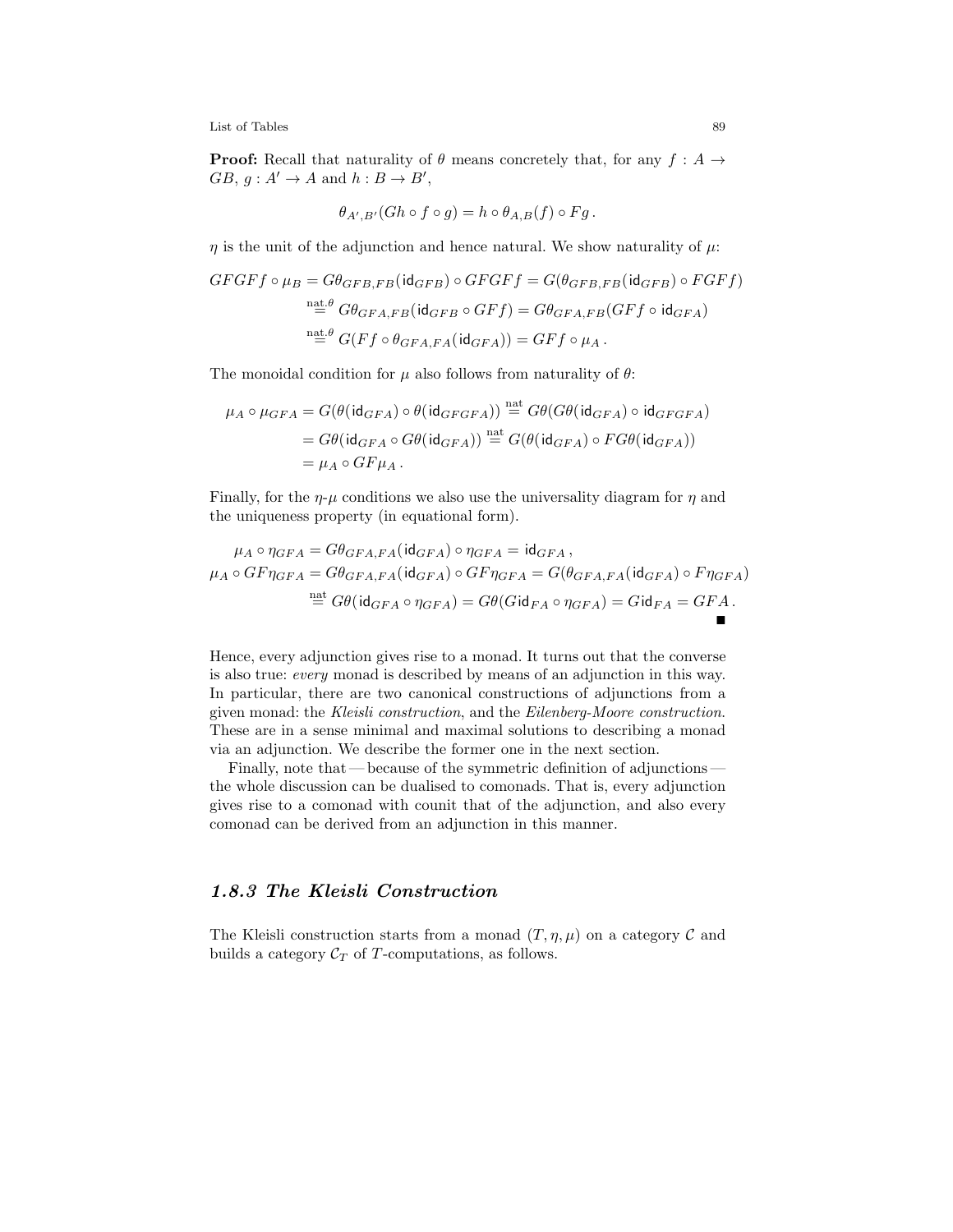$\blacktriangle$ 

**Definition 129** Let  $(T, \eta, \mu)$  be a monad on a category C. Construct the **Kleisli category**  $C_T$  by taking the same objects as  $C$ , and by including an arrow  $f_{\mathcal{F}}: A \to B$  in  $\mathcal{C}_{\mathcal{F}}$  for each  $f: A \to TB$  in  $\mathcal{C}$ . That is,

$$
Ob(\mathcal{C}_T) := Ob(\mathcal{C}),
$$
  

$$
\mathcal{C}_T(A, B) := \{f_{\cdot} \mid f \in \mathcal{C}(A, TB)\}.
$$

The identity arrow for A in  $C_T$  is  $\eta_{A,T}$ , while the composite of  $f_{.T}: A \rightarrow B$ and  $g_T : B \to C$  is  $h_T$ , where:

$$
h:=A\xrightarrow{f}TB\xrightarrow{Tg}T^2C\xrightarrow{\mu_C}TC\,.
$$

The conditions for  $C_T$  being a category follow from the monadic conditions. For composition with identity, for any  $f : A \to TB$ ,

$$
f_{\cdot T} \circ \eta_{A\cdot T} = (\mu_B \circ Tf \circ \eta_A)_{\cdot T} = (\mu_B \circ \eta_B \circ f)_{\cdot T} = f_{\cdot T},
$$
  

$$
\eta_{B\cdot T} \circ f_{\cdot T} = (\mu_B \circ T \eta_B \circ f)_{\cdot T} = f_{\cdot T}.
$$

For associativity of composition, for any  $f : A \rightarrow TB, g : B \rightarrow TC$  and  $h: C \to TD$ ,

$$
(h_T \circ g_T) \circ f_T = (\mu_D \circ Th \circ g)_T \circ f_T = (\mu_D \circ T(\mu_D \circ Th \circ g) \circ f)_T
$$
  
= 
$$
(\mu_D \circ T\mu_D \circ T^2h \circ Tg \circ f)_T = (\mu_D \circ \mu_{TD} \circ T^2h \circ Tg \circ f)_T
$$
  
= 
$$
(\mu_D \circ Th \circ \mu_C \circ Tg \circ f)_T = h_T \circ (g_T \circ f_T).
$$

Let us now proceed to build the adjunction between  $\mathcal C$  and  $\mathcal C_T$  that will eventually give us back the monad T. Construct the functors  $F : \mathcal{C} \to \mathcal{C}_T$ and  $G: \mathcal{C}_T \to \mathcal{C}$  as follows.

$$
F := A \mapsto A, (f : A \to B) \mapsto ((\eta_B \circ f)_T : A \to B),
$$
  
\n
$$
G := A \mapsto TA, (f_T : A \to B) \mapsto (\mu_B \circ Tf : TA \to TB).
$$

Functoriality of F, G follows from the monad laws and the definition of  $C_T$ . Moreover, for each  $A, B \in Ob(\mathcal{C})$ , construct the following bijection of arrows.

$$
\theta_{A,B} : \mathcal{C}(A, TB) \xrightarrow{\cong} \mathcal{C}_T(A, B) := f \mapsto f_{.T}
$$

To establish that  $(F, G, \theta)$  is an adjunction we need only show that  $\theta$  is natural in A, B. So take  $f: A \to TB$ ,  $g: A' \to A$  and  $h \to B'$ . We then have:

$$
\theta_{A',B'}(G(h_{.T}) \circ f \circ g) = \theta_{A',B'}(\mu_{B'} \circ Th \circ f \circ g) = (\mu_{B'} \circ Th \circ f \circ g)_{.T}
$$
  
=  $h_{.T} \circ (f \circ g)_{.T} = h_{.T} \circ (\mu_B \circ Tf \circ \eta_A \circ g)_{.T}$   
=  $h_{.T} \circ f_{.T} \circ (\eta_A \circ g)_{.T} = h_{.T} \circ \theta_{A,B}(f) \circ Fg$ .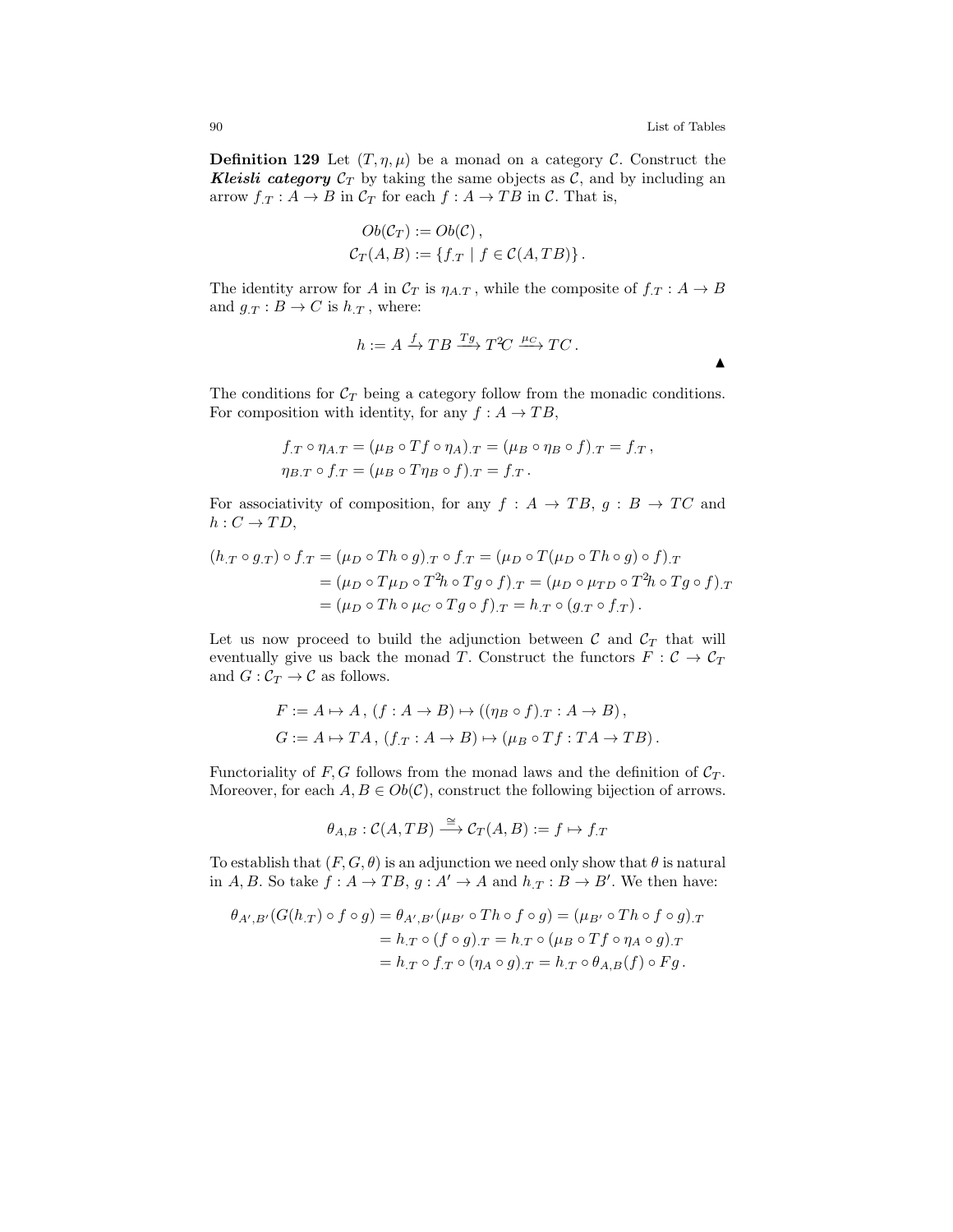The final step in this section is to verify that the monad  $(T', \eta', \mu')$  arising from this adjunction is the one we started from. The construction of  $T'$  follows the recipe given in the previous section, that is:

- $T': \mathcal{C} \to \mathcal{C} := G \circ F$ . Thus, T' maps each object A to TA, and each arrow  $f: A \to B$  to  $\mu_B \circ T \eta_A \circ Tf = Tf$ .
- $\eta'_A : A \to TA := \theta^{-1}_{A,FA}(\text{id}_{FA}^{(C_T)}) = \theta^{-1}(\eta_{A.T}) = \eta_A$ .

• 
$$
\mu'_A : T^2A \to TA := G\theta_{GFA,FA}(\text{id}_{GFA}^{(\mathcal{C})}) = G\theta(\text{id}_{TA}) = \mu_A \circ T \text{id}_{TA} = \mu_A.
$$

Thus, we have indeed obtained the initial  $(T, \eta, \mu)$ .

The Kleisli construction on a comonad

Dually to the Kleisli category of a monad we can construct the Kleisli category of a comonad<sup>[5](#page-90-0)</sup> — and reobtain the comonad through an adjunction between the Kleisli category and the original one. Specifically, given a category  $\mathcal C$  and a comonad  $(Q, \varepsilon, \delta)$  on C, we define the category  $\mathcal{C}_Q$  as follows.

<span id="page-90-1"></span>
$$
Ob(\mathcal{C}_Q) := Ob(\mathcal{C})
$$
  
\n
$$
\mathcal{C}_Q(A, B) := \{ f \in \mathcal{C}(QA, B) \}
$$
  
\n
$$
id_A^{(\mathcal{C}_Q)} := \varepsilon_{A \cdot Q}
$$
  
\n
$$
g \cdot_Q \circ f \cdot Q := (g \circ Qf \circ \delta_A) \cdot_Q
$$

The Kleisli category of a comonad will be of use in the next sections, where comonads will be considered for modelling bang of Linear Logic. We end this section by showing a result that will be of use then.

**Proposition 130** Let C be a category and  $(Q, \varepsilon, \delta)$  be a comonad on C. If C has binary products then so does  $C_Q$ .

**Proof:** Let A, B be objects in  $\mathcal{C}, \mathcal{C}_Q$ . We claim that their product in  $\mathcal{C}_Q$  is given by  $(A \times B, p_1, p_2)$ , where

$$
p_1 := \left(Q(A \times B) \xrightarrow{\varepsilon} A \times B \xrightarrow{\pi_1} A\right)_{\cdot Q}
$$

and similarly for  $p_2$ . Now, for each  $f_{Q}: C \rightarrow A$  and  $g_{Q}: C \rightarrow B$ , setting  $\langle f_{Q}, g_{Q}\rangle := \langle f, g\rangle_{Q}$  we have:

$$
p_1 \circ \langle f_{\cdot Q}, g_{\cdot Q} \rangle = (\pi_1 \circ \varepsilon \circ Q \langle f, g \rangle \circ \delta)_{{\cdot} Q} = (\pi_1 \circ \langle f, g \rangle \circ \varepsilon \circ \delta)_{{\cdot} Q} = f_{\cdot Q},
$$

and similarly  $p_2 \circ \langle f_{.Q}, g_{.Q} \rangle = g_{.Q}$ . Finally, for any  $h_{.Q}: C \to A \times B$ ,

<span id="page-90-0"></span> $5$  In some texts, this is called a *coKleisli* category.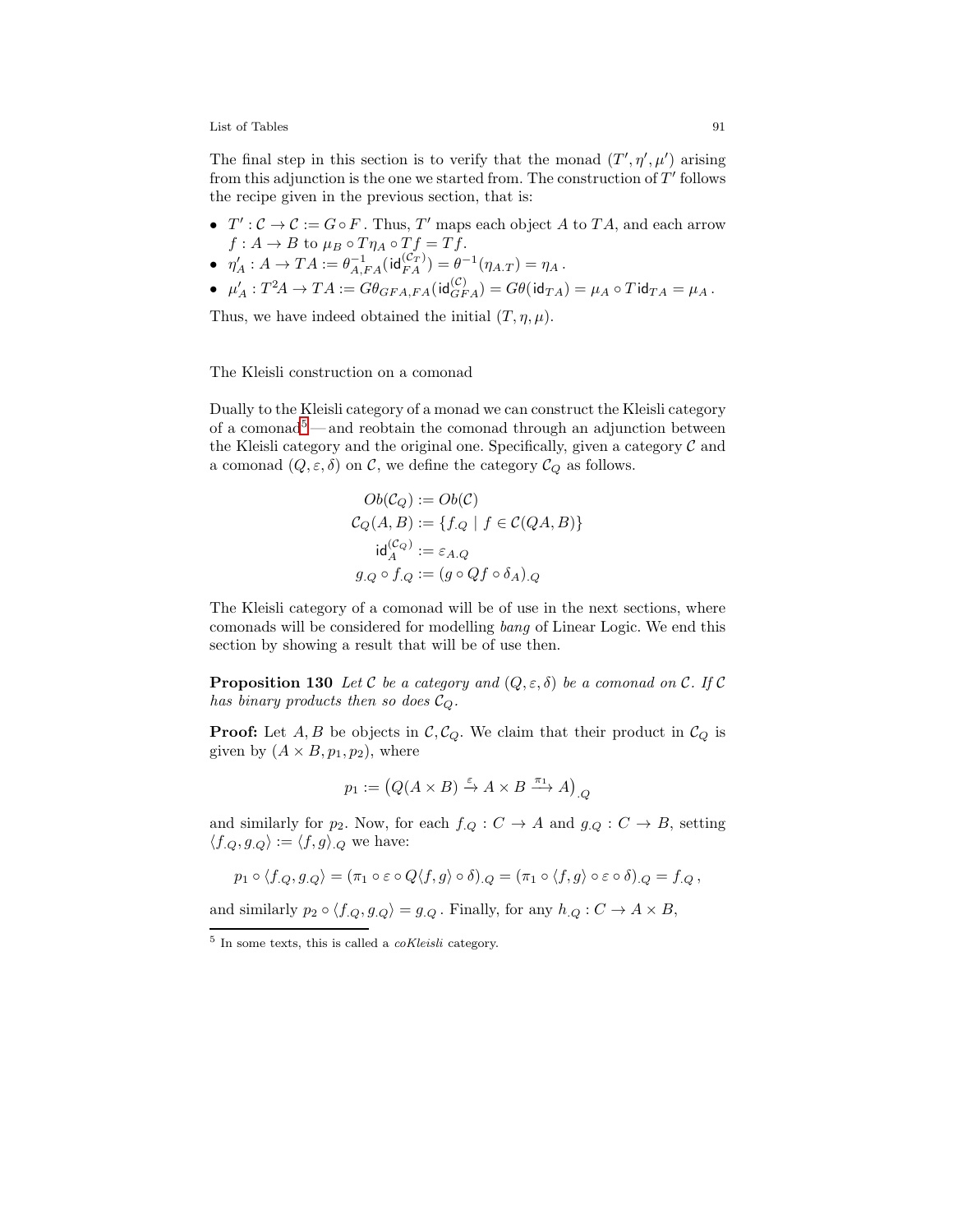<span id="page-91-0"></span>
$$
\langle p_1 \circ h_{\cdot Q}, p_2 \circ h_{\cdot Q} \rangle = \langle \pi_1 \circ \varepsilon \circ Qh \circ \delta, \pi_2 \circ \varepsilon \circ Qh \circ \delta \rangle_{\cdot Q} = \langle \pi_1 \circ h, \pi_2 \circ h \rangle_{\cdot Q}
$$
  
=  $h_{\cdot Q}$ .

**Exercise 131** Show that the Kleisli category  $C_Q$  of a comonad  $(Q, \varepsilon, \delta)$  has a terminal object when  $\mathcal C$  does.

### 1.8.4 Modelling of Linear Exponentials

In this section we employ comonads in order to model the exponential bang operator, ! , of Linear Logic. Let us start by modelling a weak bang operator, ˆ! , which involves solely the following proof rules.

$$
\frac{\Gamma, A \vdash B}{\Gamma, \hat{1}A \vdash B} \hat{1}L \qquad \frac{\hat{1}B \vdash A}{\hat{1}B \vdash \hat{1}A} \hat{1}R
$$

Observe that, compared to  $!, \hat{\mathbf{l}}$  is weak in its Right rule, and it also misses Contraction and Weakening.

Let us now assume as given a symmetric monoidal closed category  $\mathcal C$  along with a comonad  $(Q, \varepsilon, \delta)$  on C. As seen previously, C is a model of  $(\otimes \neg \circ)$ -Linear Logic. Moreover,  $(C, Q)$  yields a model of  $(\otimes \neg \cdot)$ -Linear Logic by modelling each formula  $A$  by  $QA$  (*i.e.*  $Q$  applied to the translation of  $A$ ). The rules for weak bang are then interpreted as follows.

$$
\frac{f: \Gamma \otimes A \longrightarrow B}{f \circ \mathrm{id}_{\Gamma} \otimes \varepsilon_A: \Gamma \otimes QA \longrightarrow B} \qquad \frac{f: QB \longrightarrow A}{Qf \circ \delta_B: QB \longrightarrow QA}
$$

We know that arrow-equalities in  $\mathcal C$  correspond to proof-transformations in the proof system. Thus, the comonadic law  $\varepsilon_{QA} \circ \delta_A = id_{QA} = Q \varepsilon_A \circ \delta_A$ corresponds to the following transformations.

$$
\frac{\overbrace{\mathbf{i}A\vdash\mathbf{\hat{i}}A}^{\mathsf{Id}}\mathbf{a}}{\mathbf{\hat{i}}A\vdash\mathbf{\hat{i}}A}\mathbf{\hat{i}}R \qquad \frac{\overbrace{\mathbf{i}A\vdash\mathbf{\hat{i}}A}^{\mathsf{Id}}}{\mathbf{\hat{i}}A\vdash\mathbf{\hat{i}}A}\mathbf{\hat{i}}L}{\mathsf{Cut} \qquad \Longleftrightarrow \qquad \frac{\overbrace{\mathbf{a}\vdash\mathbf{a}}^{\mathsf{Id}}}{\mathbf{\hat{i}}A\vdash\mathbf{\hat{i}}A}\mathbf{a}} \qquad \Longleftrightarrow \qquad \frac{\overbrace{\mathbf{a}\vdash A}^{\mathsf{Id}}}{\mathbf{\hat{i}}A\vdash\mathbf{\hat{i}}A}\mathbf{a}}\mathbf{a}
$$

Exercise 132 Find a proof-transformation corresponding to the comonadic law  $\delta_{QA} \circ \delta_A = Q \delta_A \circ \delta_A$ .

In order to extend our translation to the general !R rule, we need arrows in  $\mathcal C$  of the form

$$
Q^2A_1\otimes\cdots\otimes Q^2A_n\longrightarrow Q(QA_1\otimes\cdots\otimes QA_n).
$$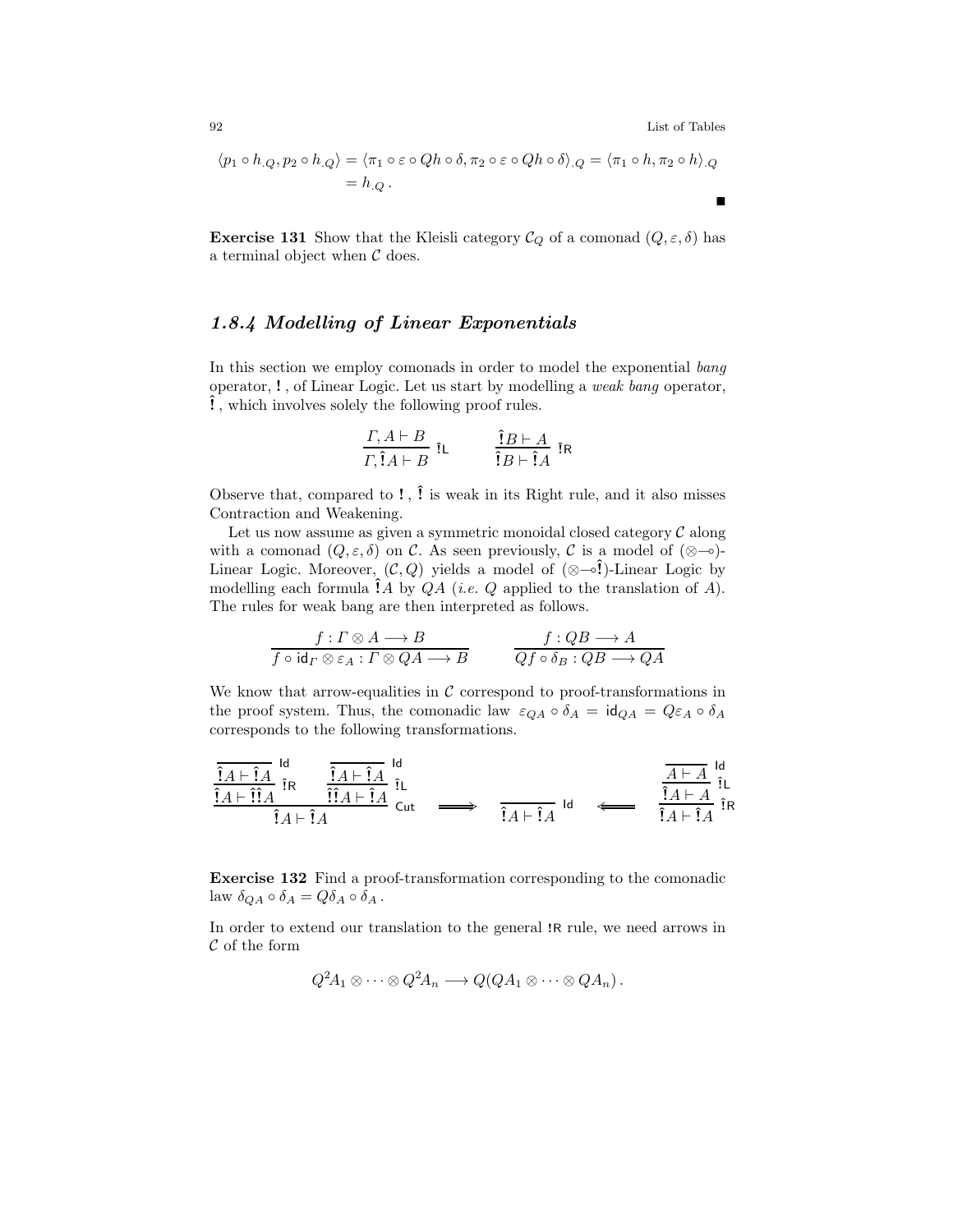Hence, we need to impose (a coherent) distributivity of the tensor— either binary  $(\otimes)$  or nullary  $(I)$ —over the comonad Q. This can be formalised by stipulating that Q be a *symmetric monoidal* endofunctor.

**Definition 133** Let  $(C, \otimes, I, a, l, r, s)$  and  $(C', \otimes', I', a', l', r', s')$  be symmetric monoidal categories. A functor  $F : \mathcal{C} \to \mathcal{C}'$  is called *symmetric* monoidal if there exist:

- a morphism  $m_0: I' \to F(I)$ ,
- a natural transformation  $m_2 : F(\_) \otimes' F(\_) \to F(\_ \otimes \_)$ ,

such that the following diagrams commute.

$$
FA \otimes'(FB \otimes' FC) \xrightarrow{\text{id} \otimes' m_2} FA \otimes' F(B \otimes C) \xrightarrow{m_2} F(A \otimes (B \otimes C))
$$
  
\n
$$
\downarrow^{a'} \qquad \qquad \downarrow^{a'}
$$
  
\n
$$
(FA \otimes' FB) \otimes' FC \xrightarrow{m_2 \otimes' \text{id}} F(A \otimes B) \otimes' FC \xrightarrow{m_2} F((A \otimes B) \otimes C)
$$

$$
FA \otimes' I' \xrightarrow{\text{id} \otimes' m_0} FA \otimes' FI \qquad FA \otimes' FB \xrightarrow{m_2} F(A \otimes B)
$$
  
\n
$$
r' \downarrow \qquad \qquad \downarrow m_2 \qquad \qquad s' \downarrow \qquad \qquad \downarrow Fs
$$
  
\n
$$
FA \xleftarrow{F} F(A \otimes I) \qquad FB \otimes' FA \xrightarrow{m_2} F(B \otimes A)
$$

We may write such an F as  $(F, m)$ . Moreover, if  $(F, m)$ ,  $(G, n) : C \to C'$  are (symmetric) monoidal functors then a natural transformation  $\phi : F \to G$  is called *monoidal* whenever the following diagrams commute.

$$
I' \xrightarrow{m_0} FI \qquad FA \otimes' FB \xrightarrow{m_2} F(A \otimes B)
$$
  
\n
$$
\downarrow^{\phi} \qquad \qquad \phi \otimes' \phi \qquad \qquad \downarrow^{\phi} \qquad \qquad \downarrow^{\phi} \qquad \qquad \downarrow^{\phi} \qquad \qquad \downarrow^{\phi} \qquad \qquad \downarrow^{\phi} \qquad \qquad \downarrow^{\phi} \qquad \qquad \downarrow^{\phi} \qquad \qquad \downarrow^{\phi} \qquad \qquad \downarrow^{\phi} \qquad \qquad \downarrow^{\phi} \qquad \qquad \downarrow^{\phi} \qquad \qquad \downarrow^{\phi} \qquad \qquad \downarrow^{\phi} \qquad \qquad \downarrow^{\phi} \qquad \qquad \downarrow^{\phi} \qquad \qquad \downarrow^{\phi} \qquad \qquad \downarrow^{\phi} \qquad \qquad \downarrow^{\phi} \qquad \qquad \downarrow^{\phi} \qquad \qquad \downarrow^{\phi} \qquad \qquad \downarrow^{\phi} \qquad \qquad \downarrow^{\phi} \qquad \qquad \downarrow^{\phi} \qquad \qquad \downarrow^{\phi} \qquad \qquad \downarrow^{\phi} \qquad \qquad \downarrow^{\phi} \qquad \qquad \downarrow^{\phi} \qquad \qquad \downarrow^{\phi} \qquad \qquad \downarrow^{\phi} \qquad \qquad \downarrow^{\phi} \qquad \qquad \downarrow^{\phi} \qquad \qquad \downarrow^{\phi} \qquad \qquad \downarrow^{\phi} \qquad \qquad \downarrow^{\phi} \qquad \qquad \downarrow^{\phi} \qquad \qquad \downarrow^{\phi} \qquad \qquad \downarrow^{\phi} \qquad \qquad \downarrow^{\phi} \qquad \qquad \downarrow^{\phi} \qquad \qquad \downarrow^{\phi} \qquad \qquad \downarrow^{\phi} \qquad \qquad \downarrow^{\phi} \qquad \qquad \downarrow^{\phi} \qquad \qquad \downarrow^{\phi} \qquad \qquad \downarrow^{\phi} \qquad \qquad \downarrow^{\phi} \qquad \qquad \downarrow^{\phi} \qquad \qquad \downarrow^{\phi} \qquad \qquad \downarrow^{\phi} \qquad \qquad \downarrow^{\phi} \qquad \qquad \downarrow^{\phi} \qquad \qquad \downarrow^{\phi} \qquad \qquad \downarrow^{\phi} \qquad \
$$

For example, the identity functor is symmetric monoidal. Moreover, if  $F$  and G are symmetric monoidal functors then so is  $G \circ F$ . Other examples are the following.

• The constant endofunctor  $K_I$ , which maps each object to I and each arrow to  $id<sub>I</sub>$ , is symmetric monoidal with structure maps:

$$
m_0: I \longrightarrow I := \mathrm{id}_I, \quad m_2: I \otimes I \longrightarrow I := r_I.
$$

• The endofunctor  $\otimes \circ \langle \mathsf{Id}_c, \mathsf{Id}_c \rangle$ , which maps each object A to  $A \otimes A$  and each arrow f to  $f \otimes f$ , is symmetric monoidal with:

$$
m_0: I \longrightarrow I \otimes I := r_I^{-1}, \quad m_2:=(A \otimes A) \otimes (B \otimes B) \longrightarrow (A \otimes B) \otimes (A \otimes B),
$$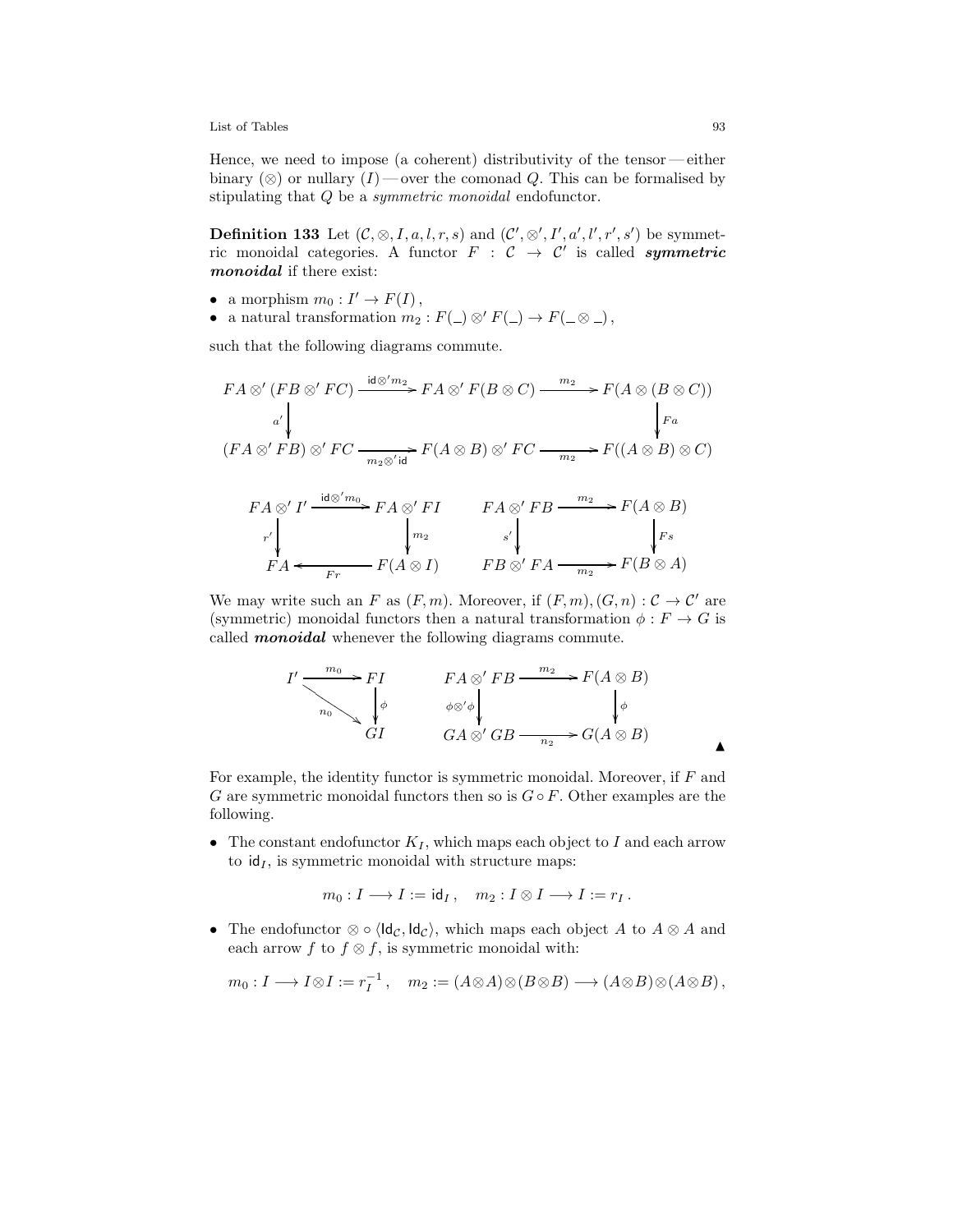the latter given by use of structural transformations.

**Exercise 134** Verify that if  $F : C \to \mathcal{D}, G : \mathcal{D} \to \mathcal{E}$  are symmetric monoidal functors then so is  $G \circ F$ .

**Definition 135** A comonad  $(Q, \varepsilon, \delta)$  on a SMCC C is called a *monoidal* **comonad** if Q is a symmetric monoidal functor, say  $(Q, m)$ , and  $\varepsilon, \delta$  are monoidal natural transformations. We write Q as  $(Q, \varepsilon, \delta, m)$ .

Now let us assume C is a SMCC and  $(Q, \varepsilon, \delta, m)$  is a monoidal comonad on C. The coherence of  $m_2$  with a, expressed by the first diagram of symmetric monoidal functors, allows us to generalise  $m_0$  and  $m_2$  to arbitrary arities and assume arrows:

$$
m_n:QA_1\otimes\cdots\otimes QA_n\longrightarrow Q(A_1\otimes\cdots\otimes A_n).
$$

We can give the interpretation of the Right rule for bang as follows.

$$
\frac{f:QB_1\otimes\cdots\otimes QB_n\longrightarrow A}{Qf\circ m_n\circ(\delta_{B_1}\otimes\cdots\otimes\delta_{B_n}):QB_1\otimes\cdots\otimes QB_n\longrightarrow QA}
$$

Contraction and Weakening

Our discussion on the categorical modelling of linear exponentials has only touched the issues of Right and Left rules. However, we also need adequate structure for translating Contraction and Weakening.

$$
\frac{\Gamma, 1A, 1A \vdash B}{\Gamma, 1A \vdash B} \quad \text{Contr} \qquad \frac{\Gamma \vdash B}{\Gamma, 1A \vdash B} \text{ Weak}
$$

For these rules we can use appropriate (monoidal) natural transformations. For Contraction, we stipulate a transformation with components  $d_A:QA\rightarrow$  $QA \otimes QA$ , *i.e.* 

$$
d:Q\longrightarrow\otimes\circ\langle Q,Q\rangle\,.
$$

For Weakening, a transformation with components  $e_A:QA \to I$ , *i.e.* 

$$
e: Q \longrightarrow K_I.
$$

Although the above allow the categorical interpretation of the proof-rules, they do not necessarily preserve the intended proof-transformations. For that, we need to impose some further coherence conditions, which are epitomised in the following notion.

**Definition 136** Let C be a SMCC. A monoidal comonad  $(Q, \varepsilon, \delta, m)$  on C is called a *linear exponential comonad* if there exist monoidal natural transformations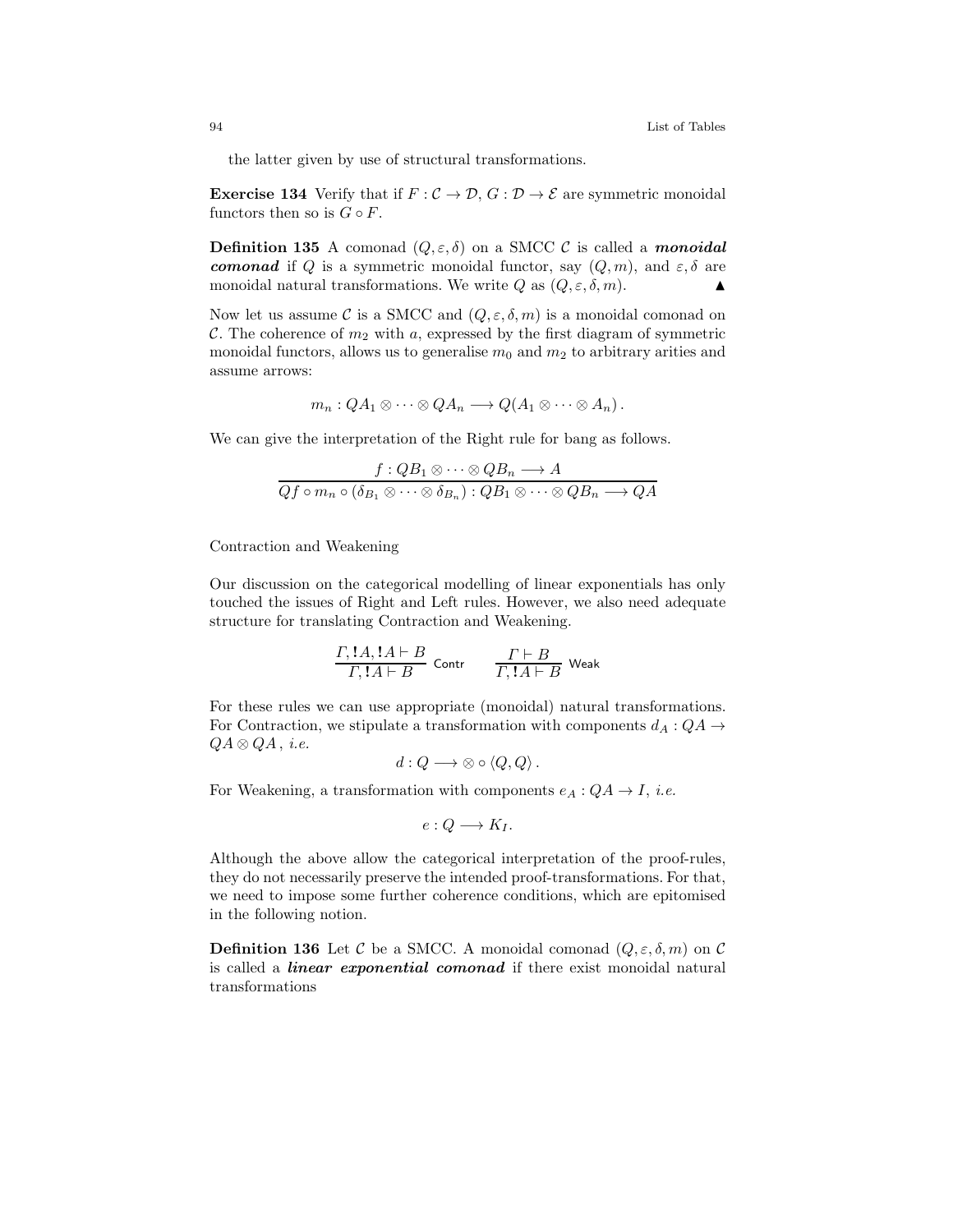$$
d: Q \longrightarrow \otimes \circ \langle Q, Q \rangle, \quad e: Q \longrightarrow K_I,
$$

such that:

(a) for each object A, the triple  $(QA, d<sub>A</sub>, e<sub>A</sub>)$  is a *commutative comonoid in*  $\mathcal{C}$ , *i.e.* the following diagrams commute,

$$
QA \xrightarrow{d_A} QA \otimes QA \xrightarrow{d_A} QA \otimes QA
$$
\n
$$
I \otimes QA \xrightarrow{d_A} QA \otimes QA
$$
\n
$$
I \otimes QA \xrightarrow{d_A} QA \otimes QA
$$
\n
$$
QA \otimes A \otimes QA
$$
\n
$$
QA \otimes A \otimes QA
$$
\n
$$
QA \otimes QA \xrightarrow{d_A} (d_A \otimes dd_A) (QA \otimes QA) \otimes QA
$$

(b) for each object A, the following diagrams commute.

$$
QA \xrightarrow{b_A} Q^2 A
$$
\n
$$
QA \xrightarrow{b_A} Q^2 A
$$
\n
$$
Q^2 A
$$
\n
$$
Q^2 A
$$
\n
$$
Q^2 A
$$
\n
$$
Q^2 A
$$
\n
$$
Q^2 A
$$
\n
$$
Q^2 A
$$
\n
$$
Q^2 A
$$
\n
$$
Q^2 A
$$
\n
$$
Q^2 A
$$
\n
$$
Q^2 A
$$
\n
$$
Q^2 A
$$
\n
$$
Q^2 A
$$
\n
$$
Q^2 A
$$
\n
$$
Q^2 A
$$
\n
$$
Q^2 A
$$
\n
$$
Q^2 A
$$
\n
$$
Q^2 A
$$
\n
$$
Q^2 A
$$
\n
$$
Q^2 A
$$
\n
$$
Q^2 A
$$
\n
$$
Q^2 A
$$
\n
$$
Q^2 A
$$
\n
$$
Q^2 A
$$
\n
$$
Q^2 A
$$
\n
$$
Q^2 A
$$
\n
$$
Q^2 A
$$
\n
$$
Q^2 A
$$
\n
$$
Q^2 A
$$
\n
$$
Q^2 A
$$
\n
$$
Q^2 A
$$
\n
$$
Q^2 A
$$
\n
$$
Q^2 A
$$
\n
$$
Q^2 A
$$
\n
$$
Q^2 A
$$

We write  $Q$  as  $(Q, \varepsilon, \delta, m, d, e)$ .

**Exercise 137** Express what it means concretely for  $d, e$  to be monoidal natural transformations.

Exercise 138 Give the categorical interpretation of Contraction and Weakening in a SMCC  $\mathcal C$  with a linear exponential comonad.

#### 1.8.4.1 Including Products

We now consider the fragment of Linear Logic which includes all four linear connectives we have seen thus far, *i.e.*  $\otimes \neg$  **!**&, and their respective proof rules (see definitions [122,](#page-82-0) [123\)](#page-82-1). The categorical modelling of  $(\otimes \neg \circ !\&)$ -Linear Logic requires:

- a symmetric monoidal closed category  $C$ ,
- a linear exponential comonad  $(Q, \varepsilon, \delta, m, d, e)$  on C,
- finite products in  $\mathcal{C}.$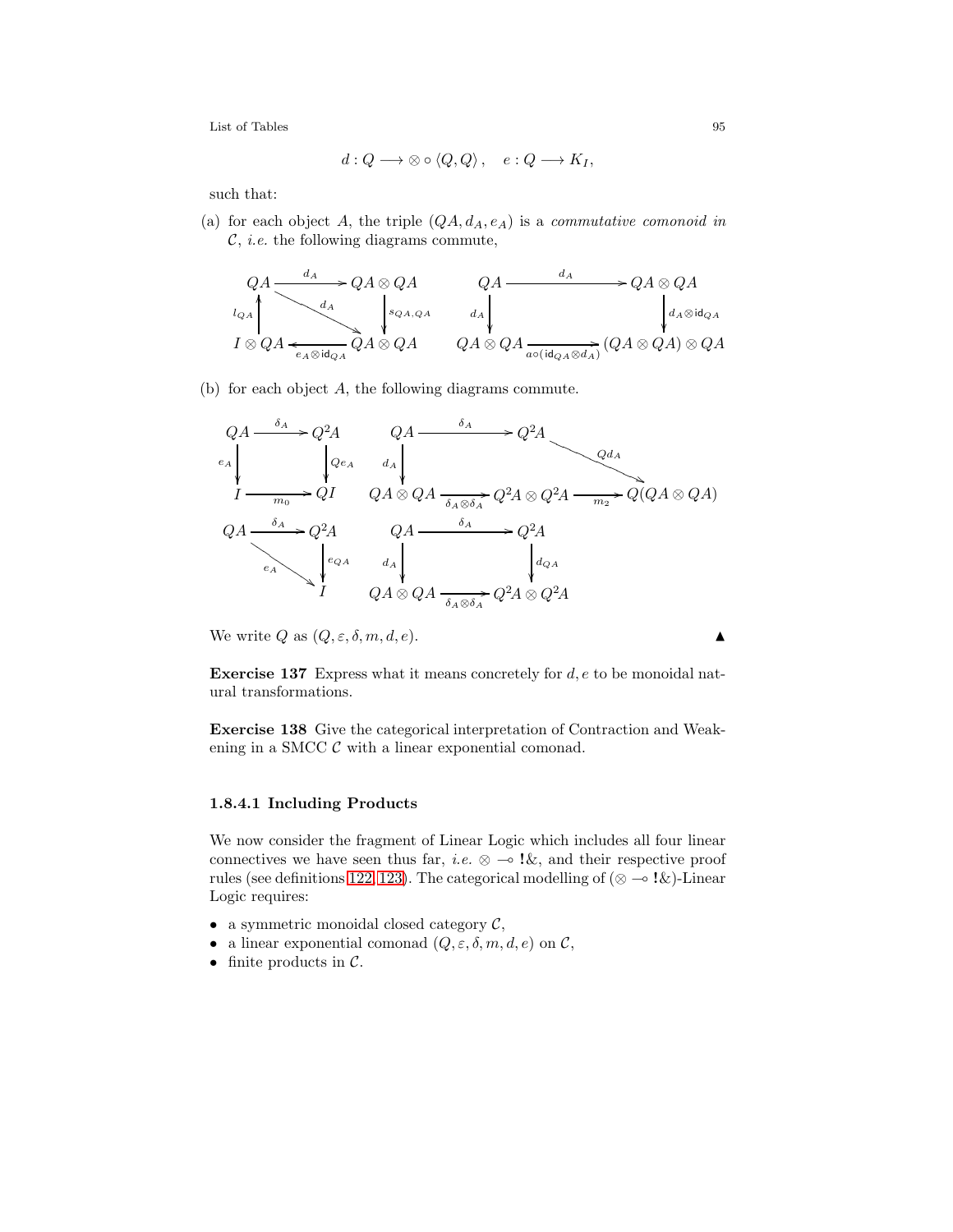The above structure is adequate for modelling the proof rules as we have seen previously. Moreover, it provides rich structure for the Kleisli category  $C_Q$ . The next result and its proof demonstrate categorically the 'interpretation' of ordinary logic within Linear Logic given by:

$$
A \Rightarrow B \equiv 1A \multimap B.
$$

<span id="page-95-0"></span>**Proposition 139** Let C be a SMCC with finite products and let  $(Q, \varepsilon, \delta, m, d, e)$ be a linear exponential comonad on  $C$ . Then:

- (a) The Kleisli category  $C_Q$  has finite products.
- (b) There exists an isomorphism  $i: Q1 \rightarrow I$  and a natural isomorphism j:  $Q(\_\times\_\) \to Q(\_\) \otimes Q(\_\).$
- (c)  $C_Q$  is cartesian closed, with the exponential of objects B, C being  $QB \rightarrow C$ .

Proof: Part (a) has been shown previously (proposition [130,](#page-90-1) exercise [131\)](#page-91-0), and part (b) is left as exercise. For  $(c)$ , we have the following isomorphisms:

| $\mathcal{C}_Q(A \times B, C) = \mathcal{C}(Q(A \times B), C)$ | definition of $\mathcal{C}_Q$    |
|----------------------------------------------------------------|----------------------------------|
| $\cong \mathcal{C}(QA \otimes QB, C)$                          | part (b)                         |
| $\cong \mathcal{C}(QA, QB \multimap C)$                        | monoidal closure of $\mathcal C$ |
| $=\mathcal{C}_Q(A,QB\multimap C)$                              | defin of $\mathcal{C}_Q$ .       |

Concretely, we obtain  $\theta_A : C_Q(A \times B, C) \stackrel{\cong}{\to} C_Q(A, QB \multimap C)$  by:

$$
\theta_A := (f_{\cdot Q} : A \times B \to C) \longmapsto (A(f \circ j_{A,B}^{-1}))._Q
$$
  

$$
\theta_A^{-1} := (g_{\cdot Q} : A \to QB \to C) \longmapsto (A^{-1}(g) \circ j_{A,B})._Q.
$$

Clearly,  $\theta_A$  is a bijection. In order to establish couniversality of the exponential, we need also show naturality in  $A$  (see exercise [76\)](#page-54-0). So take  $f_{\mathcal{Q}}: A \times B \to C$  and  $h_{\mathcal{Q}}: A' \to A$ . Note first that the following commutes.

$$
Q(A \times B) \xrightarrow{\delta} Q^2(A \times B) \xrightarrow{Q(Q\pi_1, Q\pi_2)} Q(QA \times QB)
$$
  
\n
$$
\downarrow \qquad \qquad \downarrow j
$$
  
\n
$$
QA \otimes QB
$$
  
\n
$$
\downarrow j
$$
  
\n
$$
Q^2A \otimes Q^2B
$$
  
\n
$$
\downarrow j
$$
  
\n
$$
Q^2A \otimes Q^2B
$$
  
\n
$$
(*)
$$

Note also that, for any  $h_{i,Q}: A'_i \to A_i$  in  $\mathcal{C}_Q$ ,  $i = 1,2$ , we have:

$$
h_{1,Q} \times h_{2,Q} := \left(Q(A'_1 \times A'_2) \xrightarrow{\langle Q\pi_1, Q\pi_2 \rangle} QA'_1 \times QA'_2 \xrightarrow{h_1 \times h_2} A_1 \times A_2\right)_{,Q}
$$

Thus, noting that  $\mathsf{id}_{B}^{(\mathcal{C}_Q)} = \varepsilon_{B,Q}$ ,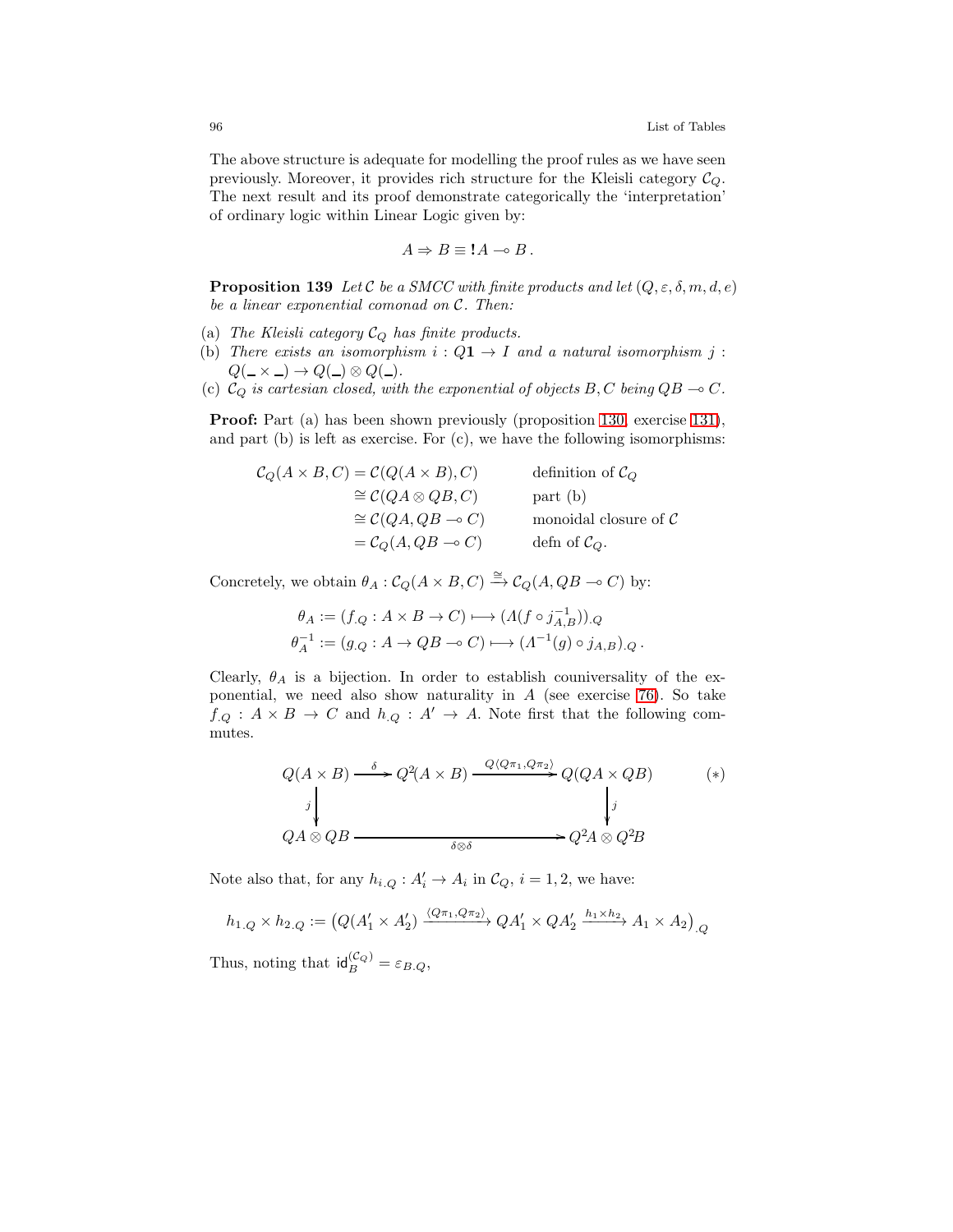$$
\theta_{A'}(f_{Q} \circ h_{Q} \times \mathrm{id}_{B}^{(C_{Q})}) = (A(f \circ Q(h \times \varepsilon \circ \langle Q\pi_{1}, Q\pi_{2}) ) \circ \delta \circ j^{-1}))_{Q}
$$
  
\n
$$
= (A(f \circ Q(h \times \varepsilon) \circ Q \langle Q\pi_{1}, Q\pi_{2} \rangle \circ \delta \circ j^{-1}))_{Q}
$$
  
\n
$$
\stackrel{(*)}{=} (A(f \circ Q(h \times \varepsilon) \circ j^{-1} \circ \delta \otimes \delta))_{Q}
$$
  
\n
$$
= (A(f \circ j^{-1} \circ Qh \otimes Q\varepsilon \circ \delta \otimes \delta))_{Q}
$$
  
\n
$$
= (A(f \circ j^{-1} \circ (Qh \circ \delta) \otimes \mathrm{id}))_{Q}
$$
  
\n
$$
= (A(f \circ j^{-1}) \circ Qh \circ \delta)_{Q} = \theta_{A}(f_{Q}) \circ h_{Q}
$$

as required.

**Exercise 140** Show part (b) of proposition [139.](#page-95-0) For the defined  $j$ , show commutativity of (∗).

### 1.8.5 Exercises

1. We say that a category  $\mathcal C$  is well-pointed if it contains a terminal object 1 and, for any pair of arrows  $f, g : A \to B$ ,

$$
f \neq g \implies \exists h: 1 \to A. \ f \circ h \neq g \circ h \, .
$$

Let now  $C$  be a well-pointed category with a terminal object  $1$  and binary coproducts, and consider the functor  $G : \mathcal{C} \to \mathcal{C}$  given by:

$$
G := A \mapsto A + \mathbf{1} \, , \, f \mapsto f + \mathrm{id}_{\mathbf{1}} \, .
$$

If  $C(1, 1+1) = \{in_1, in_2\}$  with  $in_1 \neq in_2$ , show that if  $(G, \eta, \mu)$  is a monad on  $C$  then, for each object  $A$ :

$$
\eta_A = A \xrightarrow{\text{in}_1} A + 1, \quad \mu_A = (A + 1) + 1 \xrightarrow{[\text{id}_{A+1}, \text{in}_2]} A + 1.
$$

2. Let C be a SMCC and let  $(Q, \varepsilon, \delta)$  be a comonad on C.

(a) Suppose that the sequents  $\hat{A} \vdash B$  and  $\hat{B} \vdash C$  are provable and let  $f: QA \rightarrow B$  and  $g: QB \rightarrow C$  be their interpretations (*i.e.* the interpretations of their proofs) in  $\mathcal{C}$ . Find the interpretations of the sequent  $^{\uparrow}$  **i**A  $\vdash$  **i**C which correspond to each of the following proofs and show that the two interpretations are equal.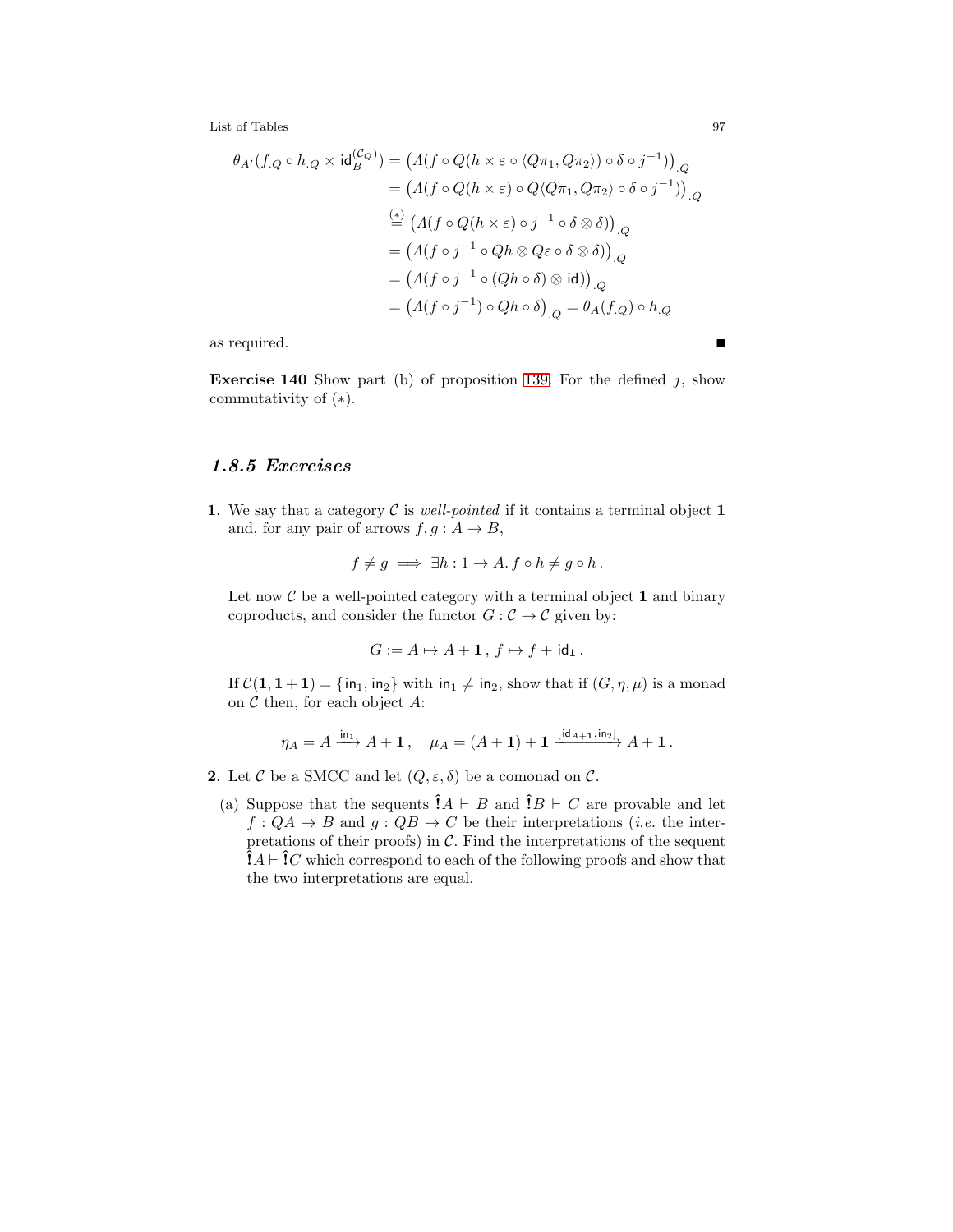$$
\frac{\frac{\vdots}{\mathbf{i}A \vdash B}}{\mathbf{i}A \vdash \mathbf{i}B} \mathbf{i}R \quad \frac{\mathbf{i}B \vdash C}{\mathbf{i}B \vdash \mathbf{i}C} \mathbf{i}R \quad \frac{\mathbf{i}A \vdash B}{\mathbf{i}A \vdash \mathbf{i}B} \mathbf{i}R \quad \frac{\vdots}{\mathbf{i}A \vdash \mathbf{i}B} \mathbf{i}C \quad \text{Cut}
$$

(b) Find the interpretations in  $\mathcal C$  of the following proofs; are the interpretations equal?

$$
\frac{\overbrace{\mathbf{i}A\vdash\mathbf{\hat{i}}A}^{\mathsf{Id}}}{\mathbf{\hat{i}}\mathbf{i}A\vdash\mathbf{\hat{i}}A}\mathbf{i}\mathbf{L}
$$
\n
$$
\frac{\overbrace{\mathbf{i}A\vdash\mathbf{\hat{i}}A}^{\mathsf{Id}}}{\mathbf{\hat{i}}\mathbf{A}\vdash\mathbf{\hat{i}}\mathbf{i}A}\mathbf{i}\mathbf{R}
$$
\n
$$
\frac{\overbrace{\mathbf{i}A\vdash\mathbf{\hat{i}}A}^{\mathsf{Id}}}{\mathbf{\hat{i}}\mathbf{A}\vdash\mathbf{\hat{i}}\mathbf{i}A}\mathbf{i}\mathbf{R}
$$

3. Show that a symmetric monoidal category  $\mathcal C$  has finite products (given by  $\otimes$ , I, etc.) iff there are monoidal natural transformations

$$
d: \mathsf{Id}_{\mathcal{C}} \longrightarrow \otimes \circ \langle \mathsf{Id}_{\mathcal{C}}, \mathsf{Id}_{\mathcal{C}} \rangle \,, \quad e: \mathsf{Id}_{\mathcal{C}} \longrightarrow K_{I} \,,
$$

such that the following diagram commutes, for any  $A \in Ob(\mathcal{C})$ .



#### 1.9 Review of Sets, Functions and Relations

Our aim in this Appendix is to provide a brief review of notions we will assume in the notes. If the first paragraph is not familiar to you, you will need to acquire more background before being ready to read the notes.

Cartesian products, relations and functions

Given sets  $X$  and  $Y$ , their cartesian product is

$$
X \times Y = \{(x, y) \mid x \in X \land y \in Y\}.
$$

A relation R from X to Y, written  $R: X \to Y$ , is a subset  $R \subseteq X \times Y$ . Given such a relation, we write  $(x, y) \in R$ , or equivalently  $R(x, y)$ . We compose relations as follows: if  $R: X \to Y$  and  $S: Y \to Z$ , then for all  $x \in X$  and  $z \in Z$ :

$$
R; S(x, z) \equiv \exists y \in Y. R(x, y) \land S(y, z).
$$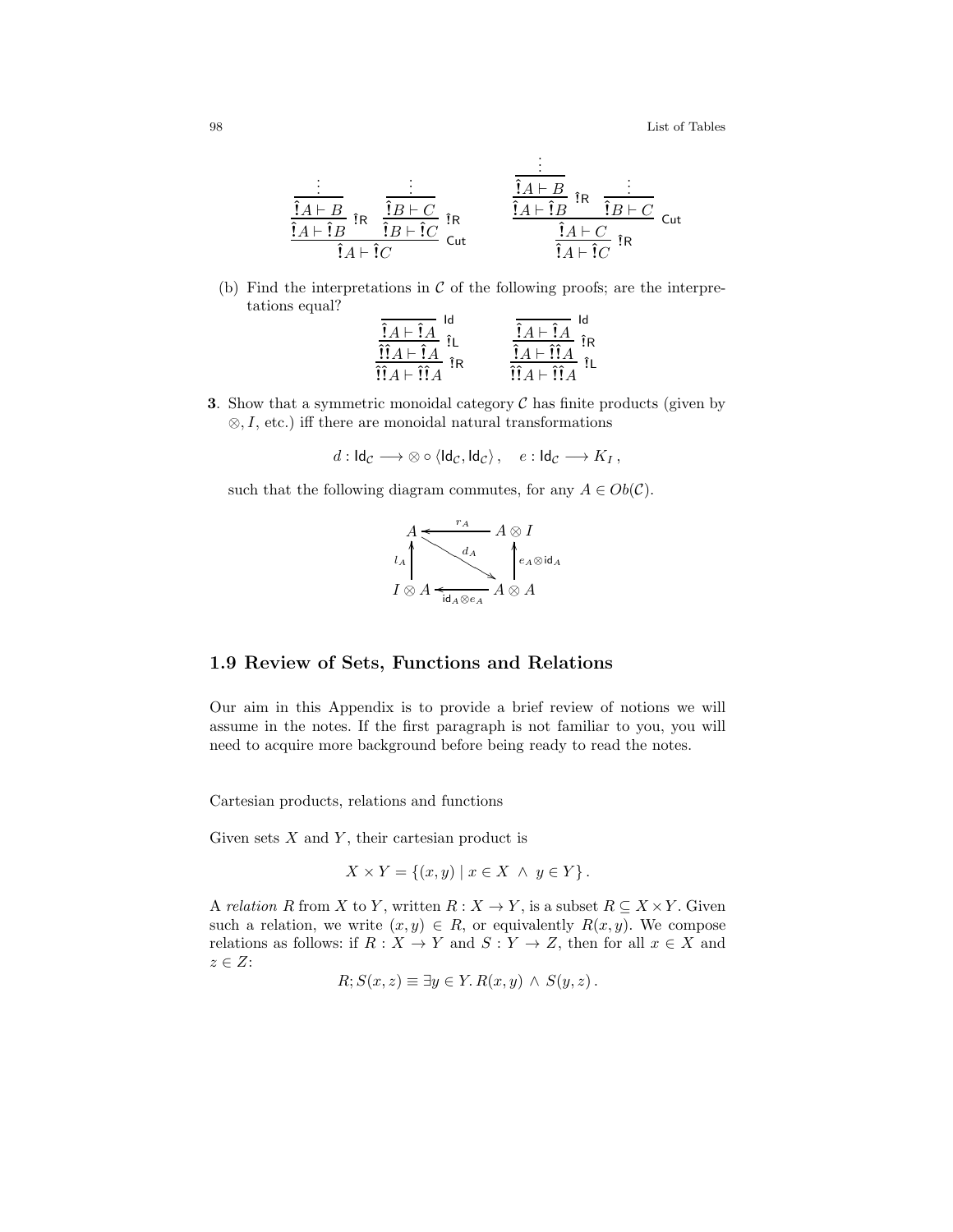A relation  $f: X \to Y$  is a function if it satisfies the following two properties:

- (single-valuedness): if  $(x, y) \in f$  and  $(x, y') \in f$ , then  $y = y'$ .
- (totality): for all  $x \in X$ , for some  $y \in Y$ ,  $(x, y) \in f$ .

If f is a function, we write  $f(x) = y$  or  $f: x \mapsto y$  for  $(x, y) \in f$ . Function composition is written as follows: if  $f : X \to Y$  and  $g : Y \to Z$ ,

$$
g \circ f(x) = g(f(x)).
$$

It is easily checked that  $g \circ f = f$ ; g, viewing functions as relations.

Equality of functions

Two functions  $f, g: X \to Y$  are equal if they are equal as relations, *i.e.* as sets of ordered pairs. Equivalently, but more conveniently, we can write:

$$
f = g \iff \forall x \in X. \ f(x) = g(x).
$$

The right-to-left implication is the standard tool for proving equality of functions on sets. As we shall see, when we enter the world of category theory, which takes a more general view of "arrows"  $f: X \to Y$ , for most purposes we have to leave this familiar tool behind!

Making the arrow notation for functions and relations unambiguous

Our definitions of functions and relations, as they stand, have an unfortunate ambiguity. Given a relation  $R : X \to Y$ , we cannot uniquely recover its "domain" X and "codomain" Y . In the case of a function, we can recover the domain, because of totality, but not the codomain.

**Example** Consider the set of ordered pairs  $\{(n, n) | n \in \mathbb{N}\}\$ , where  $\mathbb N$  is the set of natural numbers. Is this the identity function  $id_N : N \longrightarrow N$ , or the inclusion function inc :  $\mathbb{N} \hookrightarrow \mathbb{Z}$ , where  $\mathbb Z$  is the set of integers?

We wish to have unambiguous notions of domain and codomain for functions, and more generally relations. Thus we modify our official definition of a relation from X to Y to be an ordered triple  $(X, R, Y)$ , where  $R \subseteq X \times Y$ . We then define composition of  $(X, R, Y)$  and  $(Y, S, Z)$  in the obvious fashion, as  $(X, R; S, Z)$ . We treat functions similarly. We shall not belabour this point in the notes, but it is implicit when we set up perhaps the most fundamental example of a category, namely the category of sets.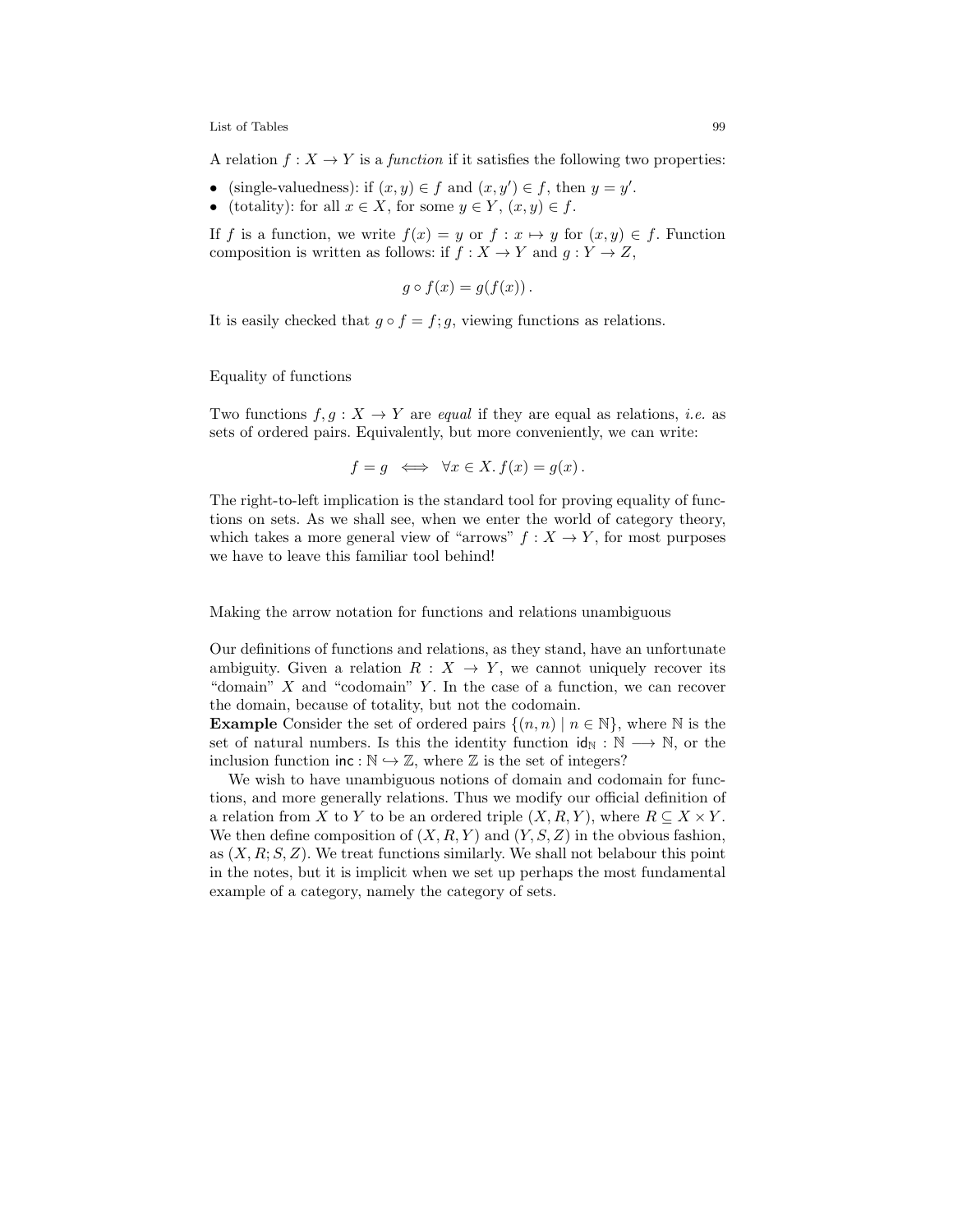We shall avoid explicit discussion of set-theoretical foundations in the text, but we include a few remarks for the interested reader. Occasionally, distinctions of set-theoretic size do matter in category theory. One example which does arise in the notes is when we consider Cat, the category of "all" categories. Does this category belong to (is it an object of) itself, at the risk of a Russell-type paradox? The way we avoid this is to impose some set-theoretic limitation of size on the categories gathered into Cat. Cat will then be too big to fit into itself. For example, we can limit Cat to those categories whose collections of objects and arrows form sets in the sense of some standard set theory such as ZFC. Cat will then be a proper class, and will not be an object of itself. One assumption we do make throughout the notes is that the categories we deal with are "locally small", i.e. that all hom-sets are indeed sets. Another place where some technical caveat would be in order is when we form functor categories. In practice, these issues never (well, hardly ever) cause problems, because of the strongly-typed nature of category theory. We leave the interested reader to delve further into these issues by consulting some of the standard texts.

### 1.10 Guide to Further Reading

Of the many texts on category theory, we shall only mention a few, which may be particularly useful to someone who has read these notes and wishes to learn more.

The short text [\[10\]](#page-100-0) is very nicely written and gently paced; it is probably a little easier going than these notes. A text which is written with a clarity and at a level which makes it ideal as a next step after these notes is [\[5\]](#page-100-1). A text particularly useful for its large number of exercises with solutions is [\[1\]](#page-100-2).

Another very nicely written text, focussing on the connections between categories and logic, and especially topos theory, is [\[4\]](#page-100-3), recently reissued by Dover Books. A classic text on categorical logic is [\[6\]](#page-100-4). A more advanced text on topos theory is [\[9\]](#page-100-5).

The text [\[8\]](#page-100-6) is a classic by one of the founders of category theory. It assumes considerable background knowledge of mathematics to fully appreciate its wide-ranging examples, but it provides invaluable coverage of the key topics.

A stimulating text on the correspondence between computation and logic is [\[3\]](#page-100-7); it is out of print, but available online. A more recent text on this topic is [\[11\]](#page-100-8).

The 3-volume handbook [\[2\]](#page-100-9) provides coverage of a broad range of topics in category theory. The book [\[7\]](#page-100-10) is somewhat idiosyncratic in style, but offers insights by one of the key contributors to category theory.

Size